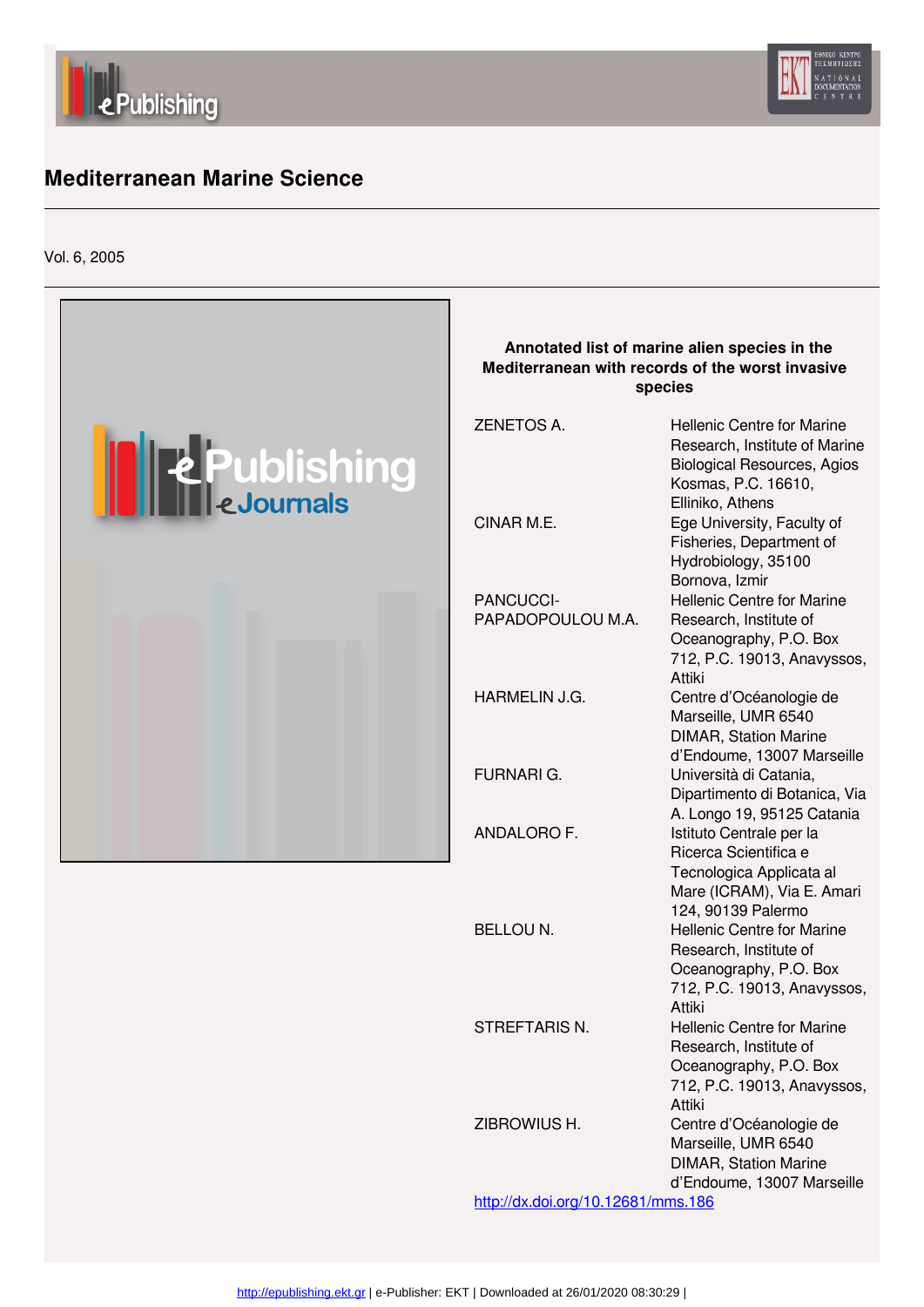

**To cite this article:**

ZENETOS, A., CINAR, M., PANCUCCI-PAPADOPOULOU, M., HARMELIN, J., FURNARI, G., ANDALORO, F., BELLOU, N., STREFTARIS, N., & ZIBROWIUS, H. (2005). Annotated list of marine alien species in the Mediterranean with records of the worst invasive species. *Mediterranean Marine Science, 6*(2), 63-118. doi[:http://dx.doi.org/10.12681/mms.186](http://dx.doi.org/10.12681/mms.186)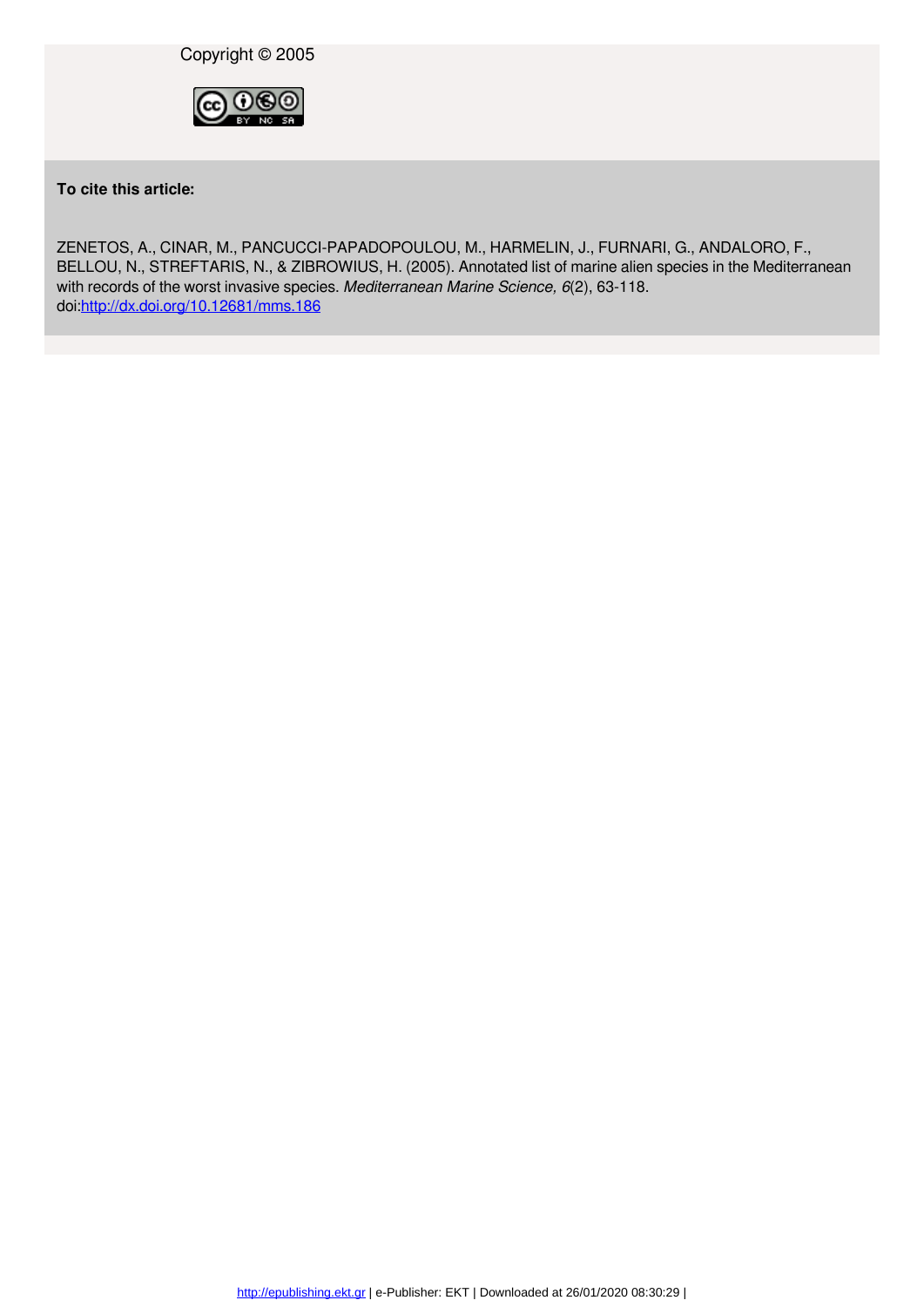*Mediterranean Marine Science* Volume 6/2, 2005, 63-118

**Annotated list of marine alien species in the Mediterranean with records of the worst invasive species**

## **A. ZENETOS<sup>1</sup><br>
HARMELIN<sup>3</sup>,<br>
and H. ZIBRO<br>
<sup>1</sup> Hellenic Centre<br>
Anavissos 19013<br>
<sup>2</sup> Ege University,** A. ZENETOS<sup>1</sup>, M.E. CINAR<sup>2</sup>, M.A. PANCUCCI - PAPADOPOULOU<sup>1</sup>, J.G. NAR<sup>2</sup>, M.A. PANCUCCI - PAPADOPOULOU<sup>1</sup>, J.G.<br>[ARI<sup>4</sup>, F. ANDALORO<sup>5</sup>, N. BELLOU<sup>1</sup>, N. STREFTA<br>Research (HCMR), Institute of Oceanography,<br>ece<br>isheries, Department of Hydrobiology, HARMELIN<sup>3</sup><br>and H. ZIBRO<br><sup>1</sup> Hellenic Centra<br>Anavissos 1901:<br><sup>2</sup> Ege University<br>35100 Bornova, **RMELIN<sup>3</sup>, G. FURNARI<sup>4</sup>, F. ANDALORO<sup>5</sup><br>
<b>H. ZIBROWIUS**<sup>3</sup><br>
lenic Centre for Marine Research (HCMR), Institute<br>
vissos 19013, Attica, Greece<br>
e University, Faculty of Fisheries, Department of Hyd<br>
00 Bornova, Izmir, Turk **ALORO<sup>5</sup>, N. BELLOU<sup>1</sup>, N. STREFTARIS<sup>1</sup>**<br>
(), Institute of Oceanography,<br>
nent of Hydrobiology,

<sup>1</sup> Hellenic Centre for Marine Research (HCMR), Institute of Oceanography, Anavissos 19013, Attica, Greece

**and H. ZIBROWIUS<sup>3</sup><br>
<sup>1</sup> Hellenic Centre for Mari<br>
Anavissos 19013, Attica,<br>
<sup>2</sup> Ege University, Faculty<br>
<sup>3</sup> Centre d'Océanologie de** 2 Ege University, Faculty of Fisheries, Department of Hydrobiology, 35100 Bornova, Izmir, Turkey

3 Centre d'Océanologie de Marseille, UMR 6540 DIMAR, Station Marine d'Endoume, 13007 Marseille, France

4 Università di Catania, Dipartimento di Botanica, Via A. Longo 19, 95125 Catania, Italy

5 Istituto Centrale per la Ricerca Scientifica e Tecnologica Applicata al Mare (ICRAM), Via E. Amari 124 90139 Palermo, Italy

e-mail: zenetos@ath.hcmr.gr

### **Abstract**

*This collaborative effort by many specialists across the Mediterranean presents an updated annotated list of alien marine species in the Mediterranean Sea. Alien species have been grouped into six broad categories namely established, casual, questionable, cryptogenic, excluded and invasive, and presented in lists of major ecofunctional/taxonomic groups. The establishment success within each group is provided while the questionable and excluded records are commented in brief.* 

*A total of 963 alien species have been reported from the Mediterranean until December 2005, 218 of which have been classified as excluded (23%) leaving 745 of the recorded species as valid aliens. Of these 385 (52%) are already well established, 262 (35%) are casual records, while 98 species (13%) remain "questionable" records. The species cited in this work belong mostly to zoobenthos and in particular to Mollusca and Crustacea, while Fish and Phytobenthos are the next two groups which prevail among alien biota in the Mediterranean.* 

*The available information depends greatly on the taxonomic group examined. Thus, besides the three groups explicitly addressed in the CIESM atlas series (Fish, Decapoda/Crustacea and Mollusca), which are however updated in the present work, Polychaeta, Phytobenthos, Phytoplankton and Zooplankton are also addressed in this study. Among other zoobenthic taxa sufficiently covered in this study are Echinodermata, Sipuncula, Bryozoa and Ascidiacea. On the contrary, taxa such as Foraminifera, Amphipoda and Isopoda, that are not well studied in the Mediterranean, are insufficiently covered. A*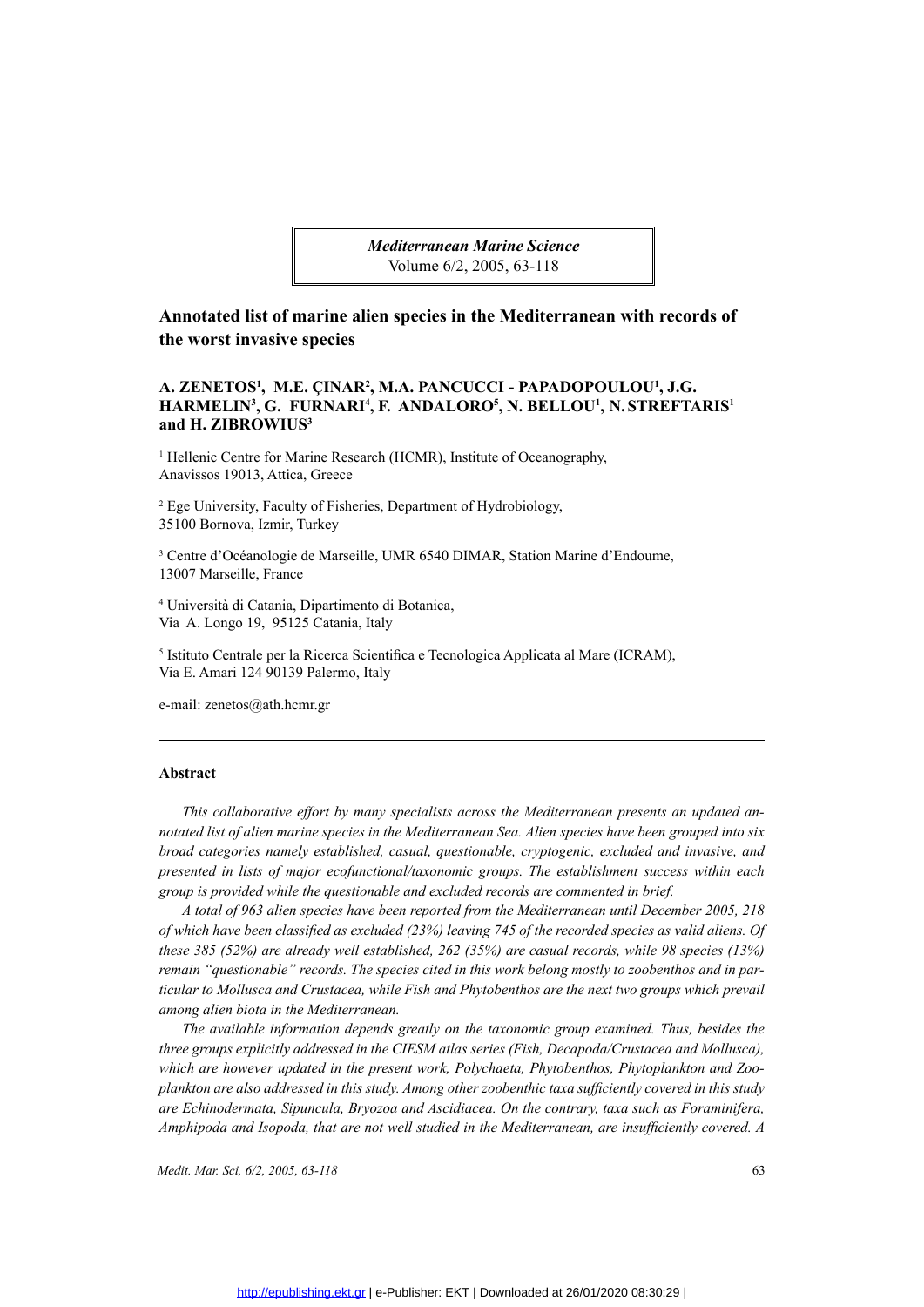*gap of knowledge is also noticed in Parasites, which, although ubiquitous and pervasive in marine systems, have been relatively unexplored as to their role in marine invasions. Conclusively the lack of funding purely systematic studies in the region has led to underestimation of the number of aliens in the Mediterranean.* 

*Emphasis is put on those species that are current or potential threats to the marine ecosystems, namely the Worst Invasive Alien Species providing their record across major groups.*

**Keywords**: Alien taxa; Establishment success; Worst IAS; Mediterranean.

### **Introduction**

The significance of alien species in marine ecosystems worldwide has been highlighted in recent years. International organisations (UNEP/MAP/RAC/SPA, FAO/ DIAS, IUCN, ICES, IMO, CIESM) and the scientific community have addressed the issue through articles, review papers, databases and directories. The most representative and recent work regarding the distribution, impact and management of invasive aquatic species in Europe can be found in a series of papers compiled in one edition by LEPPA-KOSKI *et al*. (2002).

STREFTARIS *et al*. (2005) have summarised and compiled a list of alien species in European Seas including 615 species in the Mediterranean up to the end of 2003 plus 23 additional species from litterature accessible within 2004. This led them to consider the Mediterranean as a major recipient of alien species.

Following POR (1978) who focused on introductions via the Suez Canal, the socalled Lessepsian migrators, ZIBROWIUS (1992) attempted a compilation of data on alien species in the Mediterranean. He pointed out that while taxa with well-known taxonomy and established historical distribution records (e.g. benthic organisms, fish) have received more attention than other groups, many of the small, less-conspicuous, lessstudied species are necessarily overlooked, leading to an underestimation of the extent of aliens' presence.

The chaos in nomenclature and fragmentary and sporadic information, based widely on selective scientific interest, prompted CIESM to issue a series of atlases (GOLANI *et al*., 2002; GALIL *et al*., 2002; ZENETOS *et al*., 2004). The list of STREFTARIS *et al*. (2005) intended to include as many seemingly valid records as possible and compared trends between the various European Seas. However, even in this work the effort has been focused on certain taxonomic groups, mainly fish and benthos (major "popular" groups treated extensively in the recent CIESM atlas series) while many pelagic groups have not even been mentioned. Other recent efforts to compile updating lists in marine algae, phytoplankton and zooplankton are those by ATHANASIADIS (2002); CORMACI *et al*. (2004) ; VERLAQUE *et al*. (2005); GÓMEZ, 2005; UYSAL *et al*., (2002); BOUILLON *et al*. (2004). However, in spite of these efforts, one should remain aware, that as stated by STREFTARIS *et al*. (2005), there are arguments against the accuracy and validity of registration of various groups (these authors specially mentioned bryozoans, entoprocts, hydroids, sponges, polychaetes, oligochaetes, amphipods, flatworms, nematodes, nemerteans).

As an important step in the ongoing review of implementation of the European Community Biodiversity Policy, a broad consultative process culminating in a conference in Malahide, Ireland (25-27 May, 2004), reconfirmed Invasive Alien Species (IAS) as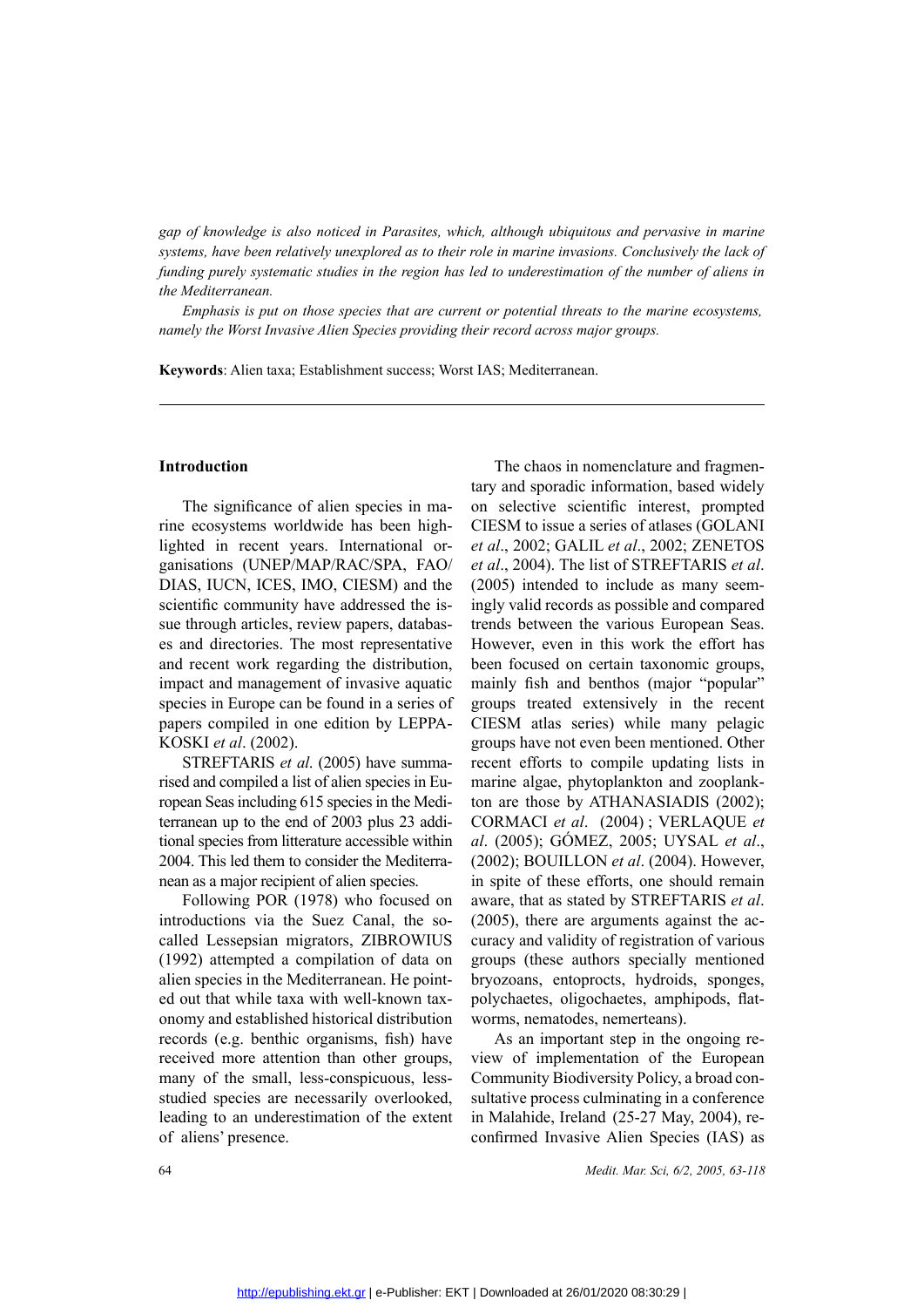a priority issue. The Environment Council, on 28 June, 2004 asked the Commission to come forward with a communication taking the "Message from Malahide" into account.

Under the Sixth Framework Programme, there are currently ongoing Communityfunded research projects and collaborative partnerships which address marine IAS issues, ALARM (*A*ssessing *La*rge-scale environmental *R*isks for biodiversity with tested *M*ethods) and DAISIE (*D*elivering *A*lien *I*nvasive *S*pecies *I*nventories for *E*urope) being two of those. The latter aims to create an inventory of IAS that threaten European environments structured in such a way as to provide the basis for prevention and control of biological invasions.

In January 2005, the European Environment Agency commenced a project on "Streamlining European 2010 Biodiversity Indicators" (SEBI2010). One of the expert groups (Group 5) in this project is addressing the indicator on "*number and cost of IAS"*. The cumulative increase in the number of alien species in Europe over time, with 1900 as a baseline, is one of the first indicators to be demonstrated at European level (http://biodiversity-chm.eea.eu.int/information/indicator).

The aim of the current work (a collaborative effort by many specialists across the Mediterranean) is to present an updated annotated list of alien marine species in the Mediterranean Sea including information on excluded species. Emphasis is put on those species that are current or potential threats to the marine ecosystems, namely the Worst Invasive Alien Species.

### **Methodology**

The list is updated based on species records up to December 2005. Alien species have been grouped into six broad categories namely established, casual, questionable, cryptogenic, excluded and invasive.

**Alien**: Species, subspecies or lower taxa

*Medit. Mar. Sci, 6/2, 2005, 63-118* 65

occurring outside their historically known range (occupied naturally) and beyond their natural dispersal potential (minor climate ocscillations) as a result of direct or indirect introduction or care by humans. Synonyms are *non-native, non-indigenous, foreign, and exotic*.

**Established**: Introduced or feral population of species established in the wild with freeliving, self-maintaining and self-perpetuating populations unsupported by and independent of humans (EUROPEAN COMMISSION, 2004). As established here are also classified species with at least two records spread over time and space in the sense of CIESM atlas series. Synonym: *Naturalized.*

**Casual**: Casual species are identified those having been recorded only once (no more than twice for fishes) in the scientific literature: they are presumed to be non-established in the basin. In this paper casual is used in the same sense as alien in the CIESM atlas series.

**Questionable:** Species with insufficient information - 'suspects'. Also native/ new entries not verified by experts. Species with taxonomic status unresolved.

across the **Cryptogenic:** Species with no definite evi-<br>pdated an-<br>dence of their native or introduced status<br>is in the according to CARLTON (1996) and species<br>rmation on whose probable introduction has occurred<br>it on thos dence of their native or introduced status according to CARLTON (1996) and species whose probable introduction has occurred "in early times" and not been witnessed e.g., prior to 1800. Often these species are excluded from lists of aliens or included among the established ones. In this review we considered it best to separate them.

> **Excluded**: We have tabulated those species fulfilling some of CIESM's criteria for exclusion such as:

- o Misidentification
- o Native species, falsely identified as alien or exotic: species formerly considered exotic and later revealed to be indigenous.
- o Spurius records. This category reflects a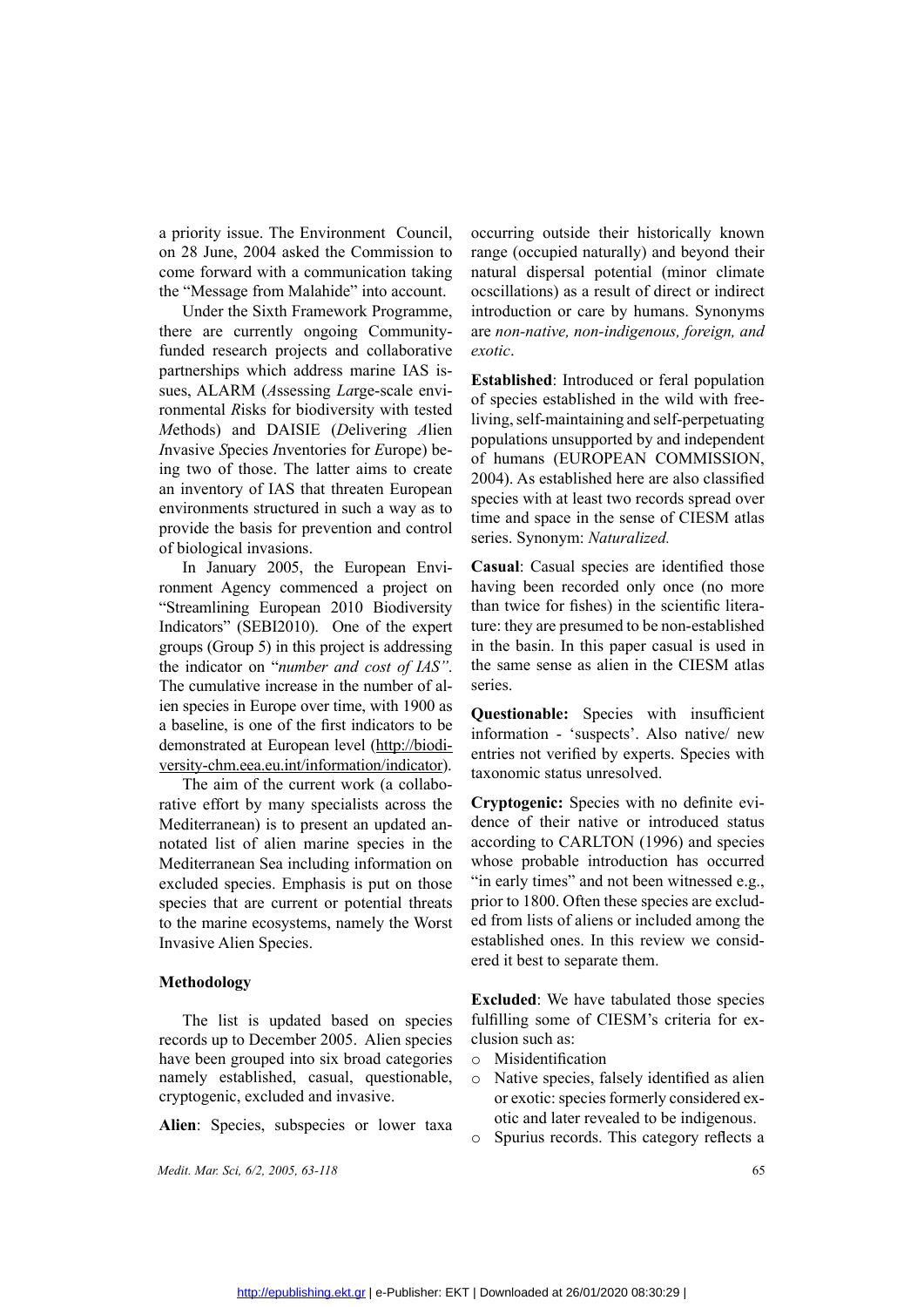problem which is specific to molluscs. The shells of molluscs are liable to be transported by man for food or ornament and left in places where they do not live.

**Invasive**: Introduced species that have overcome biotic and abiotic barriers, and are able to disseminate away from their area of initial introduction through the production of fertile offspring with noticeable impact. An earlier presentation by RICHARDSON *et al*. (2000) did not refer to impact. In many definitions the term invasive is also associated with established species which are agents of change and threaten native biological diversity (IUCN, 2002) or species that threaten the diversity or abundance of native species, the ecological stability of infested ecosystems, economic activities dependent on these ecosystems and/or human health (EPA, 2001). In this paper we are adapting the definition that encompasses impacts as an essential dimension for the categorisation of an alien species as invasive.

Commented synonyms. In compiling the list, for taxonomic groups other than those treated by CIESM atlas series, we came across various records which needed further investigation. Thus we addressed experts in the fields of phytoplankton, zooplankton, phytobenthos, various invertebrate groups such as amphipods, polychaetes etc. In addition, the ITIS (Integrated Taxonomic Information System), and the ALGAEBASE (Information on the algae of the world, including terrestrial, marine, and freshwater forms) websites were visited. The species removed from the list as synonyms are presented in the list of excluded.

The species lists are presented in 9 units which are ecofunctional/taxonomic groups. These are: 1: Fish, 2: Zoobenthos/Mollusca, 3: Zoobenthos/Polychaeta, 4: Zoobenthos/ Crustacea, 5: Zoobenthos /Miscellanea, 6: Parasites, 7: Phytoplankton, 8: Zooplankton and 9: Phytobenthos. The reasoning for questioning or excluding some species per group is presented in detail only for the Bryozoa. A full list of the experts who contributed in various ways is provided in the ackowledgements.

### **Results**

A total of 963 species have been reported as aliens from the Mediterranean until December 2005, 218 of which are classified as excluded and 745 as valid species among which 98 as questionable (Fig. 1). The species retained as aliens in this study belong mostly to zoobenthos and in particular to Mollusca, while Fish and Phytobenthos are the next two groups rich in species. In the lists that follow, the establishment success within each group is provided with no further comments for the species established and those with casual records. In contrast, the questionable and excluded records are commented in brief (citation of source and reason for exclusion, questioning the validity). No details are provided for the excluded species of Mollusca, Fish and Decapoda treated extensively in the CIESM atlas series and the reader is referred for further details on those to (GOLANI *et al*., 2002; GALIL *et al.,* 2002; ZENETOS *et al*., 2004). It should be pointed out that many of the questionable records are expected to be clarified in the near future and most probably moved to the casual records.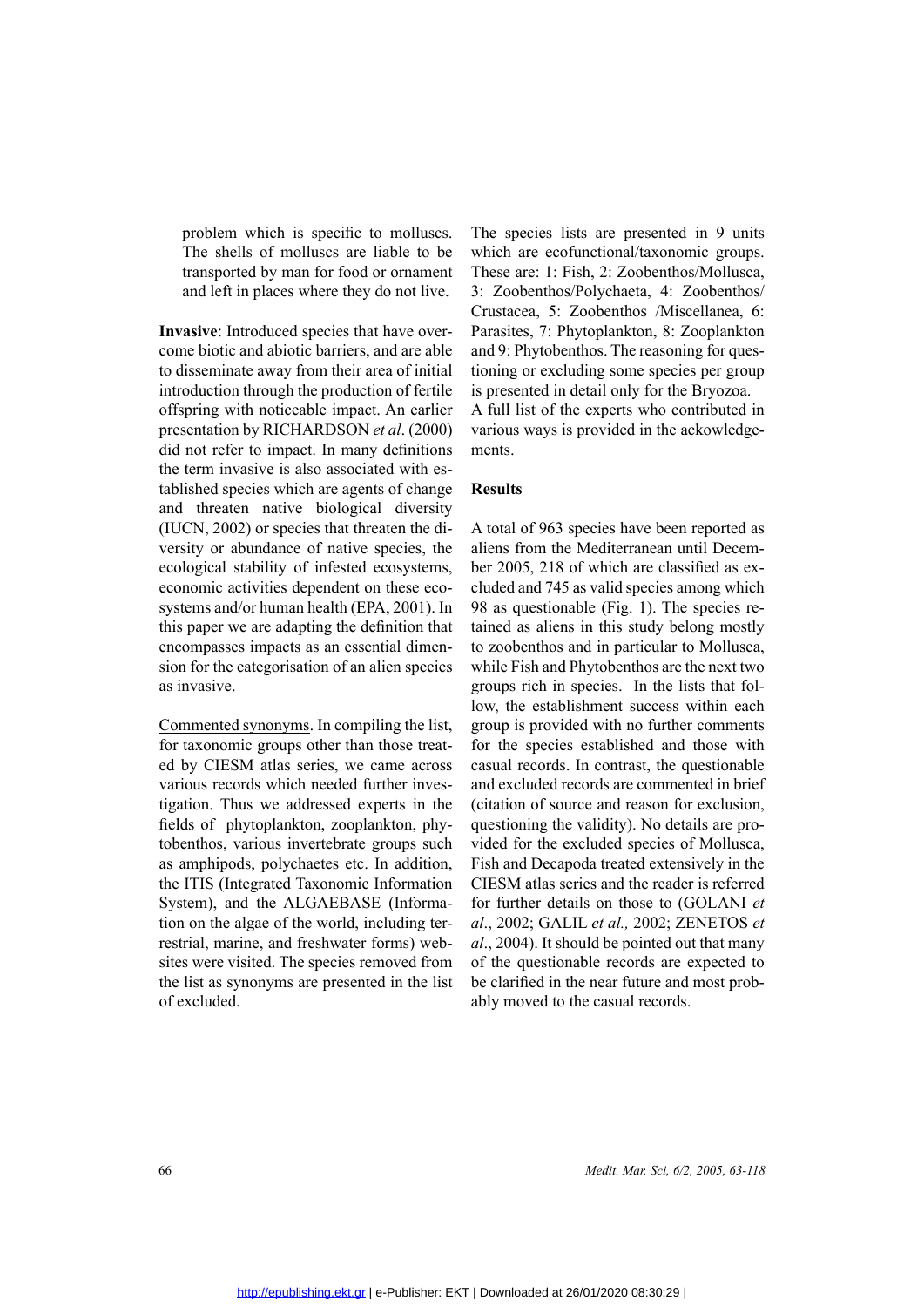

*Fig. 1:* Establishment success of recorded alien species including non-valid records.

### **Species lists per group**  *1. Fish*

### **Fish established**

Note: \* denotes species reported as casual in CIESM 2005 on line

*\*Acanthurus monroviae Alepes djedaba Apogon pharaonis Atherinomorus lacunosus Callionymus filamentosus Carcharhinus altimus Carcharhinus falciformis Chelon carinata Crenidens crenidens Cynoglossus sinusarabici Diplodus bellottii Dussumieria elopsoides \*Enchelycore anatina Epinephelus coioides Epinephelus malabaricus Etrumeus teres Fistularia commersonii Gymnammodytes semisquamatus Hemiramphus far Herklotsichthys punctatus Himantura uarnak*

*\*Lagocephalus sceleratus Lagocephalus spadiceus Lagocephalus suezensis Leiognathus klunzingeri Liza haematocheila Microchirus hexophthalmus Oxyurichthys petersi Pagellus bellottii Parexocoetus mento Pelates quadrilineatus Pempheris vanicolensis \*Petroscirtes ancylodon Pisodonophis semicinctus Platycephalus indicus Plotosus lineatus Pomadasys stridens Psenes pellucidus Pteragogus pelycus Rhabdosargus haffara Sargocentron rubrum Saurida undosquamis Scarus ghobban*

*Scomberomorus commerson Seriola carpenteri Seriola fasciata Siganus luridus Siganus rivulatus Silhouetta aegyptia Sillago sihama Solea senegalensis \*Spratelloides delicatulus Sphoeroides pachygaster Sphyraena chrysotaenia \*Sphyraena flavicauda Stephanolepis diaspros Synaptura lusitanica Syngnathus rostellatus Terapon puta Tetrosomus gibbosus Trachyscorpia cristulata echinata Upeneus moluccensis Upeneus pori*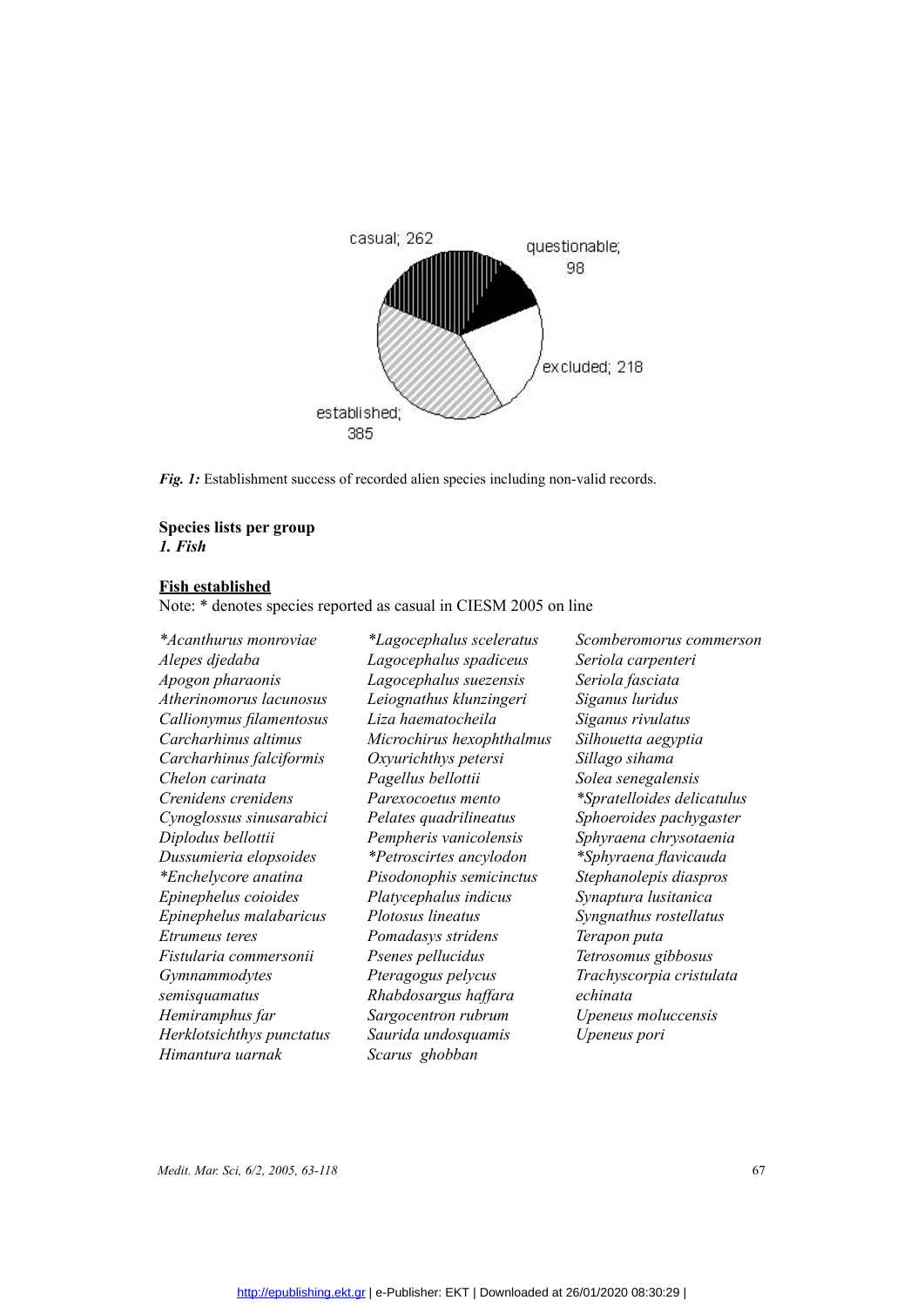### **Fish casual**

Note: underlined species are new species post CIESM 2005 on line

| Abudefduf vaigiensis      | Hippocampus fuscus        | Rhizoprionodon acutus      |
|---------------------------|---------------------------|----------------------------|
| <b>Anarhichas lupus</b>   | Hyporhamphus affinis      | Rhynchoconger trewavasae   |
| Arius parkii              | <i>Iniistius pavo</i>     | Scorpaena stephanica       |
| Beryx splendens           | Lutjanus argentimaculatus | Seriola rivoliana          |
| Centrolabrus exoletus     | Makaira indica            | Sorsogona prionota         |
| Chaunax suttkusi          | Microchirus boscanion     | Sphoeroides marmoratus     |
| Cheilopogon furcatus      | Muraenesox cinereus       | Sphyrna mokarran           |
| Chilomycterus spilostylus | Omobranchus punctatus     | Synagrops japonicus        |
| Coryogalops ochetica      | Papilloculiceps longiceps | Torquigener flavimaculosus |
| Diodon hystrix            | Pinguipes brasilianus     | Tylerius spinosissimus     |
| Fistularia petimba        | Priacanthus hamrur        | Tylosurus choram           |
| Galeocerdo cuvier         | Pseudupeneus prayensis    | Tylosurus crocodilus       |
| Gephyroberyx darwini      | Pterois miles             |                            |
| Halosaurus ovenii         | Rachycentron canadum      |                            |
| Heniochus intermedius     | Rastrelliger kanagurta    |                            |

### **Fish Questionable**

| <b>Species</b>                  | Cited by                         | Reasoning                           |
|---------------------------------|----------------------------------|-------------------------------------|
| Alopias superciliosus           | SAAD et al., 2005                | Insufficient data, origin uncertain |
| Torpedo<br>sinuspersici         | SAAD et al., 2004                | Insufficient data                   |
| Dasyatis sp. cf.<br>tortonesei  | SAAD et al., 2005                | Complex taxonomy                    |
| Gaidropsarus granti             | ZACHARIOU-<br>MAMALINGA,<br>1999 | Insuffcient data, origin uncertain  |
| <i><b>*Pampus argenteus</b></i> | <b>ŠOLJAN, 1975</b>              | See details                         |

*Pampus argenteus* (Euphrasen, 1788). A specimen of silver pomfret captured in Rijeka (northern Adriatic) in 1896, was initially identified as *Stromateus fiatola.* The specimen, which is preserved in the collection of the Zoological Museum of Zagreb, was tentatively identified as *Pampus argenteus* by ŠOLJAN (1975), but he doubted its identification. The validity of the record was re-examined by DULČIĆ *et al*. (2004) who claim that the record of 1896 represents the first lessepsian migrant in the Mediterranean.

### **Fish excluded:** for reasoning see GOLANI *et al*. (2002)

| Bothus pantherinus        | Cataetyx laticeps        |
|---------------------------|--------------------------|
| Caranx gallus             | Clupea kowal             |
| Caranx kiliche            | Coryphaenoides guentheri |
| Carcharhinus brevipinna   | Demichthys unicolor      |
| Carcharhinus melanopterus | Dussumieria acuta        |
|                           |                          |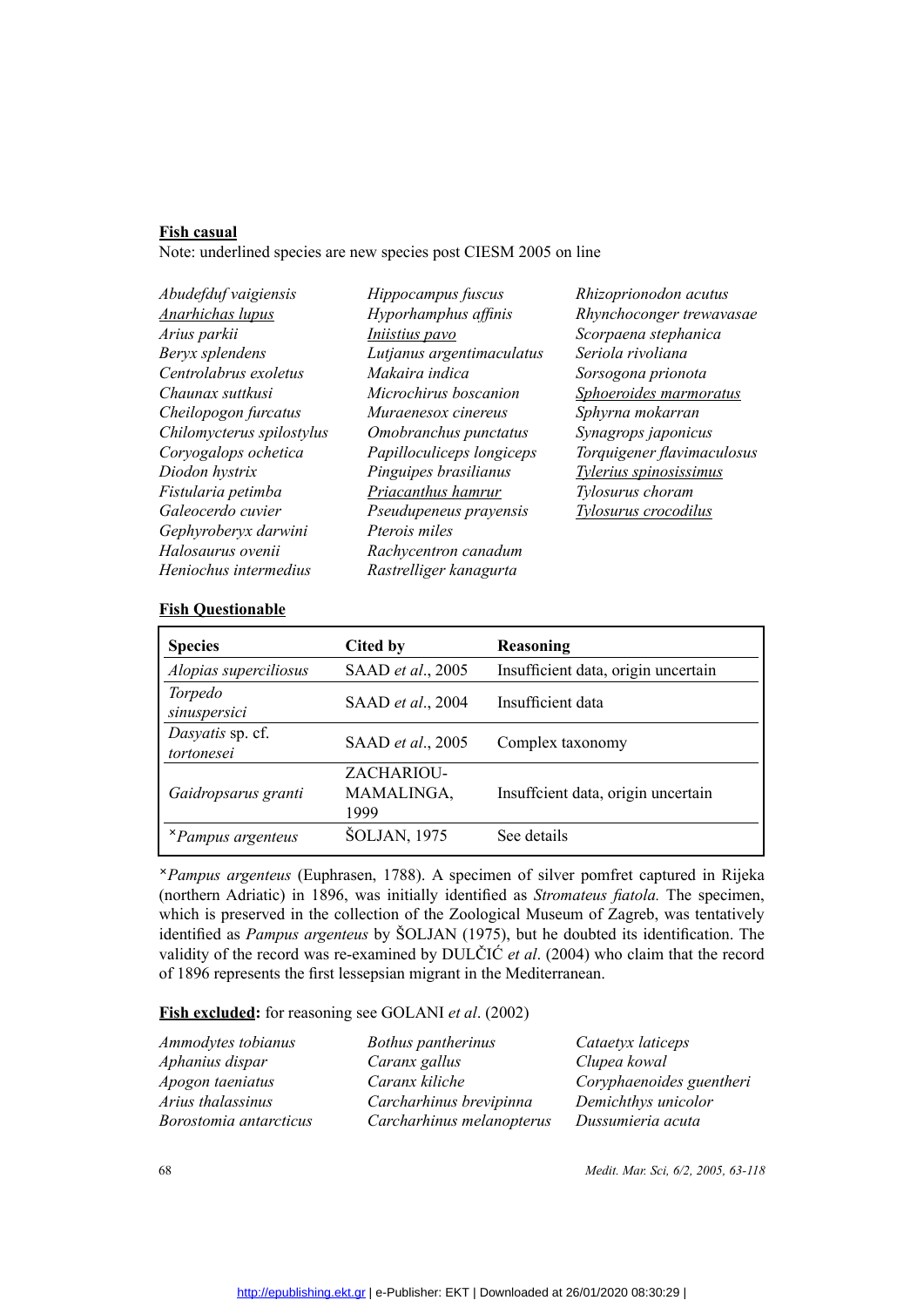*Epinephelus coromandelicus Epinephelus morrhua Epinephelus tauvina Gobius couchi Gobius roulei Hemiramphus gamberur Hemiramphus marginatus Hemiramphus unifasciatus Hyporhamphus dussumieri Hyporhamphus xanthopterus Istiophorus gladius Laemonema latifrons Lepidion guentheri*

*Lipophrys pholis Melanostigma atlanticum Oxyurichthys papuensis Parablennius pilicornis Parexocoetus brachypterus Pempheris molucca Pempheris oualensis Pristis pectinata Remora australis Rhinobatos halavi Sardinella sirm Sargus noct Scarichthys coerulopunctatus*

*Sebastapistes nuchalis Serranus melanurus Serranus morrhua Sphoeroides spengleri Sphyraena viridensis Squalus megalops Therapon jarbua Trichiurus haumela Upeneus asymmetricus Upeneus barberinus Upeneus tragula Upeneus vittatus*

*Sphoeroides spengleri,* originally reported by REINA-HERVÁS *et al.* (2004), has been added to the excluded list since it is regarded a misclassification of *Sphoeroides marmoratus* (M. Vacchi pers. commun.)<br> **2. Zoobenth** ed to the excluded list since it is regarded a misclassification of *Sphoeroides marmoratus* (M. Vacchi pers. commun.)

### *2. Zoobenthos/Mollusca*

### **Mollusca established**

Notes: underlined are new species post CIESM 2005 on line Bold indicates cryptogenic species

| Cingulina isseli           | Fulvia fragilis         |
|----------------------------|-------------------------|
| Clathrofenella ferruginea  | Fusinus verrucosus      |
|                            | Gafrarium pectinatum    |
| Crassostrea gigas          | Gastrochaena cymbium    |
| Crepidula aculeata         | Gibborissoa virgata     |
| Crepidula fornicata        | Haminoea callidegenita  |
| Cycloscala hyalina         | Haminoea cyanomarginata |
| Cylichnina girardi         | Hiatula ruppelliana     |
| Dendrostrea frons          | Hypselodoris infucata   |
| Diala varva                | Laternula anatina       |
| Diodora funiculata         | Littorina saxatilis     |
| Diodora ruppellii          | Mactra lilacea          |
| Discodoris lilacina        | Mactra olorina          |
| Divalinga arabica          | Malvufundus regulus     |
| Elysia grandifolia         | Melibe fimbriata        |
| Ergalatax contracta        | Mercenaria mercenaria   |
| Ergalatax obscura          | Metaxia bacillum        |
| Erosaria turdus            | Murex forskoehlii       |
| <b>Favorinus ghanensis</b> | Musculista perfragilis  |
| Finella pupoides           | Musculista senhousia    |
| Flabellina rubrolineata    | Mya arenaria            |
| <i>Fulvia australis</i>    | Natica gualteriana      |
|                            | Clementia papyracea     |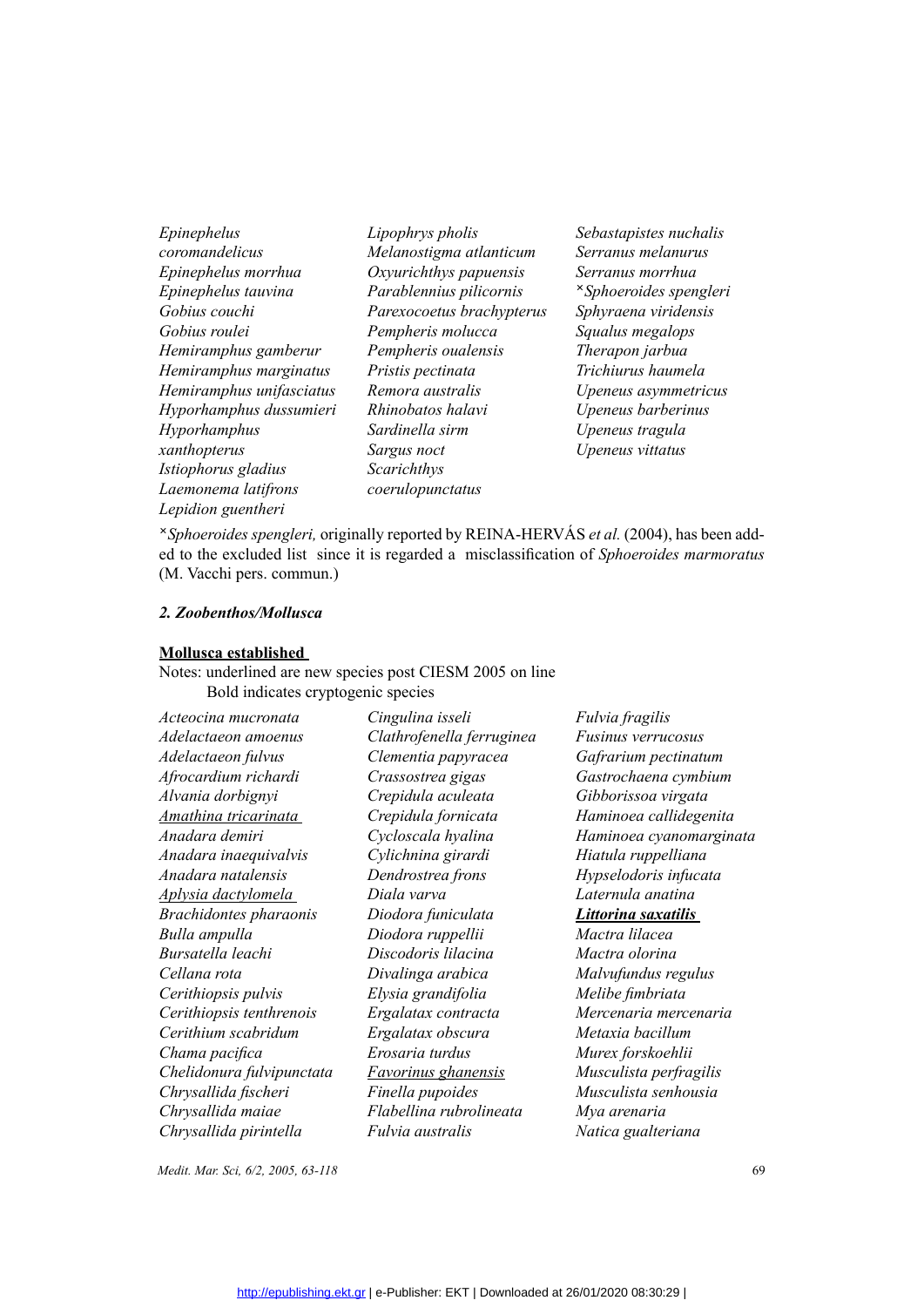*Octopus aegina Paphia textile Perna picta Pinctada margaritifera Pinctada radiata Plocamopherus ocellatus Polycerella emertoni Pseudochama corbieri Pseudominolia nedyma Purpuradusta gracilis notata Pyrunculus fourierii Rapana venosa*

*Rhinoclavis kochi Rissoina bertholleti Ruditapes philippinarum Saccostrea commercialis Saccostrea cucullata Sepia pharaonis Sepioeuthis lessoniana Siphonaria crenata Smaragdia souverbiana Spondylus spinosus Strombus persicus Styloptygma beatrix Syphonota geographica*

*Syrnola fasciata Tellina valtonis Teredo navalis Thais lacera Thais sacellum Theora lubrica Timoclea maurica Trochus erythraeus Turbonilla edgarii Xenostrobus securis Zafra savignyi Zafra selasphora* 

### **Mollusca casual**

Note: underlined species are new species post CIESM 2005 on line

*Acar plicata Aeolidiella indica Anadara inflata Angiola punctostriata Antigona lamellaris Atactodea glabrata Caloria indica Cantharus tranquebaricus Cardites akabana Cerithium egenum Cerithium nesioticum Chama aspera Chiton hululensis Chlamys lischkei Chromodoris annulata Chromodoris quadricolor Circenita callipyga Clypeomorus bifasciatus Conus fumigatus Cuthona perca Dendrodoris fumata Diplodonta* cf. *subrotunda*  *Dosinia erythraea Electroma vexillum Elysia tomentosa Engina mendicaria Glycymeris arabicus Haliotis pustulata cruenta Hinemoa cylindrica Iolaea neofelixoides Leucotina* cfr. *eva Lienardia mighelsi Limopsis multistriata Modiolus auriculatus Murchisonella columna Nassarius arcularius plicatus=N. obvelatus? Nerita sanguinolenta Octopus cyanea Odostomia lorioli Oscilla jocosa Oxynoe viridis Palmadusta lentiginosa lentiginosa* 

*Petricola hemprichi Petricola pholadiformis Planaxis griseus Pleurobranchus forskalii Polycera hedgpethi Psammotreta praerupta Retusa desgenettii Rissoina spirata Semipallium coruscans coruscans Septifer forskali Siphonaria belcheri Sphenia rueppelli Spondylus nicobarius Sticteulima* cf. *lentiginosa Stomatella impertusa Syrnola cinctella Trapezium oblongum Tremoctopus gracilis Vexillum depexum Voorwindia tiberiana*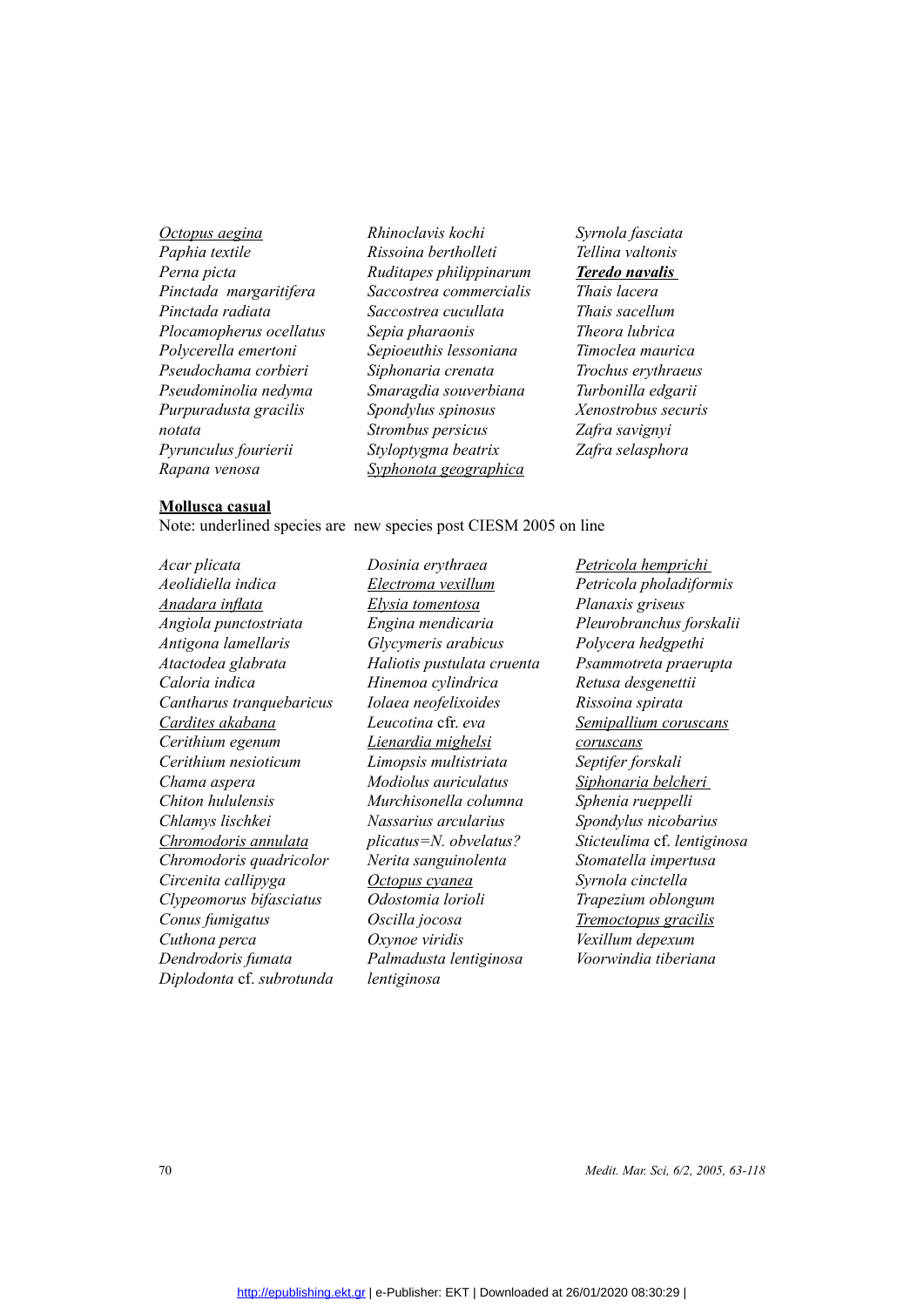### **Mollusca questionable**

Note: \* denotes species collected alive from biofouling on the pillars of a gas platform, which had been towed from Australia to its current position off the coast of Ashqelon (Israel) (MI-ENIS, 2004).

| <b>Species</b>            | <b>Cited by</b>                     | <b>Reasoning</b>                                       |
|---------------------------|-------------------------------------|--------------------------------------------------------|
| Acteocina crithodes       | <b>MIENIS, 2004</b>                 | Insufficient data                                      |
| Alectryonella crenulifera | SHARON et al.,                      | One specimen epibiont on a spiny                       |
|                           | 2005                                | oyster                                                 |
| Angulus flacca            | MIENIS, 2004                        | Insufficient data                                      |
| <i>*Aplysia parvula</i>   | TERLIZZI et al.,                    | Identification uncertain                               |
|                           | 2003                                | See remark under table                                 |
| Atys cylindricus          | MIENIS, 2004                        | Insufficient data                                      |
| *Barbatia trapezina       | MIENIS, 2004                        | Offshore gas platform March 2003                       |
| Callista florida          | MIENIS, 2005                        | Old record (1927-32), shells in                        |
|                           |                                     | museum collection                                      |
| Cerithium columna         | MIENIS, 2003a                       | Insufficient data<br>1 single shell from Caesarea 1966 |
| Cerithium erythraeoense   |                                     | Its record merits further investigation                |
| /Cerithium nodulosum      | <b>HAAS, 1937</b>                   | (MIENIS, 2001b)                                        |
| *Chama asperella          | MIENIS, 2004                        | Offshore gas platform March 2003                       |
| *Chama brassica           | MIENIS, 2004                        | Offshore gas platform March 2003                       |
| elatensis                 | MIENIS, 2004                        | Insufficient data                                      |
| Ethminolia hemprichi      | MIENIS, 2004                        |                                                        |
| *Hyotissa hyotis          |                                     | Offshore gas platform March 2003                       |
| *Isognomon ephippium      | MIENIS, 2004                        | Offshore gas platform March 2003                       |
| *Leiosolenus hanleyanus   | MIENIS, 2004                        | Offshore gas platform March 2003                       |
| *Malvufundus decurtatus   | MIENIS, 2004                        | Offshore gas platform March 2003                       |
| Nanostrea exigua          | LUBINEVSKY &<br><b>MIENIS, 2005</b> | Record based on one specimen only                      |
| *Parahyotissa imbricata   | MIENIS, 2004                        | Offshore gas platform March 2003                       |
| Patelloida saccharina     | MIENIS, 2004                        | Insufficient data                                      |
| Pedicirce sulcata         | MIENIS, 2004                        | Insufficient data                                      |
| *Planostrea pestigris     | MIENIS, 2004                        | Offshore gas platform March 2003                       |
| *Plicatula chinensis      | MIENIS, 2004                        | Offshore gas platform March 2003                       |
| Pteria occa               | BEN-ELIAHU &<br>HOVE TEN, 1992      | Insufficient data                                      |
| Rapana rapiformis         | <b>BARASH &amp;</b><br>DANIN, 1977  | Insufficient data                                      |
| Rhinoclavis sinensis      | MIENIS, 2004                        | Insufficient data                                      |
| Rissoina ambigua          | MIENIS, 2004                        | Insufficient data. Turkey                              |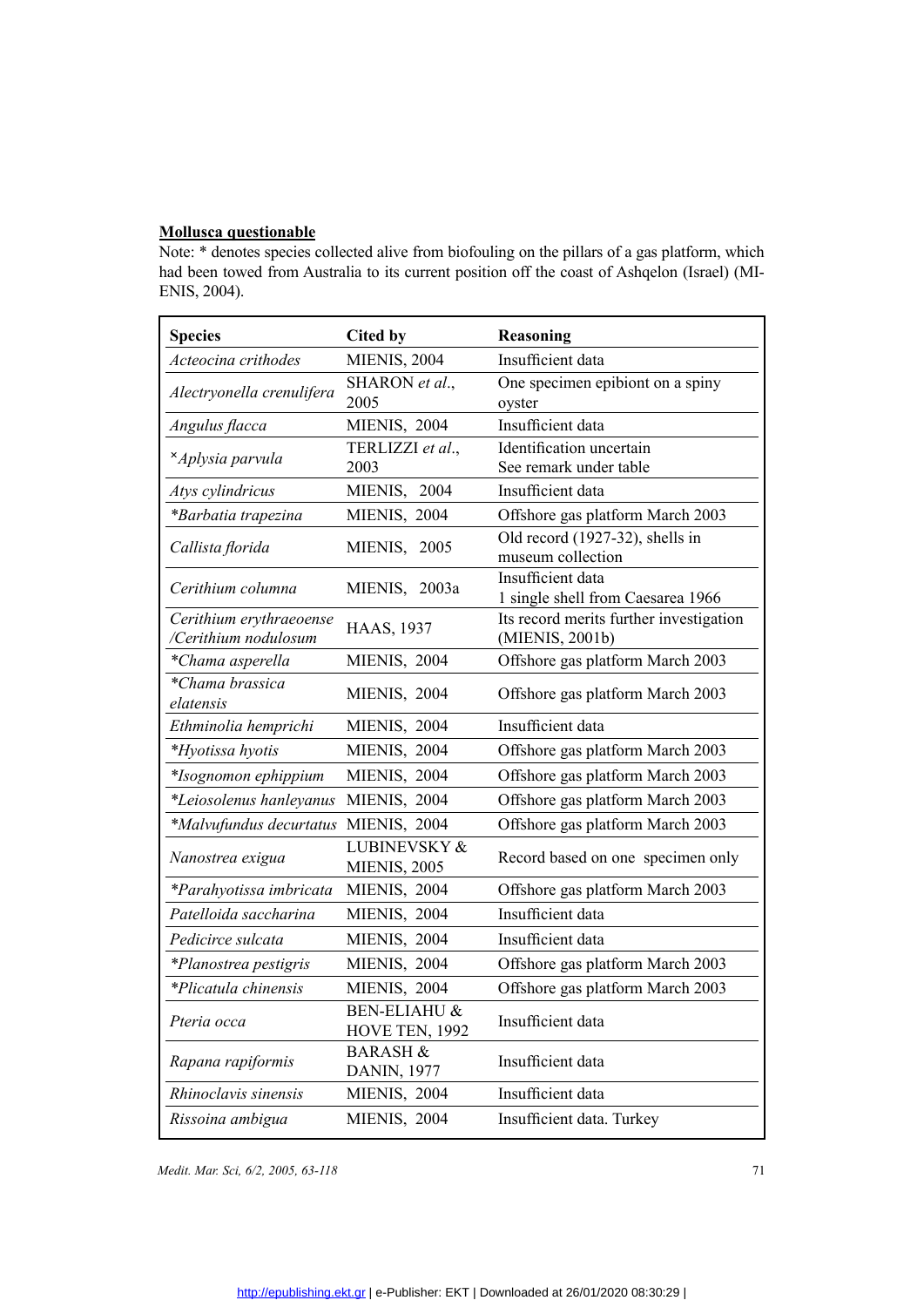| Sabia conica                  | <b>BARASH &amp;</b><br><b>DANIN, 1986</b> | Insufficient data (MIENIS, 2004) |
|-------------------------------|-------------------------------------------|----------------------------------|
| *Septifer bilocularis         | <b>MIENIS, 2004</b>                       | Offshore gas platform March 2003 |
| Spondylus groschi             | LAMPRELL, 1998                            | Complex taxonomy                 |
| Spondylus cf.<br>multisetosus | CEVIKER, 2001                             | Complex taxonomy                 |
| Strombus mutabilis            | MIENIS, 2001a                             | Common species in souvenir trade |

*Aplysia parvula* Guilding in Mörch, 1863 was originally described from St. Thomas, Lesser Antilles, in the Caribbean. It has been recorded worldwide between about 40° N and 40° S. The species recorded as *Aplysia parvula* in the Indo-Pacific area is clearly different from the Mediterranean specimens attributed to this species. So, two or more species may be involved worldwide under this name. The Mediterranean specimens may be young specimens of *Aplysia punctata* (J. Templado, pers. commun.)

**Mollusca excluded** (including very old records): For reasoning see ZENETOS *et al*. (2004)

| Aglaja taila             | Dolabrifera holboelli  | Parvicardium hauniense      |
|--------------------------|------------------------|-----------------------------|
| Anadara notabilis        | Erronea caurica        | Penicillus vaginiferus      |
| Aplysia juliana          | Galeomma polita        | Petalifera gravieri         |
| Arctinula groenlandica   | Gibbula cineraria      | Placopecten magellanicus    |
| Aspella anceps           | Hippopus hippopus      | Polynices lacteus           |
| Atys blainvilliana       | Hochstetteria munieri  | Potamides conicus           |
| Berthellina citrina      | Laevicardiumm flavum   | Pusionella nifat            |
| Bittium proteum          | Latirus polygonus      | Rissoina chesneli           |
| Bursa marginata          | Linga aurantia         | Rissoina decussata          |
| Callostracum gracile     | Littorina abtusata     | Saxidomus purpuratus        |
| Cerithium caeruleum      | Littorina littorea     | Scaliola elata              |
| Cerithium echinatum      | Lophiotoma indica      | Sclerodoris cf. tuberculata |
| Chromodoris clenchi      | Mactrinula tryphera    | Spondylus limbatus          |
| Clelandella infucata     | Mazatlantica cosentini | Spondylus spectrum          |
| Conus arenatus           | Melanochlamys seurati  | Staphylaea nucleus          |
| Coralliobia madreporarum | Mesalia opalina        | Strigatella virgata         |
| Crassostrea virginica    | Monetaria annulus      | Strombus lentiginosus       |
| Cybium rubiginosum       | Monetaria moneta       | Umbonium vestiarium         |
| Cylichna cf. mongii      | Natica marochiensis    | Vasum turbinellus           |
| Cyprea pantherina        | Notarchus indicus      |                             |

**Additional excluded mollusca** post ZENETOS *et al*. (2004)

| <b>Species</b>       | Cited by             | Reasoning                  |
|----------------------|----------------------|----------------------------|
| Octopus macropus     | BELLO et al., 2004   | Known in the Mediterranean |
|                      |                      | Lefkaditou, pers. commun.  |
| Trochus niloticus    | <b>MIENIS, 2003b</b> | Only shells, old records   |
| Tricornis tricornis  | <b>MIENIS, 2004</b>  | Fragment of a shell only   |
| Vexillum cadaverosum | <b>MIENIS, 2004</b>  | Incorrect locality data    |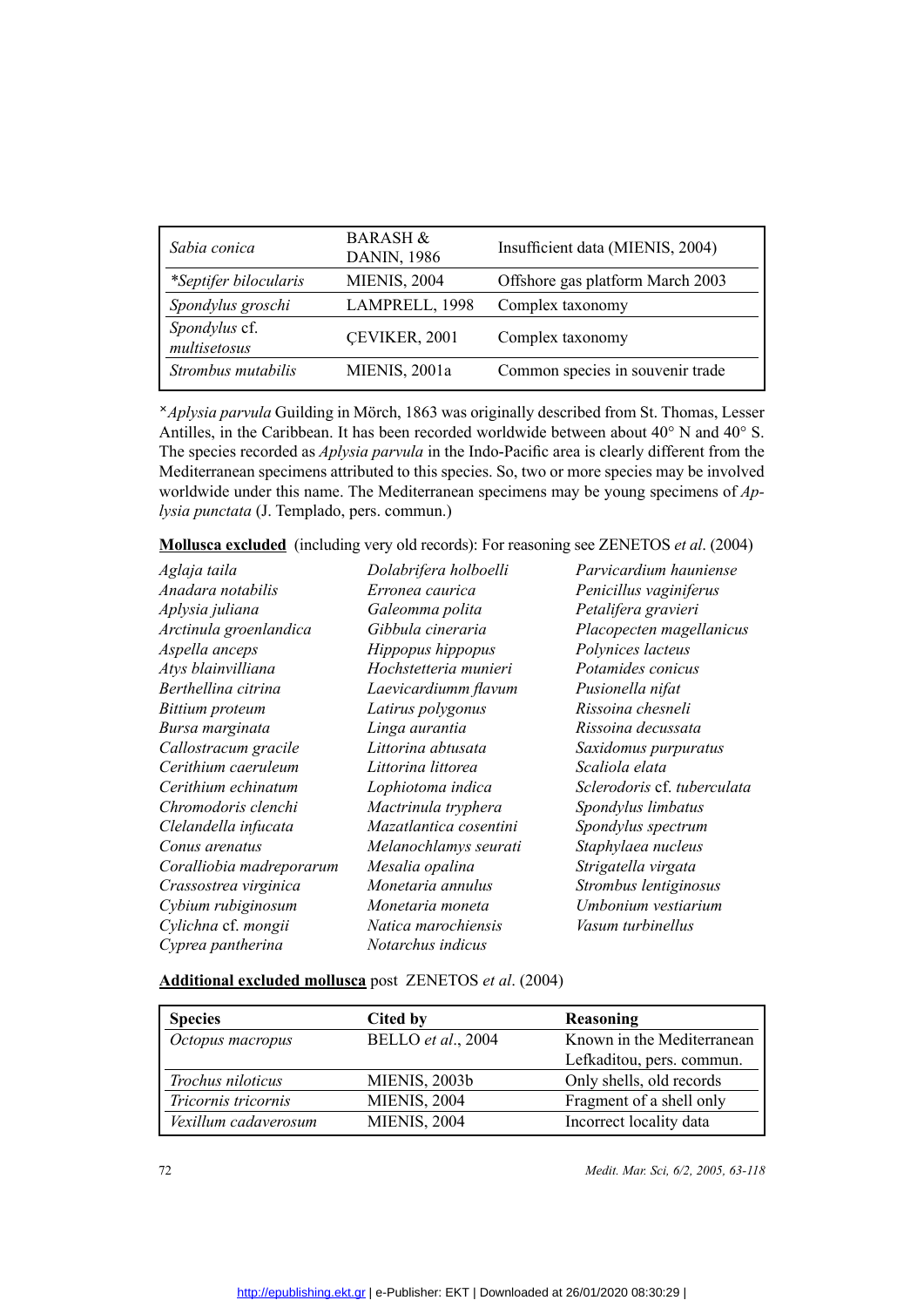### *3. Zoobenthos/Polychaeta*

| Branchiomma boholense     | Hydroides elegans         | Notomastus mossambicus       |
|---------------------------|---------------------------|------------------------------|
| Branchiomma luctuosum     | Hydroides heterocerus     | Pileolaria berkeleyana       |
| Ceratonereis mirabilis    | Hydroides homoceros       | Pista unibranchia            |
| Desdemona ornata          | Hydroides minax           | Polydora cornuta             |
| Eunice tubifex            | Hydroides operculatus     | Pomatoleios kraussii         |
| Eusyllis kupfferi         | Leonnates decipiens       | Prionospio saccifera         |
| Ficopomatus enigmaticus   | Leonnates indicus         | Pseudonereis anomala         |
| Glycinde bonhourei        | Leonnates persicus        | Spirobranchus tetraceros     |
| Hydroides cf.             | Linopherus acarunculata   | Spirorbis marioni            |
| branchyacanthus           | Metasychis gotoi          | Streblospio gynobranchiata   |
| <b>Hydroides dianthus</b> | Nereis zonata persica     |                              |
| Hydroides diramphus       | Notomastus aberans        |                              |
| Polychaeta casual         |                           |                              |
| Amphicorina pectinata     | Longibranchium atlanticum | Paradyte cf. crinoidicola    |
| Fabriciola ghardaqa       | Lumbrinereis neogesae     | Perinereis nuntia            |
| Hydroides albiceps        | Lumbrineris inflata       | Prionospio pulchra           |
| Hydroides steinitzi       | Neanthes willeyi          | Prionospio pygmaea           |
| Laonome elegans           | Nereis gilchristi         | Sphaerosyllis longipapillate |
|                           |                           |                              |

*Hydroides steinitzi Laonome elegans Leiochrides australis Lepidonotus tenuisetosus*

*Neanthes willeyi Nereis gilchristi Oenone* cf. *fulgida Ophyotrocha japonica*

*Prionospio pygmaea Sphaerosyllis longipapillata Streblosoma hesslei*

| <b>Species</b>         | Cited by                     | Reasoning                            |
|------------------------|------------------------------|--------------------------------------|
|                        | LAUBIER, 1966; BITAR         | Insufficient data, identification is |
| Cirriformia semicincta | & KOULI-BITAR, 2001          | not certain                          |
| Cossura coasta         | <b>BOGDANOS &amp; FREDJ,</b> | Insufficient data, identification is |
|                        | 1983                         | not certain                          |
|                        | CANTONE & FASSARI,           | Insufficient data, identification is |
| Epidiopatra hupferiana | 1982                         | not certain                          |
| Eunice indica          | BEN-ELIAHU, 1976             | Insufficient data, identification is |
|                        |                              | not certain                          |
|                        | FAUVEL 1937; ERGEN           | Insufficient data, identification is |
| Eurythoe complanata    | & CINAR, 1997                | not certain                          |
| Isolda pulchella       |                              | Insufficient data, identification is |
|                        | CANTONE, 2001                | not certain                          |
|                        |                              | Probably confused with the           |
| Lysidice collaris      | BEN ELIAHU, 1972a            | native species L. margaritacea       |
|                        |                              |                                      |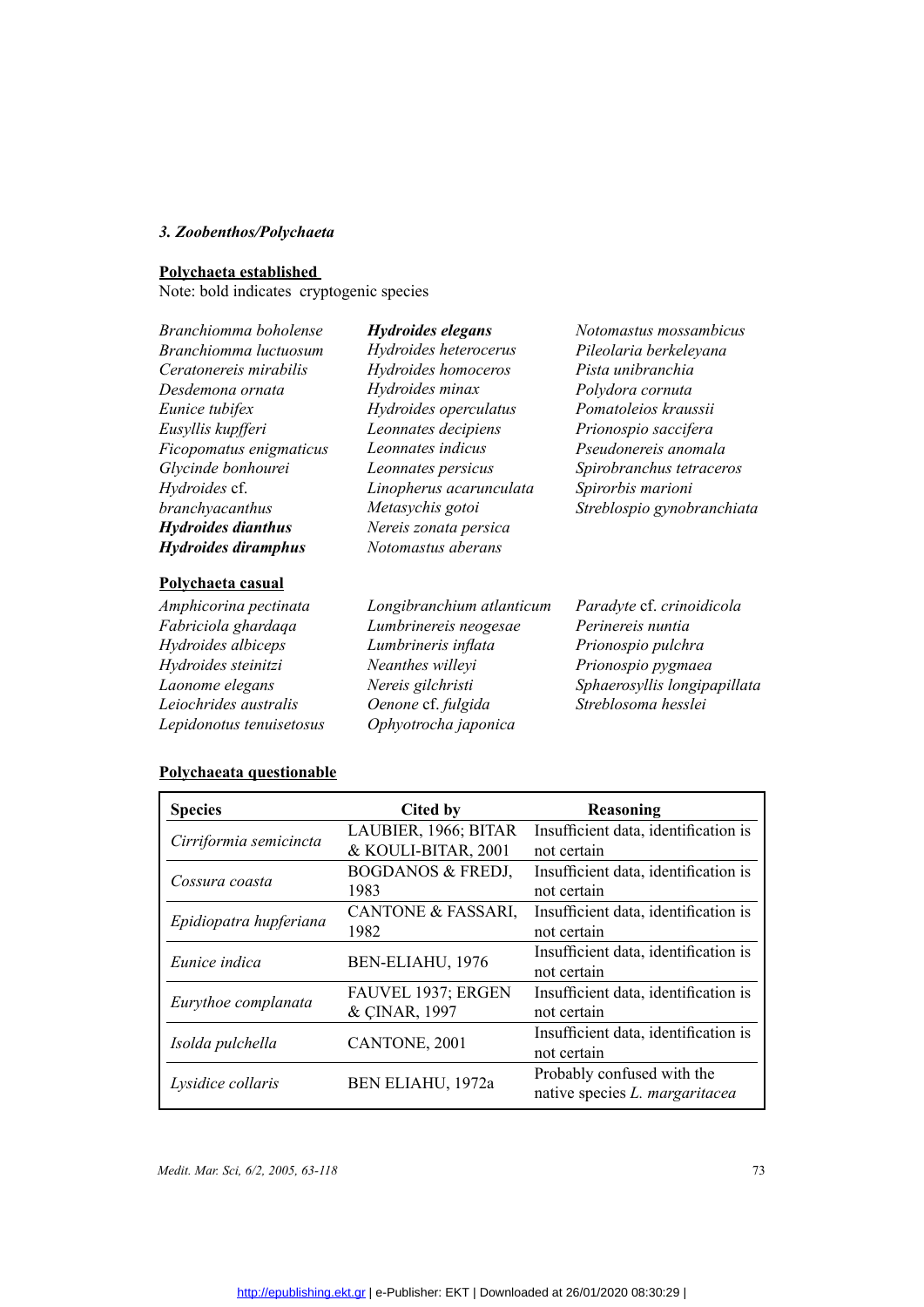| Lysidice natalensis       | 2001                                                                                  | BITAR & KOULI-BITAR, Insufficient data, identification is<br>not certain |
|---------------------------|---------------------------------------------------------------------------------------|--------------------------------------------------------------------------|
| Naineris quadraticeps     | HARMELIN, 1969a                                                                       | Identification is not certain                                            |
| Notopygos crinita         | A. Castelli, pers. commun.<br>OCCHIPINTI AMBROGI,<br>2004                             | Insufficient data, identification is<br>not certain                      |
| Mediomastus capensis      | <b>GRAVINA &amp;</b><br>SOMASCHINI, 1990;<br>OCCHIPINTI AMBROGI, not certain<br>2002a | Insufficient data, identification is                                     |
| Platynereis cf. australis | A. Castelli, pers. commun.<br>OCCHIPINTI AMBROGI,<br>2004                             | Insufficient data, identification is<br>not certain                      |
| Protodorvillea egena      | A. Castelli, pers. commun.<br>OCCHIPINTI AMBROGI,<br>2004                             | Insufficient data, identification is<br>not certain                      |
| Streptosyllis arenae      | <b>CASTELLI &amp;</b><br>LARDICCI, 1986                                               | Identification is not certain                                            |
| Terebella ehrenbergi      | BEN ELIAHU 1972b;<br><b>CINAR, 2005</b>                                               | Insufficient data, identification is<br>not certain                      |
| Timarete anchylochaeta    | LAUBIER, 1966; BITAR<br>& KOULI-BITAR, 2001                                           | Insufficient data, identification is<br>not certain                      |

## **Polychaeata excluded**

| <b>Species</b>                | Cited by                                                     | Reasoning                                                                      |
|-------------------------------|--------------------------------------------------------------|--------------------------------------------------------------------------------|
| Amphicorina eimeri            | GAMBI et al., 1983                                           | Atlanto-Mediterranean                                                          |
| Bhawania goodei               | BITAR & KOULI-<br><b>BITAR, 2001</b>                         | Circumtropical                                                                 |
| Branchiosyllis exilis         | MONRO, 1937;<br><b>BEN ELIAHU 1972b</b>                      | Widespread even in the eastern<br>Atlantic                                     |
| Chrysopetalum debile          | LAUBIER, 1966                                                | Native: type locality Villefranche                                             |
| Dispio uncinata               | <b>ICES, 2001</b>                                            | widespread in the Atlantic                                                     |
| Fabricia filamentosa          | <b>GIANGRANDE &amp;</b><br>CASTELLI, 1986;<br>SIMBOURA, 1990 | Misidentification of Pseudofabriciola<br><i>analis</i> and <i>P. longipyga</i> |
| Hydroides<br>novaepommeraniae | ZIBROWIUS &<br>BITAR, 1981 as <i>H</i> .<br>grubei           | Undeterminable juvenile (HOVE TEN<br>& BEN ELIAHU, 2005)                       |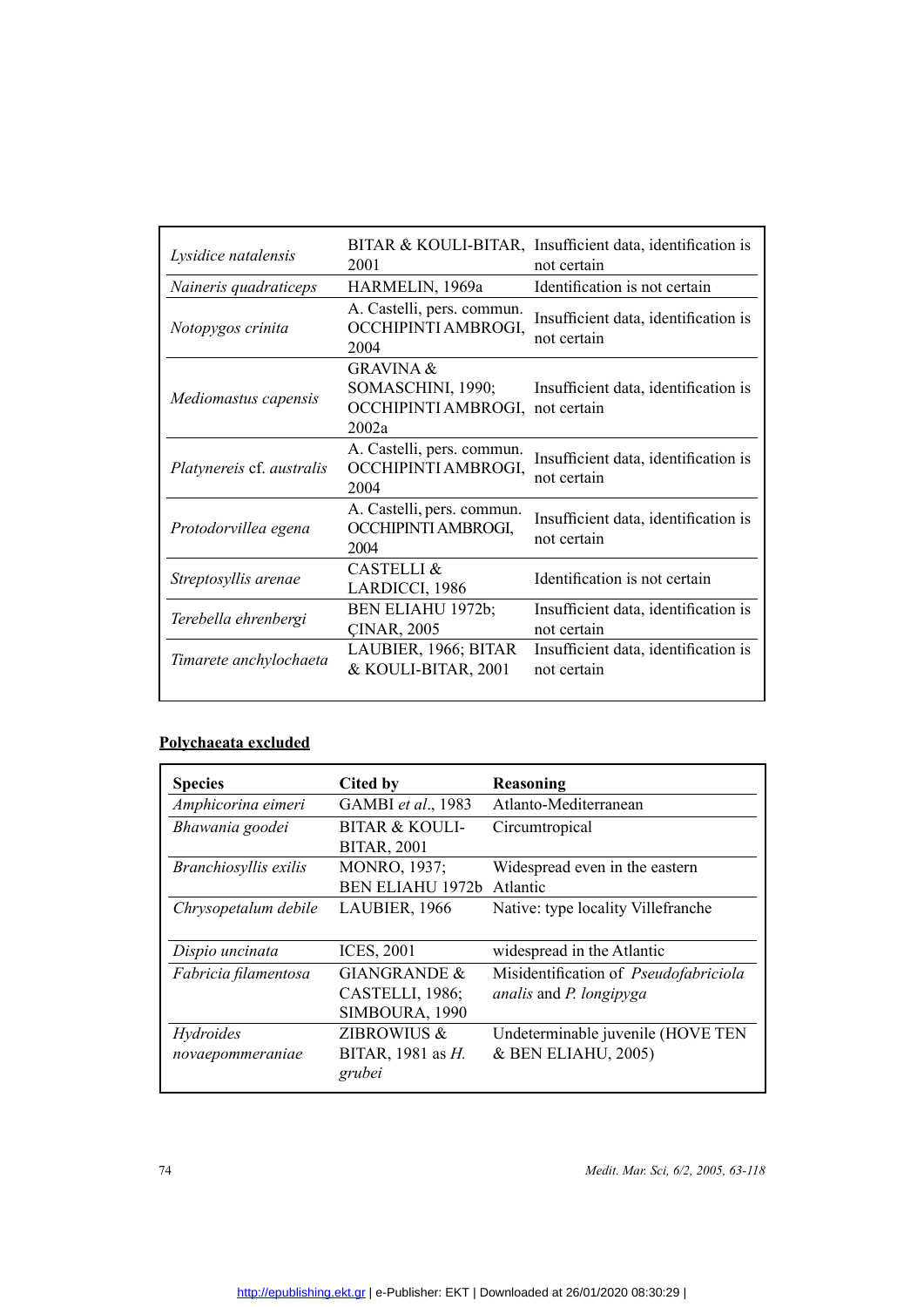| Monticellina<br>dorsobranchialis | HARMELIN, 1969a;<br><b>BEN ELIAHU 1972b</b> | Type locality Atlantic, widespread in<br>the Mediterranean and Atlantic |
|----------------------------------|---------------------------------------------|-------------------------------------------------------------------------|
| Neopseudocapitella               | <b>GRAVINA &amp;</b>                        | A circumtropical species                                                |
| <i>brasiliensis</i>              | SOMASCHINI, 1990                            |                                                                         |
| Opisthosyllis brunnea            | <b>MONRO, 1937</b>                          | Widespread even in the eastern                                          |
|                                  |                                             | Atlantic                                                                |
| Paleonotus chrysolepis           | BITAR & KOULI-                              | Cosmopolitan                                                            |
|                                  | <b>BITAR, 2001</b>                          |                                                                         |
| Prionospio salzi                 | LAUBIER, 1970                               | Endemic in the Mediterranean                                            |
| Questa caudicirra                | SOMASCHINI &                                | Questa mediterranea sp. n.                                              |
|                                  | <b>GRAVINA 1993</b>                         | GIERE & ERSEUS, 1998                                                    |
| Rhodine loveni                   | FAUVEL, 1957;                               | Type locality north Atlantic,                                           |
|                                  | <b>BEN ELIAHU 1972a</b>                     | widespread in Mediterranean and                                         |
|                                  |                                             | Atlantic                                                                |
| Scoloplos (Leodomas)             | HARMELIN, 1969a                             | Type locality Crete, endemic species                                    |
| chevalieri candiensis            |                                             | for the eastern Mediterranean                                           |
| Spirobranchus                    | LAUBIER, 1966                               | Misidentification, the reports belong to                                |
| giganteus                        |                                             | S. tetraceros                                                           |
|                                  |                                             |                                                                         |

## *4. Zoobenthos/Crustacea*

## **Crustacea established**

## **Decapoda+Stomatopoda**

| Eucrate crenata          | Micippa thalia           |
|--------------------------|--------------------------|
| Herbstia nitida          | Myra subgranulata        |
| Ixa monodi               | Ogyrides mjoebergi       |
| Leptochela pugnax        | Palaemonella rotumana    |
| Leucosia signata         | Penaeus semisulcatus     |
| Libinia dubia            | Percnon gibbesi          |
| Marsupenaeus japonicus   | Pilumnopeus vauquelini   |
| Melicertus hathor        | Portunus pelagicus       |
| Metapenaeopsis aegyptia  | Rhithropanopeus harrisii |
| Metapenaeopsis mogiensis | Trachysalambria          |
| consobrina               | palaestinensis           |
| Metapenaeus monoceros    |                          |
| Metapenaeus stebbingi    |                          |
|                          |                          |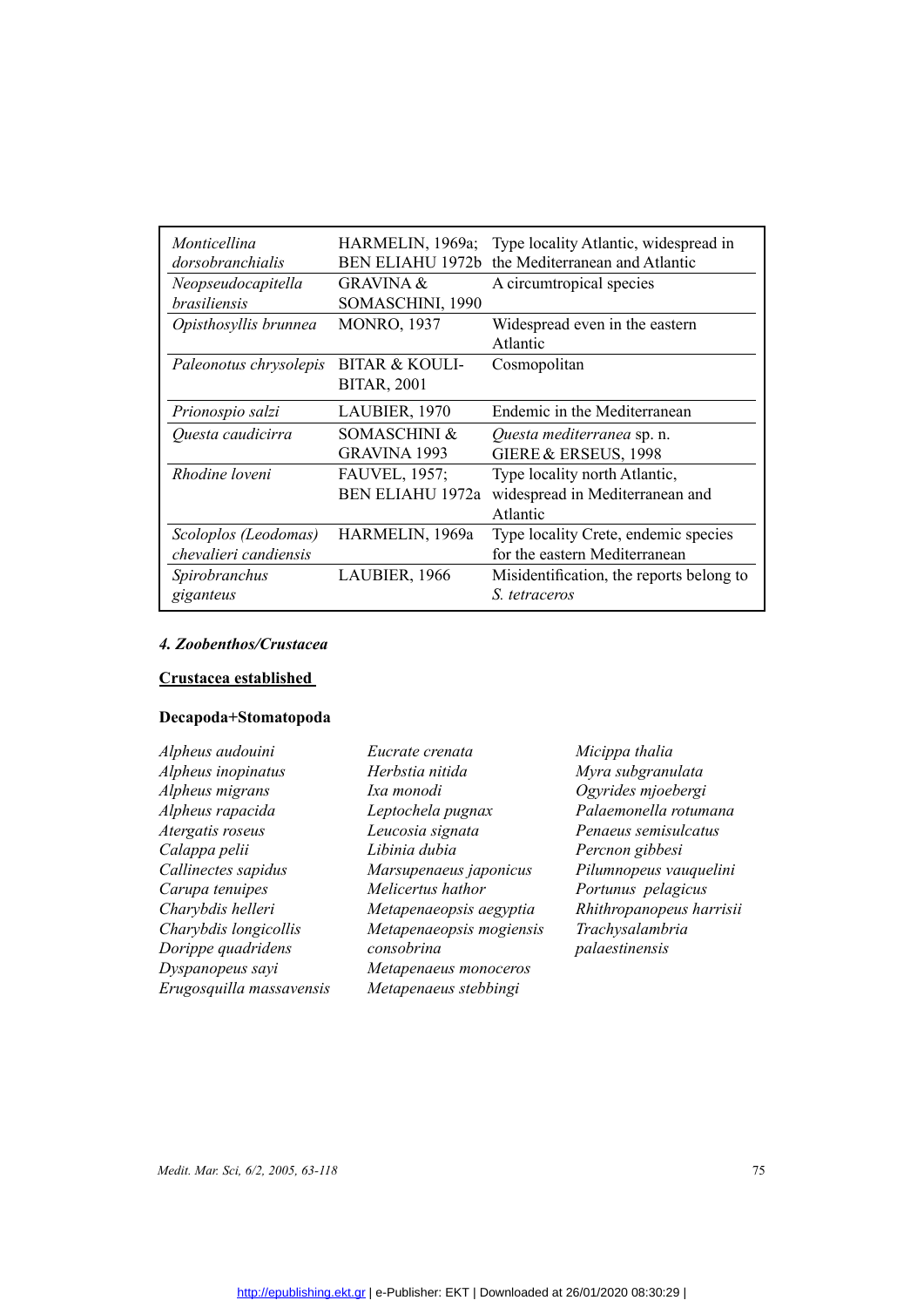### **Crustacea** (other than Decapoda)

Note: species in bold are ancient records, possibly cryptogenic

| Amphipoda  | Caprella scaura, Elasmopus pectenicrus, Maera hamigera, Stenothoe<br>gallensis, Cymadusa filosa                              |
|------------|------------------------------------------------------------------------------------------------------------------------------|
| Cirripedia | Balanus improvisus, Balanus eburneus, Balanus reticulatus, Balanus<br>trigonus, Elminius modestus, Megabalanus tintinnabulum |
|            |                                                                                                                              |
| Cumacea    | Eocuma sarsii                                                                                                                |
| Isopoda    | Paracerceis sculpta, Sphaeroma walkeri                                                                                       |

### **Crustacea casual**

Notes: \* denotes species described as established in CIESM 2005 on line underlined are new species post CIESM 2005 on line

| Decapoda   | Actumnus globulus, Ashtoret lunaris, Calappa hepatica, Callinectes<br>danae, Cryptosoma cristatum, Daira perlata, Dromia spinirostris,<br>Eriocheir sinensis, Halimede tyche, Hemigrapsus sanguineus,<br>*Heteropanope laevis, *Hyastenus hilgendorfi, Leptochela<br>aculeocaudata, Lucifer hanseni, Macrophthalmus graeffei, Menaethius<br>monoceros, Merhippolyte ancistrota, Notopus dorsipes, Panulirus<br>ornatus, Periclimenes calmani, Pilumnus hirsutus, Plagusia squamosa,<br>Processa macrodactyla, Scyllarus caparti, Scyllarus posteli, Solenocera<br>crassicornis, Sphaerozius nitidus, Thalamita gloriensis |
|------------|---------------------------------------------------------------------------------------------------------------------------------------------------------------------------------------------------------------------------------------------------------------------------------------------------------------------------------------------------------------------------------------------------------------------------------------------------------------------------------------------------------------------------------------------------------------------------------------------------------------------------|
| Amphipoda  | Bemlos leptocheirus, Gammaropsis togoensis, Photis lamelligera                                                                                                                                                                                                                                                                                                                                                                                                                                                                                                                                                            |
| Isopoda    | Apanthura sandalensis, Paradella dianae                                                                                                                                                                                                                                                                                                                                                                                                                                                                                                                                                                                   |
| Tanaidacea | Leptochelia dubia                                                                                                                                                                                                                                                                                                                                                                                                                                                                                                                                                                                                         |

| <b>Species</b> |                                | Cited by          | Reasoning                                                                          |
|----------------|--------------------------------|-------------------|------------------------------------------------------------------------------------|
| Decapoda       | <i>*Thalamita</i><br>poissonii | HOLTHUIS,<br>1956 | Cosmopolitan: known from<br>E. Atlantic as T. africana (D'<br>UDEKEM D'ACOZ, 1999) |
| Cumacea        | Iphinoe crassipes<br>haifae    | BACESCU,<br>1961a | Widely distributed                                                                 |

### **Crustacea excluded**: for reasoning see GALIL *et al.* (2002)

| Peneopsis serrata         |
|---------------------------|
| Persephona mediterranea   |
| Pethrolisthes boscii      |
| Petrolisthes digitalis    |
| Philyra globosa           |
| Plagusia chabrus          |
| Platymaia wyvillethomsoni |
|                           |

*Portunus sanguinolentus Synalpheus tumidomanus Thalamita admete Thenus orientalis Uca coarctata*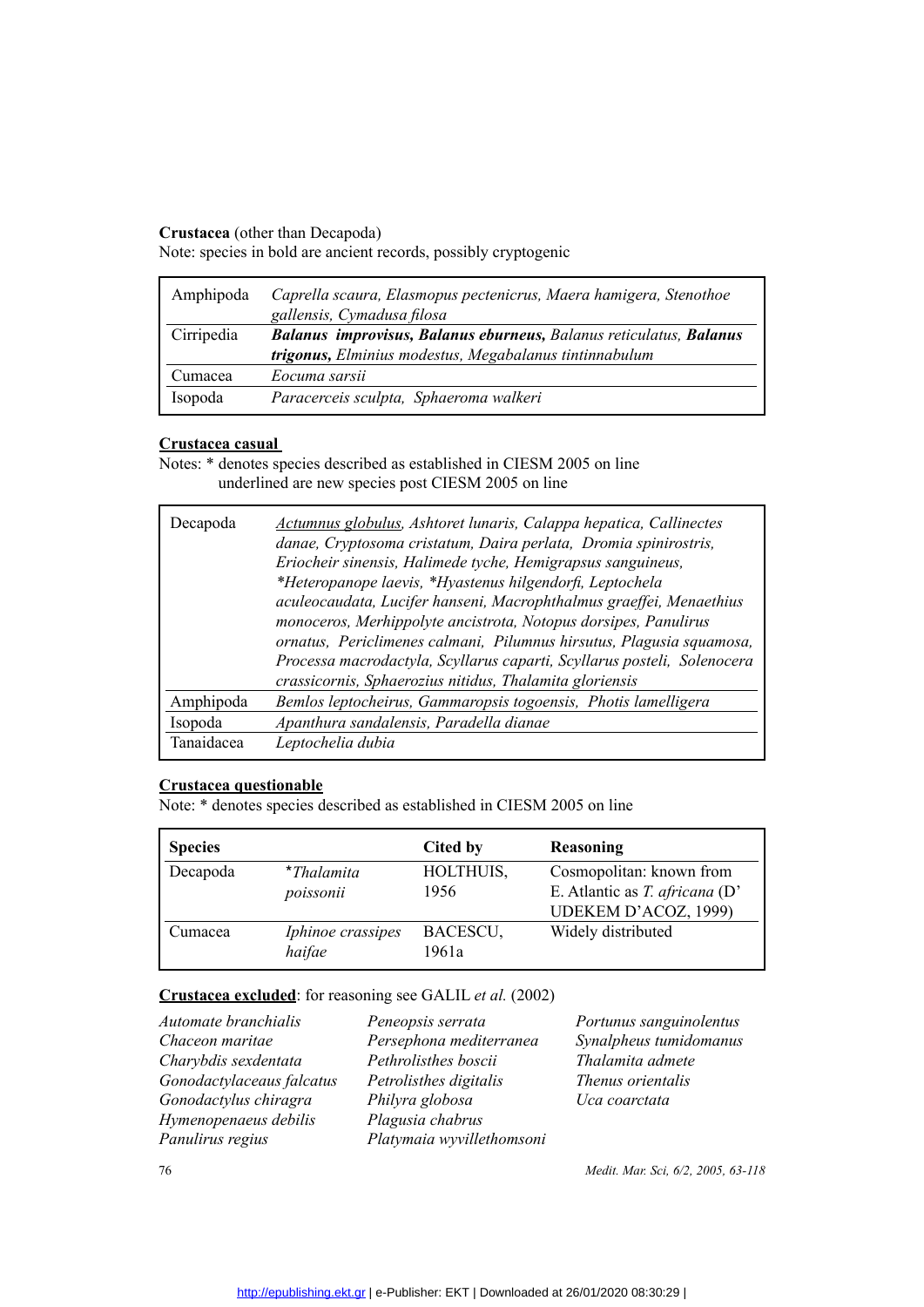## **Additional excluded Crustacea** post GALIL *et al.* (2002)

| <b>Species</b>      | Cited by              | Reasoning                                       |
|---------------------|-----------------------|-------------------------------------------------|
| Lucifer typus       | <b>HENDRICKX</b>      | Atlanto-Mediterranean                           |
| (Decapoda)          | & ESTRADA-            |                                                 |
|                     | NAVARRETE, 1994       |                                                 |
| <i>Urocaridella</i> | YOKES & GALIL,        | Misidentification of <i>Urocaridella</i> n. sp. |
| antobrunii          | 2004                  | (YOKES & GALIL, in press)                       |
| (Decapoda)          |                       |                                                 |
| Echinogammarus      | COGNETTI, 1994        | Native: type locality Po estuary                |
| pungentoides        |                       |                                                 |
| (Amphipoda)         |                       |                                                 |
| Unciolella lunata   | <b>BELLAN-SANTINI</b> | Native: Described from Algeria                  |
| (Amphipoda)         | <i>et al.</i> , 1998  |                                                 |
| Kalliapseudes       | BACESCU, 1961b        | Wide distribution: Atlantic, Indo-Pacific       |
| omercooperi         |                       |                                                 |
| (Tanaidacea)        |                       |                                                 |
| Apseudes            | LARWOOD, 1940         | Wide distribution: Atlantic, Indo-Pacific       |
| intermedius         |                       |                                                 |
| (Tanaidacea)        |                       |                                                 |

### *5. Zoobenthos/Miscellanea*

### **Miscellanea established**

| Group                  | <b>Species</b>                                  |  |
|------------------------|-------------------------------------------------|--|
| Echinodermata          | Asterina burtoni, Ophiactis savignyi, Ophiactis |  |
|                        | parva, Synaptula reciprocans                    |  |
| Foraminifera           | Amphisorus hemprichii, Astacolus insolithus,    |  |
|                        | Astacolus sublegumen, Heterostegina depressa,   |  |
|                        | Planogypsina acervalis, Planogypsina            |  |
|                        | squamiformis, Amphistegina lobifera             |  |
| Cnidaria/Actinaria     | Haliplanella lineata                            |  |
| Cnidaria/Anthozoa      | Oculina patagonica, Acabaria erythraea          |  |
| Cnidaria/Hydrozoa      | Bugainvillia niobe, Macrorhynchia philippina,   |  |
|                        | Garveia franciscana, Gonionemus vertens, Clytia |  |
|                        | hummelinckii                                    |  |
| Cnidaria/Scyphozoa     | Cassiopea andromeda                             |  |
| Tunicata/Ascidiacea    | Herdmania momus, Botryllus schlosseri,          |  |
|                        | Microcosmus squamifer, Phallusia nigra,         |  |
|                        | Polyandrocarpa zorritensis, Rhodosoma turcinum, |  |
|                        | Symplegma brakenhielmi                          |  |
| Arthropoda/Pycnogonida | Ammothea hilgendorfi, Anoplodactylus digitatus, |  |
|                        | Anoplodactylus californicus                     |  |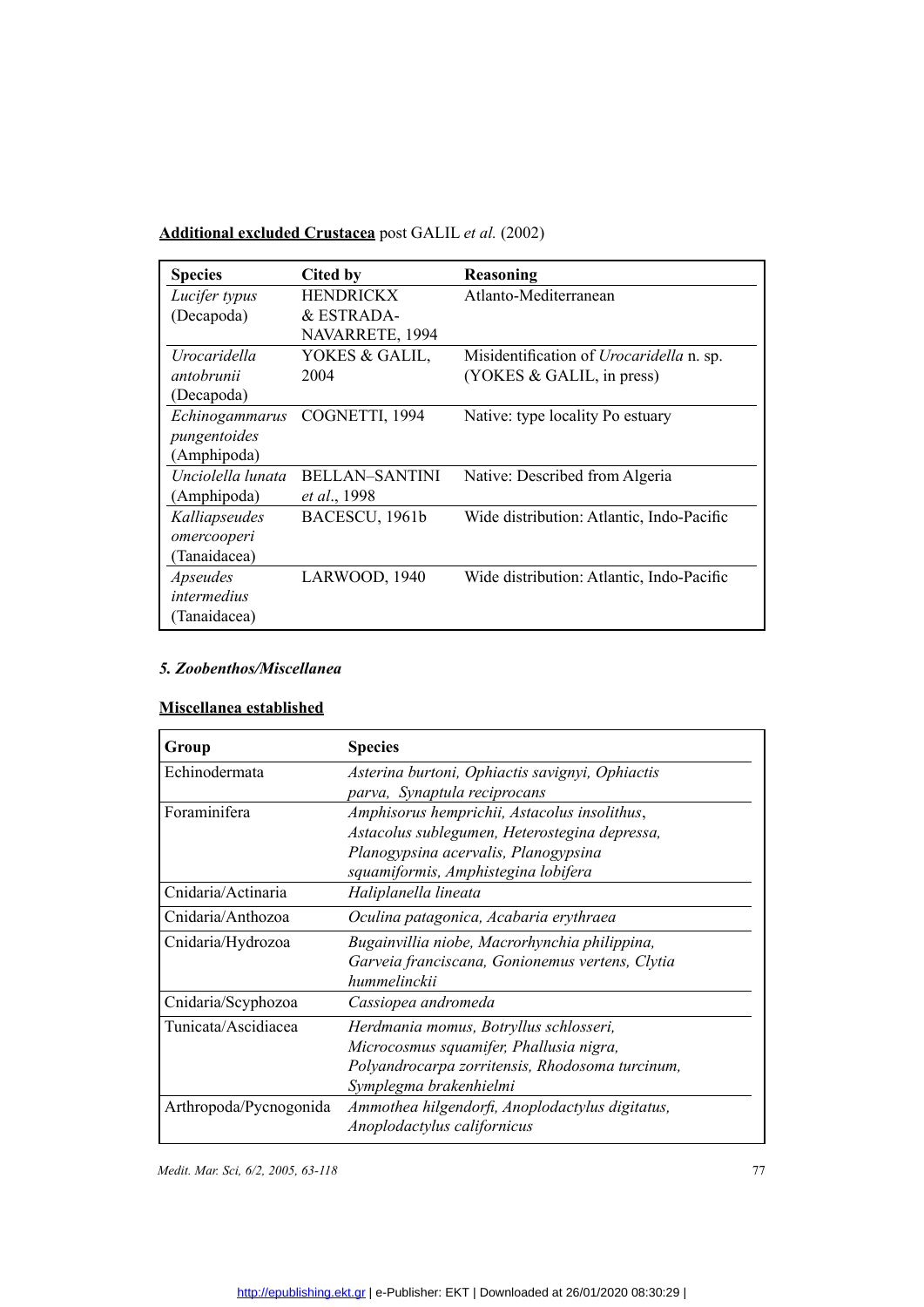### **Miscellanea casual**

| Group             | <b>Species</b>                                                   |
|-------------------|------------------------------------------------------------------|
| Echinodermata     | Amphioplus laevis                                                |
| Sipuncula         | Apionsoma trichocephalus, Phascolosoma scolops                   |
| Cnidaria/Anthozoa | Diadumene cincta                                                 |
| Cnidaria/Hydrozoa | Diphasia margarita, Euphysora bigelowi                           |
| Ascidiacea        | Ascidia cannelata, Ascidia cf. savignyi, Eusynstyela hartmeyeri, |
|                   | Microcosmus exasperatus, Symplegma viride                        |

## **Miscellanea questionable**

| Group                      | <b>Species</b>                | <b>Cited by</b>                          | Reasoning                                                                                        |
|----------------------------|-------------------------------|------------------------------------------|--------------------------------------------------------------------------------------------------|
| Enteropneusta              | Saccoglossus querneyi         | <b>STEUER, 1939</b>                      | Old record, insufficient<br>data                                                                 |
| Sipuncula                  | Aspidosiphon mexicanus        | <b>MURINA &amp;</b><br>ZAVODNIC,<br>1986 | Wide distribution,<br>Atlantic, Indian Ocean                                                     |
|                            | Aspidosiphon elegans          | WESENBERG-<br>LUND, 1957                 | Wide distribution, its<br>mode of introduction is<br>disputed by POR, 1978                       |
| Porifera                   | Haliclona viridis             | <b>BURTON, 1936</b>                      | Unverified record,<br>J. Vacelet pers. commun.                                                   |
|                            | Cinachyrella<br>australiensis | <b>BURTON, 1936</b>                      | Unverified record,<br>J. Vacelet pers. commun.                                                   |
|                            | Lissodendoryx schmidti        | TSURNAMAL,<br>1969                       | Unverified record,<br>J. Vacelet pers. commun.                                                   |
|                            | Geodia micropunctata          | TSURNAMAL,<br>1969                       | Unverified record,<br>J. Vacelet pers. commun.                                                   |
|                            | Hyrtios erecta                | TSURNAMAL,<br>1969                       | Unverified record,<br>J. Vacelet pers. commun.                                                   |
|                            | Mycale erythraeana            | <b>BURTON, 1936</b>                      | Unverified record,<br>J. Vacelet pers. commun.                                                   |
|                            | Reniera spinosella            | <b>BURTON, 1936</b>                      | Unverified record,<br>J. Vacelet pers. commun.                                                   |
| Arthropoda/<br>Pycnogonida | Pigrogromitus timsanus        | ARNAUD,<br>1987                          | Old record, insufficient<br>data circum-tropical and<br>Mediterranean<br>R. Bamber pers. commun. |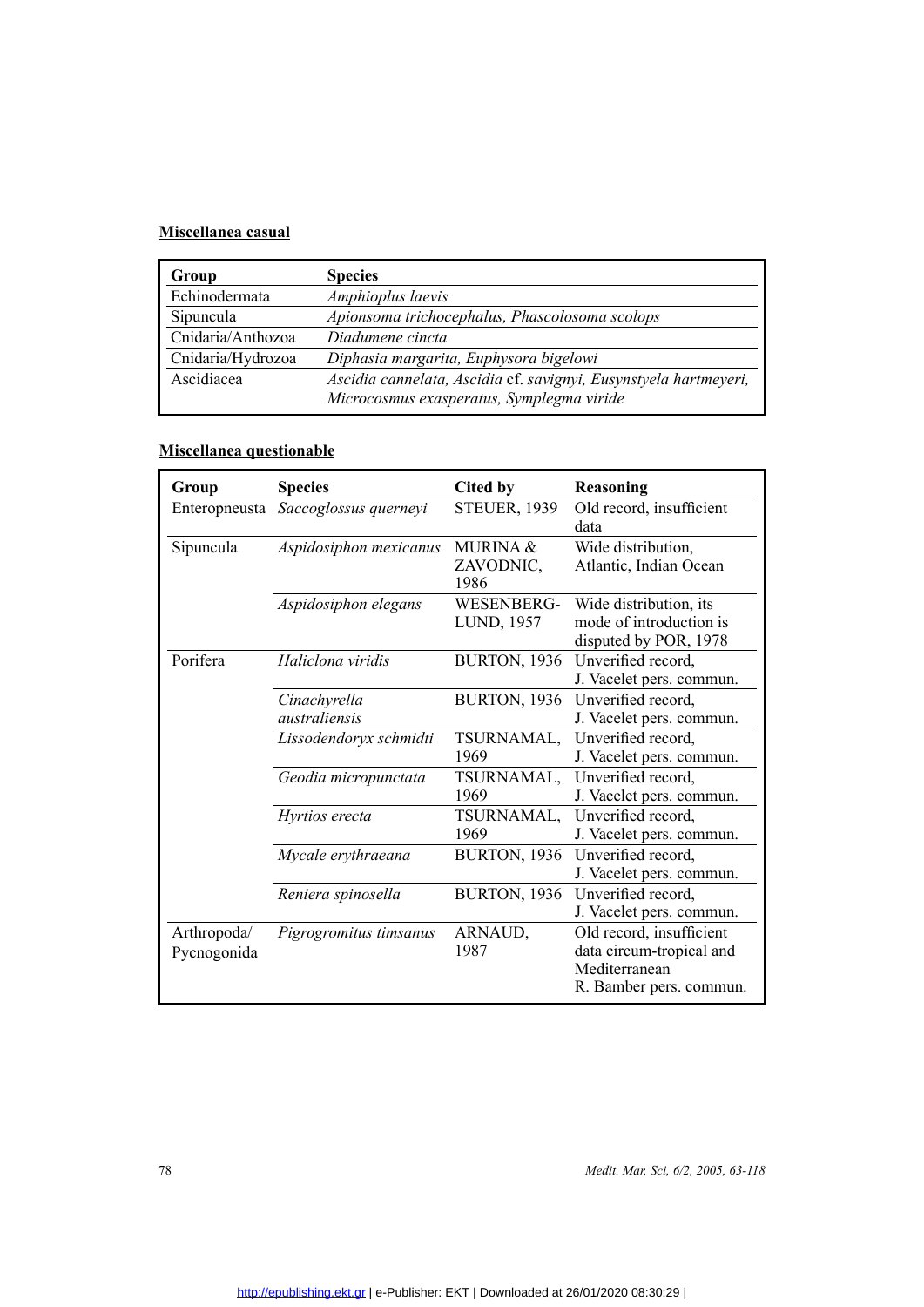### **Miscellanea excluded**

| Group       | <b>Species</b>                       | Cited by           | Reasoning                       |
|-------------|--------------------------------------|--------------------|---------------------------------|
| Porifera    | Haliclona loosanoffi                 | SOEST, 1976        | Absent from the                 |
|             |                                      |                    | Mediterranean                   |
| Cnidaria/   | Bugainvillia                         | GOY et al.,        | According to BOUILLON et        |
| Hydrozoa    | platygaster                          | 1988               | al., 2004 all previous records  |
|             |                                      |                    | from E. Mediterranean are $B$ . |
|             |                                      |                    | niobe                           |
| Cnidaria/   | Pennaria disticha                    | BILLARD,           | BOUILLON et al., 2004           |
| Hydrozoa    | australis                            | 1926               |                                 |
| Ascidiacea  | Ecteinascidia turbinata HARANT, 1927 |                    | Old records circumtropical,     |
|             |                                      |                    | A. Ramos, pers.commun.          |
|             | Botrylloides nigrum                  | <b>PÉRÈS, 1954</b> | Old records circumtropical      |
|             |                                      |                    | A. Ramos, pers.commun.          |
| Brachiopoda | Frenulina                            | TADDEI             | Confused origin: see            |
|             | sanguinolenta                        | RUGGIERO,          | LOGAN et al., $2004$            |
|             |                                      | 2000               |                                 |

**Other <u>Miscellanea</u>: BRYOZOA**<br>The following list is partial as<br>cludes published records. A surve<br>zoans in progress from Lebanon (J<br>lin, in prep.) will show evidence<br>new I essensian immigrants well The following list is partial as it only includes published records. A survey of bryozoans in progress from Lebanon (J.G. Harmelin, in prep.) will show evidence of several new Lessepsian immigrants well established in the Levantine basin. Furthermore, it is most likely that a thorough study of the bryozoan

assemblages from Mediterranean harbours and sites of oyster culture will bring evidence of introduced species. Among the species recorded by HASTINGS (1927) in the collection by the Cambridge Expedition in the Suez Canal (1924), only those collected at Port Said are considered here. Questionable and excluded records are discussed below.

| <b>Species</b>               | *Origin        | <b>Establishment</b> Cited by<br>success |                                      |
|------------------------------|----------------|------------------------------------------|--------------------------------------|
| Rhynchozoon lareyi           | RS, IO         | established                              | ÜNSAL & D'HONDT, 1979                |
| Scrupocellaria<br>jolloisii  | RS, IO         | established                              | HASTINGS, 1927                       |
| Smittina malleolus           | RS, IO         | established                              | D'HONDT, 1988                        |
| Tricellaria inopinata        | IP             | established                              | D'HONDT & OCCHIPINTI,<br>1985        |
| Aeverrillia setigera         | PO, Atlantic   | casual                                   | HASTINGS, 1927                       |
| Celleporaria aperta          | circumtropical | casual                                   | HASTINGS, 1927                       |
| Celleporella<br>carolinensis | W Atlantic     | casual/<br>established                   | OCCHIPINTI AMBOGI &<br>D'HONDT, 1996 |
| Electra tenella              | W Atlantic     | casual                                   | ROSSO, 1994                          |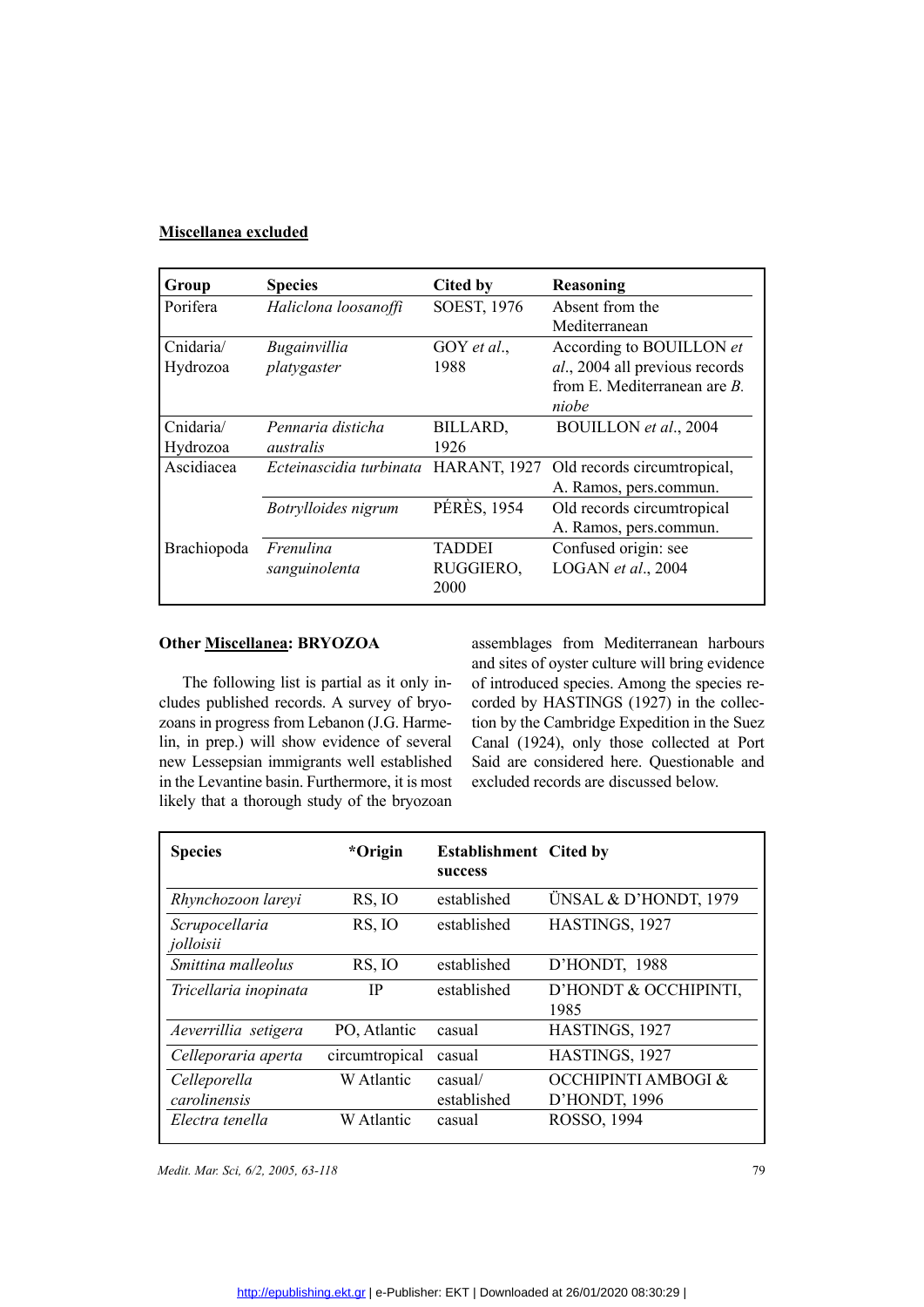| Hippopodina          | P <sub>O</sub> | casual       | POWELL, 1969               |
|----------------------|----------------|--------------|----------------------------|
| fegeensis            |                |              |                            |
| Reteporella          | <b>RS</b>      | casual       | D'HONDT, 1988              |
| jermanensis          |                |              |                            |
| Pherusella brevituba | P <sub>O</sub> | casual       | <b>CHIMENZ GUSSO &amp;</b> |
|                      |                |              | D'HONDT, 2005              |
| Crepidacantha        | circumtropical | questionable | OCCHIPINTI AMBROGI,        |
| poissonii            |                |              | 1986                       |
| Hippaliosina         | $_{\rm IP}$    | questionable | POWELL, 1969               |
| <i>acutirostris</i>  |                |              |                            |
| Parasmittina         | RS, IP         | questionable | HASTINGS, 1927             |
| egyptiaca            |                |              |                            |
| Arachnoidea protecta | <b>IP</b>      | excluded     | CHIMENZ GUSSO et al.,      |
|                      |                |              | 1998                       |
| Thalamoporella       | <b>IP</b>      | excluded     | POWELL, 1969;              |
| gothica (Busk)       |                |              | BITAR & KOULI-BITAR,       |
| indica               |                |              | 2001                       |
| Watersipora          | ??             | excluded     | D'HONDT, 1988              |
| subtorquata          |                |              |                            |

\*Origin: IO=Indian Ocean, IP=Indo-Pacific, RS=Red Sea, PO=Pacific Ocean

### *Aeverrillia setigera* (Hincks, 1887)

This ctenostomate bryozoan widely distributed in warm waters, including Australia, Indonesia and Brazil, has never been noticed again in the Mediterranean since its finding by HASTINGS (1927).

### *Celleporaria aperta* (Hincks, 1882)

This species was fouling barges in the Suez Canal in 1924 (HASTINGS, 1927). It was collected in 1968 at Ashod Port and Acre by POWELL (1969), who previously found it in the southern Red Sea (POWELL, 1967). The alleged circumtropical (from Cape Verde to Philippines), eurybathic distribution of this species may indicate the existence of a species group.

### *Crepidacantha poissonii* (Audouin, 1826)

This 'circumtropical' species has not been recorded again in the Mediterranean since the finding of OCCHIPINTI AMBROGI (1986) on rhizomes of *Posidonia oceanica* from the Apulian coast of Italy. Although presumably considered as a lessepsian species by OC-

CHIPINTI AMBROGI (1986) considering its occurrence in the Gulf of Suez (BALA-VOINE, 1959), this species has also been listed from Madeira and Canaries. The specific status of the Atlanto-Mediterranean material should thus be re-examined.

### *Hippaliosina acutirostris* Canu & Bassler, 1929

The record of this Indo-Pacific species in the Levantine basin (POWELl, 1969) is questionable. Particularly diagnostic features of the avicularium are not visible on the illustration by POWELL (1969), who curiously did not compare his specimens with *H. depressa* (Busk, 1854), a Mediterranean endemic particularly abundant in the eastern basin (HARMELIN, 1969b; HAYWARD, 1974). *Hippaliosina acutirostris* is known from the Philippines and various Indo-Pacific localities (HARMER, 1957).

*Parasmittina egyptiaca* (Waters, 1909) Species recorded from the Red Sea and the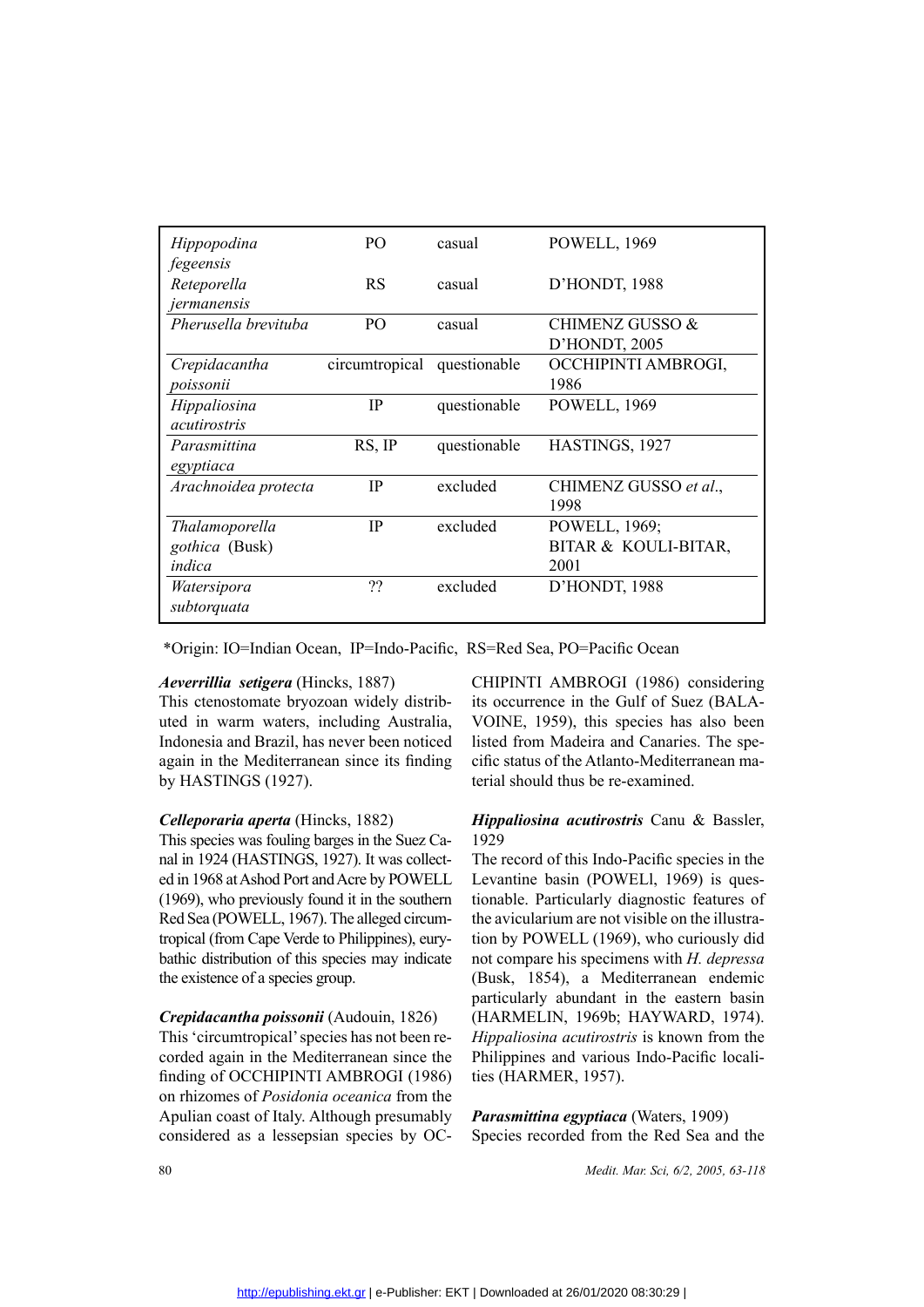Indian Ocean, and only once from the Mediterranean (HASTINGS, 1927). However, the identification of *Parasmittina* species is difficult and the bryozoan fauna of the Eastern Mediterranean is poorly documented.

### *Arachnoidea protecta* Harmer, 1915

*Arachnoidea protecta* was only known from the Celebes archipelago (Indonesia). As noticed by CHIMENZ GUSSO *et al*. (1998), the present knowledge of the geographic distribution of *A. protecta* is probably very partial because of the difficulty to notice and identify this inconspicuous ctenostomate bryozoan. However, the morphological divergence observed between the Celebes and Mediterranean forms may justify the existence of a new species.

### *Thalamoporella gothica* (Busk) *indica (*Hincks, 1880)

**? =** *Thalamoporella harmelini* Soule, Soule & Chaney, 1999

The intricate status of the form described by Hincks was clarified by SOULE *et al*. (1999), who gave it a species rank, *T. indica* (Hincks,

1880). This species is presently known only from the Indian Ocean. In the same paper they described a new species, *T. harmelini*, from a specimen collected at Beirut, Lebanon. The differences between *T. harmelini* and the Mediterranean specimens from Israel figured by POWELL (1969) and D'HONDT (1988) appear to be light and may fall within the range of variation of this species. Presently known only from the Levantine basin, *Thalamoporella harmelini* cannot be considered as an alien species.

*Watersipora subtorquata* (d'Orbigny, 1852*)* D'HONDT (1988) recorded both *W. subtorquata* and *W. cucullata* (Busk, 1854) from the same Israeli locality (Acre old harbour, 1- 2m) but did not comment the differences observed between these specimens. Considering that *W. cucullata* has been described from the Aegean Sea and that the assessment of morphological differences between *Watersipora* species requires precise comparative studies (SOULE & SOULE, 1975), it seems preferable not to include *W. subtorquata* among the alien bryozoans in the Mediterranean.

| Group                | <b>Establishment</b><br>success | <b>Species</b>                                                                                                  |
|----------------------|---------------------------------|-----------------------------------------------------------------------------------------------------------------|
| Monogenea            | casual                          | Neothoracocotyle acanthocybii: accidental<br>parasite on fish                                                   |
| Digenea              | questionable                    | <i>Hysterolecitha sigani:</i> accidental parasite on<br>wild Siganidae (DIAMANT, 1989). Never<br>observed again |
| Trematoda            | casual                          | Hirudinella ventricosa: accidental parasite<br>on fish                                                          |
| Protozoa             | casual                          | Bonamia ostrea: accidentally with<br>aquaculture                                                                |
| Crustacea/Copepoda   | established                     | Mytilicola orientalis, Myicola ostreae: on<br>oyster beds                                                       |
| Crustacea/Cirripedia | established                     | Heterosaccus dollfusi: mostly on Charybdis<br>longicollis (GALIL & LÜTZEN, 1998)                                |
| Crustacea/Cirripedia | casual                          | Loxothylacus texanus: on Callinectes sapidus                                                                    |

### *6. Parasites*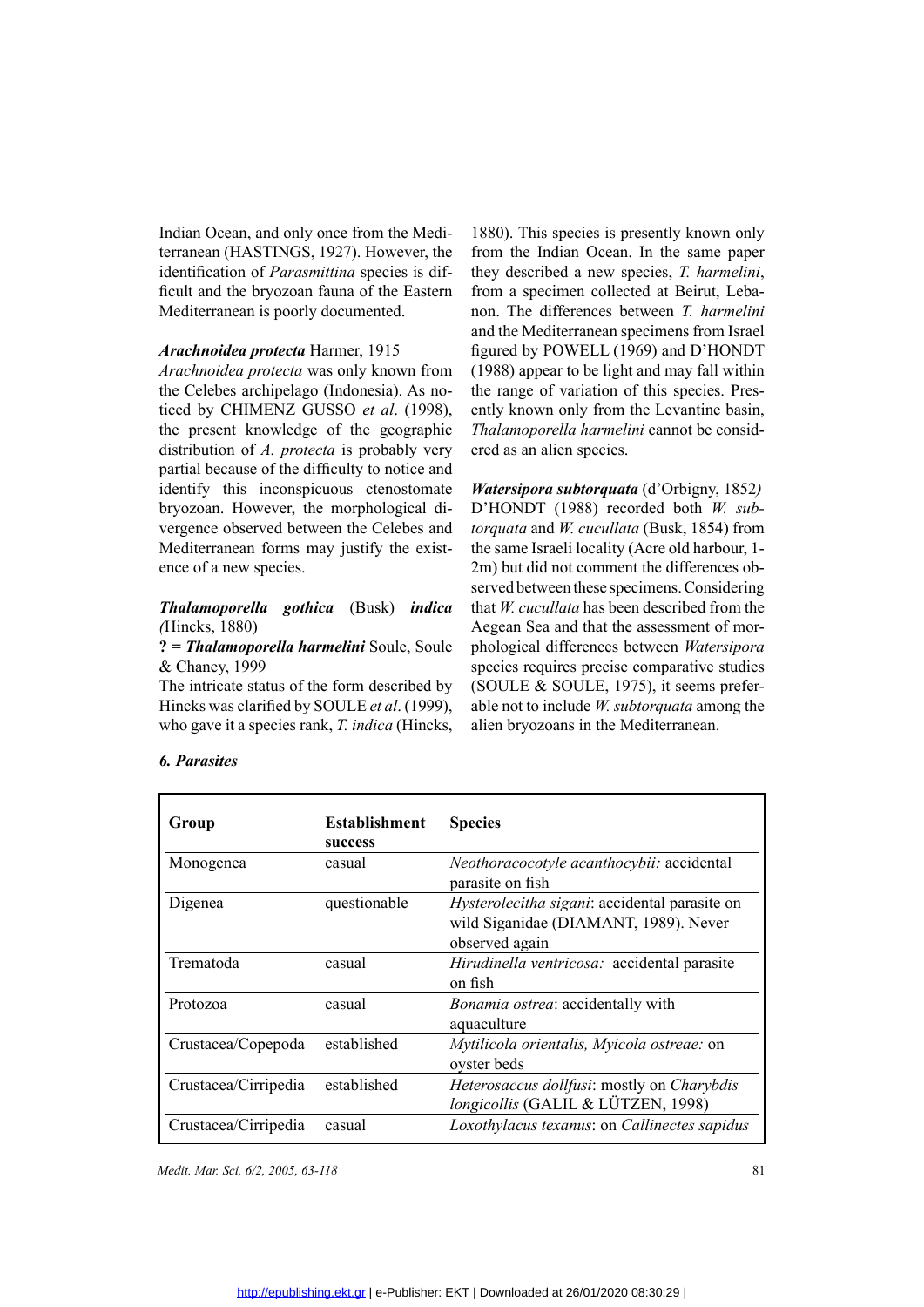## *7. Zooplankton*

| Group              | <b>Species</b>                                                                                                                                                                                                                                                             |
|--------------------|----------------------------------------------------------------------------------------------------------------------------------------------------------------------------------------------------------------------------------------------------------------------------|
| Copepoda           | Acartia (Acanthacartia) tonsa, Acartia centrura, Arietellus<br>pavoninus, Calanopia elliptica, Calanopia media, Centropages<br>furcatus, Labidocera madurae, Labidocera pavo, Paracartia<br>grani, Pontellina plumata, Pseudocalanus elongatus, Pteriacartia<br>josephinae |
| Ctenophora         | Mnemiopsis leidyi                                                                                                                                                                                                                                                          |
| Cnidaria/Scyphozoa | Rhopilema nomadica                                                                                                                                                                                                                                                         |
| Siphonophora       | Forskalia formosa                                                                                                                                                                                                                                                          |
| Cnidaria/Hydrozoa  | Eucheilota paradoxica, Moerisia carine, Tetrorchis erythrogaster                                                                                                                                                                                                           |
|                    |                                                                                                                                                                                                                                                                            |

| Group              | <b>Species</b>                                                    |
|--------------------|-------------------------------------------------------------------|
| Copepoda           | Acartia (Acanthacartia) fossae, Calanopia biloba, Calanopia       |
|                    | minor, Corycaeus speciosus, Eucalanus crassus, Eucalanus          |
|                    | subcrassus, Euchaeta concinna, Labidocera agilis, Labidocera      |
|                    | detruncata, Labidocera orsinii, Oncaea rufa, Paracalanus          |
|                    | crassirostris, Parvocalanus elegans, Parvocalanus latus,          |
|                    | Scaphocalanus amplius, Scaphocalanus brevirostris, Scolecithrix   |
|                    | valens, Spinocalanus terranovae                                   |
| Cnidaria/Hydrozoa  | Aequorea conica, Kantiella enigmatica, Laodicea fijiana, Nubiella |
|                    | mitra, Paracytaeis octona, Russellia mirabilis                    |
| Cnidaria/Scyphozoa | Phyllorhiza punctata                                              |
|                    |                                                                   |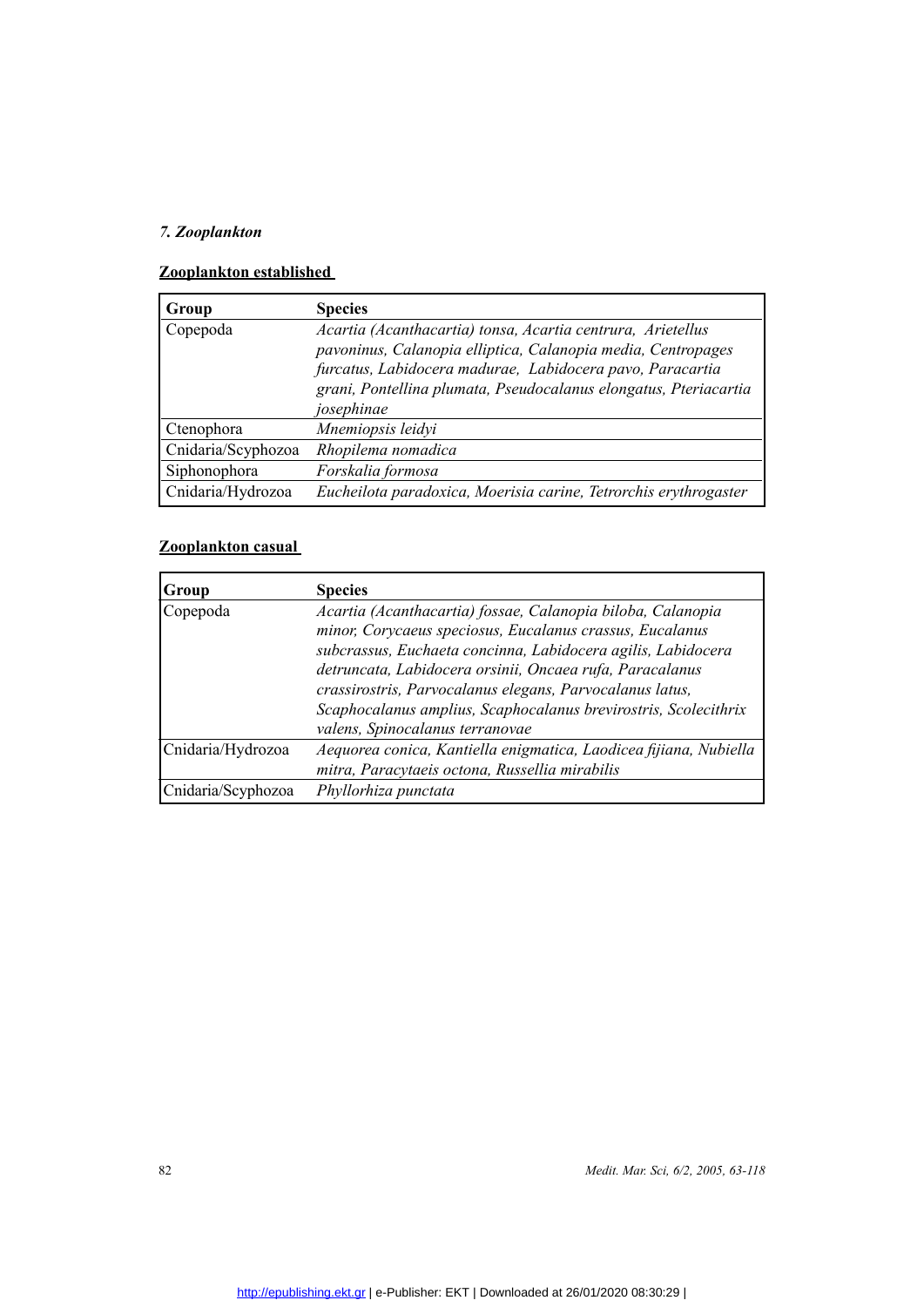| Group    | <b>Species</b>       | Cited by  | Reasoning                                      |
|----------|----------------------|-----------|------------------------------------------------|
|          | Canuellina insignis  | POR, 1972 | Old record. Only in Bardawil<br>lagoon         |
|          | Enhydrosoma hopkinsi | POR, 1972 | Old record. Only in Bardawil<br>lagoon         |
| Copepoda | Robertsonia salsa    | POR, 1972 | Old record. Only in Bardawil<br>lagoon         |
|          | Scottolana longipes  | POR, 1964 | Possible pre-lessepsian element<br>(POR, 1978) |
|          | Stenhelia inopinata  | POR, 1972 | Old record. Only in Bardawil<br>lagoon         |
|          | Stenhelia minuta     | POR, 1964 | Possible pre-lessepsian element<br>(POR, 1964) |

| Group        | <b>Species</b>                  | <b>Cited by</b>        | Reasoning                                  |
|--------------|---------------------------------|------------------------|--------------------------------------------|
|              | Acartia hasanii                 | ÜNAL et al.,           | Native: Described as new                   |
|              |                                 | 2002                   | species in the area                        |
|              | Paracartia ioannae              | ÜNAL et al.,           | Native: Described as new                   |
|              |                                 | 2002                   | species in the area                        |
|              |                                 | ÜNAL et al.,           | Native: Described as new                   |
| Copepoda     | Paracartia janetae              | 2002                   | species in the area                        |
|              | Paramphiascella                 | POR, 1972              | Native: First described in                 |
|              | sirbonica                       |                        | Mediterranean                              |
|              | Pseudodiaptomus salinus         | <b>THOMPSON &amp;</b>  | Not in Mediterranean:                      |
|              |                                 | <b>SCOTT, 1903</b>     | <b>WALTER, 1998</b>                        |
|              | Scottolana bulbosa              | POR, 1967              | Insufficient data                          |
|              |                                 | <b>GUERGUESS &amp;</b> | Insufficient data                          |
| Chaetognatha | Sagitta neglecta                | <b>HALIM, 1973</b>     | (CASANOVA, 1985)                           |
| Ctenophora   | Coeloplana sp.                  | <b>HAAS, 1942</b>      | Insufficient data                          |
|              |                                 | <b>GAMULIN &amp;</b>   | According to BOUILLON                      |
|              | Siphonophora Muggiaea atlantica | KRŠINIĆ, 1999          | <i>et al.</i> , $(2004)$ , it is a neritic |
|              |                                 |                        | cosmopolitan species                       |
|              | Globigerina bulloides           | LAKKIS et al.,         | circumtropical                             |
|              |                                 | 1996                   |                                            |
| Foraminifera | Globigerinoides ruber           | LAKKIS et al.,         | cosmopolitan                               |
|              |                                 | 1996                   |                                            |
|              | Orbulina universa               | LAKKIS et al.,         | cosmopolitan                               |
|              |                                 | 1996                   |                                            |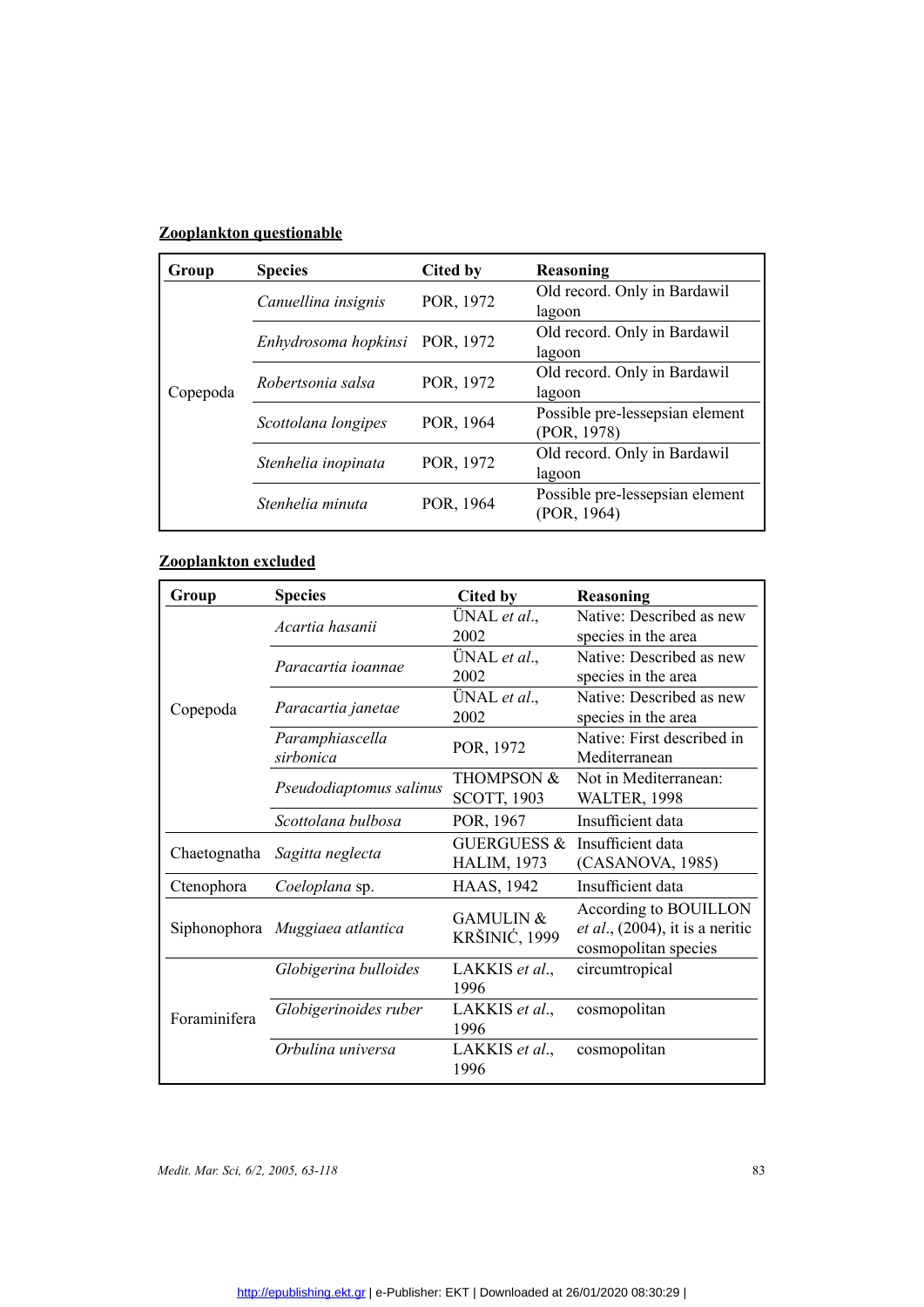### *8. Phytoplankton*

Note: bold indicates cryptogenic species

**Phytoplankton established**<br>Note: bold indicates cryptog<br>*Alexandrium andersonii<br>Alexandrium catenella<br><i>Alexandrium taylori*<br>*Ceratium breve Alexandrium andersonii Alexandrium catenella Alexandrium taylori Ceratium breve*

*Chaetoceros coarctatus Coolia monotis Gonyaulax grindley Gymnodinium catenatum*  *Gymnodinium fusus Ostreopsis ovata Phaeocystis poucheti Skeletonema tropicum*

| Oxytoxum areolatum |
|--------------------|
|                    |
|                    |

| Asterodinium gracile    | Ostreopsis lenticularis  | Protoceratium pepo      |
|-------------------------|--------------------------|-------------------------|
| Chattonella antiqua     | Ostreopsis cf. siamensis | Trichodesmium erythreum |
| Lingulodinium polyedrum | Prorocentrum mexicanum   |                         |

*Gymnodinium attenuatum*

### **Additional casual species cited in GÓMEZ, 2005**

*Alexandrium insuetum Amphidinium inflatum Amphidinium lissae Amphidinium vasculum Amphidoma elongata Amphisolenia complanata Centrodinium elongatum Cochlodinium turbineum Craspedotella pileolus Gonyaulax rugosum*

*Gymnodinium lineatum Gymnodinium lira Gymnodinium multilineatum Gymnodinium ovulum Gymnodinium ravenescens Gymnodinium sulcatum Gymnodinium translucens Gyrodinium biconicum Gyrodinium rubricaudatum*

*Heterodinium crassipes Heterodinium dubium Histioneis detonii Parahistioneis acutiformis Petalodinium porcelio Protoperidinium tregouboffii Pyrodinium bahamense Triposolenia longicornis Warnowia pulchra*

### **Phytoplankton questionable**

| <b>Species</b>      | Cited by                | Reasoning                    |
|---------------------|-------------------------|------------------------------|
| Ceratium egyptiacum | DOWIDAR, 1972           | Origin questionable. Defined |
|                     |                         | by HALIM (1990) near Suez    |
|                     |                         | canal. Absent from the IP.   |
| Gymnodinium breve   | <b>SATSMADJIS &amp;</b> | Complex taxonomy             |
|                     | FRILIGOS, 1983          |                              |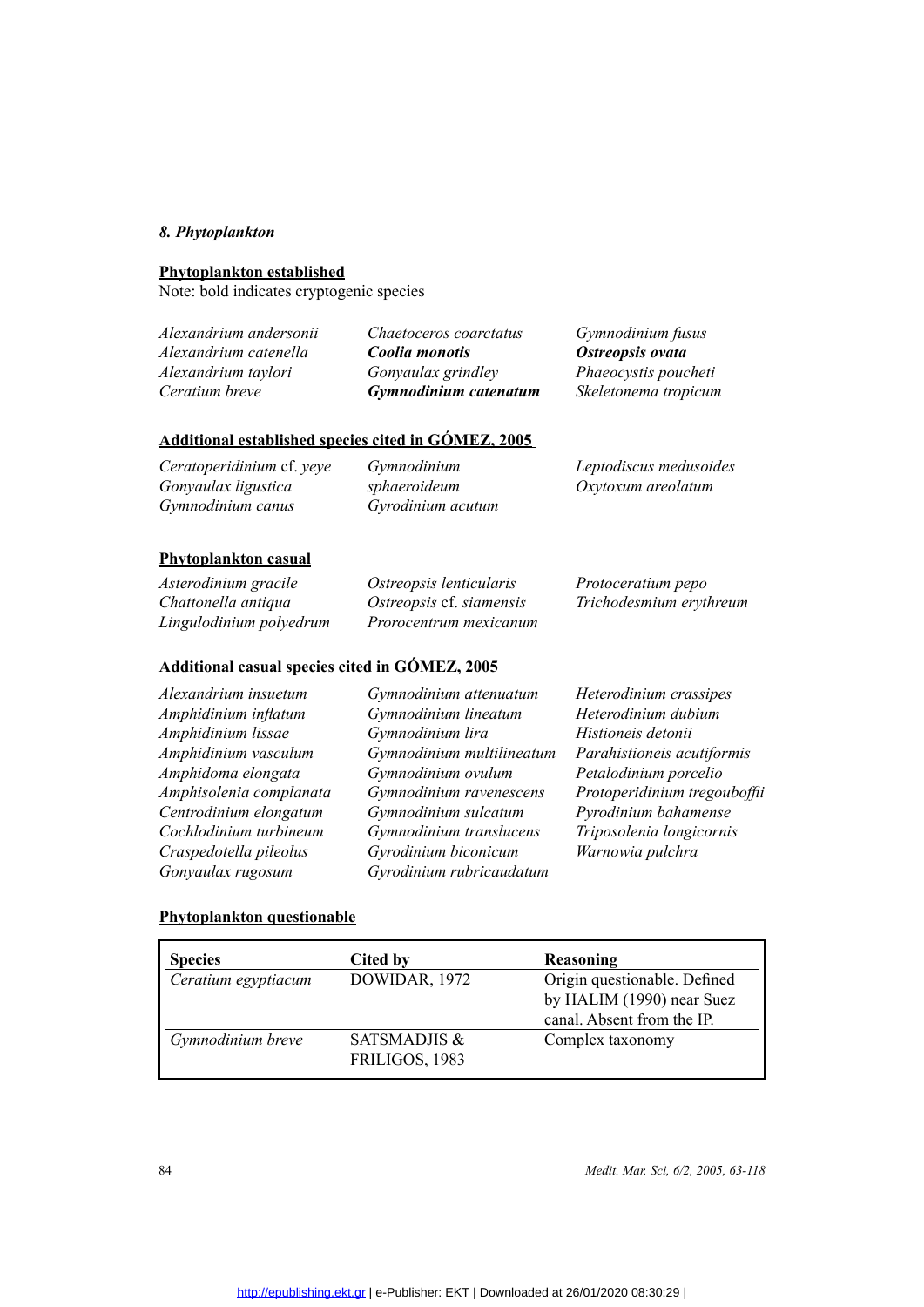| Gymnodinium mikimotoi ICES, 2001   |                                           | Complex taxonomy |
|------------------------------------|-------------------------------------------|------------------|
| Gyrodinium aureolum                | MOSCATELLO et al., 2004. Complex taxonomy |                  |
| <i>Heterosigma</i> cf.<br>akashiwo | BIZSEL & BIZSEL, 2002 Insufficient data   |                  |

| <b>Species</b>                 | Cited by                                | <b>Reasoning</b>                 |
|--------------------------------|-----------------------------------------|----------------------------------|
| Alexandrium minutum            | <b>HALIM, 1960</b>                      | Native: type locality Alexandria |
| Alexandrium<br>pseudogoniaulax | BIECHELER, 1952                         | Native: type locality France     |
| Alexandrium tamarense          | WALLENTINUS, 2002                       | Cosmopolitan                     |
| Rhizosolenia alata             | <b>KIMOR, 1973</b>                      | Cosmopolitan                     |
| Scrippsiella precaria          | <b>MONTRESOR &amp;</b><br>ZINGONE, 1988 | Native: type locality Naples     |

### *9. Phytobenthos*

**Phytobenthos established**<br>Acetabularia calyculus<br>Acrochaetium codicola<br>Acrothamnion preissii<br>Acrothrix gracilis<br>Agardhiella subulata *Acetabularia calyculus Acrochaetium codicola Acrothamnion preissii Acrothrix gracilis Agardhiella subulata Aglaothamnion feldmanniae Ahnfeltiopsis flabelliformis Antithamnion amphigeneum Antithamnion pectinatum Apoglossum gregarium Asparagopsis armata Bonnemaisonia hamifera Botryocladia madagascariensis Caulerpa racemosa Caulerpa scalpelliformis Caulerpa taxifolia Chondria collinsiana Chondria curvilineata Chondria polyrhiza Chondria pygmaea Chondrus giganteus* f*. flabellatus*

*Chordra filum Chrysonephos lewisii Chrysymenia wrightii Cladophoropsis javanica Codium fragile tomentosoides Codium taylorii Colpomenia peregrina Derbesia rhizophora Fucus spiralis Galaxaura rugosa Grateloupia asiatica Grateloupia lanceolata Grateloupia patens Grateloupia subpectinata Grateloupia turuturu Griffithsia corallinoides Halophila stipulacea Halothrix lumbricalis Herposiphonia parca Hypnea cornuta Hypnea spinella Hypnea valentiae* 

*Laurencia okamurae Leathesia difformis Lithophyllum yessoense Lomentaria hakodatensis Lophocladia lallemandii Monostroma obscurum Neosiphonia harveyi Neosiphonia sphaerocarpa Padina boergesenii Pleonosporium caribaeum Polysiphonia morrowii Pterosiphonia tanakae Sarconema filiforme Sargassum muticum Scytosiphon dotyi Solieria dura Stypopodium schimperi Ulva pertusa Undaria pinnatifida Womersleyella setacea*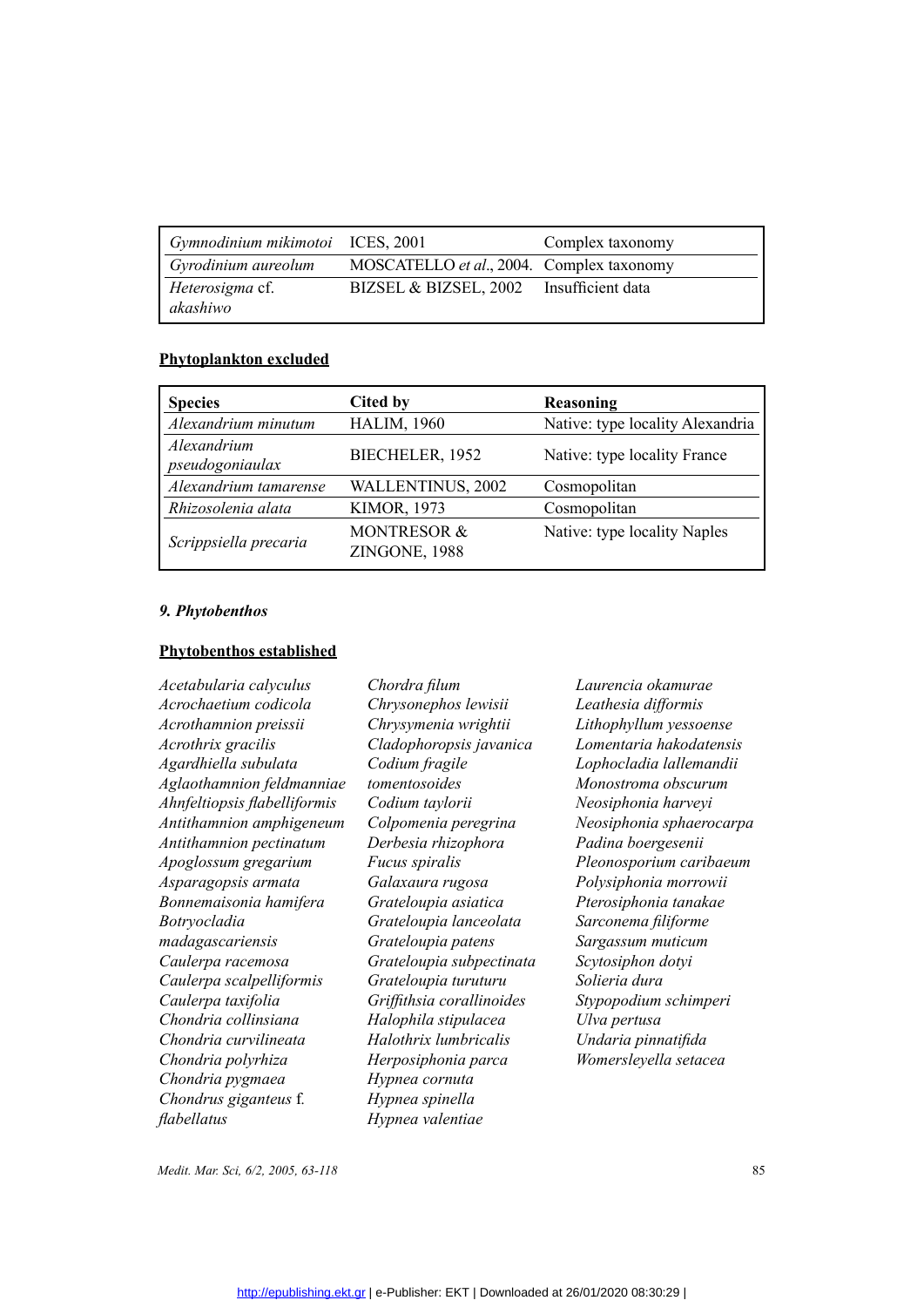**Phytobenthos casual**<br>Antithamnionella tern<br>Audouinella robusta<br>Audouinella subseriat<br>Caulerpa mexicana<br>Ceramium strobilifori<br>Dasya sessilis<br>Narbasia hoarecearii *Antithamnionella ternifolia Audouinella robusta Audouinella subseriata Caulerpa mexicana Ceramium strobiliforme Dasya sessilis Derbesia boergesenii*

*Heterosiphonia japonica Hypnea spicifera Neomeris annulata Padina antillaru Padina boryana Plocamium secundatum Porphyra yezoensis* 

*Rhodymenia erythraea Sarconema scinaioides Solieria filiformis Sorocarpus* sp. *Sphaerotrichia firma Symphyocladia marchantioides*

| <b>Species</b>                             | <b>Cited by</b>       | <b>Reasoning</b>                                                                                  |
|--------------------------------------------|-----------------------|---------------------------------------------------------------------------------------------------|
| Acanthophora muscoides ZEYBEK et al., 1986 |                       | Needs confirmation (ALGAEBASE).<br>According to PERRONE et al., 2006<br>it is a Taxon inquirendum |
| Antithamnionella<br>sublittoralis          | RIBERA SIGUAN, 2002   | Taxonomy of species uncertain.<br>Synonymy with A. elegans<br>questioned                          |
| Batophora sp.                              | ICES/IOC/IMO, 2003    | Insufficient data                                                                                 |
| Cladophora cf.<br>patentiramea             | VERLAQUE, 1994        | Identification uncertain                                                                          |
| Goniotrichopsis<br>sublittoralis           | <b>MAGNE, 1992</b>    | Probably confused with species<br>of Stylonema                                                    |
| Hypnea variabilis                          | ZEYBEK et al., 1986   | Not documented records                                                                            |
| Laminaria japonica                         | PEREZ et al., 1984    | Insufficient data                                                                                 |
| Laurencia<br>caduciramulosa                | FURNARI et al., 2001  | Taxonomic complexity                                                                              |
| Laurencia intricata                        | GODEH et al., 1992    | Probably confused with other<br>species of Laurencia                                              |
| Laurencia chondrioides                     | BOISSET et al., 1998  | Overlook deep water species.<br>Probably confused with<br>Chondria sp.                            |
| Laurencia majuscula                        |                       | CACCAMESE et al., 1986 Probably confused with L obtusa                                            |
| Parvocaulis parvula                        | <b>ALEEM, 1948</b>    | Probably Tethyan relict                                                                           |
| Polysiphonia atlantica                     | BEN MAIZ et al., 1986 | Probably confused with other<br>Mediterranean species of<br>Polysiphonia                          |
| Polysiphonia kampsaxiii                    | <b>AYSEL, 1984</b>    | Insufficient data                                                                                 |
| Polysiphonia paniculata                    | LAURET, 1970          | Insufficient data                                                                                 |
| Rhodophysema georgei                       | VERLAQUE, 1981        | Insufficient data                                                                                 |
| Sargassum latifolium                       | ZEYBEK et al., 1986   | Not documented records                                                                            |
|                                            |                       |                                                                                                   |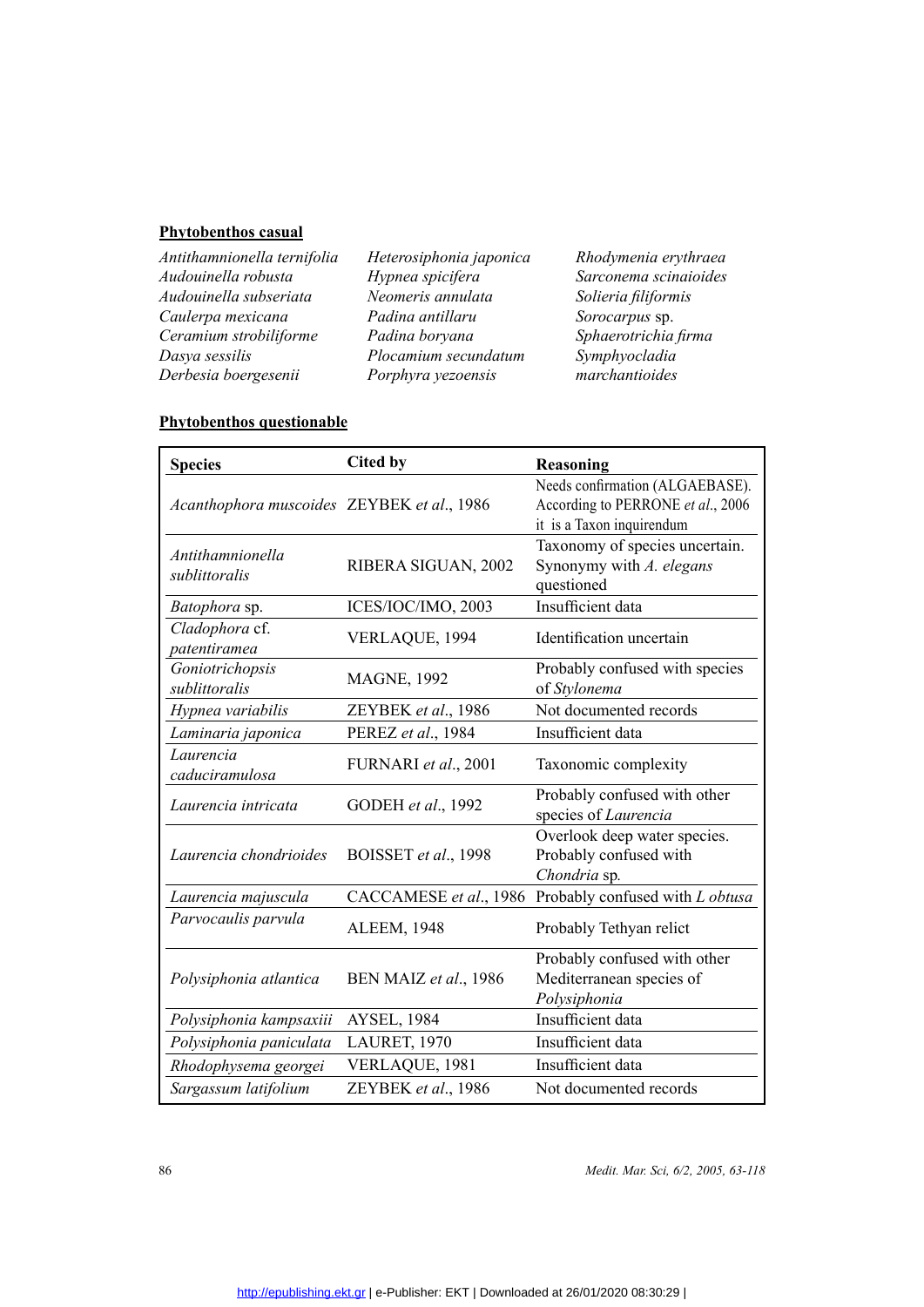## **A. Not occuring in the Mediterranean**

| <b>Species</b>          | Cited by                                         | Reasoning                                                        |
|-------------------------|--------------------------------------------------|------------------------------------------------------------------|
| Audouinella spatoglossi | <b>ALEEM, 1950</b>                               | Old record based on cast ashore<br>thalli                        |
| Cystoseira myrica       | VERLAQUE, 1994                                   | Doubtful old record                                              |
| Gracilaria arcuata      | <b>BOUDOURESQUE &amp;</b><br><b>RIBERA, 1994</b> | Doubtful record: GARGIULO<br><i>et al.</i> (1992)                |
| Gracilaria disticha     | VERLAQUE, 1994                                   | Old record to be confirmed                                       |
| Hypnea esperi           | <b>LIPKIN, 1972</b>                              | Nomenclatural and taxonomic<br>complexity ATHANASIADIS<br>(1987) |
| Hypnea nidifica         | REINBOLD, 1898                                   | Old record based on cast ashore<br>thalli                        |
| Mastocarpus stellatus   | FURNARI et al., 2003                             | Misidentification                                                |
| Spatoglossum variabile  | <b>ALEEM, 1950</b>                               | Old record based on cast ashore<br>thalli                        |
| Spatoglossum asperum    | LUNDBERG, 1989                                   | Misidentification                                                |
|                         |                                                  |                                                                  |

### **B. Occurring in the Mediterranean**

| <b>Species</b>                          | Cited by                                  | Reasoning                                                  |
|-----------------------------------------|-------------------------------------------|------------------------------------------------------------|
| <i>*Acanthophora</i><br>nayadiformis    | <b>BOUDOURESQUE &amp;</b><br>RIBERA, 1994 | Tethyan relict                                             |
| Antithamnion decipiens                  | Various authors                           | Native: type locality: Nice,<br>France                     |
| Antithamnionella<br>elegans             | CORMACI & FURNARI,<br>1988                | Native: type locality: Naples                              |
| Antithamnionella<br>spirographidis      | RIBERA &<br><b>BOUDOURESQUE, 1995</b>     | Native: type locality: Trieste                             |
| <i><b>××</b>Asparagopsis taxiformis</i> | VERLAQUE, 1994                            | Tethyan relict                                             |
| Bryopsis plumosa                        | GIACCONE, 1969                            | Not introduced/cosmopolitan                                |
| Ceramium bisporum                       | SARTONI & BODDI, 2002                     | Probably confused with C.<br>codii                         |
| Cladophora liebetruthii                 | DURAL & AYSEL, 1996                       | Old record: present in the<br>Mediterranean Sea since 1854 |
| Chondrophycus<br>papillosus             | <b>ZEYBEK, 1969</b>                       | Tethyan relict                                             |
| Cladosiphon zosterae                    | <b>BATTIATO &amp; PONTE,</b><br>1975      | Not introduced/cosmopolitan                                |
| Desmarestia viridis                     | VERLAQUE, 1981                            | KÜTZING, 1849: Adriatic                                    |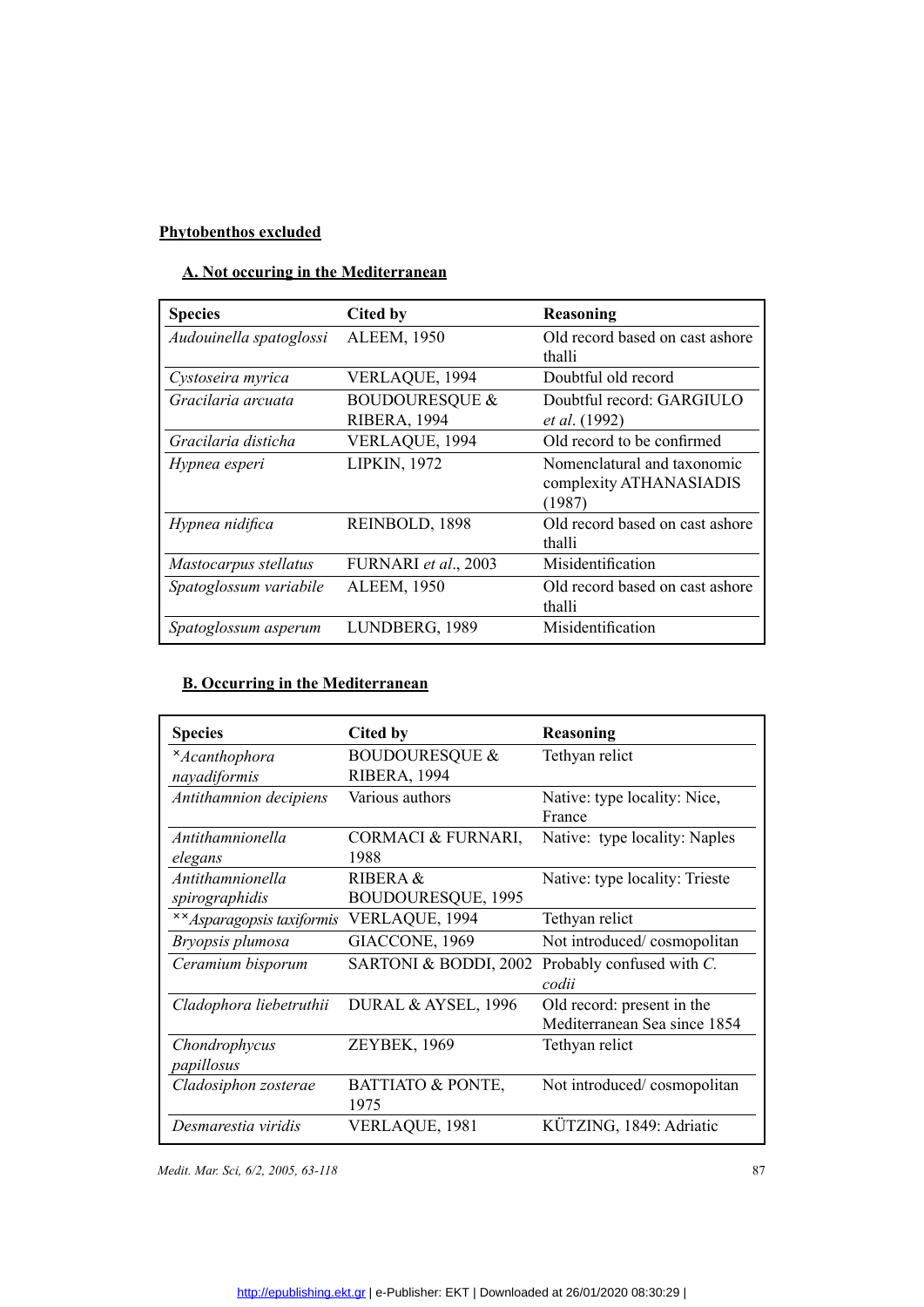| Dipterosiphonia<br>dendritica  | VERLAQUE, 1981                            | Not introduced                                             |
|--------------------------------|-------------------------------------------|------------------------------------------------------------|
| Ectocarpus siliculosus         | BELLEMO et al., 1999                      | Not introduced                                             |
| Ganonema farinosum             | VERLAQUE, 1994                            | Tethyan relict                                             |
| Halymenia ulvoidea             | <b>ALEEM, 1993</b>                        | Endemic species of the<br>Mediterranean Sea                |
| Hypnea musciformis             | GIACCONE, 1969                            | Not introduced/cosmopolitan                                |
| Microdictyon tenuius           | ZEYBEK, 1969                              | Old record: present in the<br>Mediterranean Sea since 1860 |
| Myrionema strangulans          | <b>AYSEL, 1997</b>                        | Cosmopolitan several ancient<br>reports of this species    |
| Pilayella littoralis           | BEN MAIZ et al., 1986                     | Not introduced                                             |
| Polysiphonia fucoides          | <b>BOUDOURESQUE &amp;</b><br>RIBERA, 1994 | Known in ancient flora as P.<br>violacea                   |
| Polysiphonia elongata          | <b>GIACCONE 1969</b>                      | Not introduced                                             |
| Punctaria tenuissima           | RIBERA et al., 1992                       | Not introduced                                             |
| Radicilingua<br>thysanorhizans | CURIEL et al., 1994                       | Not introduced                                             |
| Spyridia hypnoides             | FURNARI et al., 1999                      | Native: Type locality: Algeria                             |
| Sphacelaria rigidula           | ZEYBEK et al., 1986                       | Old record: Istria, 1901                                   |
| Ulva fasciata                  | <b>DELILE, 1813</b>                       | Not introduced                                             |
| Ulva scandinavica              | BATTELLI & TAN, 1998                      | Not introduced.                                            |

 Species classified among the potentially invasive ones in the Mediterranean by VER-LAQUE *et al*. (2005).

\*\* Species classified among the most invasive ones in the Mediterranean, by VERLAQUE *et al*. (2005).

**Synonyms / Misidentifications / Species Updates**<br>In the lists that follow, the first name is the current name of fish, decapods and molluscan the reader is referre<br>**Fish** In the lists that follow, the first name is the current name used in this paper. For full synonymity of fish, decapods and molluscan the reader is referred to the CIESM atlas volumes 1 to 3.

### **Fish**

*Apogon pharaonis = Apogon nigripinnis Chelon carinata* = *Liza carinata Liza haematocheila* = *Mugil soiuy Sphyraena pinguis* = *Sphyraena chrysotaenia Sphyraena obtusata* = *Sphyraena flavicauda*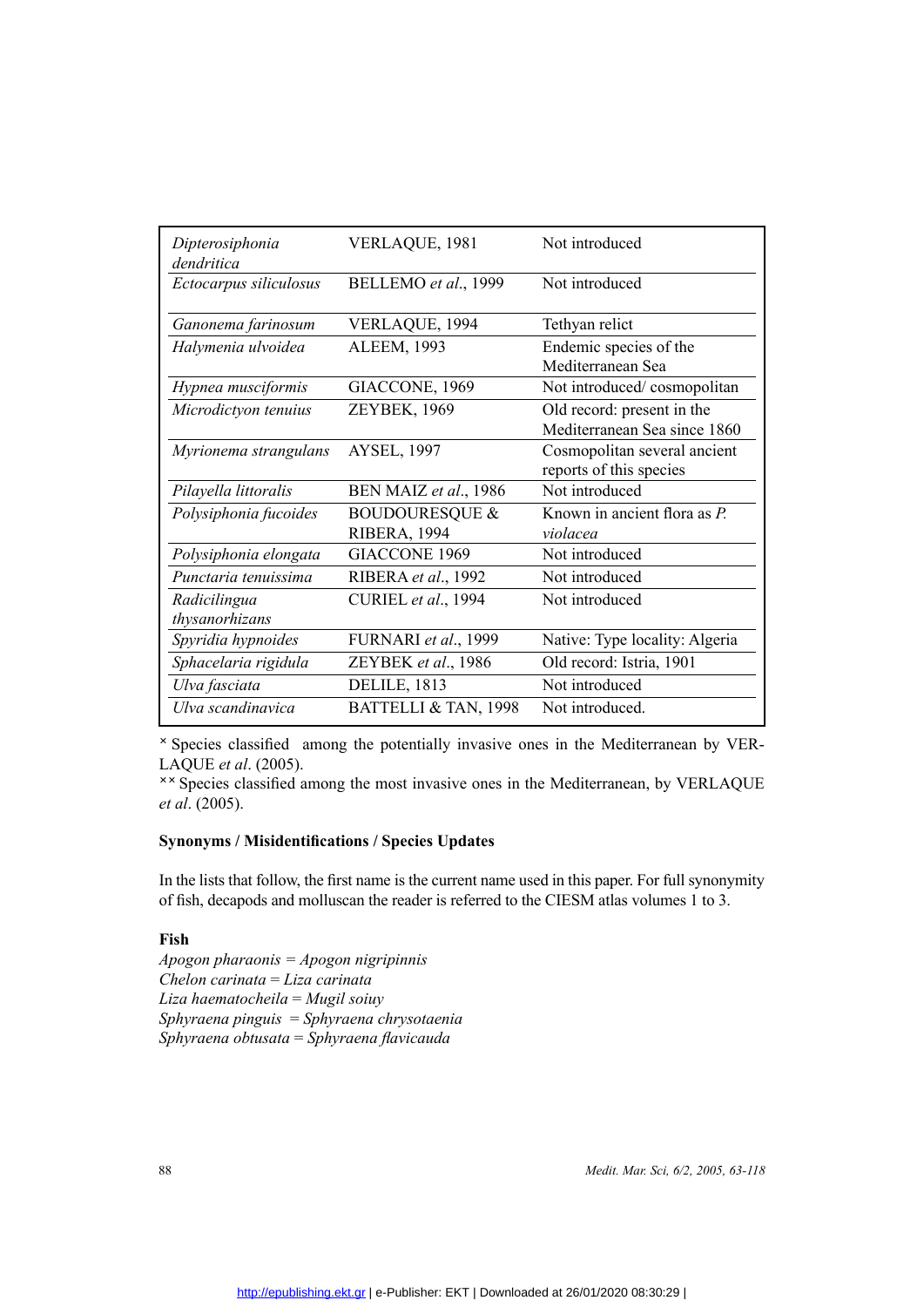| Group              | Synonyms/misidentifications<br>Mollusca/Cephalopoda $Octopus aegina = Octopus kagoshimenis$ |  |
|--------------------|---------------------------------------------------------------------------------------------|--|
|                    |                                                                                             |  |
| Polychaeta         | Branchiosyllis exilis = Branchiosyllis uncinigera = Syllis                                  |  |
|                    | exilis                                                                                      |  |
|                    | Branchiomma boholene = Branchiomma cingulata =                                              |  |
|                    | Dasychone cingulata                                                                         |  |
|                    | Chrysopetalum debile = Chrysopetalum sp.                                                    |  |
|                    | $Hydroides$ diramphus = Hydroides lunulifera                                                |  |
|                    | Hydroides novaepommeraniae = Hydroides grubei                                               |  |
|                    | $Hydroides$ operculatus = $Hydroides$ inornata                                              |  |
|                    | Linopherus acarunculata = Pseudeurythoe acarunculata                                        |  |
|                    | Neanthes willeyi = Neanthes capensis                                                        |  |
|                    | Nereis zonata persica = Nereis persica                                                      |  |
|                    | Leonnates indicus = Leonnates jousseaumei                                                   |  |
|                    | Spirobranchus tetraceros = Spirobranchus jousseaumei                                        |  |
| Crustacea/Decapoda | $Eryosquilla$ massavensis = Squilla africana                                                |  |
|                    | Crustacea/Tanaidacea Kalliapseudes omercooperi = Cristapseudes omercooperi                  |  |
|                    | Crustacea/Amphipoda Maera hamigera=Linguimaera caesaris                                     |  |
| Arthropoda/        | Anoplodactylus californicus = Anoplodactylus portus                                         |  |
| Pycnogonida        |                                                                                             |  |
| Echinodermata      | Synaptula reciprocans = Synaptula nigra                                                     |  |
| Porifera           | Haliclona viridis = Callyspongia viridis                                                    |  |
|                    | $Cinach$ yrella australiensis = Chrotella cavernosa                                         |  |
|                    | Lissodendoryx schmidt = Damiriana schmidti                                                  |  |
|                    | $Hyrtios erecta = Heteroneme erecta$                                                        |  |
| Ascidiacea         | Botrylloides nigrum = Metrandrocarpa nigra                                                  |  |
|                    | Ecteinascidia turbinata = Ecteinascidia moorei                                              |  |
|                    | Botryllus schlosseri = Botryllus violaceus                                                  |  |
| <b>Bryozoa</b>     | Aeverrillia setigera = Buskia setigera                                                      |  |
|                    | Celleporaria aperta = Holoporella aperta                                                    |  |
|                    | Parasmittina egyptiaca = Smittia egyptiaca                                                  |  |
|                    | $Reteporella jermanensis = Sertella jermanensis$                                            |  |
| Cnidaria/Hydrozoa  | $Macrorhynchia philippina = Lytocarpus philippinus$                                         |  |

**Zooplankton**<br>Enhydrosoma<br>Spinocalanus<br>Stenhelia inop<br>Scottolana lon<br>Saoitta neolea *Enhydrosoma hopkinsi = Enhydrosoma vicinum Spinocalanus terranovae = Ctenocalanus citer Stenhelia inopinata = Sunaristes inopinata Scottolana longipes = Canuella longipes Sagitta neglecta = Aidanosagitta neglecta*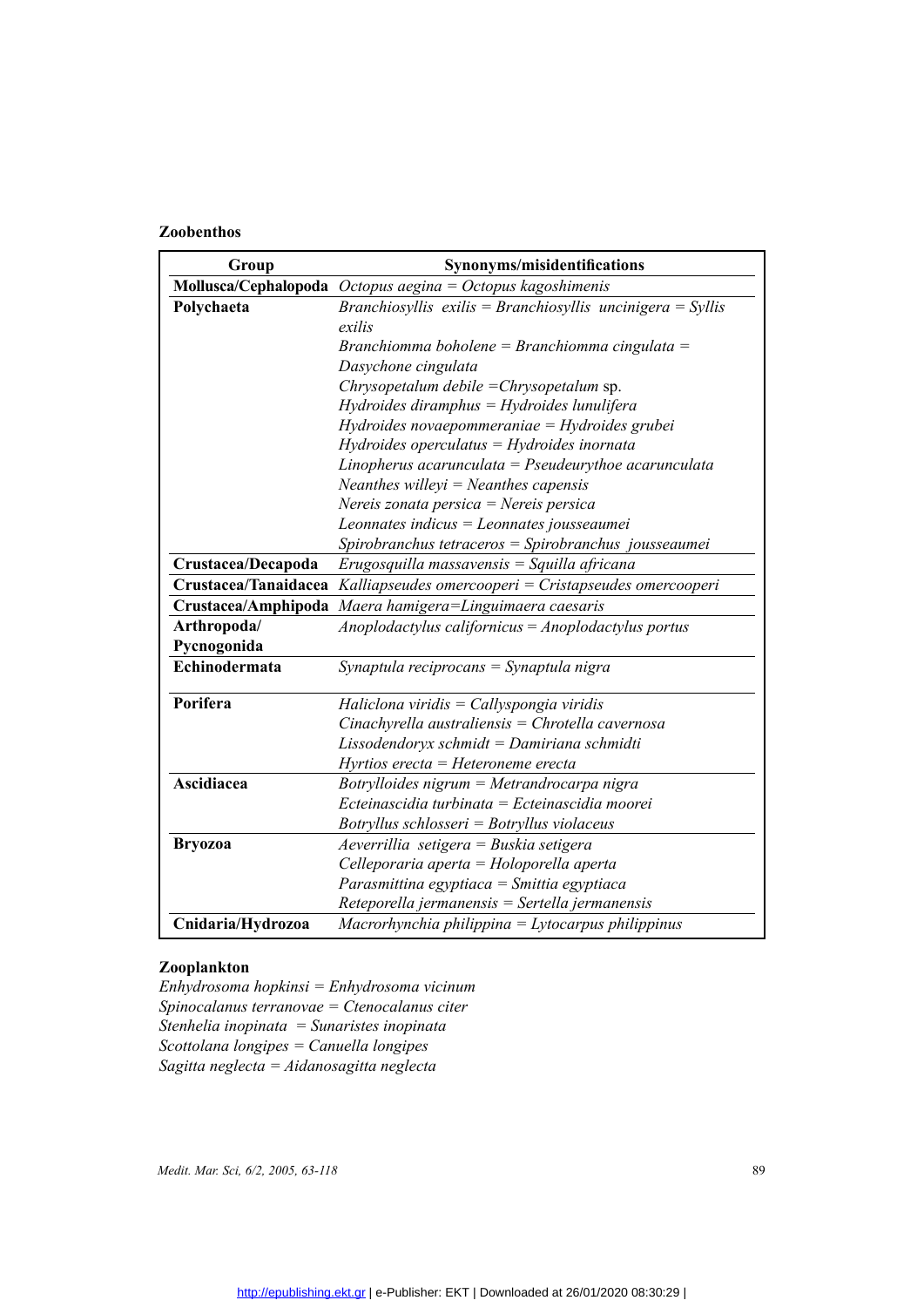**Phytoplankton**<br>Alexandrium ca<br>Alexandrium mi<br>Alexandrium tai<br>Ceratium egypti<br>Coolia monotis<br>Gonyaulax grin<br>Gonyaulax grin *Alexandrium catenella=Gonyaulax catenella Alexandrium minutum = Alexandrium lusitanicum Alexandrium tamarense = Gonyaulax tamarensis Ceratium egyptiacum= Ceratium pulchellum Coolia monotis = Ostreopsis monotis = Glenodinium monotis Gonyaulax grindleyi = Protoceratium reticulatum Gymnodinium mikimotoi = Gymnodinium nagasakiense = Gyrodinium aureolum Gymnodinium breve = Karenia brevis Gymnodinium fusus = Pseliodinium vaubanii Prorocentrum mexicanum = Prorocentrum maximum Rhizosolenia alata = Rhizosolenia truncata = Rhizosolenia alata* f. *indica Pyrodinium bahamense= Pyrodinium schilleri*

**Phytobenthos**<br>Acrochaetium (<br>Agardhiella sui<br>Antithamnion a<br>Antithamnion p<br>Asparagopsis a<br>Audouinella ro. *Acrochaetium (Rhodothamniella) codicola = Audouinella codicola Agardhiella subulata* (also reported as *Solieria chordalis*) *Antithamnion amphigeneum* = *Antithamnion algeriense Antithamnion pectinatum*: quoted as *Antithamnion nipponicum Asparagopsis armata = Falkenbergia rufolanosa Audouinella robusta* = *Acrochaetium sargassicola Chondrophycus papillosus = Laurencia papillosa Cladophoropsis javanica* = *Cladophora/Cladophoropsis zollingeri Dasya sessilis* = *Dasya* sp. *Galaxaura rugosa = Galaxaura lapidescens Grateloupia asiatica = Grateloupia* sp*.* and erroneously as *Grateloupia filicina Grateloupia patens* = *Prionitis patens Grateloupia subpectinata* = *Grateloupia filicina* var. *luxurians*= *Grateloupia luxurians Grateloupia turuturu*: recorded as *Grateloupia doryphora Heterosiphonia japonica* = *Dasysiphonia* sp. *Hypnea spicifera* = *Hypnea harveyi Hypnea spinella = Hypnea cervicornis Hypnea valentiae var. hamulosa* = *Fucus hamulosa Mastocarpus stellatus*: recorded as *Gigartina stellata* and *Petrocelis cruenta Microdictyon tenuius:* quoted as *Microdictyon agardhianum Monostroma obscurum* = *Ulvaria obscura Myrionema strangulans= Myrionema vulgare Neosiphonia harveyi = Polysiphonia mottei = Polysiphonia harveyi Padina antillarum= Padina tetrastromatica Parvocaulis parvula =Acetabularia parvula= Acetabularia moebii Porphyra yezoensis*: recorded as *P. tenera Pterosiphonia tanakae* = *Pterosiphonia* sp. *Sphacelaria rigidula= Sphacelaria furcigera Sphaerotrichia divaricata* is a misidentification of *Sphaerotrichia firma Spyridia hypnoides= Spyridia aculeata Stypopodium schimperi* = *Stypopodium tubruqense* = *Stypopodium zonale Womersleyella setacea =Polysiphonia setacea*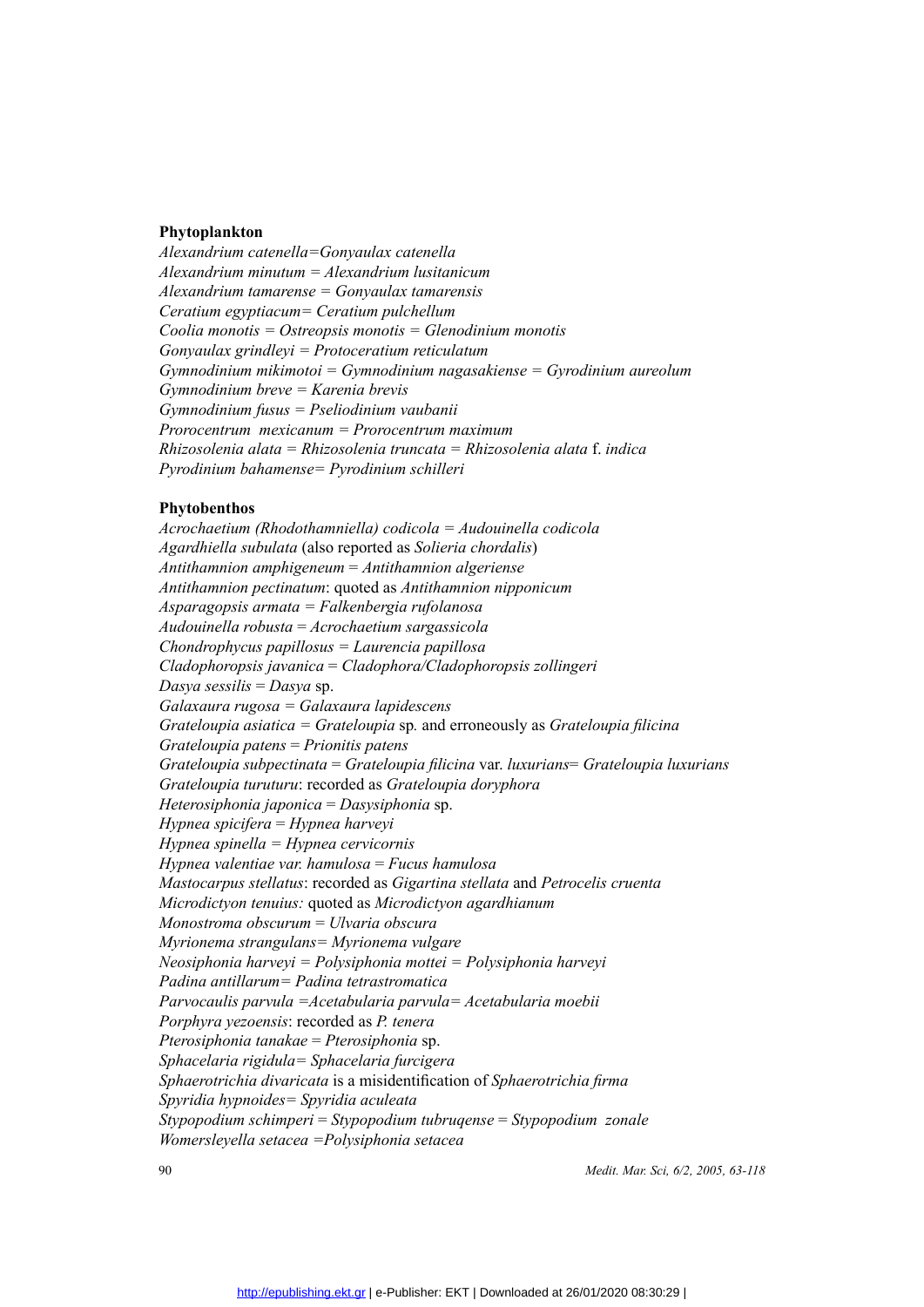### **Worst Invasive Alien Species in the Mediterranean coastal ecosystem**

Among invasive alien species, a list of the worst invasive species threatening biodiversity in Europe has been endorsed by the SEBI2010 Working Group 5. The list is not an indicator by it self. However, it can be developed into an indicator and it will serve as a basis for more specific indicators focusing on *impacts* and *economic cost* of invasive alien species. Further, and perhaps most importantly, it is a very powerful awareness tool.

As worst IAS threatening biodiversity have been defined species that:

- a. have a serious impact on biological diversity e.g. severe impacts on ecosystem structure and function (alteration of habitat, competing with native species, entering food chain, altering energy and nutrient flow etc.); replacement of native species throughout a significant proportion of its range; hybridization with native species; and threats to unique biodiversity (e.g. habitats in need of conservation measures, isolated ecosystems, endemic species).
- b. may have negative consequences for human activities, health and/or economic interests (e.g. are pests, pathogens or vectors of disease)

Documenting impacts of marine invaders is a subject of hot debate. The evidence and nature of the impact of invasive species on particular ecosystems and habitats are often unclear and it appears that it is the interaction between invaders and other anthropogenic stresses that influence the impact (RUIZ *et al.,* 1999). Invasion success depends not only on the invader's advantage over potential native enemies/competitors but also on the environmental characteristics of the host ecosystem (primarily species richness and disturbance) and the level of stress already

imposed on it (SIMBERLOFF, 1989 ; RIB-ERA, 1995; COHEN & CARLTON, 1998; GOODWIN *et al*., 1999; OCCHIPINTI AMBROGI, 2000; KEANE & CRAWLEY, 2002).

The adverse impacts of invasive species on genetics, populations, ecosystems and economics in the Mediterranean have been discussed to some extent in synthetic studies (BOUDOURESQUE, 1994 ; BOUDOUR-ESQUE & RIBERA, 1994; VERLAQUE, 1994; RIBERA, 1995; GOLANI, 1998; OC-CHIPINTI AMBROGI, 2000; 2001; 2002a; 2002b; GALIL, 2000a, and 2000b; ZI-BROWIUS, 2002 ; BOUDOURESQUE & VERLAQUE, 2002a and 2002b; GALIL & ZENETOS, 2002; OCCHIPINTI AMBRO-GI & SAVINI, 2003; GOFAS & ZENETOS, 2003).

In the Mediterranean, stressed environments (polluted or physically degraded) appear to be more prone to invasion than pristine sites (RIBERA & BOUDOUR-ESQUE, 1995, GALIL, 2000b; OCCHIP-INTI AMBROGI, 2000; RIBERA SIGUAN, 2002; OCCHIPINTI AMBROGI & SAVINI, 2003). The fact that mariculture introductions are mostly restricted to lagoonal or estuarine habitats and vessel-transported aliens to polluted harbours (ZIBROWIUS, 1992), environments that are known for their low biodiversity, support this theory. A recent study of macrofouling organisms concluded that many more species are found in a polluted than in a non-polluted marina (KOÇAK *et al*., 1999). However, there are suggestions of the opposite. According to KLEIN *et al*., (2005) there is no relationship between the number of introductions, diversity of the host ecosystem and disturbance acting on the community when examining the impact of introduced macrophytes on the shallow subtidal macrophytic assemblages along the French Mediterranean coast.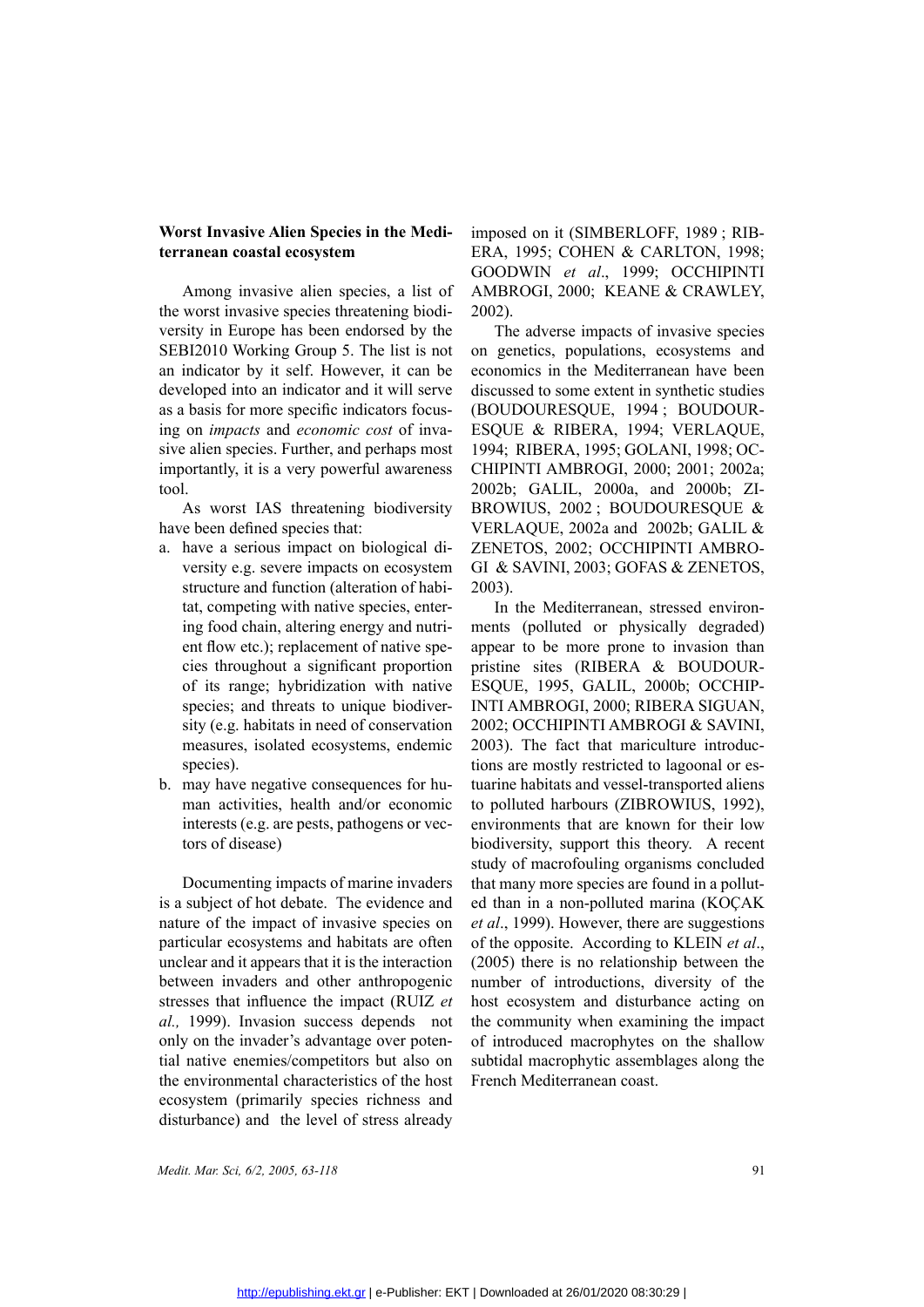### **Invasive records**

A number of alien species have been described as invasive or locally invasive by different authors in different parts of the Mediterranean. The qualification as invasive is based on their proliferation, and/or their geographical spread and/or impact on native populations. The Worst Invasive Species among them are presented below per ecofunctional/ taxonomic group.

### *1. Fish*

The term invasive is debatable if used for describing the present situation in the Levantine Sea given the lack of reliable information on distribution and abundance prior to the opening of Suez Canal (GOLANI, 1998). Notwithstanding, definite changes in fish assemblages in the Levantine ecosystem have been attributed to Lessepsian migrants (GOLANI *et al*., 2002; GOREN & GALIL, 2005; HARMELIN-VIVIEN *et al*., 2005; SAAD, 2005).

Eighteen of the alien fish species were already considered as very common and of positive economic importance by GOLANI *et al*. (2002). These are: *Alepes djedaba, Atherinomorus lacunosus, Dussumieria elopsoides, Etrumeus teres, Gymnammodytes semisquamatus, Hemiramphus far, Herklotsichthys punctatus, Liza carinata, Sargocentron rubrum, Saurida undosquamis, Scomberomorus commerson, Siganus luridus, S. rivulatus, Sillago sihama, Sphyraena chrysotaenia, Solea senegalensis, Upeneus moluccensis* and *Upeneus pori*. *Seriola fasciata* and *Fistularia commersonii* now have to be added to that list, following recent records of their spread across the Mediterraenan.

Abundant populations of alien fish without direct economic use are also included in the worst IAS since they are considered as pests, an economic burden to fishermen who have to discard them from their gear (GOLANI *et al*., 2002: *Sphoeroides pach-* *ygaster*, *Cynoglossus sinusarabici*, *Stephanolepis diaspros*, *Lagocephalus spadiceus, Lagocephalus suezensis* and *Callionymus filamentosus*).

### *2. Zoobenthos/Mollusca*

Ten species of molluscs have been described as locally invasive: the gastropods *Cerithium scabridum*, *Rhinoclavis kochi, Strombus persicus* and *Bursatella leachi*  and the bivalves *Pinctada radiata* and *Brachidontes pharaonis* in the eastern Mediterranean, the gastropod *Rapana venosa* and the bivalves *Anadara inaequivalvis, Musculista senhousia,* and *Xenostrobus securis* in the northern Adriatic and the western Mediterranean lagoons (GOFAS & ZENETOS, 2003). In addition, the bivalves *Chama pacifica* and *Spondylus spinosus* have been regarded as invasive in the Levantine (ZENETOS *et al*., 2004) and in the western Mediterranean lagoons *Crepidula fornicata* has been found to compete with commercial shellfish (BLAN-CHARD, 1996).

When assessing the scale and impact of ship transported alien fauna in the Mediterranean ZIBROWIUS (2002) regarded the following molluscan species as invasive, primarily based on their spread: *Crepidula aculeata* (Alicante harbour Spain), *Anadara demiri*  (in the Adriatic and Aegean Seas along with the aforementioned *A. inaequivalvis*) and *Mya arenaria* (with mass proliferation in the Berre lagoon near Marseilles). More recently the bivalve *Musculista senhousia* also proliferated in Berre lagoon.

Bivalves originally imported for aquaculture purposes such as the venus clam *Ruditapes philippinarum,* the Pacific oyster *Crassostrea gigas* and *Anadara inaequivalvis* are well known examples of negative impact caused by alien species in the Mediterranean, as it has been demonstrated in the case of the Venice lagoon. They are out-competing native species (OCCHIPINTI AMBROGI, 2000) and their harvesting has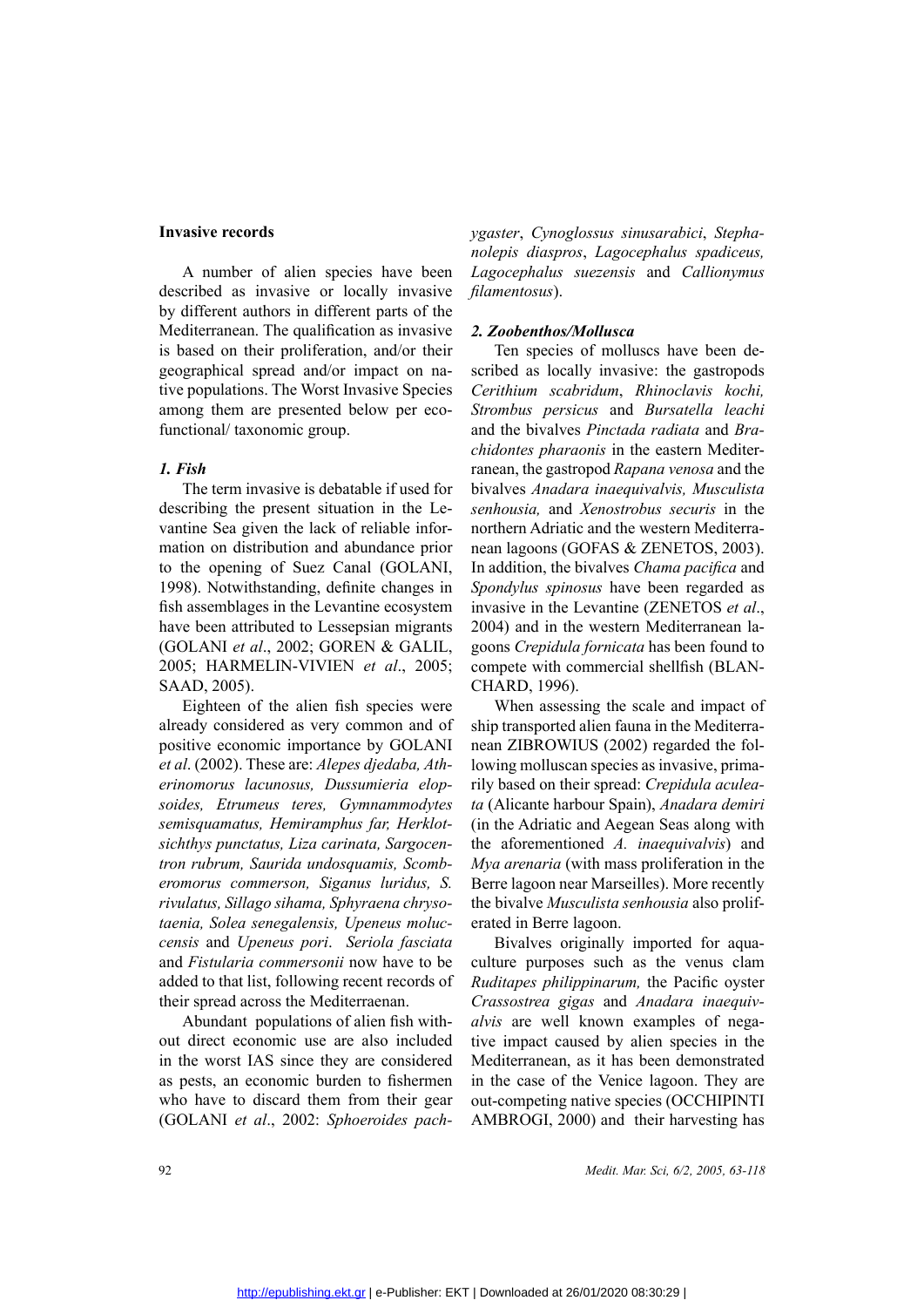caused heavy stress on bottom communities and the whole lagoon ecosystem (OCCHIP-INTI AMBROGI, 2002b; PRANOVI *et al*., 2003; 2004).

The cryptogenic shipworm *Teredo navalis* can be included here, being one of the most effective and harmful marine invaders (HOPPE, 2002).

### *3. Zoobenthos/Polychaeta*

Various species have been considered as invasive in various parts of the Mediterranean. *Pomatoleios kraussii* has been highly successful in the Levantine basin (Lebanon, G. Bitar & H. Zibrowius, unpublished; Iskenderun Bay, M.E. Çinar, unpublished), *Hydroides elegans, H. dianthus* and *Spirorbis marioni* in harbour environments all over the Mediterranean. In addition to *P. kraussii*, various other lessepsian serpulids spread over the Levantine area. Among these, *Hydroides minax* now seems to be omnipresent and may locally have particular dense populations. Of the soft bottom species *Branchiomma luctuosum, Polydora cornuta, Streblospio gynobranchiata, Leonnates persicus* and *Pseudonereis anomala* have to be added to the worst IAS (ÇINAR *et al*., 2002; 2005; ÇINAR & ERGEN, 2005; KAMBOUROGLOU & NICOLAIDOU, 2006).

### *4. Zoobenthos/Crustacea*

A number of alien decapod crustaceans have been described as abundant in the Mediterranean. More common are: *Charybdis helleri* and *Charybdis longicollis* (the latter constituting 70 % of the benthic biomass on sandy-silt bottoms off the Israeli coast (GALIL, 1986). Further species have been described as either abundant or very abundant and have an impact on the environment and/or the economy (GALIL *et al*., 2002): *Dyspanopeus sayi* (very abundant in the Venice lagoon), *Marsupenaeus japonicus* (very abundant in the Levantine and southern Turkey), *Metapenaeus monoceros*, *M. stebbingi,* 

and *Penaeus semisulcatus* (abundant along the Levantine coast), *Callinectes sapidus* (common in Greece), *Portunus pelagicus*  (abundant along the Levantine since the 1920's, presently rare), *Melicertus hathor* (locally common and of some commercial importance in Iskenderun Bay), and *Erugosquilla massavensis* (abundant in the eastern Levantine and southeastern Turkey).

In addition, the decapods *Libinia dubia* (in Tunisia), *Rithropanopaeus harrissi* (established in North Adriatic lagoons along with *Dispanopeus sayi*), and the amphipod *Elasmopus pectenicrus* (Levantine Sea and Venice lagoon) have been regarded as invasive (ZIBROWIUS, 2002). The shrimps *Alpheus lobidens* and *A. edwardsii* have also been reported as invasive in the Eastern Mediterranean (GALIL & ZENETOS, 2002). The Atlantic crab *Percnon gibessi,* first recorded in the central Mediterranean *(*RELINI *et al,* 2000*)* has rapidly spread to the western and eastern Mediterranean (THESSALOU-LEGAKI *et al.,* 2006).

### *5. Zoobenthos/Miscellanea*

ZIBROWIUS (2002) regarded the following species as invasive primarily based on their spread: *Oculina patagonica* (Scleractinian coral reported in Spain, Ligurian coast of Italy, Alexandria, Lebanon, Israel and recently in Turkey and Greece); the ascidian *Microcosmus exasperatus* (dense populations in Mediterranean harbours). The echinoderm *Asterina burtoni* has been regarded as invasive in the Eastern Mediterranean (GALIL & ZENETOS, 2002). In addition, the bryozoan *Tricellaria inopinata* was discovered to have a profound impact on the bryozoan community by colonizing all possible hard substrata in the Lagoon of Venice and out competing the native species (OC-CHIPINTI AMBROGI, 2000; OCCHIPINTI AMBROGI & SAVINI, 2003). However, the synergy between the invader and the stress already imposed in the ecosystem is not clear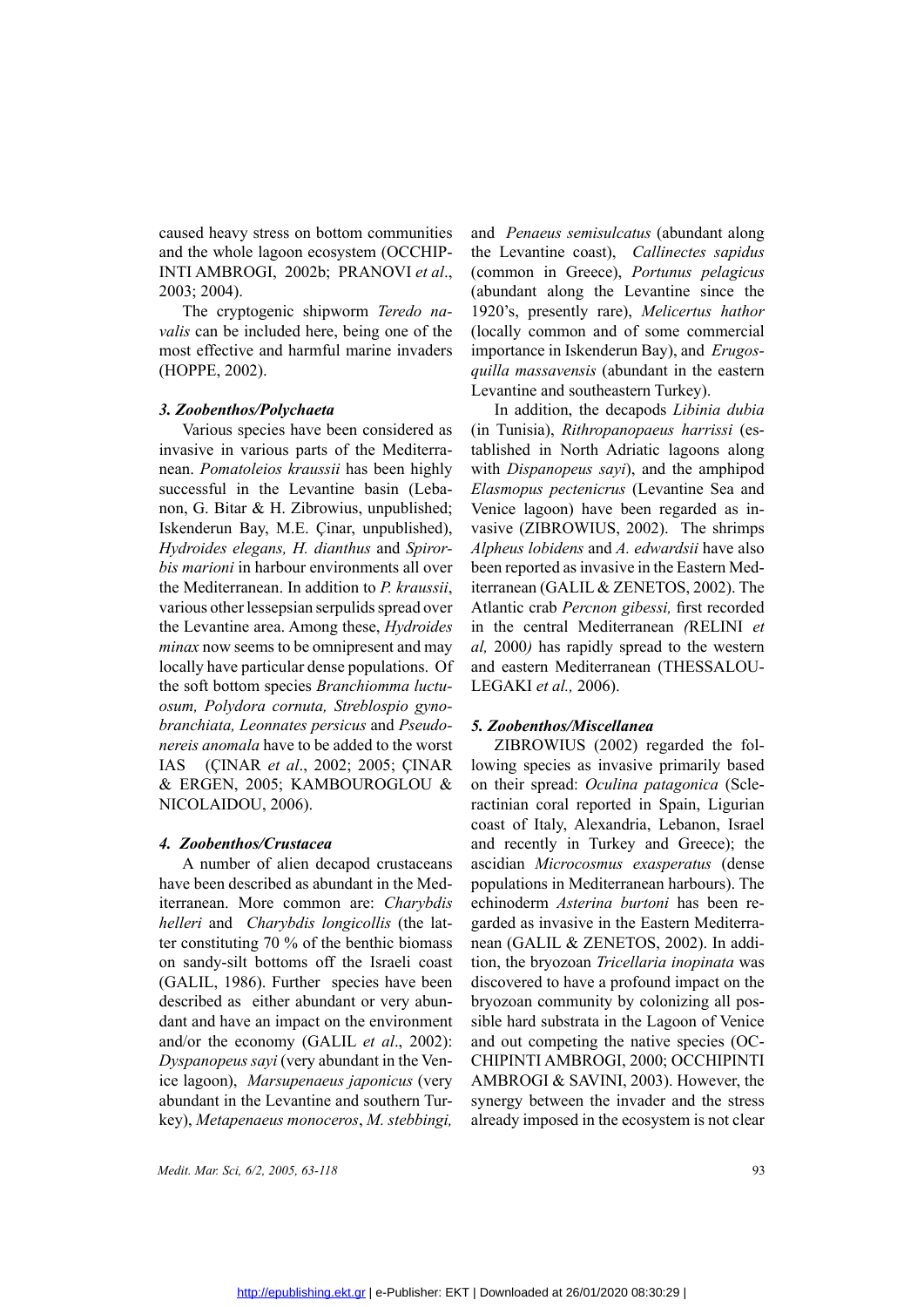### (OCCHIPINTI AMBROGI, 2000).

Two foraminiferan species, namely, *Amphistegina lobifera* and *Amphisorus hemprichii* show invasive characteristics. *A. lobifera* populations have been expanded to such an extent that the dead tests locally accumulated as a 30-60cm thick layer on the sea bed [Antalya, Kaş, Kekova, Beş Adalar and Üç Adalar] (MERIÇ *et al*., 2002 ; 2004; YOKES & MERIC, 2004). *Amphistegina lobifera* has been reported on the Eastern Mediterranean coasts as far as Cyprus (HYAMS *et al*., 2002) and *Amphisorus hemprichii* has been reported in Southwestern Turkey and Israel (B. Yokes, pers. commun.)

### *6. Parasites*

Parasites are ubiquitous and pervasive in marine systems, yet their role in marine invasions is relatively unexplored. Although data on parasites of marine organisms exist, the extent to which parasites can mediate marine invasions, or the extent to which invasive parasites and pathogens are responsible for infecting or potentially decimating native marine species have not been examined.

Parasitic copepods that infect shellfish have been widely introduced with the transport and culture of bivalves. *Mytilicola orientalis* and *Myicola ostrae* are both parasitic copepods of the Pacific oyster, *Crassostrea gigas*, in Asia, where they are native. Both species infect native bivalves and *M*. *orientalis* is considered a serious pest (HOLMES & MINCHIN, 1995).

### *7. Zooplankton*

The zooplanktonic jellyfish *Rhopilema nomadica* have been reported as invasive in the Levantine (Eastern Mediterranean) (GALIL *et al.*, 1990). The jellyfish has entered the Mediterranean via the Suez Canal in the 1970s, and since the mid 1980s forms large swarms annually along the Levantine coast. When the jellyfish swarms draw nearer shore they adversely affect tourism, fisheries

and coastal installations.

### *8. Phytoplankton*

Algal species responsible for the occurrence of Harmful Algal Blooms have been regarded as invasive. The toxics *Alexandrium catenella*, *Ostreopsis ovata* and *Coolia monotis* and the non toxic dinoflagellate *Alexandrium taylori* have been detected in the western Mediterranean (PENNA *et. al*., 2005; GIACOBBE & YANG, 1999; GARCÉS *et al*., 1999; GARCÉS *et al*., 2000; SIMONI *et al.*, 2003, 2004; BASTERREXTEA *et al.*, 2005), and also in Greece (STRAT-EGY Workshop, 2004). *Alexandrium catenella* toxic blooms have been reported in the western Mediterranean (GARCÉS *et al.*, 2000; VILA *et al.*, *al*., 2005), and also in Greece (STRAT-EGY Workshop, 2004). *Alexandrium catenella* toxic blooms have been reported in the western Mediterranean (GARCÉS *et al*., 2000; VILA *et al*., 2001) and concern has been raised about the eastern Mediterranean (MIKHAIL, 2001) for the same species. The presence of *Gymnodinium catenatum* in the western Mediterranean has also been perceived as a probable 'protagonist of future red tides events' (GÓMEZ & CLAUSTRE, 2001) but has not been included in the worst IAS as it is regarded a potentially invasive species.

### *9. Phytobenthos*

Many authors have provided lists of invasive macrophytes in Mediterranean. WAL-LENTINUS (2002) for example has provided a different aspect where 25 macroalgae are considered as invasive and nine as highly invasive. A more accurate account has been provided by Mediterranean experts.

*Caulerpa taxifolia* and *Caulerpa racemosa* aff. var*. cylindracea* are perhaps the most notorious invaders in the Mediterranean. In many cases their invasive spread has radically altered the structure and function of native ecosystems causing a decrease in macrofaunal and macroalgal biodiversity (R<br>& BOUDOURESQUE, 1994 ; BO<br>ESQUE *et al.*, 1995; HARMELIN<br>*et al.*, 1996 ; CECCHERELLI & vantine & BOUDOURESQUE, 1994 ; BOUDOUR-<br>nearer ESQUE *et al.*, 1995; HARMELIN-VIVIEN<br>sheries *et al.*, 1996 ; CECCHERELLI & CAMPO,<br>*Medit. Mar. Sci, 6/2, 2005, 63-118* ESQUE *et al.*, 1995; HARMELIN-VIVIEN *et al*., 1996 ; CECCHERELLI & CAMPO,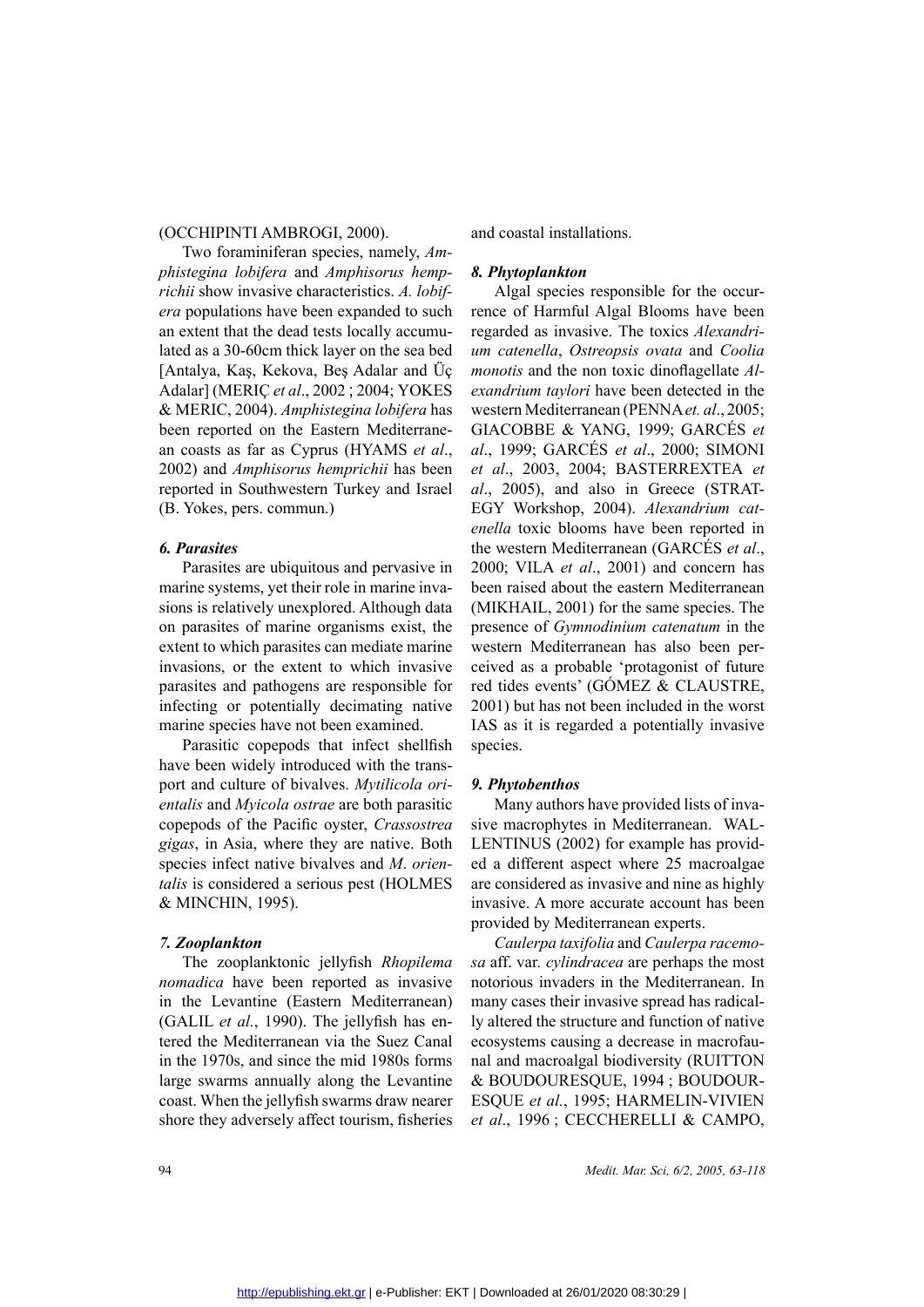2002; BALATA *et al.*, 2004; PIAZZI *et al.*, 2005; RUITTON *et al.*, 2005). In fact the invasive proliferation of *Caulerpa taxifolia*, the 'killer algae' (MEINESZ, 1999), consists the most infamous example of the impact 2005; RUITTON *et al*., 2005). In fact the invasive proliferation of *Caulerpa taxifolia,* the 'killer algae' (MEINESZ, 1999), consists the most infamous example of the impact of invasive species in the Mediterranean.

According to BOUDOURESQUE & VERLAQUE (2002a), and references therein, at least eight phytobenthic species can be described as invasive organisms in the Mediterranean as "*they play a conspicuous role in the recipient ecosystems, becoming the dominant species and/or taking the place of keystone species"*. These are: *Acrothamnion preissii* in western Italy, *Asparagopsis armata* in the north-western basin, *Lophocladia lallemandii* in the Balearic Islands, *Womersleyella setacea* in western Italy, Corsica and the Aegean Sea, *Sargassum muticum* in Thau lagoon, France, *Stypopodium schimperi* in the eastern Mediterranean, especially along the Levantine coasts, *Caulerpa racemosa* aff. var*. cylindracea* in various localities throughout the Mediterranean and *Caulerpa*

*taxifolia* along the French and Italian Rivieras. An additional species, *Halophila stipulacea* in the Eastern Mediterranean, can be tentatively added to this list.

A specific study on algal introductions to European waters (ALIENS project: VER-LAQUE *et al*., 2005) considered as generally invasive the following species: *Asparagopsis armata***,** *Heterosiphonia japonica*, *Asparagopsis taxiformis, Bonnemaisonia hamifera, Colpomenia peregrina, Codium fragile, Grateloupia turuturu***,** *Antithamnion pectinatum* and *Undaria pinnatifida.*

### **Discussion**

Of the examined records about 23% are excluded. A total of 745 alien species are reported, 98 of which (13%) are questionable records. The available information depends greatly on the taxonomic group examined. The establishment success per ecofunctional/ taxonomic group is shown in Figure 2. In the sections that follow the state of art in species



*Fig. 2:* Establishment success per ecofunctional Pycnogonida/taxonomic group. Miscellanea (zoobenthos) include Foraminifera, Echinodermata, Ascidiacea, Cnidaria, Sipuncula, Pycnogonida, Enteropneusta, Porifera and Bryozoa.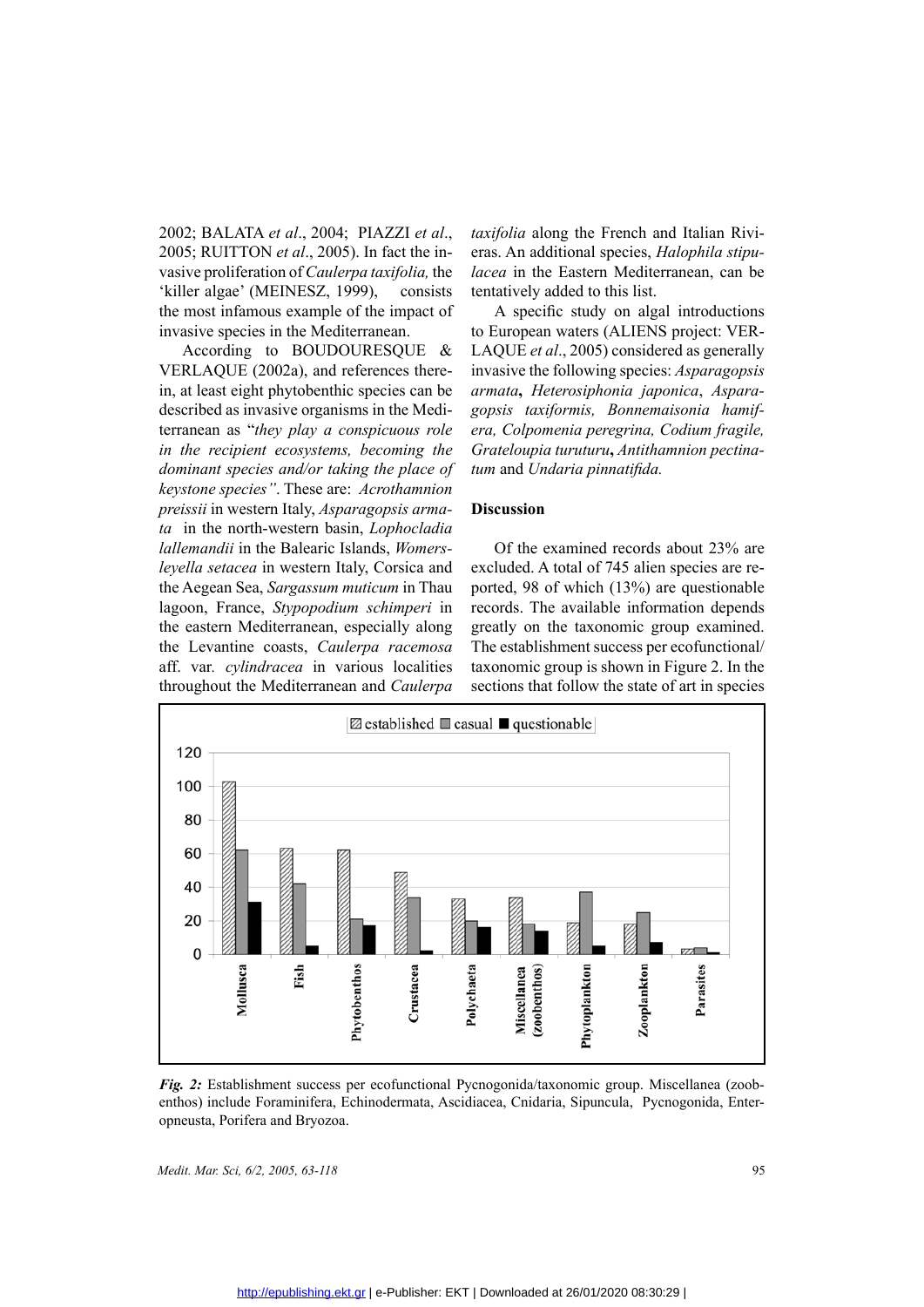diversity and distribution and in alien monitoring per ecofunctional/taxonomic group is discussed.

### *1. Fish*

Fish is a well studied group in the Mediterranean. The paper version of the CIESM atlas (GOLANI *et al.,* 2002) enumerated 90 alien species. By December 2005 the updated CIESM check**-**list of alien species included 8 more species (CIESM on line, 2005). As with all groups, more intensive observations and modifications of the status of the already reported species, have increased the number of aliens which is now 110 species. Species of uncertain origin, reported in latest publications such as that of SAAD (2005) are tentatively classified as questionable.

Nomenclature composes the major concern for monitoring alien fish species. Considering that *Official Lists and Indexes of Names and Works in Zoology* is not updated, we normally use the FISHBASE names that are generally used by ichthyologists. The FISHBASE is not a perfect instrument; for example, *Mugil soiuy* Basilewsky, 1855 and *Chelon haematocheilus* (Temminck & Schlegel, 1845*)* are both listed as valid names in FISHBASE as separated species. However, there is presently no other common reference point for ichthyologists world-wide and it is the reference list for "*Species 2000 catalogue of life"*.

### *2. Zoobenthos/Mollusca*

Mollusca are also well studied in the Mediterranean. By the end of 2002, 139 alien species were recorded and 62 species were excluded as spurious records (GOFAS & ZENETOS, 2003). As suggested by GO-FAS & ZENETOS (2003), there is still a pool of about 90 species reported from the Suez Canal, which are likely to be found in the Mediterranean in the near future. Indeed, the number of molluscan alien species has increased to 196, of which 31 are recorded as questionable. The rate of increase is due

to the increased interest of malacologists and the relatively easy collection/identification of mollusca.

### *3. Zoobenthos/Polychaeta*

Absence of an updated monograph of polychaetes covering all families is an obstacle for determining changes in polychaete diversity in the Mediterranean. FAUVEL's outdated fauna (1923; 1927) is still widely used for identifying polychaetes, leading to erroneous lists and confusions as a number of species have been synonymized or proved to be absent in the Mediterranean while many additional species were discovered. However, promising attempts have been recently made in the understanding of the superfamily Aphroditoidea (BARNICH & FIEGE, 2003), and the families Glyceridae (BÖGGEMANN, 2002), Goniadidae (BÖGGEMANN, 2005) and Syllidae (SAN MARTÍN, 2003).

Within Polychaeta, more reliable evidence of Lessepsian migration is only known in Nereidae and Serpulidae. Records of alien species within the families Syllidae, Cirratulidae, Maldanidae, Terebellidae seem to be speculative. Another possibility, that should not be neglected, is that the seemingly Indo-Pacific species recognized in the Mediterranean might be Miocene relicts. Currently 69 species are described as valid records.

### *4. Zoobenthos/Crustacea* **(85 species) 4.1. Decapoda**

A well studied group with a recent inventory (D' UDEKEM D'ACOZ, 1999), a photographic website of the Eastern Atlantic, the Mediterranean Sea, and the adjacent continental waters decapoda (CRUSTIKON) and the CIESM atlas with regular updates online

### **4.2. Amphipoda**

There are few alien species documented even on a worldwide scale. Although there are a lot of carcinological studies in the Mediterranean, very few have been identified as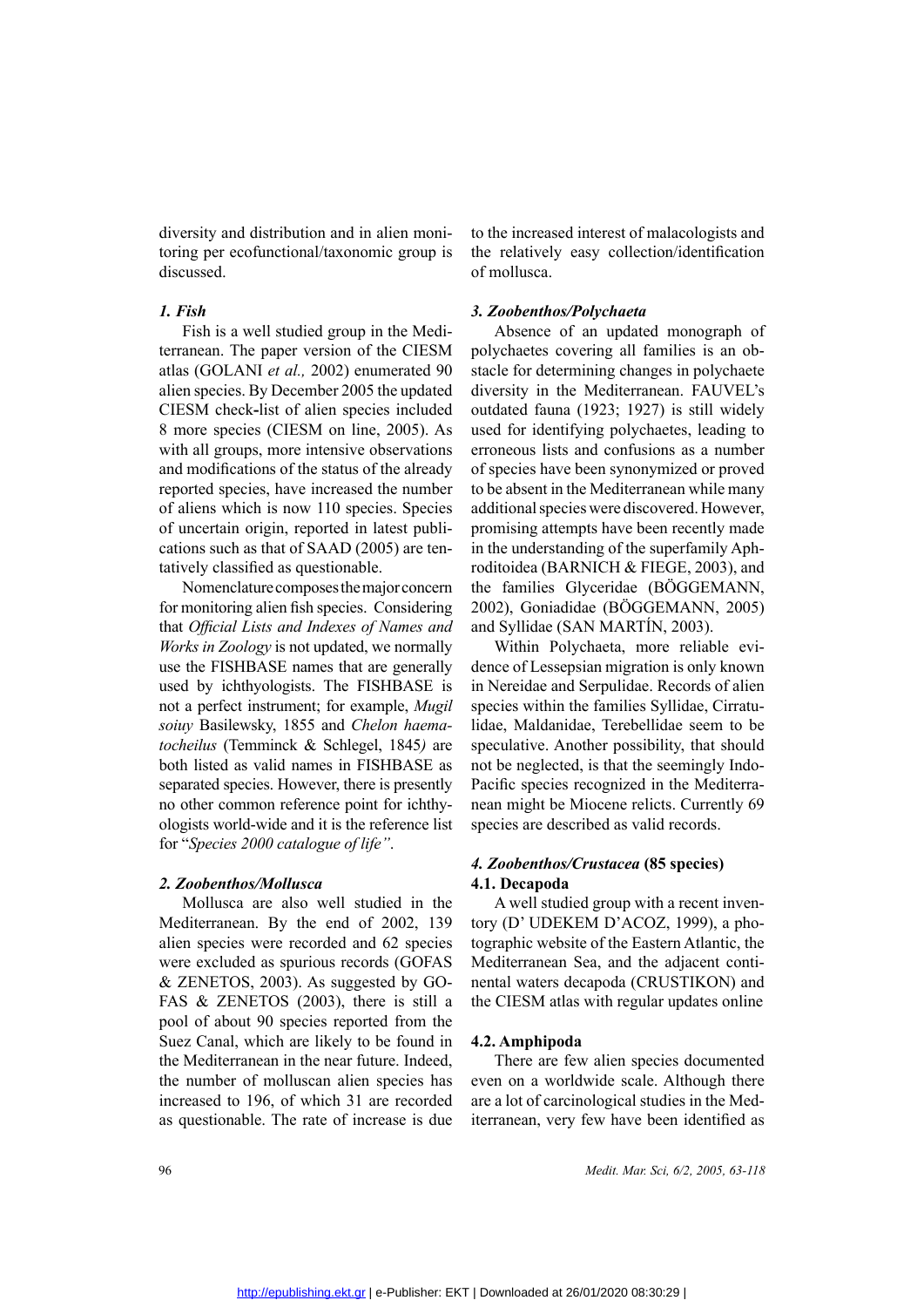aliens which represent 1.7% of the total amphipod fauna of the region (KOCATAŞ *et al.,* 2002). The recent inventories of BEL-LAN-SANTINI *et al.,* (1998), BELLAN-SANTINI & COSTELLO (2001), BEL-LAN-SANTINI & RUFFO (2003) and the AMPHIPODA homepage, accurately list the species' distribution. However, as BELLAN-SANTINI & RUFFO (2003) report *"….we have no confirmation on the true origin of these species…".*

### **4.3. Isopoda**

One of the least studied groups; not even an inventory exists for the whole Mediterranean. Effort is increasing, but at a regional scale: covering Spain only (JUNOY & CAS-TELLÓ, 2003) and Italy (ARGANO *et al*, 1995). Collections from Lebanon are under current study by J. Castelló (Barcelona, Spain) and it is assumed that some Indo-Pacific species not yet reported will be 'discovered'. A new species known from tropical areas was recorded in Salerno harbour (Tyrrhenian Sea, southern Italy): it is probably *Mesanthura romulea* (LORENTI *et al.*, in press).

### **4.4. Tanaidacea**

Relatively few comprehensive faunal lists of Tanaidacea exist. The only recent comprehensive study of this group in the Mediterranean by S. Riggio tends to cover the fauna observed in Italy (ARGANO *et al*., 1995). The collection from the Lebanon studied by R. Bamber (pers. commun.) bears no evidence of newcomers from the Red Sea.

# *5. Zoobenthos/Miscellanea* **(66 species)**

**5.1. Arthropoda / Pycnogonida**<br>Four species have been recordine of which are established. Twell studied in Italy and France<br>tion to a review in 1987 (ARN<sub>4</sub><br>there are requier undates on the Four species have been recorded so far, three of which are established. The taxon is well studied in Italy and France and in addition to a review in 1987 (ARNAUD, 1987) there are regular updates on the distribution of the species in Italy including alien ones

(CHIMENZ GUSSO & LATTANZI, 2003).

**SEL-5.2. Porifera**<br> **SEL- 5.2. Porifera**<br> **BEL- terranean** and<br> **nd** the **experienced**<br> **list the** and **interpreta**<br> **LAN- TSURNAMA**<br> **SECURNAMA**<br> **SECURNAMA**<br> **SECURE ALAN- SURNAMA** Studies on Porifera in general in the Mediterranean and Red Seas are poor. To the very experienced J. Vacelet, the identifications and interpretations, by BURTON (1936) and TSURNAMAL (1969) do not seem reliable (J. Vacelet, pers. commun.). It is therefore difficult to compare the species new to the Mediterranean with the Red Sea fauna since the Red Sea sponge fauna is not well known. Hence, the presence of Red Sea species in the SE Mediterranean cannot be excluded. A recent collection from the Lebanon included two new species which cannot be aliens from the Red Sea (PEREZ *et al.,* 2004). But incertitudes prevail concerning other species under study.

### **5.3. Ascidiacea**

Ascidians have a great invasive potential, and their expansion in the Mediterranean harbours and marinas since the seventies is well documented. Interest has revived and Italian (MASTROTOTARO & DAPPIANO, 2005), and Spanish (RAMOS *et al.,* 1992) experts are examining material from Mediterranean ports. To ascertain the spread of *Microcosmus squamiger* and *M. exasperatus* in the Mediterranean, the material in the collection of the Museum National d'Histoire Naturelle, Paris, was re-examined and the identificatiion of specimens previously classified as *M. exasperatus* revised. The results show that specimens unambiguously attributable to *M. squamiger* are common in Spain, France, Italy and Morocco (TURON & NISHIKAWA, 2005; A. Ramos pers. commun). This instance illustrates the crucial importance of taxonomy in studies of invasive species.

### **5.4. Cnidaria/Anthozoa**

The Mediterranean is the first area in the world where the invasion by an alien scleractinian coral has been reported. The coral in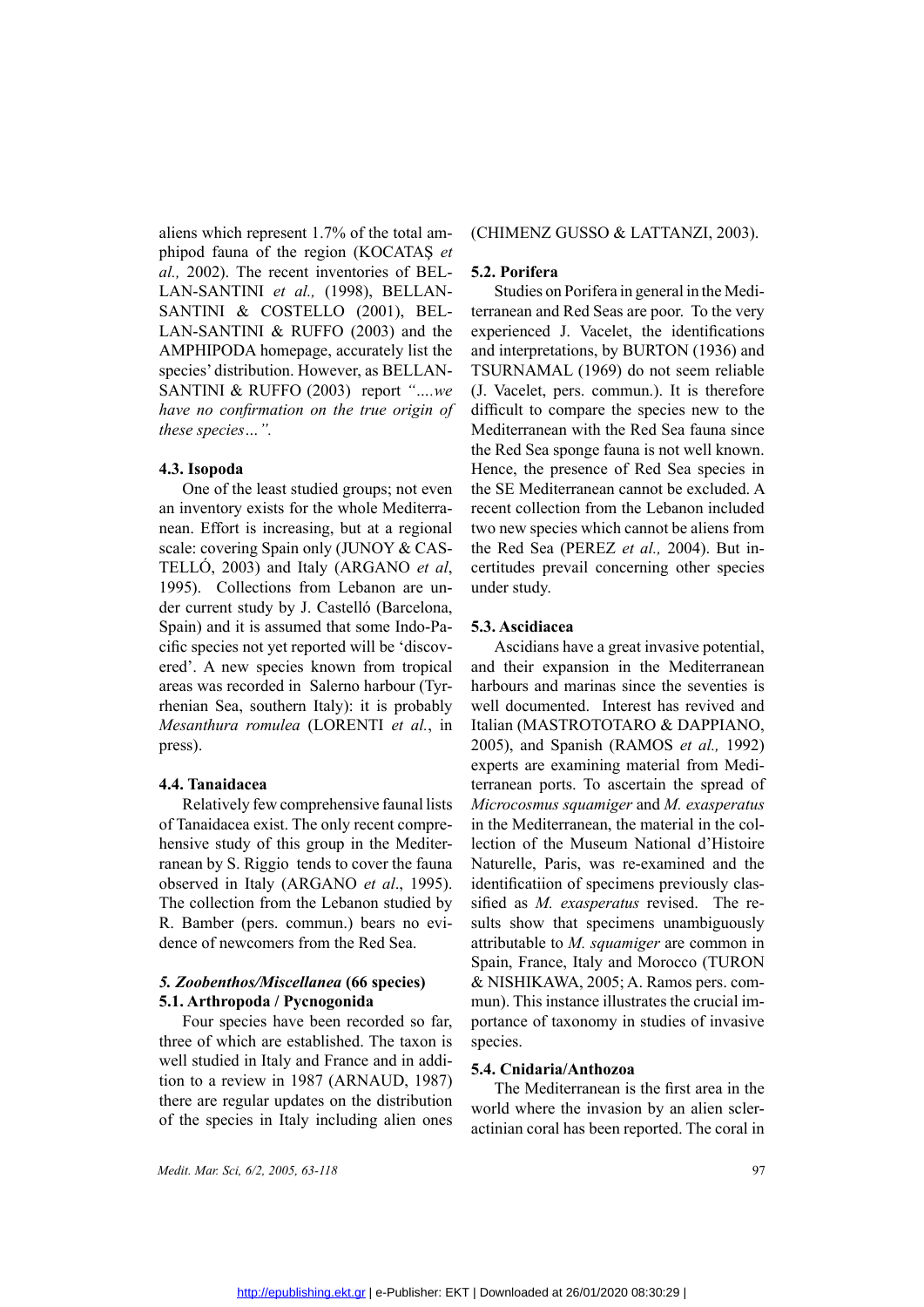question is now commonly known as *Oculina patagonica* and is considered to be of temperate Atlantic-South American origin. This invasive coral in the Mediterranean was hypothesised (ZIBROWIUS, 1974) to be the same species as a coral described from the Holocene beach deposit from Argentina. The invasive Mediterranean form still needs to be compaired with live samples from the presumed area of origin. It is exceptional that a scleractinian coral invades a distant area. The second case recognized is the spreading of *Tubastraea* over the tropical American Atlantic.

### **Cnidaria/Hydrozoa**

The knowledge of the biogeography of the Mediterranean Hydrozoa is far from being complete not only due to the continuous recording of new species in the basin, but also due to insufficient or geographically too concentrated research efforts, so leading to inefficient coverage of distribution areas. All presently known Mediterranean hydrozoan species including hydroids, hydromedusae and siphonophores are well covered in the recent book of BOUILLON *et al.* (2004). Species newly entered the Mediterranean basin via the Suez canal were first compiled by POR (1978). According to BOUILLON *et al* 2004, not many of Por's records were noticed until recent times. A modest collection from Lebanon is under study. The study of the Hydrozoa of the Alboran Sea has led to many new records of Atlantic origin which are however not treated in this study.

**5.5. Bryozoa**<br>Bryozoan<br>fouling comm<br>long distance<br>these capacit Bryozoans are common components of fouling communities and can disperse over long distances on rafting substrates. Despite these capacities, the number of non-indigenous species recorded in the Mediterranean is relatively modest (ROSSO, 2003; D'HONDT, in press). The latest record

presented as an alien was *Pherusella brevituba*, which was collected from Ustica Island in 1996 growing on *Posidonia* leaves (CHIMENZ GUSSO & D'HONDT, 2005). Together with other species of Bryozoa previously recorded in Italian waters, it should better be considered a cryptogenic species, being inconspicuous and belonging to a difficult taxonomic group.

t area. **5.6. Foraminifera**<br>eading It is far more<br>can At-invasion of alien<br>the Mediterranean<br>significantly scarce<br>raminifera have a g<br>phy of and may be preser It is far more difficult to document the invasion of alien meiofaunal elements into the Mediterranean Sea, as early records are significantly scarce. However, benthic foraminifera have a good preservation potential and may be present in large numbers, tending to leave behind a superior record of their presence over time, in comparison with macrofaunal elements. A recent, extensive study on benthic foraminifera from the shallow continental shelf along the SE Mediterranean (HYAMS, 2001) indicates that nearly 20% of the local Foraminifera species are suspected to be of an exotic origin. The ability to make this estimation may in part be attributed to the recent publication of the Atlas of Recent Foraminiferida of the Gulf of Aqaba (HOT-TINGER *et al.*, 1993) and modern compilations of Mediterranean species (YANKO *et al.*, 1998), which enable comparison of the benthic Foraminifera assemblages in both regions. According to B. Yokes (pers. commun.) in Turkish waters there are more than 30 alien lessepsian Foraminifera species. The new findings are to be published by the local scientists.

### *6. Parasites*

Parasites of Mediterranean lessepsian immigrants have been investigated very little over the years pioneered by Ilan Paperna in the early 70s. Only few scientists have been looking for parasitological aspects in the wild. Alien monogeneans have been reported more commonly from freshwater fish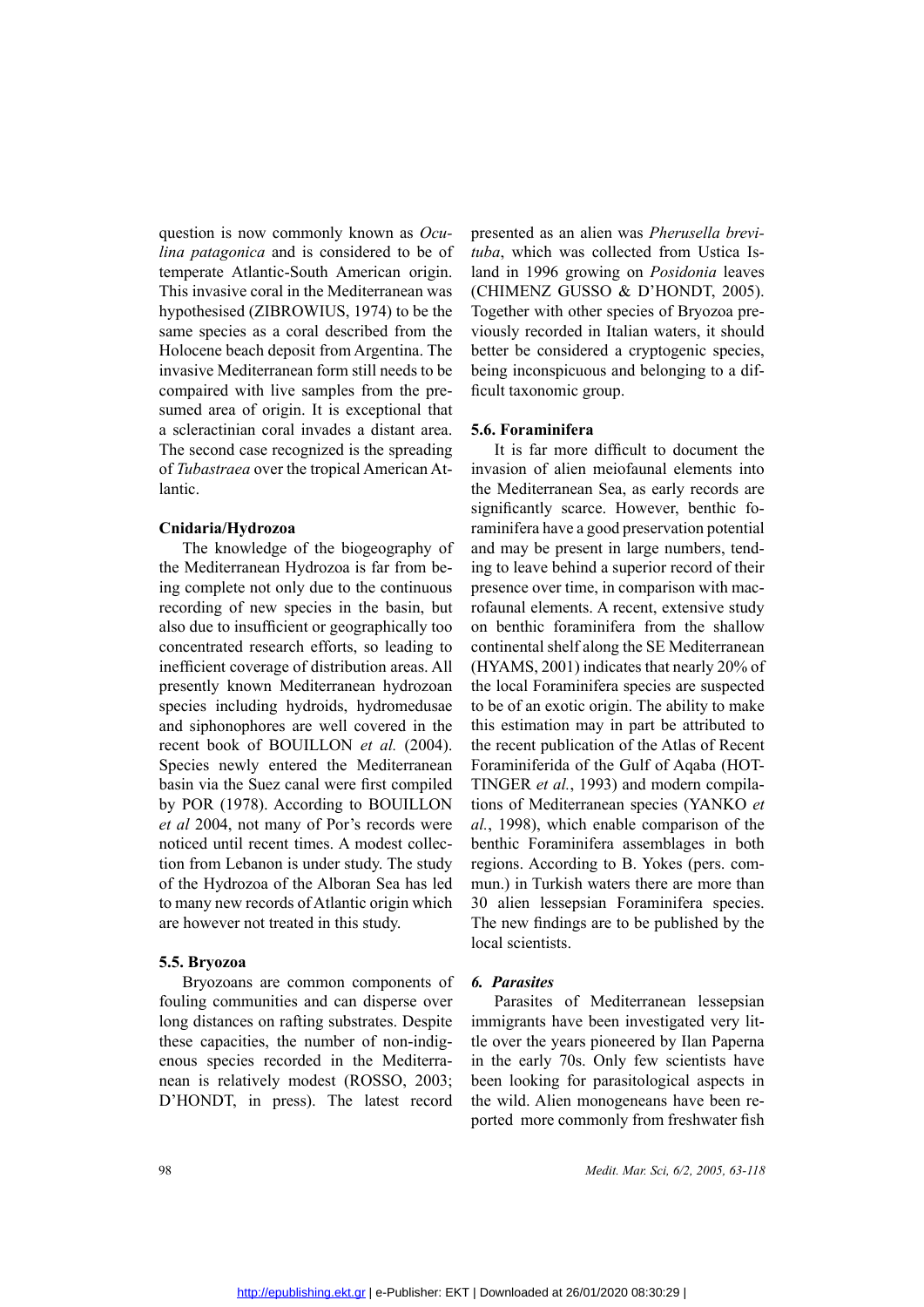species than from marine fishes. In an early parasitological study of Lessepsian Siganidae, the digenean *Hysterolecitha sigani* was mentioned from the rabbitfish *Siganus luridus* and *S. rivulatus* (DIAMANT, 1989). Later studies concluded that there is no serious data on potentially Lessepsian trematodes (DIAMANT, 1998). Cymothoids (Isopoda) are a group of crustaceans typically parasitic of teleost fishes. However, they are poorly studied animals and some groups remain completey undescribed. Studies of parasitic isopods on Lessepsian fish are in progress in the Levantine.

The best known parasites in the Mediterranean are the benthic copepods *Mytilicola orientalis* and *Myicola ostreae* on oyster beds*.* They were likely introduced with infected oysters imported for culture.

A rhizocephalan barnacle, *Heterosaccus dollfusi*, followed its portunid host crab, *Charybdis longicollis*, from the Red Sea through the Suez Canal to the Mediterranean Sea (GALIL & LÜTZEN, 1998). Other reports of rhizocephalans introduced with their hosts are anecdotal and lack confirmation (TORCHIN *et al.*, 2002).

### *7. Zooplankton*

Only 18 zooplanktonic alien species seem to be well established in the Mediterranean, while 32 are considered casual or questionable records. The continuity of the marine pelagic environment, as well as the seasonality of species appearance have to be considered as the most important causes of this lack of information (VAN DER SPOEL, 1994). The eastern Mediterranean zooplankton have been distinctly understudied until the second half of the  $20<sup>th</sup>$  century while a large number of species of Atlantic origin found in the Western Basin during the past century have been reported without any attempt to discriminate if their presence was due to natural water exchange or human mediation. Moreover, the huge increase of aquaculture and commercial and tourism activities during the last century have obviously enhanced the transport of planktonic species in ballast waters. Relatively few seem to be planktonic lessepsian migrants, even though it is believed that their contribution will increase with time, due to the decreasing of the Nile fresh water inflow into the Mediterranean and lower salinity in the Bitter lakes (HALIM, 1990).

### *8. Phytoplankton*

The list of Mediterranean Indo-Pacific taxa is full of dubious or poorly known species. As an example of a recent Erythrean invader *Ceratium egyptiacum* was reported by HALIM (1990). The taxon shows variable morphology associated with the stress of environmental changes (salinity  $> 47$ psu) in the Suez Canal (DOWIDAR, 1972). It was reported only from the proximity of the Suez Canal, with no records in the Indian or Pacific Oceans. The absence of information on several groups such as the dinoflagellates before the opening of the Suez Canal hinders attempts to determine biogeographical origins of present Mediterranean species (GÓMEZ, 2005). HALIM (1990) reported a tentative list of 17 Mediterranean Indo-Pacific species. Most of these dinoflagellates have been also reported in the Tyrrhenian Sea. However, the Indo-Pacific origin of these species is questionable due to the fact they were also reported in the Atlantic. Furthermore, as with many other groups, several of the species are dubious or invalid taxa. Results of recent EU funded research projects such as STRAT-EGY as well as compiled works for a few countries have been considered in this update i.e. LAKKIS (1984; 1990), LAKKIS & ZEI-DANE (1988; 2004), LAKKIS *et al.* (1990; 1996; 2002), MALT *et al.* (1989) (Lebanon); SIMONI *et al.* (2003) (Italy), VILLA *et al*. (2001) (Spain), KORAY (2002) (Turkey). One of the latest findings is the planktonic diatom *Skeletonema tropicum* which was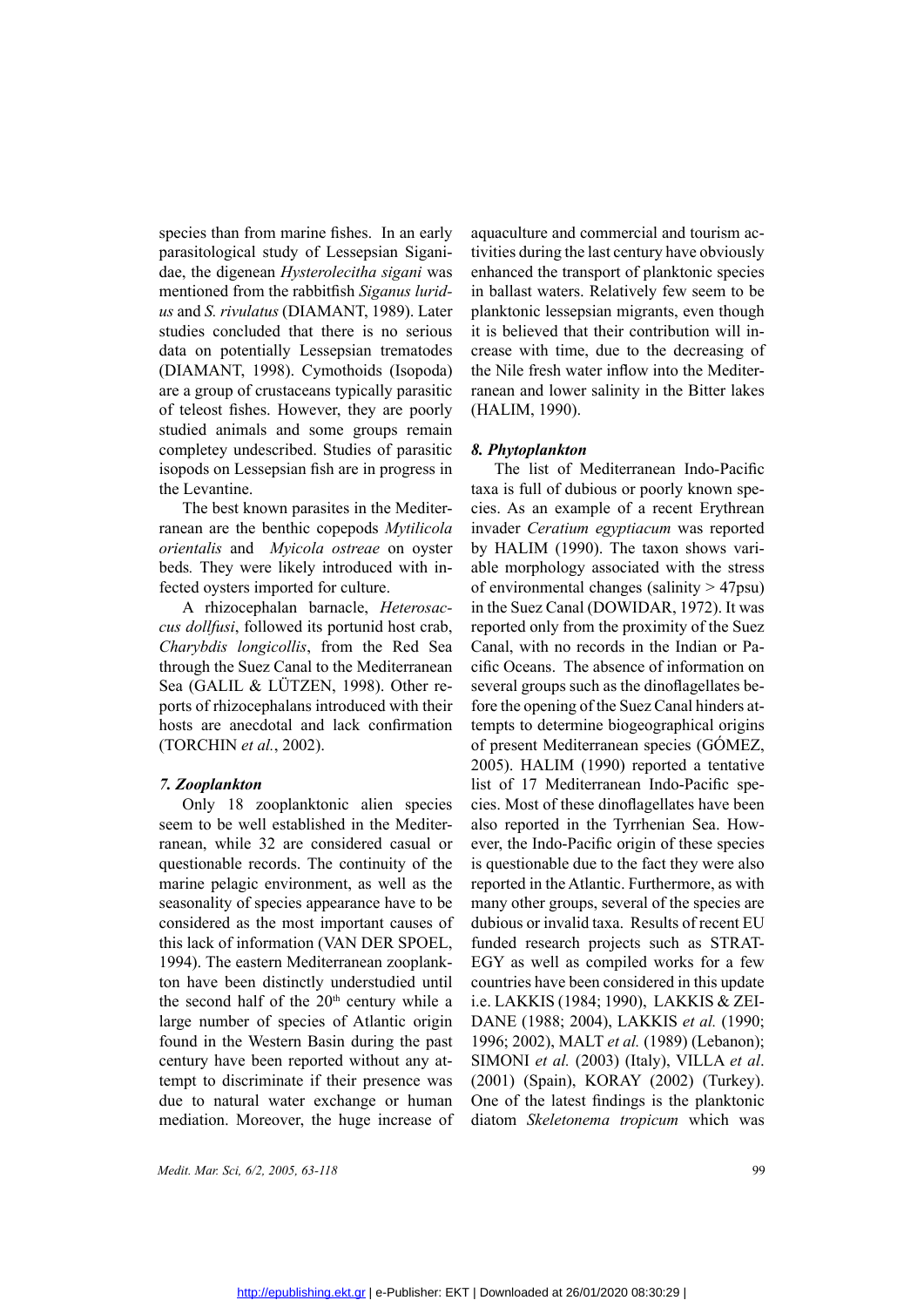found for the first time in the Gulf of Naples, in the autumn of 2002 (SARNO *et al.,* 2005) and seems to be established in the Gulf.

### *9. Phytobenthos*

A well studied group with many representatives. Easy access to alien plants and high level of expertise at Mediterranean scale has resulted in the recognition of a high number of aliens especially in transitional waters (west Mediterranean and Adriatic Sea lagoons). However, many species considered as introduced in literature are under criticism. To a great extend this was due to the chaos in nomenclature and literature. The issue is partly resolved in a recent review (CORMA-CI *et al.,* 2004) which is further updated in the current work. The establishment success still remains unclear for some records. Discrepancies were brought forward among specialists and the results of the ALIENS project (VERLAQUE *et al.,* 2005). However, genetics along with mophological studies are expected to further clarify the situation. For example, *Asparagopsis taxiformis* is a red alga, originally described from an Egyptian specimen (DELILE, 1813), but considered a cosmopolitan member of subtropical and tropical communities worldwide. A debate has risen whether the species is introduced, or native. In this work, *Asparagopsis taxiformis* is proposed to be excluded (tethyan relict), along with *Acanthophora naydaformis* although they are considered as invasive by some Mediterranean specialists. Genetic studies in *A. taxiformis* have demonstrated that several strains co-occur in the Mediterranean and one of them is definitely introduced (ANDREAKIS *et al*., 2004). The same situation applies for *Desmarestia viridis*; it is believed that the strains reported in the coastal lagoons have been introduced with oysters imported from NE Atlantic or NW Pacific (M. Verlaque pers. commun.).

### **Conclusions**

The number of alien biota in the Mediterranean appears to be underestimated. Some hot spot areas for possible species introductions such as the coast of the Levantine basin, North Africa coasts, big commercial harbours and estuarine areas are not well studied. The biased scientific interest towards taxa with well-known taxonomy and established historical distribution records (e.g. benthic organisms, fish) coupled with the chaos in nomenclature and fragmentary and sporadic information have lead to a possible underestimation of the extent of aliens' presence particularly of the small, less-conspicuous, less-studied species. Thus, despite the collective effort, the information presented in these annotated lists depends greatly on the taxonomic group examined.

On-going monitoring studies along the coasts of the Mediterranean reveal continuous changes in the biodiversity of the region and evidence new alien species. At the same time genetics becomes an increasingly powerful tool in further investigating the identity and origin of many species that, constitute complexes of what may be cryptogenic or sibling (closely related) species. Most studies focus on ecological problems and omit the precise identification of species collected. This is mainly due to the lack of funding for supporting essentially systematic studies and concomitantly the extinction of taxonomists.

Over the last 5 years the scientific interest on alien species in the Mediterranean has revived and many new aliens are recorded each year. Within 2006, at least ten new alien species have been recorded, nine of them in the eastern Mediterranean. Services like the new on-line journal "*Aquatic Invasions*" (http://www.aquaticinvasions.ru), ensure a rapid publication and communication of new findings.

In order to maintain a valid list of the alien species in the Mediterranean, it becomes necessary to ensure its continuous updating and revision and promote more systematic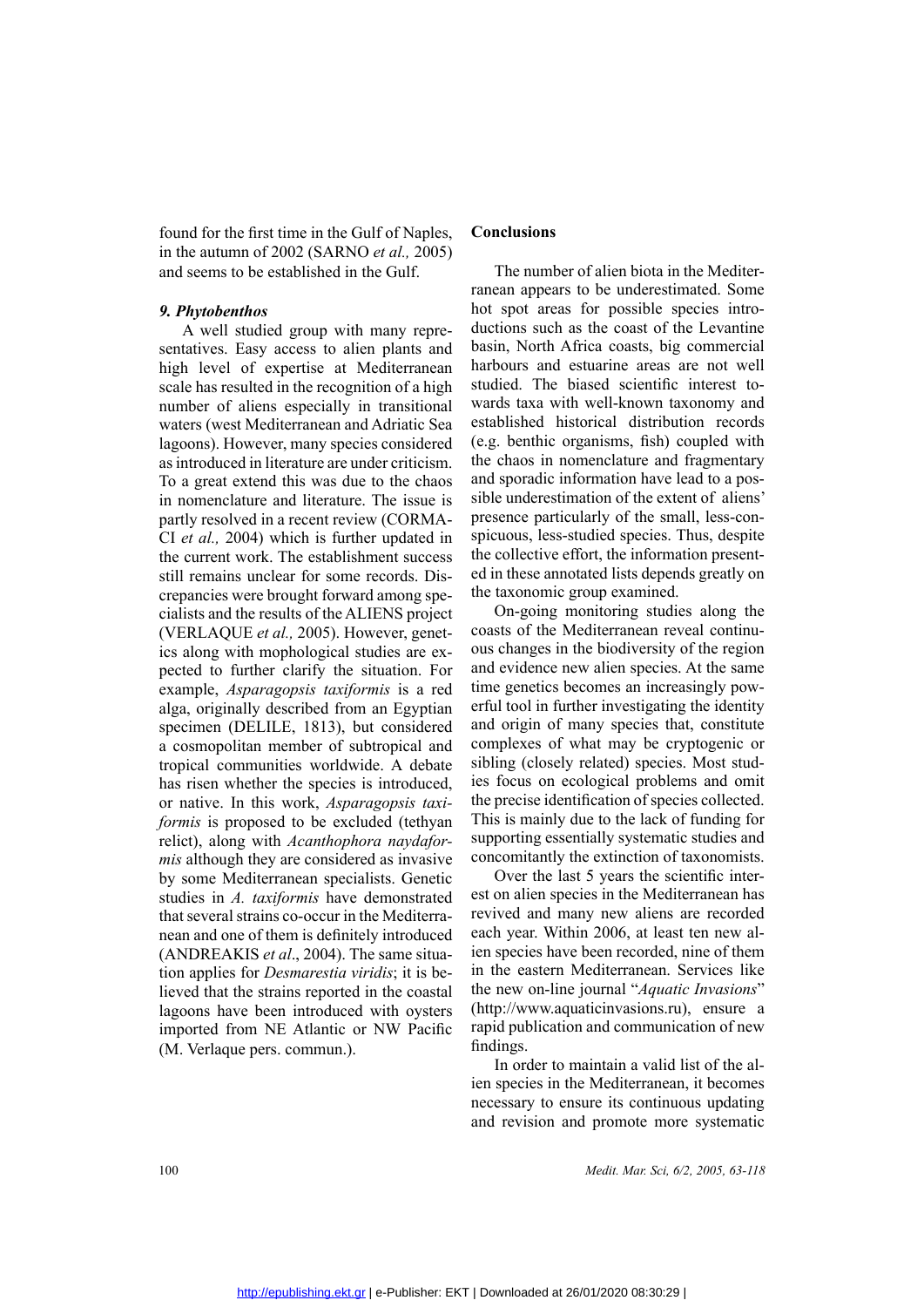efforts supported by modern taxonomical tools such as genetics.

### **Addendum**

After the original deadline of December 2005, additional alien species have been recognized. The following 10 species are just those that came to our attention. These are:

- a. the Indo-Pacific crab *Charybdis feriata*  caught in a gillnet off Barcelona (ABEL-LÓ & HISPANO, 2006)
- b.the isopod *Cymothoa indica* parasitizing mainly barracudas (Sphyraenidae) from Lebanon (TRILLES & BARICHE, 2006)
- c. the parasitic cymothoid isopod *Anilocra pilchardi* n. sp., from off Lebanon (BARICHE & TRILLES, 2006)
- d.the western Atlantic ascidian *Distaplia bermudensis,* found for the first time in 2000 at Taranto (Ionian Sea, southern Italy), where an abundant population of colonies is now present (MASTROTOTARO & BRUNETTI, 2006);
- e. the Indo-Pacific mantis shrimp *Clorida albolitura* from Ashdod, Israel (AHYONG & GALIL, 2006);
- f. the needle-spined urchin *Diadema setosum*  from off Kaş peninsula, Turkey (YOKES & GALIL, 2006);
- g.the fish *Platax teira* captured off Bodrum (S. Turkey), possibly a specimen escaped from aquaculture facilities (BILECENOĞLU & KAYA, 2006);
- h.the fish *Parupeneus forsskali*, from Tasuηu (Levantine coast of Turkey) (ÇINAR *et al*., 2006);
- i. the fish *Nemipterus japonicus* from Haifa Bay (GOLANI & SONIN, 2006) and
- j. the fish *Decapterus russelli* from Haifa Bay (GOLANI, 2006)

### **Acknowledgements**

Taxonomic expertise for identifying organisms was provided by the following individuals, whose generous efforts and con-

*Medit. Mar. Sci, 6/2, 2005, 63-118* 101

tributions to this project are gratefully acknowledged.

**Fish**: Daniel Golani (Israel); Adib Saad (Syria), Maria Corsini-Foka (Greece)

**Mollusca**: Baki Yokes (Turkey); Serhat Albayrak (Turkey); Jose Templado (Spain)

**Amphipoda**: Denise Bellan-Santini (France); Sandro Ruffo (Italy)

Almogi-Labin (Israel)

**Foraminifera**: Baki Yokes (Turkey); Ahuva<br>
dis feriata<br> **Almogi-Labin (Israel)**<br> **Porifera**: Eleni Voultsiadou (Greece); Jean<br>
Vacelet (France)<br> **Pycnogonida**: Valerio Bartolino (Italy);<br>
dae) from Roger Bamber (U.K.)<br>
HE Vacelet (France)

Roger Bamber (U.K.)

**Ascidia**: Alfonso Ramos (Spain)

<sup>14</sup> (ABEL-<br> **Porifera**: Eleni Voultsiadou (Greece); Jean<br>
Vacelet (France)<br> **Pycnogonida**: Valerio Bartolino (Italy);<br>
Roger Bamber (U.K.)<br>
HE, 2006)<br> **Ascidia**: Alfonso Ramos (Spain)<br> **Poriferal Alfonso Ramos (Spain)**<br> aatasitizing Pycnogonida: Valerio Bartolino (Italy);<br>
dae) from Roger Bamber (U.K.)<br>
HE, 2006) Ascidia: Alfonso Ramos (Spain)<br>
pod Ani- Zooplankton: Sami Lakkis (Lebanon); Ah-<br>
f Lebanon met Kideys (Turkey); Ioanna Siokoumet Kideys (Turkey); Ioanna Siokou-Frangou (Greece); Jean Paul Casanova (France)

F Lebanon<br> **Zooplankton:** Sami Lakkis (Lebanon); Ah-<br>
met Kideys (Turkey); Ioanna Siokou-Frangou<br> *Distaplia* (Greece); Jean Paul Casanova (France)<br>
xt time in **Phytoplankton:** Fernando Gómez (France),<br>
uthern Ita-<br>
Sami L Sami Lakkis (Lebanon); Kalliopi Pagou, Olympia Gotsis-Skretas (Greece)

France), The Finando Gómez (France), uthern Ita-<br>
Sami Lakkis (Lebanon); Kalliopi Pagou, Ol-<br>
on of colo-<br> **Phytobenthos:** Inger Wallentinus (Sweden),<br>
Athanasios Athanasiadis (Sweden); Jose<br>
Clorida al-<br>
Rico (Spain); Mar **Phytobenthos:** Inger Wallentinus (Sweden),<br>
Athanasios Athanasiadis (Sweden); Jose<br>
Clorida al-<br>
Rico (Spain); Marc Verlaque (France).<br>
AHYONG<br> **References**<br>
Marc Verlaque (Prance).<br>
References<br>
APELLÓ B & HISBANO C 2006. Athanasios Athanasiadis (Sweden); Jose Rico (Spain); Marc Verlaque (France).

### **References**

- ABELLÓ, P. & HISPANO, C., 2006. The capture of the Indo-Pacific crab *Charybdis feriata* (Linnaeus, 1758) (Brachyura: Portunidae) in the Mediterranean Sea. *Aquatic Invasions*, 1 (1): 13-16. http:// www.aquaticinvasions.ru/2006/AI\_ 2006\_1\_1\_Abello\_Hispano.pdf
- AHYONG, S.T. & GALIL, B.S., 2006. First Mediterranean record of the Indo-West Pacific mantis shrimp, *Clorida albolitura*  Ahyong & Naiyanetr, 2000 (Stomatopoda, Squillidae). *Aquatic Invasions*, 1(3): 191-193.
- ALEEM, A.A., 1948. The recent migration<br>of certain Indopacific algae from the Red<br>Sea into the Mediterranean. *New Phytol-*<br>fying or-<br>ogist, 47: 88–94.<br>wing in-<br>ALEEM, A.A., 1950. Some new records of<br>and conof certain Indopacific algae from the Red Sea into the Mediterranean. *New Phytologist*, 47: 88–94.
- wing in-<br>ALEEM, A.A., 1950. Some new records of<br>marine algae from the Mediterranean Sea<br>101 marine algae from the Mediterranean Sea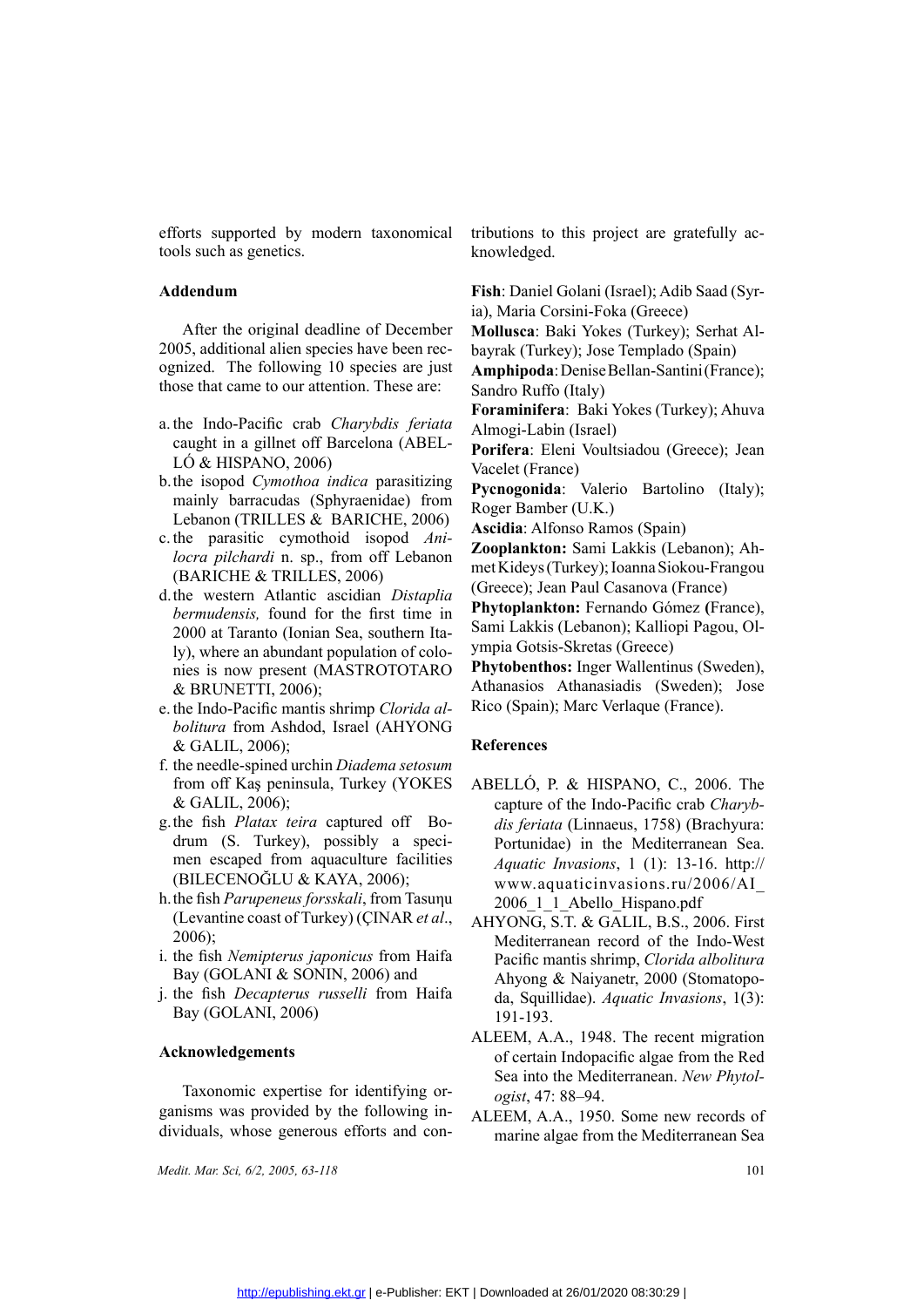with reference to their geographical distribution. *Acta Horti Gothoburgensis*, 18: 276-288.

- ALEEM, A.A., 1993. *Marine algae of Alexandria*,<br> *andria*. Privately published, Alexandria,<br>
135p.<br>
ALGAEBASE HOMEPAGE: <u>http://www.<br>
algaebase.org</u><br>
AMPHIPODA HOMEPAGE. <u>http://web.</u><br>
<u>odu.edu/sci/biology/jrh/whatis.html</u> *andria*. Privately published, Alexandria, 135p.
	- algaebase.org
	- odu.edu/sci/biology/jrh/whatis.html
- ALGAEBASE HOMEPAGE: http://www.<br>algaebase.org<br>AMPHIPODA HOMEPAGE. http://web.<br>odu.edu/sci/biology/jrh/whatis.html<br>ANDREAKIS, N., PROCACCINI, G. &<br>KOOISTRA, W.H.C.F, 2004. Aspara-<br>gopsis taxiformis and Asparagopsis ar-<br>mata AMPHIPODA HOMEPAGE. http://web.<br>
odu.edu/sci/biology/jrh/whatis.html<br>
ANDREAKIS, N., PROCACCINI, G. &<br>
KOOISTRA, W.H.C.F, 2004. Aspara-<br>
gopsis taxiformis and Asparagopsis ar-<br>
mata (Bonnemaisoniales, Rhodophyta):<br>
genetic ANDREAKIS, N., PROCACCINI, G. & KOOISTRA, W.H.C.F, 2004. *Asparagopsis taxiformis* and *Asparagopsis armata* (Bonnemaisoniales, Rhodophyta): genetic and morphological identification of Mediterranean population*. European Journal of Phycologie* 39: 273–283.
	- ARGANO, R., FERRARA, F., GUGLIEL-MO, L., RIGGIO, S. & RUFFO, S., 1995. *Crustacea Malacostraca II. (Tanaidacea, Isopoda, Amphipoda, Euphausiacea)*. In: MINELLI A., RUFFO S., LA POSTA S. (eds.),<br>Checklist delle specie della fauna italiana,<br>30. Edizioni Calderini, Bologna, 50 pp.<br>ARNAUD, F., 1987. Les Pycnogonides Checklist delle specie della fauna italiana, 30. Edizioni Calderini, Bologna, 50 pp*.*
	- (Chelicerata) de la Méditerranée: distribution écologique, bathymétrique et biogéographie. *Mésogée*, 47: 37-58.
	- ATHANASIADIS, A., 1987. A survey of *the seaweeds of the Aegean Sea with taxonomic studies on species of the tribe Antithamnieae (Rhodophyta)*. Thesis, Goterna, Kunga 1v, 174 pp.
- ATHANASIADIS, A., 2002. Taxonomy and ATHANASIADIS, A., 2002. Taxonomy and<br>systematics of Rhodophyta with refer-<br>ence to the Mediterranean taxa. *Flora*<br>*Mediterranea*, 12: 93-166.<br>AYSEL, V., 1984. Türkiye'nin Ege<br>Denizi'ndeki *Polysiphonia* Greville systematics of Rhodophyta with reference to the Mediterranean taxa. *Flora Mediterranea*, 12: 93-166.
	- AYSEL, V., 1984. Türkiye'nin Ege Denizi'ndeki *Polysiphonia* Greville (Rhodomelaceae, Ceramiales) türleri 1- Bölüm Oligosiphonia. *Doga Bilim Dergisi*, 8: 29-42 (in Turkish).
	- AYSEL, V., 1997. Marine flora of Turkish Mediterranean coast 2. Brown algae (*Fucophyceae* = *Phaeophyceae*). *Turkish Journal of Botany*, 21: 329-334.
	- Bacescu, M., 1961a. Contribution a

l'étude des Cumacés de la Méditerranée et particulièrement des côtes d'Israel. *Rapports et Procès-Verbaux des Réunions. Commission Internationale pour l'Exploration Scientifique de la Mer Méditerranée* 16: 496-502.

- p://www. BACESCU, M., 1961b. Contribution à la<br>
connaissance des Tanaidaces de la Médi-<br>
terranée Orientale -1. Les Apseudidae et<br>
<u>ttml</u><br>
Kalliapseudidae des côtes d'Israel. *Bul*-<br>
I, G. & *letin of the Research Council* connaissance des Tanaidaces de la Méditerranée Orientale -1. Les Apseudidae et Kalliapseudidae des côtes d'Israel. *Bulletin of the Research Council of Israel (B)*  10 (4): 137-170.
- opsis ar-<br>
BALATA, D., PIAZZI, L., & CINELLI, F.,<br>
dophyta): 2004. A comparison among assemblages<br>
in areas invaded by *Caulerpa taxifolia*<br>
European<br>
and *C. racemosa* on a subtidal Mediter-<br>
ranean rocky bottom. *Marine* 2004. A comparison among assemblages in areas invaded by *Caulerpa taxifolia* and *C. racemosa* on a subtidal Mediterranean rocky bottom. *Marine Ecology*  $25(1): 1-13.$
- S., 1993. BALAVOINE, P., 1959. Bryozoaires. Mis-<br>
aidacea, sion Robert Ph. Dollfus en Egypte<br>
acea). In: (Décembre 1927 Mars 1929). p.257-<br>
S. (eds.), 282. In: *Résultats Scientifiques, 3e partie*<br>
aitaliana, *(XXIII-XXX* sion Robert Ph. Dollfus en Egypte (Décembre 1927 – Mars 1929). p.257- 282. In: *Résultats Scientifiques, 3e partie (XXIII-XXXIV),* edited by S.S.Al Sayad, Paris, CNRS.
	- BARASH, A. & DANIN, Z., 1977. Additions<br>to the knowledge of Indo-Pacific Mollus-<br>ca in the Mediterranean. *Conchiglie*, 13<br>(5-6): 85-116.<br>BARASH, A. & DANIN, Z., 1986. Further to the knowledge of Indo-Pacific Mollusca in the Mediterranean. *Conchiglie*, 13 (5-6): 85-116.
- Example 18 and the Real with<br>Sea with additions to the knowledge of Indo-Pacific Mollusca in the Mediterranean Sea.<br>Thesis, Spixiana, 9 (2): 117-141.<br>BARICHE, M. & TRILLES, J.P., 2006. Ani-<br>the refer additions to the knowledge of Indo-Pacific Mollusca in the Mediterranean Sea. *Spixiana*, 9 (2): 117-141.
	- BARICHE, M. & TRILLES, J.P., 2006. *Anilocra pilchardi* n.sp., a new parasitic cymothoid isopod from off Lebanon (Eastern Mediterranean). *Systematic Parasitology*, 64: 203-214.
- Im Ege BARNICH, R. & FIEGE, D., 2003. The Aph-<br>
first individea (Annelida: Polychaeta) of the<br>
türleri 1-<br>
Mediterranean Sea. Abhandlungen der<br>
Senckenbergischen Naturforschenden<br>
Gesellschaft, 559: 1-167.<br>
of Turk-<br>
BASTE roditoidea (Annelida: Polychaeta) of the Mediterranean Sea. *Abhandlungen der Senckenbergischen Naturforschenden Gesellschaft*, 559: 1-167.
	- BASTERREXTEA, G., GARCÉS, E., JOR-<br>DI, A., MASO, M. & TINTORE, J., 2005. di, algae  $DI, A., MASO, M. & TINTORE, J., 2005.$  Turkish Breeze conditions as a favouring mechanism of *Alexandrium taylori* blooms at a *Medit. Mar. Sci, 6/2, 2005, 63-118* Breeze conditions as a favouring mechanism of *Alexandrium taylori* blooms at a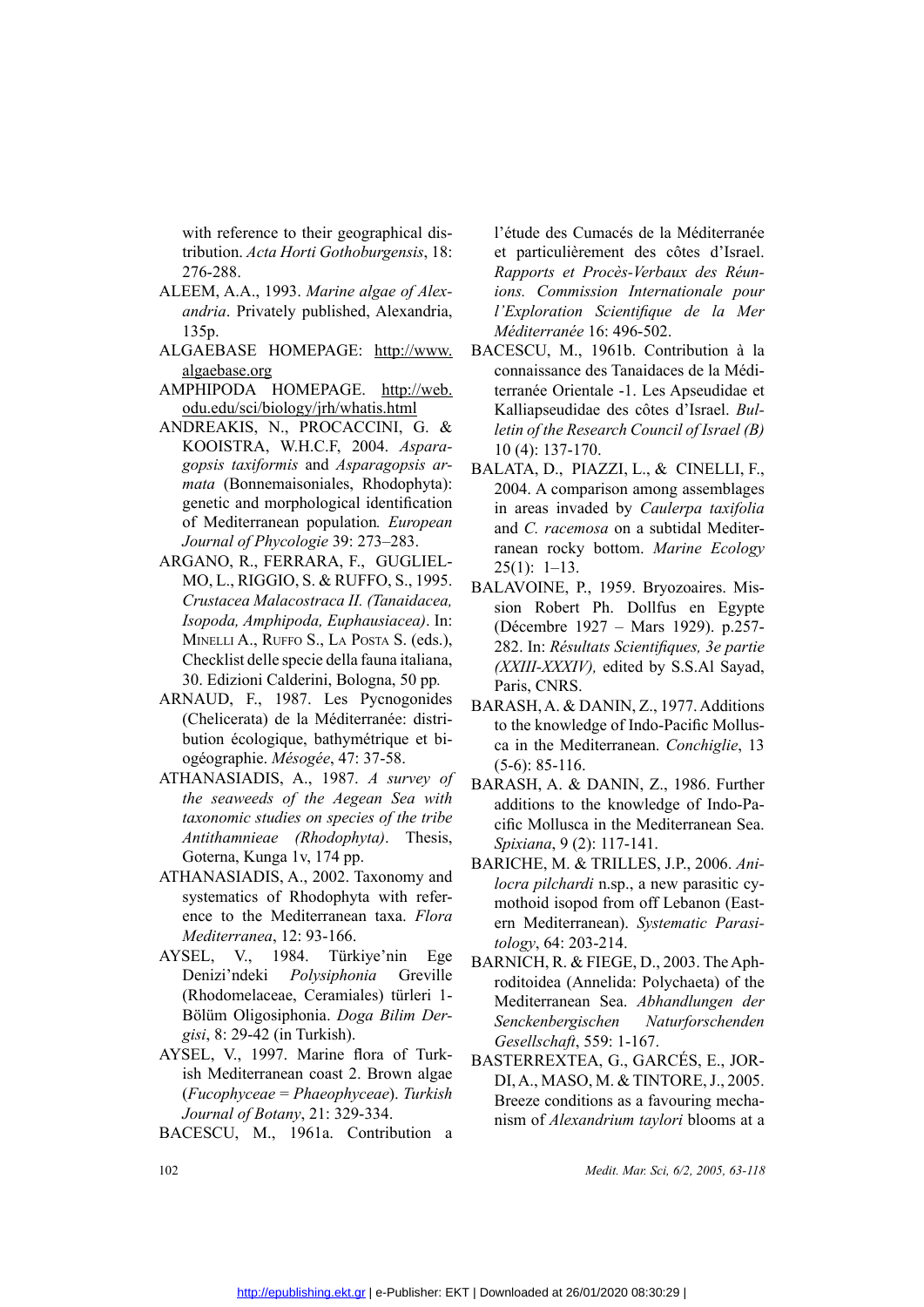Mediterranean beach. *Estuarine Coastal and Shelf Science*, 62 (1-2): 1-12.

- BATTELLI, C. & TAN, I.H., 1998. *Ulva*<br>scandinavica Bliding, (Chlorophyta): a<br>new species for the Adriatic Sea. Annales<br>13: 121-124.<br>BATTIATO, A. & PONTE, A., 1975. Flora<br>sommersa della Baia di Brucoli (Siracusa).<br>Primo co *scandinavica* Bliding, (Chlorophyta): a new species for the Adriatic Sea. *Annales* 13: 121-124.
- BATTIATO, A. & PONTE, A., 1975. Flora<br>sommersa della Baia di Brucoli (Siracusa).<br>Primo contributo. Atti Accademia Gioenia<br>Scienze Naturali, Catania, 7: 93-99.<br>BELLAN-SANTINI, D. & COSTELLO,<br>M.J., 2001. Amphipoda p. 295-308 sommersa della Baia di Brucoli (Siracusa). Primo contributo. *Atti Accademia Gioenia Scienze Naturali, Catania*, 7: 93-99.
- BELLAN-SANTINI, D. & COSTELLO,<br>M.J., 2001. Amphipoda p. 295-308. In:<br>European register of marine species: a<br>check-list of the marine species in Europe<br>and a bibliography of guides to their iden-<br>tification, edited by M.J. M.J., 2001. Amphipoda p. 295-308. In: *European register of marine species: a check-list of the marine species in Europe and a bibliography of guides to their identification*, edited by M.J. Costello *et al.* Collection Patrimoines Naturels.
	- BELLAN-SANTINI, D. & RUFFO S., 2003. Biogeography of benthic marine amphipods in Mediterranean Sea. *Biogeographia*, 24: 273-292.
- BELLAN-SANTINI, D., KARAMAN, G.S.,<br>LEDOYER, M., MYERS, A.A., RUFFO,<br>S. & VADER, W., 1998. The Amphipo-<br>da of the Mediterranean (S. Ruffo ed.),<br>Part 4, *Memoires de l'Institut Oceano-*<br>*graphique, Monaco*, 13: 815-959.<br>RELL LEDOYER, M., MYERS, A.A., RUFFO,<br>S. & VADER, W., 1998. The Amphipo-<br>da of the Mediterranean (S. Ruffo ed.),<br>Part 4, *Memoires de l'Institut Oceano-<br>graphique, Monaco*, 13: 815-959.<br>BELLEMO, G.D., CURIEL, M., MARZOC-<br>CHL M. da of the Mediterranean (S. Ruffo ed.), Part 4, *Memoires de l' Institut Oceanographique, Monaco*, 13: 815-959.
- BELLEMO, G.D., CURIEL, M., MARZOC-<br>CHI, M., IURI M., PAVAN, N., VEC-<br>CHIATO, M. & SCATTOLIN, M., 1999. BELLEMO, G.D., CURIEL, M., MARZOC-<br>CHI, M., IURI M., PAVAN, N., VEC-<br>CHIATO, M. & SCATTOLIN, M., 1999.<br>Aggiornamento di nuove specie algali<br>per la Laguna di Venezia. *Lavori Società*<br>Veneziana Scienze naturali, 24: 55–66. CHI, M., IURI M., PAVAN, N., VEC-<br>CHIATO, M. & SCATTOLIN, M., 1999.<br>Aggiornamento di nuove specie algali<br>per la Laguna di Venezia. *Lavori Società*<br>Veneziana Scienze naturali, 24: 55–66.<br>BELLO, G., CASAVOLA, N. & RIZZI, E. CHIATO, M. & SCATTOLIN, M., 1999.<br>Aggiornamento di nuove specie algali<br>per la Laguna di Venezia. *Lavori Società<br>Veneziana Scienze naturali*, 24: 55–66.<br>BELLO, G., CASAVOLA, N. & RIZZI, E.,<br>2004. Aliens and visitors in the Aggiornamento di nuove specie algali per la Laguna di Venezia. *Lavori Società Veneziana Scienze naturali*, 24: 55–66. CHI, M., IURI M., PAVAN, N., VEC-<br>
CHIATO, M. & SCATTOLIN, M., 1999. droides. Cambridge Expedition to the<br>
Aggiornamento di nuove specie algali Suez Canal, 1924. *Transactions of the*<br>
per la Laguna di Venezia. *Lavori Soc*
- BELLO, G., CASAVOLA, N. & RIZZI, E.,<br>2004. Aliens and visitors in the Southern<br>Adriatic Sea: effects of tropicalisation.<br>p.491. In: *Abstracts of the 37th Congress*<br>of the Mediterranean Science Commis-<br>sion, edited by J.Ma 2004. Aliens and visitors in the Southern Adriatic Sea: effects of tropicalisation. p.491. In: *Abstracts of the 37th Congress of the Mediterranean Science Commission*, edited by J.Masscle *et al*., Monaco, CIESM.
	- BEN-ELIAHU, M.N., 1972a. Littoral Poly-<br>chaeta from Cyprus. Téthys, 4: 85-94.<br>BEN-ELIAHU, M.N., 1972b. Some Polychaeta from Cyprus. *Téthys*, 4: 85-94.
- BEN-ELIAHU, M.N., 1972b. Some Poly-<br>chaeta Errantia from the Suez Canal. Is-<br>rael Journal of Zoology, 21: 189-203.<br>BEN-ELIAHU, M.N., 1976. Errant Polychachaeta Errantia from the Suez Canal. *Israel Journal of Zoology*, 21: 189-203.
- BEN-ELIAHU, M.N., 1976. Errant Polycha-<br> *Medit. Mar. Sci, 6/2, 2005, 63-118*

ete cryptofauna (excluding Syllidae and Nereidae) from rims of similar intertidal vermetid reefs of the Mediterranean coast of Israel and in the Gulf of Elat. *Israel Journal of Zoology*, 25: 156-177.

- BEN-ELIAHU, M.N. & HOVE, H.A. TEN,<br>
75. Flora 1992. Serpulid tubeworms (Annelida:<br>
Siracusa). Polychaeta) a recent expedition along<br>
16 *Gioenia* the Mediterranean coast of Israel finds<br>
99. new population buildups of Le 1992. Serpulid tubeworms (Annelida: Polychaeta) - a recent expedition along the Mediterranean coast of Israel finds new population buildups of Lessepsian migrant species. *Israel Journal of Zoology,* 38: 35-53.
- pecies: a BEN MAIZ, N., BOUDOURESQUE, C-F.<br>
in Europe & GERBAL, M., 1986. Flore algale de<br>
heir iden l'étang de Thau: *Grateloupia doryphora*<br>
Ilo *et al.* (Montagne) Howe et *Grateloupia filicina*<br>
(Wulfen) C. Agardh. *Th* per & GERBAL, M., 1986. Flore algale de<br>
en-<br>
l'étang de Thau: *Grateloupia doryphora*<br>
al. (Montagne) Howe et *Grateloupia filicina*<br>
(Wulfen) C. Agardh. *Thalassographica*<br>
9: 39-49.<br>
m- BIECHELER, B., 1952. Recherches s l'étang de Thau: *Grateloupia doryphora* (Montagne) Howe et *Grateloupia filicina* (Wulfen) C. Agardh. *Thalassographica* 9: 39-49.
	- Peridiniens. *Bulletin Biologique de la France et de la Belgique*, 36: 1-149.
- France et de la Belgique, 36: 1-149.<br>
Biogeo-<br>
Peridiniens. Bulletin Biologique de la<br>
France et de la Belgique, 36: 1-149.<br>
AN, G.S., BILECENOĞLU, M. & KAYA, M., 2006. A<br>
RUFFO, new alien fish in the Mediterranean Sea<br>
Am BILECENOĞLU, M. & KAYA, M., 2006. A new alien fish in the Mediterranean Sea – *Platax teira* (Forsskål, 1775) (Osteichthyes: Ephippidae). *Aquatic Invasions*, 1: 80-83. http://www.aquaticinvasions. ru/2006/AI\_2006\_1\_2\_Bilecenoglu\_ Kaya.pdf
	- droides. Cambridge Expedition to the Suez Canal, 1924. *Transactions of the Zoological Society,* London, 22: 85-104.
- 55–66. BITAR, G. & KOULI-BITAR, S., 2001.<br>IZZI, E., Nouvelles données sur la faune et la flore<br>Southern benthiques de la côte Libanaise. Migra-<br>alisation. tion Lessepsienne. *Thalassia Salentina*,<br>Congress 25: 71-74.<br>Commi Nouvelles données sur la faune et la flore benthiques de la côte Libanaise. Migration Lessepsienne. *Thalassia Salentina*, 25: 71-74.
	- records of toxic algae *Heterosigma* cf. *akashiwo* and *Gymnodinium cf. mikimotoi* in the hypereutrophic Izmir Bay (Aegean Sea): Coupling between organisms and water quality parameters. *Israel Journal of Plant Sciences*, 50: 33-44.
- $BLANCHARD, M. 1996. \text{ Spread of the slip-}$ Polycha- per limpet *Crepidula fornicata* (L., 1758)<br>103 per limpet *Crepidula fornicata* (L., 1758)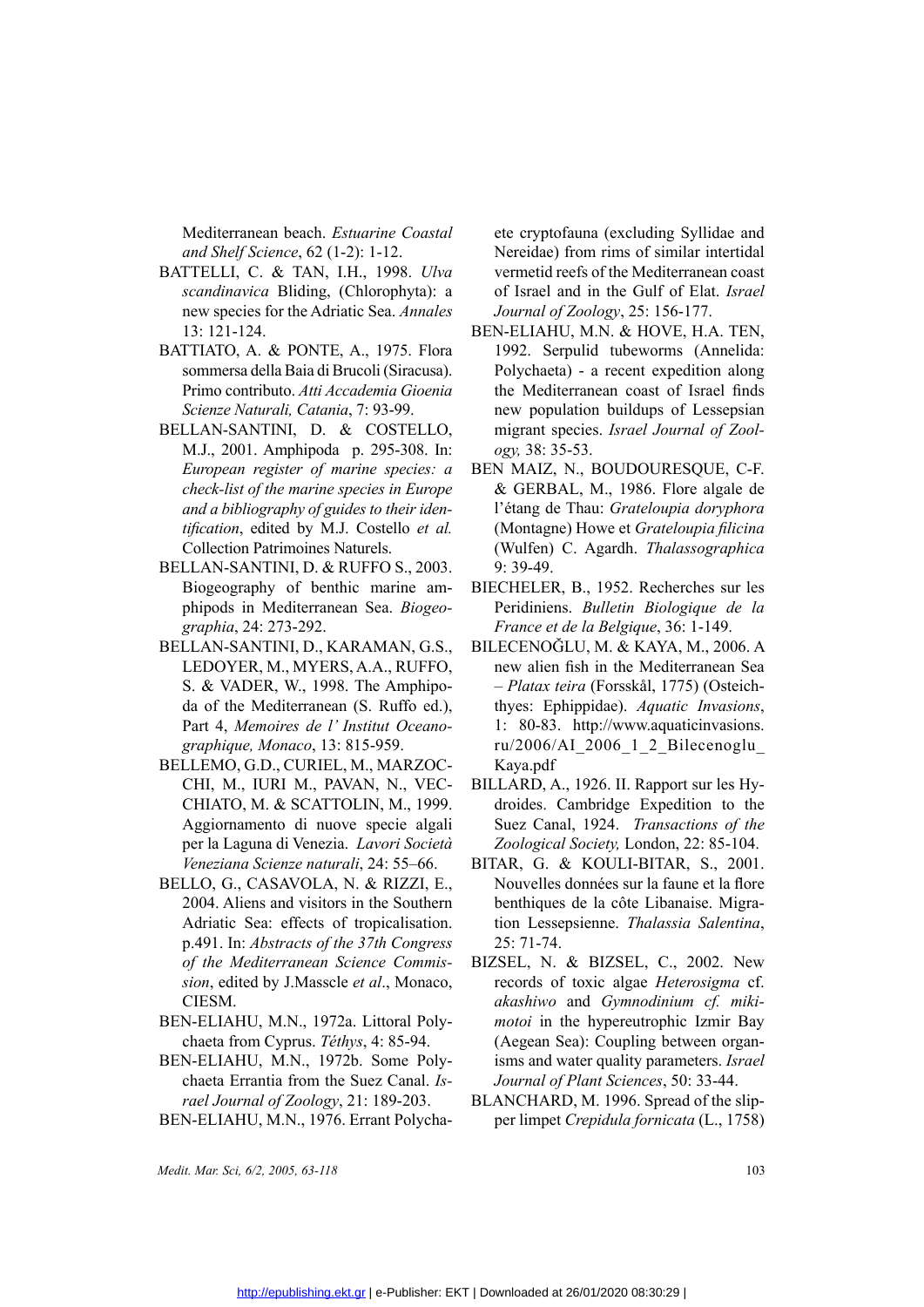in Europe. Current state and consequences. *Scientia Marina* 61 (Suppl. 2): 109- 118.

- BOGDANOS, C. & FREDJ, G., 1983. Sur<br>la présence de Cossura coasta Kitamori,<br>1960 (Polychaeta, Cossuridae) dans les<br>eaux côtières grecques (Mer Egée, Mer<br>Ionienne). Thalassographica, 6: 5-15.<br>BÖGGEMANN, M., 2002. Revision o la présence de *Cossura coasta* Kitamori, 1960 (Polychaeta, Cossuridae) dans les eaux côtières grecques (Mer Egée, Mer Ionienne). *Thalassographica*, 6: 5-15.
- BÖGGEMANN, M., 2002. Revision of the<br>Glyceridae Grube 1850 (Annelida: Poly-<br>chaeta). Abhandlungen der Senckenber-<br>gischen Naturforschenden Gesellschaft,<br>555: 1-249.<br>BÖGGEMANN, M., 2005. Revision of the<br>Goniadidae (Annelida Glyceridae Grube 1850 (Annelida: Polychaeta). *Abhandlungen der Senckenbergischen Naturforschenden Gesellschaft*, 555: 1-249.
	- BÖGGEMANN, M., 2005. Revision of the<br>Goniadidae (Annelida, Polychaeta). Ab-<br>handlungen des Naturwissenschaftlichen<br>Vereins in Hamburg, 39: 354 p.<br>BOISSET, F., FURNARI, G., CORMACI,<br>M. & SERIO. D., 1998. First record of Goniadidae (Annelida, Polychaeta). *Abhandlungen des Naturwissenschaftlichen Vereins in Hamburg*, 39: 354 p.
- BOISSET, F., FURNARI, G., CORMACI,<br>M. & SERIO, D., 1998. First record of<br>*Laurencia chondroides* (Ceramiales,<br>Rhodophyta) from the Mediterranean<br>Sea. *Botanica Marina*, 41: 279-284.<br>BOUDOURESQUE, C.F., 1994. Les es-<br>pèces M. & SERIO, D., 1998. First record of *Laurencia chondroides* (Ceramiales, Rhodophyta) from the Mediterranean Sea. *Botanica Marina*, 41: 279-284. BOUDOURESQUE, C.F., 1994. Les espèces introduites dans les eaux côtières d' *Laurencia chondroides* (Ceramiales, Rhodophyta) from the Mediterranean Sea. *Botanica Marina*, 41: 279-284.
- BOUDOURESQUE, C.F., 1994. Les espèces introduites dans les eaux côtières<br>d'Europe et de Méditerranée: état de la<br>question et conséquences. p. 8-24. In:<br>*Introduced species in European coastal*<br>*waters*, edited by C.F.Boudo pèces introduites dans les eaux côtières d'Europe et de Méditerranée: état de la question et conséquences. p. 8-24. In: *Introduced species in European coastal waters*, edited by C.F.Boudouresque, F.Briand, C. Nolan, Bruxelles, European Commission.
- BOUDOURESQUE, C.-F. & RIBERA, M.A., 1994. Les introductions d'espèces végé-<br>tales et animales en milieu marin conse-<br>quences écologiques et économiques et<br>problèmes legislatifs. p.29-102. In: *First*<br>*International Works* 1994. Les introductions d'espèces végétales et animales en milieu marin - consequences écologiques et économiques et problèmes legislatifs. p.29-102. In: *First taxifolia*, edited by C.F.Boudouresque *et al*., France, Groupement d'Intérêt Scientifique Posidonie Publishers.
- BOUDOURESQUE, C.-F. & VERLAQUE,<br>M., 2002a. Biological pollution in the<br>Mediterranean Sea: invasive versus in-<br>troduced macrophytes. *Marine Pollution<br>Bulletin*, 44: 32-38.<br>BOUDOURESQUE C.-F. & VERLAQUE M., 2002a. Biological pollution in the Mediterranean Sea: invasive versus introduced macrophytes. *Marine Pollution Bulletin*, 44: 32-38.
- BOUDOURESQUE, C.-F. & VERLAQUE,<br>M., 2002b. Assessing scale and impact<br>104 M., 2002b. Assessing scale and impact

of ship transported alien macrophytes in the Mediterranean Sea. p.53-61. In: *Alien marine organisms introduced by ships in the Mediterranean and Black seas*, edited by F.Briand, Monaco, CIESM Workshop Monographs No. 20.

- gée, Mer BOUDOURESQUE, C.-F, MEINESZ, A.,<br>5-15. RIBERA, MA., & BALLESTEROS, E.<br>5. Don of the 1995. Spread of the green alga *Caulerpa*<br>da: Poly-<br>*taxifolia* (Caulerpales, Chlorophyta) in<br>*the Mediterranean: Possible conseq* 15. RIBERA, MA., & BALLESTEROS, E.<br>
of the 1995. Spread of the green alga *Caulerpa*<br>
Poly-<br> *taxifolia* (Caulerpales, Chlorophyta) in<br> *the Mediterranean: Possible consequenc-<br>
<i>chaft*, es of a major ecological event. *Sc* 1995. Spread of the green alga *Caulerpa taxifolia* (Caulerpales, Chlorophyta) in the Mediterranean: Possible consequences of a major ecological event. *Scientia Marina* 59, Suppl. 1: 21-29.
- on of the BOUILLON, J., MEDEL, M.D., PAGÈS, F.,<br>eta). Ab- GILI, J.M., BOERO, F. & GRAVILI, C.,<br>aqfilichen 2004. Fauna of the Mediterranean Hydro-<br>zoa. Scientia Marina, 68 (2): 449 pp.<br>PRMACI, BURTON, M., 1936. The fisherie 2004. Fauna of the Mediterranean Hydrozoa. *Scientia Marina*, 68 (2): 449 pp.
- F. *Ab* GILI, J.M., BOERO, F. & GRAVILI, C., *lichen* 2004. Fauna of the Mediterranean Hydrozoa. *Scientia Marina*, 68 (2): 449 pp.<br>1ACI, BURTON, M., 1936. The fisheries grounds near Alexandria. IX. Sponges. *Notes and* PRMACI, BURTON, M., 1936. The fisheries grounds<br>record of mear Alexandria. IX. Sponges. *Notes and*<br>ramiales, *Memoirs* 17, Fisheries Research Directo-<br>terranean rate, Cairo, 27 p.<br>284. CACCAMESE, S., COMPAGNINI, A. &<br>Les near Alexandria. IX. Sponges. *Notes and Memoirs* 17, Fisheries Research Directorate, Cairo, 27 p.
- 284. CACCAMESE, S., COMPAGNINI, A. &<br>Les es- TOSCANO, R. M., 1986. Pacifenol from<br>côtières the Mediterranean red alga *Laurencia*<br>text de la *majuscula. Journal of Natural Products*,<br>8-24. In: 49: 173-174.<br>*n coastal* CANT res es-<br>
TOSCANO, R. M., 1986. Pacifenol from<br>
the Mediterranean red alga *Laurencia*<br>
de la *majuscula. Journal of Natural Products*,<br>
4. In: 49: 173-174.<br> *oastal* CANTONE, G., 2001. Policheti nuovi o rari<br>
esque, in Med the Mediterranean red alga *Laurencia majuscula*. *Journal of Natural Products*, 49: 173-174.
	- CANTONE, G., 2001. Policheti nuovi o rari in Mediterraneo presenti nel Golfo di Noto (Sicilia Sud-Orientale). *Biologia Marina Mediterranea*, 8 (1): 107-108.
	- CANTONE, G. & FASSARI, G., 1982. Policheti dei fondi mobili del Golfo di Catania. *Animalia*, 9: 226-237.
- miques et CARLTON, J.T., 1996. Biological invasions<br>
In: *First* and cryptogenic species. *Ecology*, 77:<br>
Caulerpa 1653-1655.<br>
resque et CASANOVA, J.-P., 1985. Les Chaetog-<br>
êt Scien-<br>
mathes de la Mer Rouge. Remarques<br>
mo and cryptogenic species. *Ecology*, 77: 1653-1655.
	- CASANOVA, J.-P., 1985. Les Chaetognathes de la Mer Rouge. Remarques morphologiques et biogιographiques. Description de *Sagitta erythraea* sp.n. *Rapports et Procès-Verbaux des Réunions. Commission Internationale pour l'Exploration Scientifique de la Mer Méditerraneé*, 29 (9): 269-274.
	- CASTELLI, A. & LARDICCI, C., 1986. *Streptosyllis arenae* Webster & Benedict,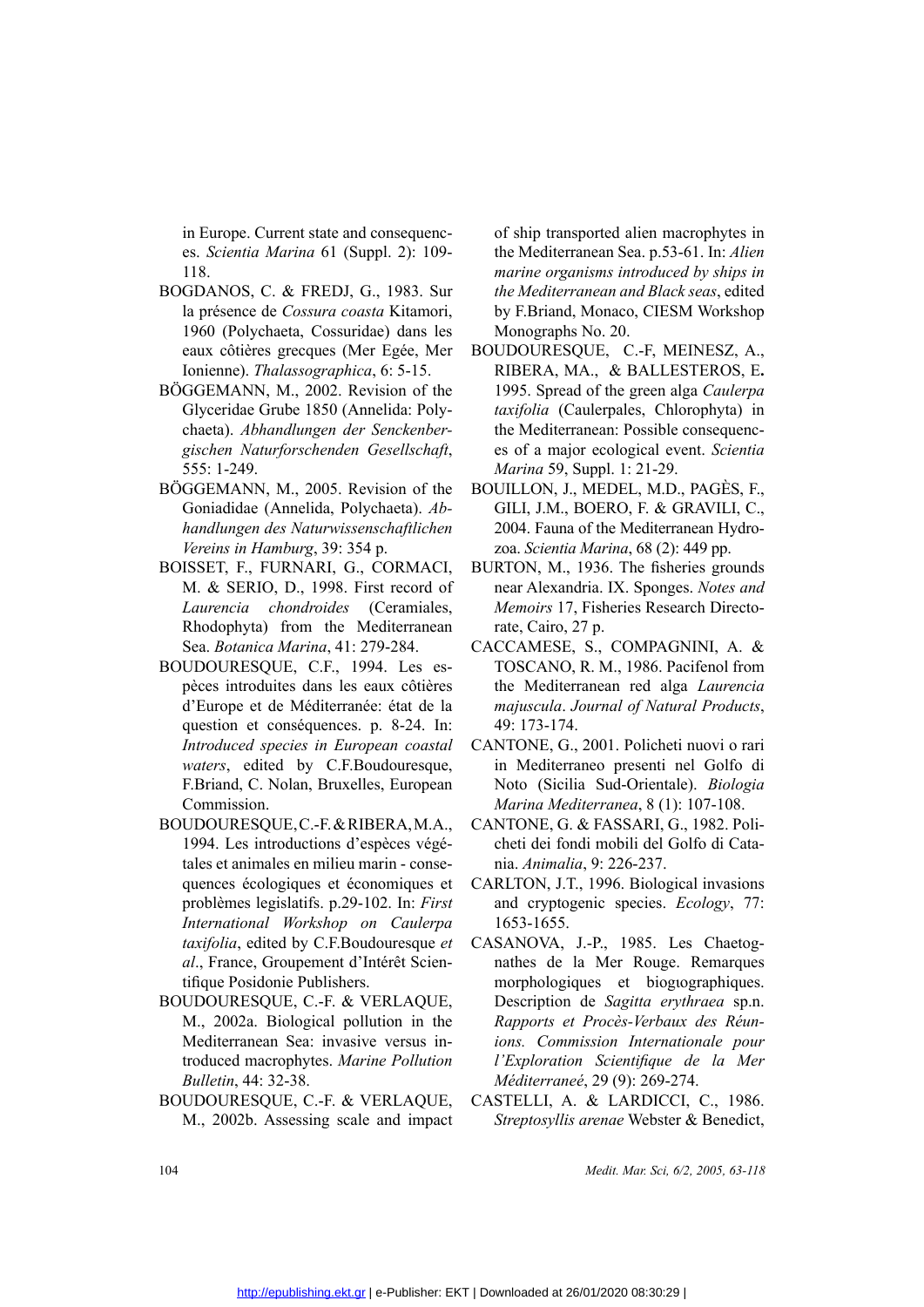1884 (Polychaeta, Syllidae): prima segnalazione nel Mediterraneo. *Atti della Società Toscana di Scienze Naturali*, Memorie, Serie B, 93: 145-148.

- CECCHERELLI, A. G., & CAMPO, D.,<br>2002. Different effects of *Caulerpa race-<br>mosa* on two co-occurring seagrasses in<br>the Mediterranean. *Botanica Marina* 45:<br>71-76.<br>CEVIKER, D., 2001. Recent immigrant bi-<br>valves in the nort 2002. Different effects of *Caulerpa racemosa* on two co-occurring seagrasses in the Mediterranean. *Botanica Marina* 45: 71-76.
	- ÇEVIKER, D., 2001. Recent immigrant bivalves in the northeastern Mediterranean off Iskenderun. *La Conchiglia*, 298: 39- 46.
	- CHIMENZ GUSSO, C. & D'HONDT, J.-L., 2005. Finding of *Pherusella brevituba*  Soule, 1951 (Bryozoa Ctenostomatida, Pherusellidae) in the Mediterranean Sea. *Bollettino del Museo Civico di Storia Naturale di Verona*, 29: 85-88.
	- CHIMENZ GUSSO, C. & LATTANZI, L.,<br>2003. Mediterranean Pycnogonida: Fau-<br>nistic, taxonomical and zoogeographical<br>considerations. *Biogeographia*, 24: 251-<br>262.<br>CHIMENZ GUSSO, C., D'HONDT, J.-L.,<br>NICOLETTI, L. & GALLUZZO CUS 2003. Mediterranean Pycnogonida: Faunistic, taxonomical and zoogeographical considerations. *Biogeographia*, 24: 251- 262.
- CHIMENZ GUSSO, C., D'HONDT, J.-L.,<br>NICOLETTI, L. & GALLUZZO CUS-<br>CANI, G., 1998. Finding of *Arachnoidea*<br>(*Arachnoidella*) protecta (Harmer, 1915)<br>(Bryozoa Ctenostomatida, *Arachnidii-*<br>*dae*) in the Mediterranean Sea. *I* NICOLETTI, L. & GALLUZZO CUS-<br>CANI, G., 1998. Finding of *Arachnoidea*<br>(*Arachnoidella*) protecta (Harmer, 1915)<br>(Bryozoa Ctenostomatida, *Arachnidii-*<br>*dae*) in the Mediterranean Sea. *Italian*<br>*Journal of Zoology*, 65: 2 CANI, G., 1998. Finding of *Arachnoidea*<br>(*Arachnoidella*) protecta (Harmer, 1915)<br>(Bryozoa Ctenostomatida, *Arachnidii-<br>dae*) in the Mediterranean Sea. *Italian<br>Journal of Zoology*, 65: 235-28.<br>CIESM on line : <u>http://www</u> (*Arachnoidella*) *protecta* (Harmer, 1915) (Bryozoa Ctenostomatida, *Arachnidiidae*) in the Mediterranean Sea. *Italian Journal of Zoology*, 65: 235-28.
	- CIESM on line : http://www.ciesm.org/online/atlas/index.htm
- ÇINAR, M.E., 2005. Polychaetes from the<br>
coast of northern Cyprus (eastern Medi-<br>
terranean Sea), with two new records for<br>
the Mediterranean Sea. *Cahiers de Biolo-*<br> *gie Marine*, 46: 143-161.<br>
ÇINAR, M.E. & ERGEN, Z. 20 coast of northern Cyprus (eastern Mediterranean Sea), with two new records for the Mediterranean Sea. *Cahiers de Biologie Marine*, 46: 143-161.
	- sian migrants expanding their distributional ranges; *Pseudonereis anomala* (Polychaeta: Nereididae) in Izmir Bay (Aegean Sea). *Journal of the Marine Biological Association of the United Kingdom*, 85: 313-321.

ÇINAR, M.E., ERGEN, Z. & DAGLI, E.

*Medit. Mar. Sci, 6/2, 2005, 63-118* 105

2002. Occurrence of the lessepsian species *Leonnates persicus* (Polychaeta: Nereididae) in Izmir Bay, Aegean Sea. *Journal of the Marine Biological Association of the United Kingdom*, 82: 811- 815.

- ÇINAR, M.E., ERGEN, Z., DAGLI, E. & PETERSEN, M. E., 2005. Alien species of spionid polychaetes (*Streblospio gynobranchiata* and *Polydora cornuta*) in Izmir Bay, eastern Mediterranean. *Journal of the Marine Biological Association of the United Kingdom*, 85: 821-827.
- ÇINAR, M.E., BILECENOĞLU, M., ÖZ-TÜRK, B. & CAN, A., 2006. New records of alien species on the Levantine coast of Turkey. *Aquatic Invasions*, 1: 84- 90. http://www.aquaticinvasions.ru/2006/ AI\_2006\_1\_2\_Cinar\_etal.pdf
- celerating invasion rate in a highly invaded estuary. *Science*, 279: 555–558.
- NZI, L., COHEN, A.N. & CARLTON, J.T., 1998. Ac-<br>
ida: Faucelerating invasion rate in a highly invad-<br>
graphical
ed estuary. *Science*, 279: 555–558.<br>
24: 251COGNETTI, G., 1994. Colonization of
brackish waters. *Marine* brackish waters. *Marine Pollution Bulletin*, 28: 583-586.
- 24: 251- COGNETTI, G., 1994. Colonization of<br>brackish waters. *Marine Pollution Bul-*<br>DT, J.-L., *letin*, 28: 583-586.<br>CO CUS- CORMACI, M. & FURNARI, G., 1988. An-<br>chnoidea *tithamnionella elegans* (Bethold) Corma-<br>er, 191 Cormacidea Cormacin, M. & FURNARI, G., 1988. *An-*<br> *Chnoidea tithamnionella elegans* (Bethold) Corma-<br>
er, 1915) ci et Furnari (Ceramiaceae, Rhodophyta)<br> *achnidii* and related species, with the description<br>
a. *Italian tithamnionella elegans* (Bethold) Cormaci et Furnari (Ceramiaceae, Rhodophyta) and related species, with the description of two new varieties. *Phycologia*, 27: 340-346.
- m.org/on-<br>CORMACI, M., FURNARI, G., GIAC-<br>CONE, G. & SERIO, D., 2004. Alien<br>from the Macrophytes in the Mediterranean Sea:<br>rm Medi-<br>A review. *Recent Research Development*<br>cords for Environmental Biology, 1: 153-202.<br>*de B* CONE, G. & SERIO, D., 2004. Alien<br>
nom the Macrophytes in the Mediterranean Sea:<br>
nords for *Environmental Biology*, 1: 153-202.<br>
e Biolo- CRUSTIKON: http://www.imv.uit.no/crus-<br>
<u>tikon/Decapoda</u> Macrophytes in the Mediterranean Sea: A review. *Recent Research Development Environmental Biology,* 1: 153-202.
	- CRUSTIKON: http://www.imv.uit.no/crustikon/Decapoda
- Lessep- CURIEL, D., BELLATO, A., SOLAZZI, A<br>distribu-<br>& MARZOCCHI, M., 1994. *Radicilin-*<br>*anomala* gua thysanorhizans (Holmes) Papenfuss<br>mir Bay (Rhodophyta, Ceramiales): prima seg-<br>*arine Bi-*<br>tack King-<br>tore Rotanico It w-<br> **& MARZOCCHI**, M., 1994. *Radicilin-<br>
gua thysanorhizans* (Holmes) Papenfuss<br>
ay (Rhodophyta, Ceramiales): prima seg-<br>
nalazione in laguna di Venezia. *Informa-*<br> *tore Botanico Italiano*, 26: 171-175.<br>
DELUE AR 1813. *gua thysanorhizans* (Holmes) Papenfuss (Rhodophyta, Ceramiales): prima segnalazione in laguna di Venezia. *Informatore Botanico Italiano*, 26: 171-175.
	- DELILE, A.R., 1813. Florae Aegyptiacae illustration. In: Description le l'Egypte, ou recueil des observations et des re-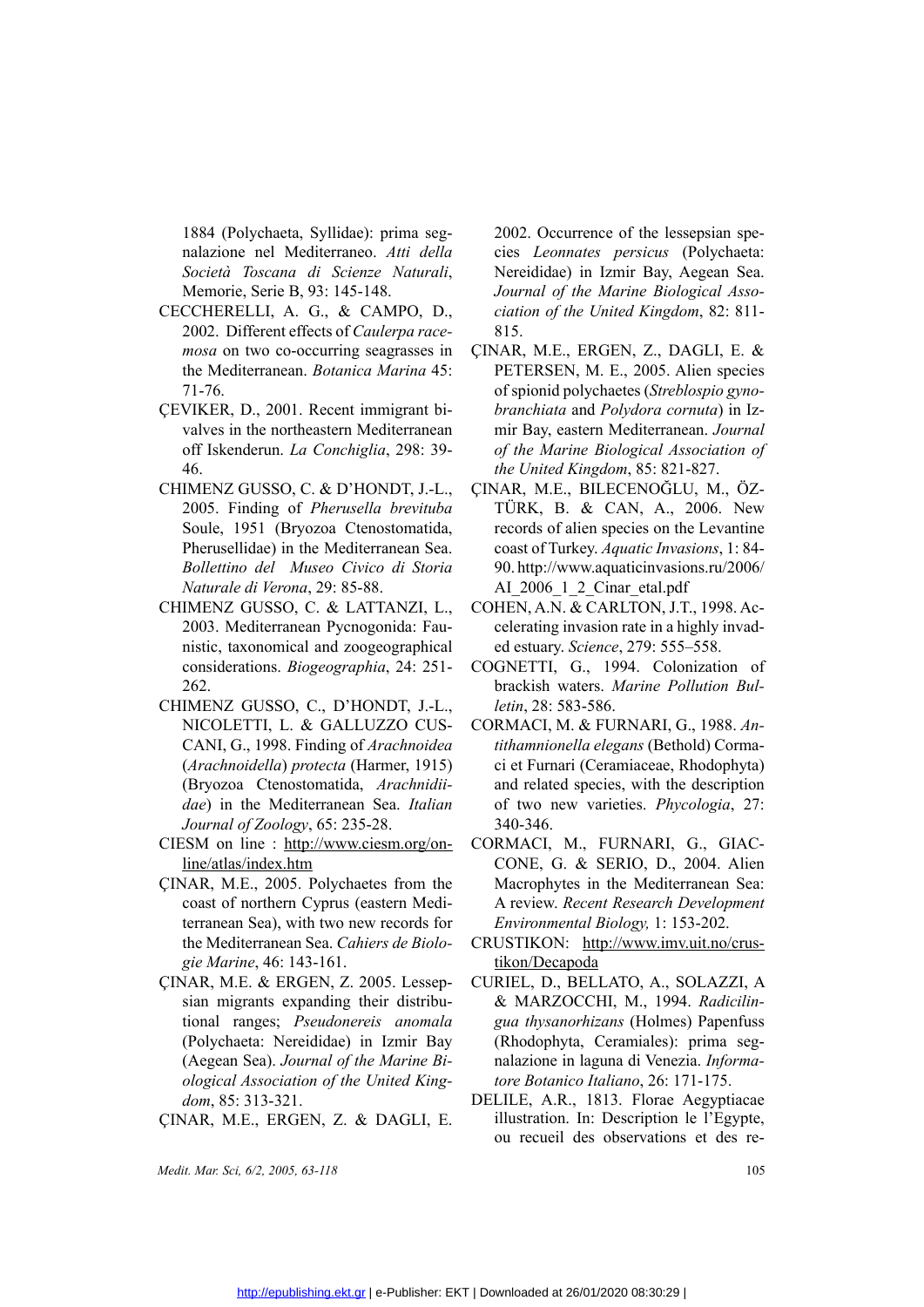cherches qui été faits en Egypte pendant l'expédition de l'armée Française [1798- 1801]... *Historie Naturelle*, Vol. 2. (Anon Eds), pp. 49-82. Paris: France (Commission d'Egypte).

- DIAMANT, A., 1989. Lessepsian migrants as hosts: a parasitological assessment of rabbitfish *Siganus luridus* and *S. rivulatus* (Siganidae) in their original and new zoogeographical regions. pp 187- 194 In: Spanier E., Steinberger Y., Luria M., (ed.), Environmental quality and ecosystem stability, Vol. IVB. Jerusalem, ISEEQS Publications, Israel Society.
- DIAMANT, A., 1998. Parasitological aspects of Red-Med fish migration. Actes du Colloque Scientifique, *OCEANOS*, Montpellier, France, April 11-12, 1996, p. 175-178.
- DOWIDAR, N.M., 1972. Morphological<br>variations in *Ceratium egyptiacum* in dif-<br>ferent natural habitats. *Marine Biology*,<br>16: 138-49.<br>D'HONDT, J.-L. & OCCHIPINTI AMBRO-<br>GI, A., 1985. *Tricellaria inopinata*, n.<br>sp un nouve variations in *Ceratium egyptiacum* in different natural habitats*. Marine Biology,* 16: 138-49.
- D'HONDT, J.-L. & OCCHIPINTI AMBRO-<br>GI, A., 1985. *Tricellaria inopinata*, n.<br>sp., un nouveau Bryozoaire Cheilostome<br>de la faune Méditerranéenne. *P.S.Z.N.I.:*<br>*Marine Ecology*, 6 (1): 35-46.<br>D'HONDT, J.-L., 1988. Bryozoa GI, A., 1985. *Tricellaria inopinata*, n.<br>sp., un nouveau Bryozoaire Cheilostome<br>de la faune Méditerranéenne. *P.S.Z.N.I.:*<br>*Marine Ecology*, 6 (1): 35-46.<br>D'HONDT, J.-L., 1988. Bryozoa from the sp., un nouveau Bryozoaire Cheilostome de la faune Méditerranéenne. *P.S.Z.N.I.: Marine Ecology*, 6 (1): 35-46.
	- coast of Israel. *Bollettino di Zoologia*, 3: 191-203.
- D'HONDT, J.-L., 1988. Bryozoa from the<br>coast of Israel. *Bollettino di Zoologia*, 3:<br>191-203.<br>D'HONDT, J.-L., in press. Les introductions<br>et transplantations de Bryozoaires exot-<br>iques. In: *Plantes et Animaux Voyageurs*, D' HONDT, J.-L., in press. Les introductions<br>et transplantations de Bryozoaires exot-<br>iques. In: *Plantes et Animaux Voyageurs*,<br>edited by M.F.Diot and B.de Foucault,<br>Paris, Editions du CTHS, Ministère de la<br>Recherche. et transplantations de Bryozoaires exotiques. In: *Plantes et Animaux Voyageurs*, edited by M.F.Diot and B.de Foucault, Paris, Editions du CTHS, Ministère de la Recherche.
	- DULČIĆ, J., LIPEJ, L., PALLAORO, A. & SOLDO, A., 2004. The spreading of lessepsian fish migrants into the Adriatic Sea: a review. p. 349. In: *Abstracts of the 37th Congress of the Mediterranean Science Commission*, edited by J.Masscle *et al*., Monaco, CIESM.
	- DURAL, B. & AYSEL, V., 1996. A new record for the algal flora of Mediterranean 1.*Cladophora boodleoides* Börgesen*.*

*Turkish Journal of Botany*, 20: 465-468.

- isie [1798- D'UDEKEM D'ACOZ, C., 1999. Inventaire<br>
1. 2. (Anon et distribution des crustacés décapodes de<br>
(Commis- l'Atlantique nord-oriental, de la Méditer-<br>
ranée et des eaux continentales adjacentes<br>
n migrants au nord et distribution des crustacés décapodes de l'Atlantique nord-oriental, de la Méditerranée et des eaux continentales adjacentes au nord de 25°N. *Collection Patrimoines Naturels (*Muséum National d'Histoire Naturelle*/S.P.N.)*, 40: 1–383.
	- EPA-United States Environmental Protection Agency, 2001. http://www.epa.gov/ gmpo/nonindig.html Aquatic nuisance species, Annual Report, 2001.
	- ERGEN, Z. & CINAR, M.E., 1997. Polycha-<br>
	eiety. eta of Antalya Bay (Mediterranean coast<br>
	gical as-<br>
	of Turkey). Israel Journal of Zoology,<br>
	on. Actes<br>
	43: 229-241.<br>
	CEANOS, EUROPEAN COMMISSION, 2004. Envi-<br>
	12, 1996, nonme eta of Antalya Bay (Mediterranean coast of Turkey). *Israel Journal of Zoology*, 43: 229-241.
	- ELANOS, EUROPEAN COMMISSION, 2004. Envi-<br>
	12, 1996, comment Directorate-General LIFE Focus<br>
	I Alien species and nature conservation in<br>
	hological the EU. The role of the LIFE program,<br>  $um$  in dif-<br>
	Luxembourg: Office for ronment Directorate-General LIFE Focus I Alien species and nature conservation in the EU. The role of the LIFE program, Luxembourg: Office for Official Publications of the European Communities, 2004 (http://europa.eu.int/comm/environment/ life/infoproducts/alienspecies\_en.pdf)
		- FAO Database on Introductions of Aquatic Species (DIAS). 1998. *Database on Introductions of Aquatic Species*. Online. Available HTTP: http://www.fao. org/waicent/faoinfo/fishery/statist/fisoft/ dias/index.htm (accessed 15 December 2005).
		- *Polychètes Errantes*. Office Central de faunistique. Lechevalier, Paris, 488p.
- oductions FAUVEL, P., 1923. *Faune de France. 5.*<br>
ires exot-<br> *Polychètes Errantes*. Office Central de<br> *faunistique. Lechevalier*, Paris, 488p.<br>
Foucault, FAUVEL, P., 1927. *Faune de France. 16.*<br> *ratives Sédentaires.* Foucault, FAUVEL, P., 1927. *Faune de France. 16.*<br>
stère de la *Polychètes Sédentaires*. Addenda aux Errantes, Archiannélides, Myzostomaires.<br>
ORO, A. Office Central de faunistique. Lecheva-<br>
eading of lier, Paris, 494p.<br> *Polychètes Sédentaires*. Addenda aux Errantes, Archiannélides, Myzostomaires. Office Central de faunistique. Lechevalier, Paris, 494p.
- e Adriatic FAUVEL, P., 1937. Les fonds de pêche près<br>
acts of the d'Alexandrie. XI. Annélides Polychètes.<br>
mean Sci-<br>
Ministère du Commerce et de l'Industrie,<br>
le Caire. Direction des Recherches des<br>
Pêcheries. Notes and M d'Alexandrie. XI. Annélides Polychètes. Ministère du Commerce et de l'Industrie, Le Caire. *Direction des Recherches des Pêcheries. Notes and Mémoires*, 19: 1-60.
	- FAUVEL, P., 1957. Contribution à la faune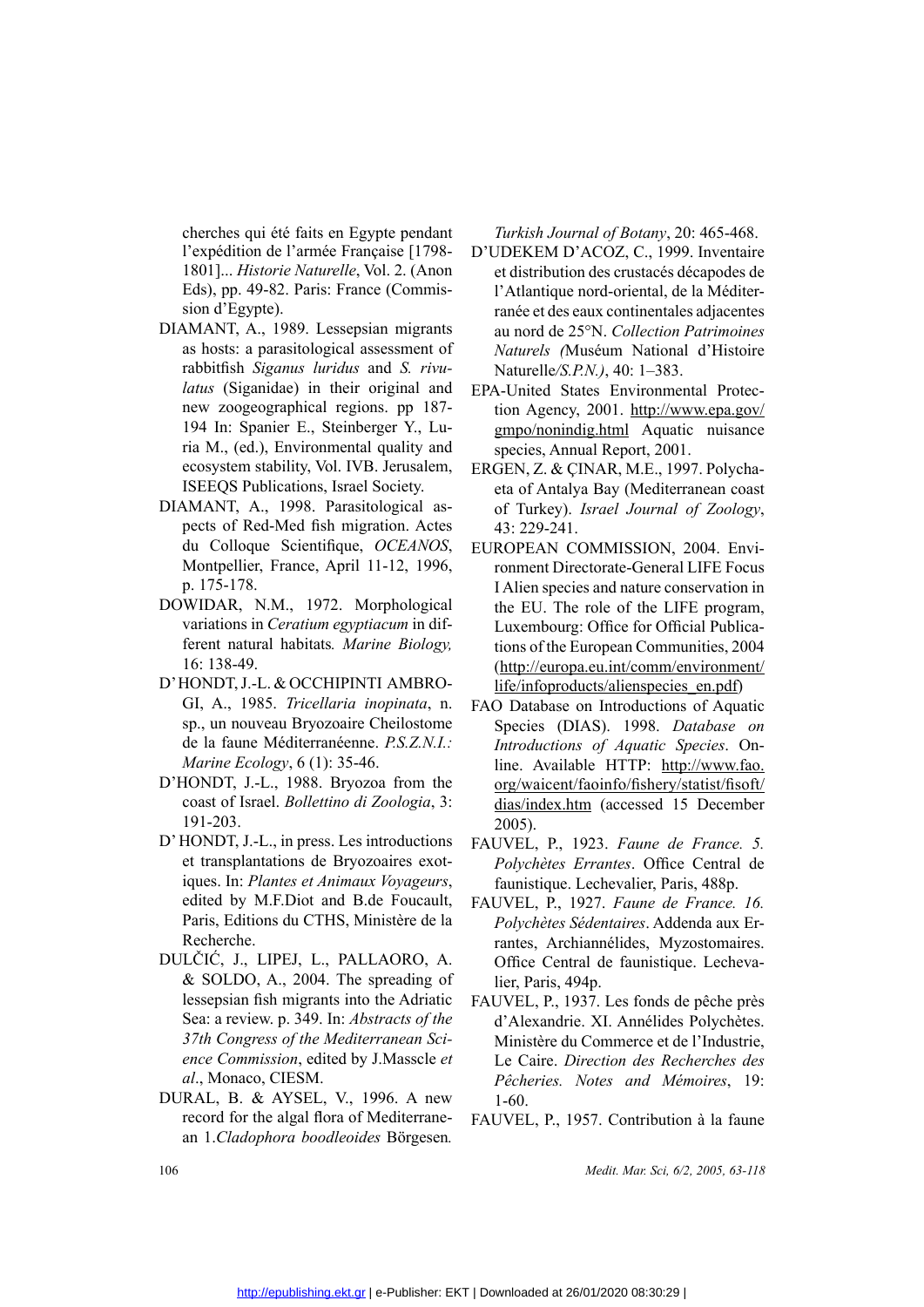des Annèlides Polychètes des côtes d'Israel II. *Bulletin of the Research Council Israel,* 6: 213-219.

- FISHBASE website www.fishbase.org
- FURNARI, G., CORMACI, M. & SERIO, D., 1999. Catalogue of the benthic marine macroalgae of the Italian coast of the Adriatic Sea. *Bocconea,* 12: 1-214.
- FURNARI, G., CORMACI, M. & SERIO,<br>D., 2001. The *Laurencia* complex (Rho-<br>dophyta, Rhodomelaceae) in the Medi-<br>terranean Sea: an overview. *Cryptogamie*<br>*Algologie*, 22 (4): 331-373.<br>FURNARI G., GIACCONE G., CORMACI<br>M., AL D., 2001. The *Laurencia* complex (Rhodophyta, Rhodomelaceae) in the Mediterranean Sea: an overview. *Cryptogamie Algologie,* 22 (4): 331-373.
	- FURNARI G., GIACCONE G., CORMACI M., ALONGI G. & SERIO D., 2003. Biodiversità marina delle coste italiane: catalogo del macrofitobenthos. *Biologia Marina Mediterranea*, 10: 3-483.
- GALIL, B.S. 1986. Red Sea decapods along<br>the Mediterranean coast of Israel: ecol-<br>ogy and distribution. In: Dubinsky Z. and<br>Steinberger Y. (eds) *Environmental Qual-*<br>ity and *Ecosystem Stability*, Vol IIIA/B,<br>pp 179-183. the Mediterranean coast of Israel: ecology and distribution. In: Dubinsky Z. and Steinberger Y. (eds) *Environmental Quality and Ecosystem Stability*, Vol IIIA/B, pp 179-183. Bar-Ilan University Press, Ramat Gan.
- GALIL, B.S., 2000a. The 'Silver Lining'<br>— the economic impact of Red Sea spe-<br>cies in the Mediterranean. p.265-267. In:<br>*Marine Bioinvasions: Proceedings of*<br>*the First National Conference*, edited by<br>J.Peterson, Cambridge — the economic impact of Red Sea species in the Mediterranean. p.265-267. In: *Marine Bioinvasions: Proceedings of the First National Conference*, edited by J.Peterson, Cambridge, Massachusetts, MIT Press.
	- species in the Mediterranean. *Biological Invasions*, 2: 177-186.
- GALIL, B.S., 2000b. A sea under siege-alien<br>species in the Mediterranean. *Biological*<br>*Invasions*, 2: 177-186.<br>GALIL, B.S. & LÜTZEN, J., 1998. Jeop-<br>ardy: host and parasite lessepsian mi-<br>grants from the Mediterranean coa GALIL, B.S. & LÜTZEN, J., 1998. Jeopardy: host and parasite lessepsian migrants from the Mediterranean coast of Israel. *Journal of Natural History*, 32: 1549-1551.
	- GALIL, B. & ZENETOS, A., 2002. A sea change - exotics in the Eastern Mediterranean Sea. p.325-336. In: *Invasive aquatic species in Europe. Distribution, impacts and management*, edited by E.Leppakoski, S.Gollash and S.Olenin*,*

Dordrecht, Boston, London. Kluwer Academic Publishers.

- GALIL, B., FROGLIA, C. & NOEL, P.Y.,<br>
<u>org</u> 2002. *CIESM Atlas of Exotic Species in*<br>
SERIO, *the Mediterranean. Vol.2. Crustaceans:*<br>
thic ma-<br> *decapods and stomatopods.* (F. Briand,<br>
ast of the Ed.), Monaco, CIESM Publi 2002. *CIESM Atlas of Exotic Species in the Mediterranean. Vol.2. Crustaceans: decapods and stomatopods*. (F. Briand, Ed.), Monaco, CIESM Publishers, 192p.
	- GALIL, B.S., SPANIER, E & FERGUSON, W.W., 1990. The Scyphomedusae of the Mediterranean coast of Israel, including two Lessepsian migrants new to the Mediterranean. *Zoologische Mededelingen,* 64: 95-105.
	- GAMBI, M.C., GIANGRANDE, A. & FRE-SI, E., 1983. Presence *d' Oriopsis eimeri* (Langerhans, 1880) (Polychaeta, Sabellidae) en Méditerranée. *Vie Milieu*, 33: 213-217.
- del: ecol-<br>
ecol-<br>
cophores (Siphonophora, Calycophorae)<br>
ky Z. and<br>
of the Adriatic and Mediterranean Seas.<br>
tal Qual-<br>
Natura Croatica, 9 (2): 1-198.<br>
1 IIIA/B, GARCÉS, E., MASÓ, M. & CAMP, J., 1999.<br>
ty Press, A recurre cophores (Siphonophora, Calycophorae) of the Adriatic and Mediterranean Seas. *Natura Croatica*, 9 (2): 1-198.
- ity and Ecosystem Stability, Vol IIIA/B, GARCÉS, E., MASÓ, M. & CAMP, J., 1999.<br>pp 179-183. Bar-Ilan University Press, A recurrent and localized dinoflagellate<br>Ramat Gan. bloom in a Mediterranean beach. Journal<br>GALIL, B.S. A recurrent and localized dinoflagellate bloom in a Mediterranean beach. *Journal of Plankton Research*, 21: 2373-239.
	- Sea spe- GARCÉS, E., MASO, M., VILA, M. &<br>
	i-267. In: CAMP, J., 2000. Harmful algae events in<br>
	dings of the Mediterranean: are they increasing?<br>
	edited by *Harmful Algae News*, 20: 1.<br>
	chusetts, GARGIULO, G.M., DE MASI, F. CAMP, J., 2000. Harmful algae events in the Mediterranean: are they increasing? *Harmful Algae News*, 20: 1.
		- GARGIULO, G.M., DE MASI, F. & TRIPO-DI, G. , 1992. Morphology, reproduction and taxonomy of the Mediterranean species of *Gracilaria* (Gracilariales, Rhodophyta). *Phycologia* 31: 53-80.
		- GIACOBBE, M. & YANG, X., 1999. The<br>life history of *Alexandrium taylori* (Di-<br>nophyceae). Journal of Phycology, 35:<br>331-338.<br>GIACCONE. G., 1969. Phytobenthos from life history of *Alexandrium taylori* (Dinophyceae). *Journal of Phycology*, 35: 331-338.
	- GIACCONE, G., 1969. Phytobenthos from<br>
	2. A sea Italian continental shelf. *Giornale Bo-*<br>
	The *tanico Italiano* 103: 485-514.<br> *Invasive* GIANGRANDE, A. & CASTELLI, A., 1986.<br> *tribution*, Occurrence of *Fabricia filament* Italian continental shelf. *Giornale Botanico Italiano* 103: 485-514.
	- *Invasive* GIANGRANDE, A. & CASTELLI, A., 1986.<br> *tribution*, Occurrence of *Fabricia filamentosa* Day,<br>
	dited by 1963 (Polychaeta, Sabellidae, Fabrici-<br>
	S.Olenin, nae) in the Mediterranean Sea. *Oebalia*, Occurrence of *Fabricia filamentosa* Day, 1963 (Polychaeta, Sabellidae, Fabricinae) in the Mediterranean Sea. *Oebalia*,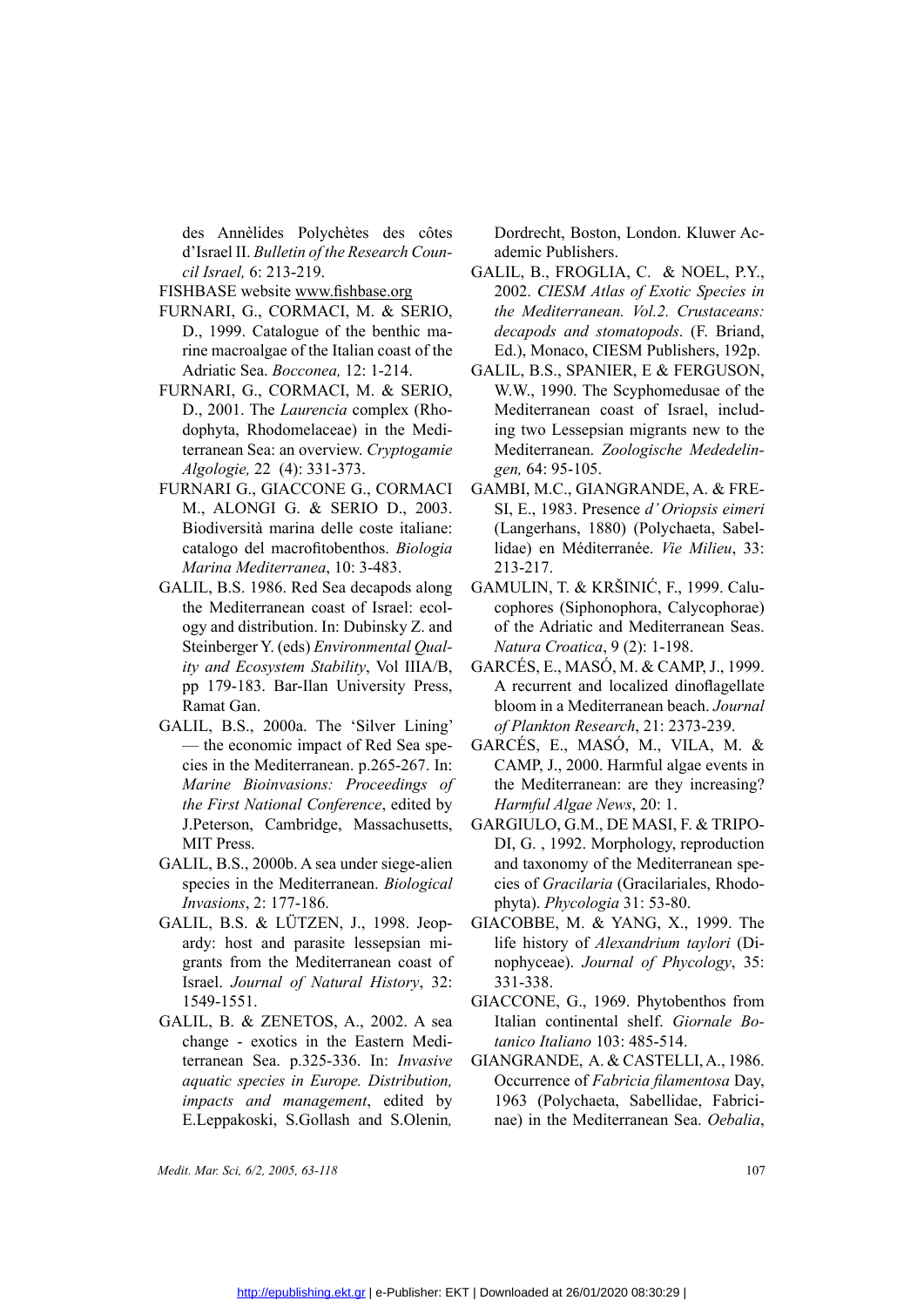13: 119-122.

- GIERE, O. & ERSEUS, C., 1998. A system-<br>atic account of the Questidae (Annelida,<br>Polychaeta), with description of new<br>taxa. Zoological Science, 27: 345-360.<br>GODEH, M., NIZAMUDDIN, M. & EL-<br>MENIFI, F., 1992. Marine algae fr atic account of the Questidae (Annelida, Polychaeta), with description of new taxa. *Zoological Science*, 27: 345-360.
- GODEH, M., NIZAMUDDIN, M. & EL-<br>
MENIFI, F., 1992. Marine algae from the<br>
eastern coast of Lybia (Cyrenaica). Paki-<br>
stan Journal of Botany, 24: 11-21.<br>
GOFAS, S. & ZENETOS, A., 2003. Exotic<br>
molluscs in the Mediterranean eastern coast of Lybia (*Cyrenaica*). *Pakistan Journal of Botany,* 24: 11-21. Polychaeta), with description of new<br>taxa. Zoological Science, 27: 345-360. These of plant species based on biological<br>GODEH, M., NIZAMUDDIN, M. & EL-<br>information. Conservation Biology, 13:<br>MENIFI, F., 1992. Marine algae f
- MENIFI, F., 1992. Marine algae from the<br>eastern coast of Lybia (*Cyrenaica*). *Paki-*<br>*stan Journal of Botany*, 24: 11-21.<br>GOFAS, S. & ZENETOS, A., 2003. Exotic<br>molluscs in the Mediterranean basin:<br>Current status and persp GOFAS, S. & ZENETOS, A., 2003. Exotic<br>molluscs in the Mediterranean basin:<br>Current status and perspectives. *Ocea-*<br>nography and Marine Biology: An an-<br>nual Review, 41: 237-277.<br>GOLANI, D., 1998. Impact of Red Sea fish<br>mig molluscs in the Mediterranean basin: Current status and perspectives. *Oceanography and Marine Biology: An annual Review*, 41: 237-277.
	- GOLANI, D., 1998. Impact of Red Sea fish migrants through the Suez Canal on the aquatic environment of the Eastern Mediterranean. *Bulletin Series Yale School of Forestry and Environmental Studies*, 103: 375-387.
	- GOLANI, D., 2006. The section of Fishes. pp. 17-20 In: *A Newsletter of the biological collections of the Hebrew University*. *Hasiana*, 3, 91 pp.
	- GOLANI, D. & SONIN, O., 2006. The Japanese threadfin beam *Nemopterus japonicus*, a new Indo-Pacific fish in the Mediterranean Sea. *Journal of Fish Biology*, 68: 940-943.
- GOLANI, D., ORSI-RELINI, L., MASSUTI,<br>E & QUINGNARD, J.P., 2002. *CIESM<br>Atlas of Exotic Species in the Mediter-<br>ranean. Vol.1 Fishes, CIESM Publishers,<br>Monaco, 254 p.<br>GÓMEZ, F. & CLAUSTRE, H., 2001.* E & QUINGNARD, J.P., 2002. *CIESM*<br>Atlas of Exotic Species in the Mediter-<br>ranean. Vol.1 Fishes, CIESM Publishers,<br>Monaco, 254 p.<br>GÓMEZ, F. & CLAUSTRE, H., 2001.<br>Spreading of *Gymnodinium catenatum Atlas of Exotic Species in the Mediterranean. Vol.1 Fishes*, CIESM Publishers, Monaco, 254 p.
	- GÓMEZ, F. & CLAUSTRE, H., 2001.<br>Spreading of *Gymnodinium catenatum*<br>Graham in the western Mediterranean<br>Sea. *Harmful Algae News*, 22: 1-3.<br>GÓMEZ, F., 2005. Endemic and Indo-Pacific<br>plankton in the Mediterranean Sea: a st Spreading of *Gymnodinium catenatum* Graham in the western Mediterranean Sea. *Harmful Algae News*, 22: 1-3. Monaco, 254 p.<br>
	GÓMEZ, F. & CLAUSTRE, H., 2001. gen. n. sp., dinoflagelle provocant 'des<br>
	Spreading of *Gymnodinium catenatum*<br>
	Graham in the western Mediterranean HALIM, Y., 1990. On the Potential Migra-<br>
	Sea. *Harmful Al*
	- GÓMEZ, F., 2005. Endemic and Indo-Pacific<br>plankton in the Mediterranean Sea: a study<br>based on dinoflagellate records. Journal of<br> $Biogeography$ , 33 (2): 261-270.<br>GOREN, M & GALIL, B.S., 2005. A review<br>of changes in the fish assemb plankton in the Mediterranean Sea: a study based on dinoflagellate records. *Journal of Biogeography*, 33 (2): 261-270.
		- GOREN, M & GALIL, B.S., 2005. A review of changes in the fish assemblages of Levantine inland and marine ecosystems following the introduction of non-native

fishes. *Journal of Applied Ichthyology*, 21: 364-370.

- Annelida, GOODWIN, B.J., MCALLISTER, A.J. &<br>
of new FAHRIG, L., 1999. Predicting invasive-<br>
15-360. ness of plant species based on biological<br>
. & EL- information. Conservation Biology, 13:<br>
from the 22-426.<br>
a). *Paki* G ness of plant species based on biological information. *Conservation Biology,* 13: 22-426.
- *Calieral* Corporation Corporation Calieral Andream Mass. Exotic University orientale. Rapports et Procès -Verbaux<br>
1. S. Exotic University orientale. Rapports et Procès -Verbaux<br>
1. S. Ocea-ale pour l'Exploration Scientif 1988. Les Méduses de la Méditerranée Orientale. *Rapports et Procès -Verbaux des Réunions. Commission Internationale pour l'Exploration Scientifique de la Mer Méditerraneé*, 31 (2): 299.
	- GRAVINA, M.F. & SOMASCHINI, A., 1990. Censimento dei policheti dei mari Italiani: Capitellidae Grube, 1862*. Atti della Societá Toscana di Scienze Naturali,* Serie B, 97: 259-285.
	- GUERGUESS, S. K. & HALIM, Y., 1973. Chaetognathes du plancton d' Alexandrie. II. Un spécimen mür de *Sagitta neglecta* Aida en Méditerranée. *Rapports et Procés-Verbaux des Réunions. Commission Internationale pour l'Exploration Scientifique de la Mer Méditerranée,*  21(8) : 497-498.
- mediate HAAS, G., 1937. Mollusca Marina. p. 275-<br> *Biology*, 280. In: *Prodromus faunae Palestinae*,<br>
edited by F.S.Bodenheimer, Memoires de<br>
ASSUTI, l'Institute d'Egypte.<br>
. *CIESM* HAAS, G., 1942. A Ctenophore from the<br> 280. In: *Prodromus faunae Palestinae,* edited by F.S.Bodenheimer, Memoires de l'Institute d'Egypte.
	- Palestinian coast. *Nature* (London), 149: 110-111.
- CHESM HAAS, G., 1942. A Ctenophore from the *Mediter*-<br>Palestinian coast. *Nature* (London), 149:<br>philishers, 110-111.<br>HALIM, Y., 1960. *Alexandrium minutum* n.<br>L., 2001. gen. n. sp., dinoflagelle provocant 'des<br>atenatum e gen. n. sp., dinoflagelle provocant 'des eaux rouges'. *Vie et Milieu* 11: 102-105.
	- tion of Indo-Pacific Plankton through the Suez Canal. *Bulletin de l'Institut Océanographique,* Monaco, 7: 11-27.
- HARANT, H., 1927. XXIV. Rapport sur les France of HARANT, H., 1927. XXIV. Rapport sur les<br>
Tuniciers. Cambridge Expedition to the<br>
A review Suez Canal, 1924. *Transactions of the*<br>
es of Le- Zoological Society of London, 22: 365-<br>
osystems 374. Tuniciers. Cambridge Expedition to the Suez Canal, 1924. *Transactions of the Zoological Society of London*, 22: 365- 374.
	- HARMELIN, J.G., 1969a. Contribution à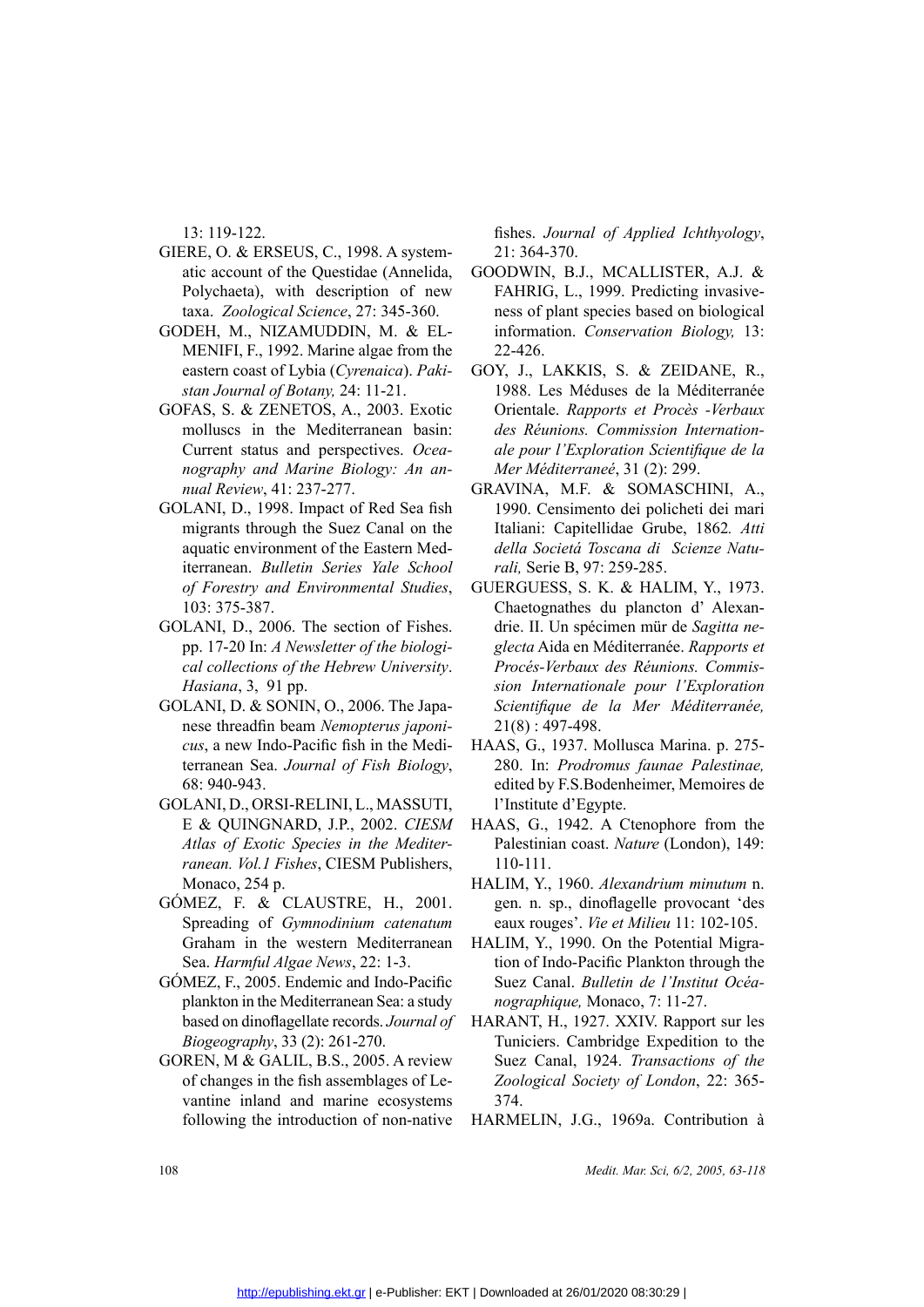l'étude de l'endofaune des prairies d*' Halophila stipulacea* de Méditerranée Orientale. I.- Annélides Polychètes. *Recueil des Travaux de la Station Marine d'Endoume*, 45 (61): 305-316.

- HARMELIN, J.G., 1969b. Bryozoaires récoltés au cours de la campagne du Jean<br>Charcot en Méditerranée orientale (août-<br>septembre 1967). II. Dragages. *Bulle-<br>tin du Muséum National d'Histoire Na-<br>turelle, 2<sup>e</sup>, 40 (6): 117* coltés au cours de la campagne du Jean Charcot en Méditerranée orientale (aoûtseptembre 1967). – II. Dragages. *Bulletin du Muséum National d'Histoire Naturelle, 2e* , 40 (6): 1179-1208.
	- HARMELIN-VIVIEN, M., HARMELIN, J.G., & FRANCOUR, P. 1996. A 3-year study of the littoral fish fauna of sites colonised by *Caulerpa taxifolia* in the NW Mediterranan (Menton, France). In: Ribera, M.A., Ballesteros, E., Boudouresque, C.F., Gómez, A., & Gravez, V. (eds) *Second International Workshop on Caulerpa taxifolia*. Publications University Barcelona, 391-397.
	- HARMELIN-VIVIEN, M.L., BITAR G., HARMELIN, J.G. & MONESTIEZ P., 2005. The littoral fish community of the Lebanese rocky coast (eastern Mediterranean Sea) with emphasis on Red Sea immigrants. *Biological Invasions*, 7: 625-637.
- HARMER, S.F., 1957. The Polyzoa of the<br>Siboga Expedition. Pt. 4, Cheilostoma<br>Ascophora, II. Siboga-Expedite, 28d:<br>642-1147. E.J. Brill, Leiden.<br>HASTINGS, A.B., 1927. Cambridge Expedition to the Suez Canal, 1924. Pt. 20. Siboga Expedition. Pt. 4, Cheilostoma Ascophora, II. Siboga-Expedite, 28d: 642-1147. E.J. Brill, Leiden.
- HASTINGS, A.B., 1927. Cambridge Expedition to the Suez Canal, 1924. Pt. 20.<br>Report on the Polyzoa. *Transactions of*<br>*the Zoological Society of London*, 22:<br>331-354.<br>HAYWARD, P.J., 1974. Studies on the dition to the Suez Canal, 1924. Pt. 20. Report on the Polyzoa. *Transactions of the Zoological Society of London*, 22: 331-354.
- HAYWARD, P.J., 1974. Studies on the<br>cheilostome bryozoan fauna of the<br>Aegean island of Chios. Journal of Natu-<br>ral History, 8: 369-402.<br>HENDRICKX, M.E. & ESTRADA-NAV-<br>ARRETE FD 1994 Temperature relatcheilostome bryozoan fauna of the Aegean island of Chios. *Journal of Natural History*, 8: 369-402.
	- HENDRICKX, M.E. & ESTRADA-NAV-ARRETE, F.D., 1994. Temperature related distribution of *Lucifer typus* (Crustacea: Decapoda) in the Gulf of California. *Revista de Biologia Tropical (San Jose),*

42(3): 581-586.

- literranée HOLTHUIS, L.B., 1956. Notes on a col-<br>
ettes. *Re* lection of Crustacea Decapoda from the<br> *n Marine* Great Bitter Lake, Egypt, with a list of<br>
species of Decapoda known from the<br>
vaires ré- Suez Canal. Zoologi lection of Crustacea Decapoda from the Great Bitter Lake, Egypt, with a list of species of Decapoda known from the Suez Canal. *Zoologische Mededelingen Leiden*, 34 (22): 301-330.
	- HOLMES, J. M. C. & MINCHIN, D. , 1995. Two exotic copepods imported into Ireland with Pacific oyster *Crassostrea gigas* (Thunberg). *Irish Naturalists Journal,* 25, 17-20.
- A 3-year HOPPE, K.N., 2002. *Teredo navalis* The<br>
of sites cryptogenic shipworm. p.116-120. In:<br> *ia* in the *Invasive aquatic species in Europe*.<br>
nnce). In: *Distribution, impacts and management*,<br>
Boudour-edited by E. cryptogenic shipworm. p.116-120. In: *Invasive aquatic species in Europe. Distribution, impacts and management*, edited by E.Leppäkoski, S.Gollash and S.Olenin, Dordrecht, Boston, London., Kluwer Academic publishers.
- For HOTTINGER, L., HALICZ, E. & REISS, Z.,<br>
1993. *Recent Foraminifera from the Gulf*<br>
FAR G., *of Aqaba, Red Sea*. The Slovenian Acad-<br>
TIEZ P., emy of Sciences and Arts and the Swiss<br>
ity of the Academy of Natural Scien 1993*. Recent Foraminifera from the Gulf of Aqaba, Red Sea*. The Slovenian Academy of Sciences and Arts and the Swiss Academy of Natural Sciences, Ljubljana, 179 p.
	- HOVE, H. A. TEN & BEN-ELIAHU, M. N., 2005. On the identity of *Hydroides priscus* Pillai 1971- Taxonomic confusion due to ontogeny in some serpulid genera (Annelida: Polychaeta: Serpulidae). *Senckenbergiana biologica*, 85: 127-145.
- HYAMS, O., 2001. *Benthic foraminifera*<br>
ge Expe-<br> *from the Mediterranean inner shelf (to*<br> *H*. 20. 40*m) Israel*. M.Sc. thesis, Ben-Gurion<br> *ctions of* University of the Negev, Israel, 228 p. (in<br> *don*, 22: Hebrew, wit *from the Mediterranean inner shelf (to 40m) Israel*. M.Sc. thesis, Ben-Gurion University of the Negev, Israel, 228 p. (in Hebrew, with an English abstract).
	- JAMINI, C., 2002. Larger foraminifera of the southeastern Mediterranean shallow continental shelf off Israel. *Israel Journal of Earth Sciences*, 51: 169-179.
	- ICES, 2001. *Report of the Working Group on Introductions and Transfers of Marine Organisms,* Barcelona, Spain, 19-20 March 2001. 44 p.
	- ICES/IOC/IMO, 2003. *Report of the Study*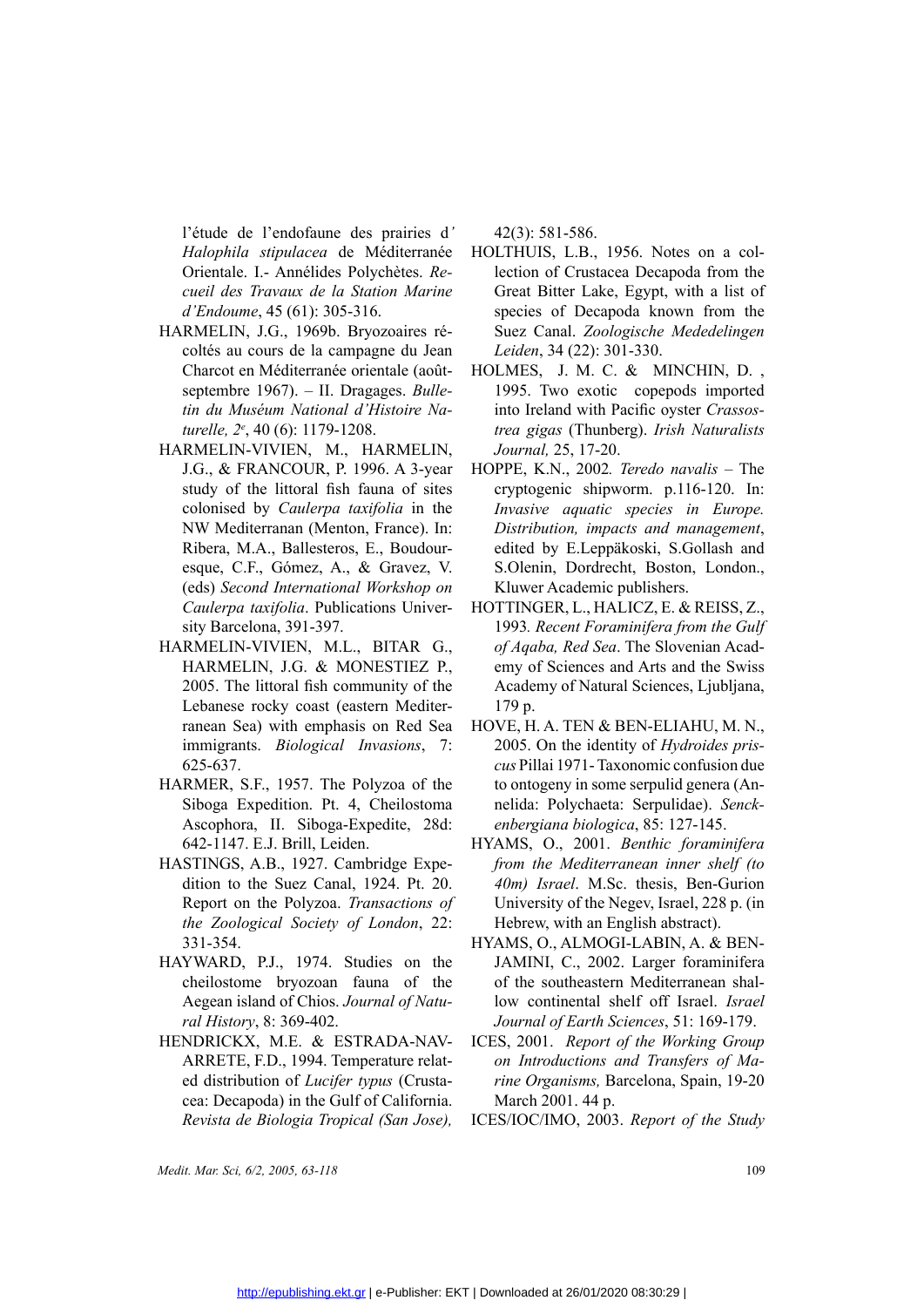*Group on Ballast water and Other Ship Vectors (SGBOSV).* Joint ICES/IOC/ IMO Meeting, Vancouver, Canada, 24– 25 March 2003.

- ICES/IOC/IMO, 2004. *Report of the Study Group on Ballast water and Other Ship Vectors.* Joint ICES/IOC/IMO Meeting, Cesenatico, Italy 22-24 March, 2004.
- ICES: International Council for the Exploration of the Sea: http://www.ices.dk
- IMO: International Maritime Organisation: www.imo.org
- ITIS: Integrated Taxonomic Information System: http://www.itis.usda.gov
- IUCN : International Union for the Conservation of Nature and Natural Resources http://www.iucn.org
- JUNOY, J. & CASTELLÓ, J., 2003. Catálogo de las especies ibéricas y baleares de isópodos marinos (Crustacea: Isopoda).<br>Boletin del Instituto Español de Oceanografia, 19 (1-4): 293-325.<br>KAMBOUROGLOU, V. & NICOLAIDOU, A., 20 go de las especies ibéricas y baleares de isópodos marinos (Crustacea: Isopoda)*. Boletin del Instituto Español de Oceanografia*, 19 (1-4): 293-325.
	- KAMBOUROGLOU, V. & NICOLAIDOU, A., 2006. A new alien species in Hellenic waters: *Pseudonereis anomala* (Polychaeta, Nereididae) invades harbors in the Eastern Mediterranean. *Aquatic Invasions*, 1 (2): 97-98 www.aquaticinvasions.ru/2006/AI\_2006\_1\_2\_Kambouroglou\_Nicolaidou.pdf.
- KEANE, R.M. & CRAWLEY, M.J., 2002.<br>Exotic plant invasions and the enemy re-<br>lease hypothesis. *Trends in Ecology and*<br>Evolution, 17: 164-170.<br>KIMOR, B., 1973. Plankton relations of the<br>Red Sea, Persian Gulf and Arabian Sea Exotic plant invasions and the enemy release hypothesis. *Trends in Ecology and Evolution*, 17: 164-170.
- KIMOR, B., 1973. Plankton relations of the<br>Red Sea, Persian Gulf and Arabian Sea.<br>p.221-232. In: *The Biology of the Indian<br>Ocean, Ecological Studies*, Vol III, edited<br>by B.Zeitschel, Berlin-Heidelberg-New<br>York, Springer. Red Sea, Persian Gulf and Arabian Sea. p.221-232. In: *The Biology of the Indian Ocean, Ecological Studies,* Vol III, edited by B.Zeitschel, Berlin-Heidelberg-New York, Springer.
	- KLEIN, J., RUITTON, S., VERLAQUE,<br>M. & BOUDOURESQUE, C.F., 2005. M. & BOUDOURESQUE, C.F., 2005.<br>Species introductions, diversity and disturbances in marine macrophyte assemblages of the northwestern Mediterrane-<br>an Sea. *Marine Ecology Progress Series*, Species introductions, diversity and disturbances in marine macrophyte assemblages of the northwestern Mediterranean Sea. *Marine Ecology Progress Series*,

 $290 \cdot 79 - 88$ 

- ES/IOC/ KOÇAK, F., ERGEN, Z. & ÇINAR, M.E.,<br>ada, 24– 1999. Fouling organisms and their de-<br>velopments in a polluted and an unpol-<br>*he Study* luted marine in the Aegean Sea (Turkey).<br>*ther Ship Ophelia*, 50 (1): 1-20.<br>Meet 1999. Fouling organisms and their developments in a polluted and an unpolluted marine in the Aegean Sea (Turkey). *Ophelia*, 50 (1): 1-20.
	- KOCATAŞ, A., T. KATAĞAN, & ATEŞ, A.S., 2002. Lessepsian invasion decapod crustaceans at Turkish seas. p.56-58. In: *Workshop on Lessepsian Migrations No 9*, edited by B.Öztürk and N.Basusta. Turkish Marine Research Foundation, Istanbul, Turkey.
	- KORAY, T., 2002. Toxic and harmful phytoplanktonic species in the Aegean (including Dardanelles) and northeaestern Mediterranean coastline. p. 40-45, In: *Workshop on Lessepsian Migration Proceedings*, *No 9*, edited by B.Öztürk and N.Basusta. Turkish Marine Research Foundation, Istanbul, Turkey.
	- rare copepods in the Levantine basin. *Crustaceana*, 7: 286-304.
- LAKKIS, S., 1984. On the presence of some<br>AIDOU, rare copepods in the Levantine basin.<br>
in Hel-<br> *Crustaceana*, 7: 286-304.<br> *anomala* LAKKIS, S., 1990. Composition, diversité et<br>
sharbors succession des copépodes plancton anomala LAKKIS, S., 1990. Composition, diversité et<br>s harbors succession des copépodes planctoniques<br>des eaux libanaises (Méditerranée Ori-<br>quaticin-<br>entale). Oceanologica Acta, 13 (4): 489-<br>2\_Kam-<br>LAKKIS, S. & ZEIDANE, R. succession des copépodes planctoniques des eaux libanaises (Méditerranée Orientale). *Oceanologica Acta*, 13 (4): 489- 502.
- LAKKIS, S. & ZEIDANE, R., 1988. L'ich-<br>J., 2002. thyoplancton des eaux côtières marines<br>nemy re-<br>libanaises: oeufs et larves de Teleos-<br>logy and teens. Rapports et Procès-Verbaux des<br>Réunions. Commission Internationale<br>pou thyoplancton des eaux côtières marines libanaises: oeufs et larves de Teleosteens. *Rapports et Procès-Verbaux des Réunions. Commission Internationale pour l'Exploration Scientifique de la Mer Méditerranée,* 31 (2): 320.
	- Lakkis, S. & Zeidane, R., 2004. Exotic species and Lessepsian migration of Plankton in Lebanese waters, Levantine basin, Eastern Mediterrranean. p. 384 In: *Abstracts of the 37th Congress of the Mediterranean Science Commission*, edited by J.Masscle *et al*., Monaco, CIESM.
- diterrane- LAKKIS, S., AVIAN, M., DEL NEGRO, P.<br>ss Series, & ROTTINI- SANDRINI, L., 1990. Les<br>Medit. Mar. Sci, 6/2, 2005, 63-118 ies, & ROTTINI- SANDRINI, L., 1990. Les<br> *Medit. Mar. Sci, 6/2, 2005, 63-118*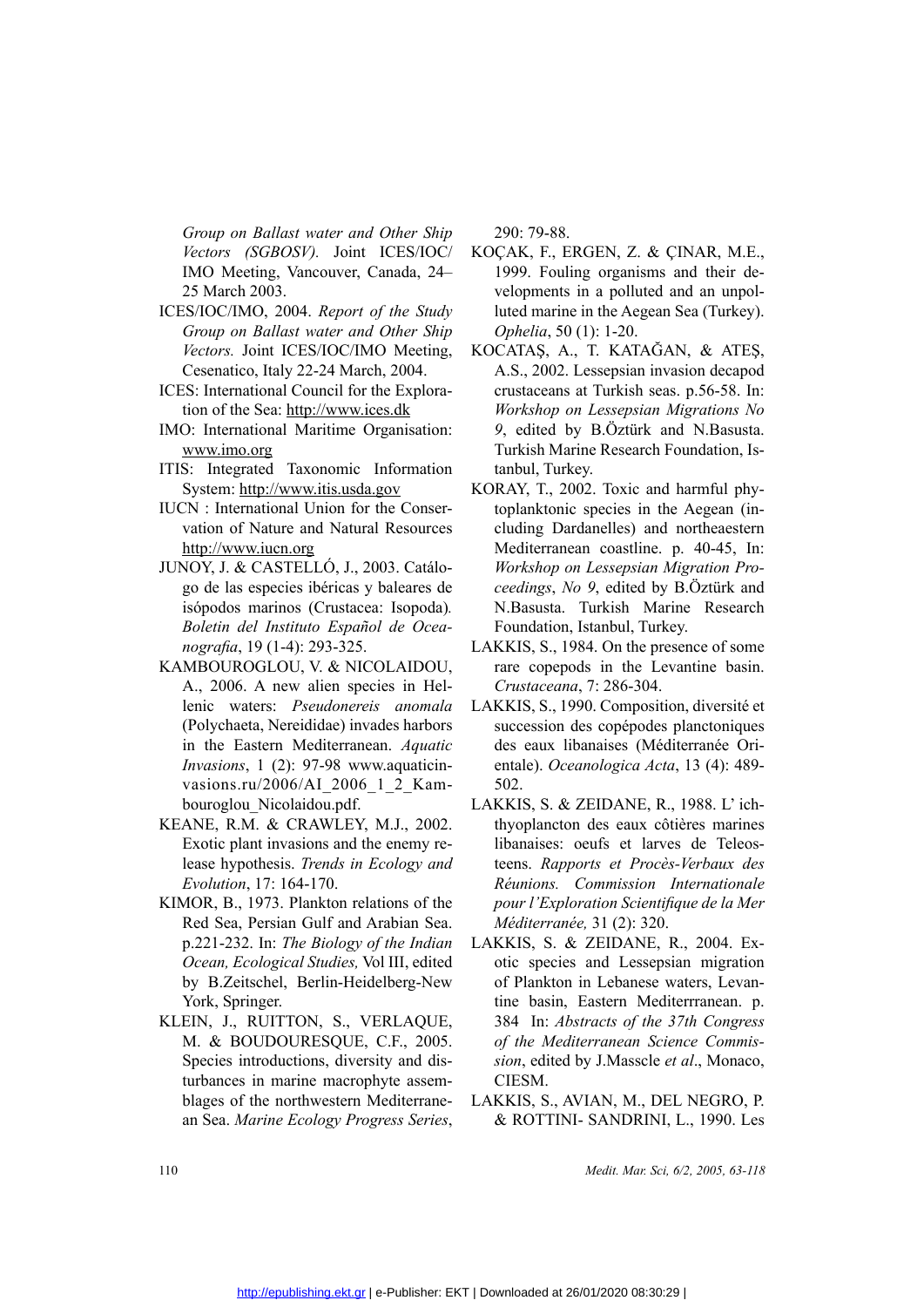Scyphoméduses du Bassin Levantin (Beyrouth) et de l'Adriatique du nord (golfe de Trieste): Comparaison faunistique et écologique. *Rapports et Procès-Verbaux des Réunions. Commission Internationale pour l'Exploration Scientifique de la Mer Méditerranée,* 32 (1): 20.

- LAKKIS, S., BITAR, G., NOVEL-LAKKIS,<br>V. & ZEIDANE, R., 1996. *Etude de la<br>Diversité Biologique du Liban. Flore et<br>Faune Marines.* UNEP & Ministry of<br>Agriculture. Beyrouth, Liban, Publ.No 6,<br>123 p.<br>LAKKIS, S., KIDEYS, A.E., V. & ZEIDANE, R., 1996. *Etude de la Diversité Biologique du Liban. Flore et Faune Marines.* UNEP & Ministry of Agriculture. Beyrouth, Liban, Publ.No 6, 123 p.<br>LAKKIS, S., KIDEYS, A.E., SHMELEVA, *Diversité Biologique du Liban. Flore et Faune Marines*. UNEP & Ministry of Agriculture. Beyrouth, Liban, Publ.No 6, 123 p.
- LAKKIS, S., KIDEYS, A.E., SHMELEVA,<br>A.A., KOVALEV, A.V., UNAL, E., &<br>ZEIDANE, R., 2002. Comparison of<br>zooplankton biodiversity among Eastern<br>Mediterranean Basins with particular ref-<br>erence to the alien species. p.135. In: A.A., KOVALEV, A.V., UNAL, E., & ZEIDANE, R., 2002. Comparison of zooplankton biodiversity among Eastern Mediterranean Basins with particular reference to the alien species. p.135. In: *2nd International Conference: Oceanography of the Eastern Mediterranean and Black Sea*. 14-18 Oct 2002. METU Cultural and Convention Center Ankara, Turkey.
- LAMPRELL, K.L., 1998. Recent *Spondylus*<br>
species from the Middle East and adja-<br>
cent regions, with the description of two<br>
new species. *Vita Marina*, 45 (1-2): 41-<br>
60.<br>
LARWOOD, H.J.C., 1940. The Fishery species from the Middle East and adjacent regions, with the description of two new species. *Vita Marina*, 45 (1-2): 41- 60.
	- grounds near Alexandria. XXI. Tanaidacea and Isopoda. *Fouad I. Institute of Hydrobiology and Fisheries: Notes and Memoirs*, 35: 1-72.
- LAUBIER, L., 1966. Sur quelques Annélides<br>polychètes de la règion de Beyrouth.<br>*Miscellaneous Papers in the Natural Sci-*<br>ences, American University of Beirut, 5:<br>9-23.<br>LAUBIER, L., 1970. Prionospio salzi sp. polychètes de la règion de Beyrouth. *Miscellaneous Papers in the Natural Sciences, American University of Beirut*, 5: 9-23.
- LAUBIER, L., 1970. *Prionospio salzi* sp.<br>nov. un spionidien (Annélide Polychète)<br>des côtes Méditerranéennes d'Israel.<br>*Israel Journal of Zoology*, 19 (4): 183-<br>190.<br>LAURET M 1970 Morphologie phépolonov. un spionidien (Annélide Polychète) des côtes Méditerranéennes d'Israel. *Israel Journal of Zoology*, 19 (4): 183- 190.
- LAURET, M., 1970. Morphologie, phénologie, répartition des *Polysiphonia* marins<br>du littoral languedocien. I- Section Oli-<br>*Medit. Mar. Sci, 6/2, 2005, 63-118* gie, répartition des *Polysiphonia* marins du littoral languedocien. I- Section *Oli-*

*gosiphonia*. *Naturalia Monspeliensia* (*Bot*), 21: 121-163.

- istique et LEPPAKOSKI, E., GOLLASCH, S. &<br>
-Verbaux OLENIN, S., 2002. Invasive Aquatic<br>
ernation-<br>
Species in Europe. Distribution, Impacts<br>
que de la and Management. Dordrecht, Boston,<br>
LONDON., Kluwer Academic Publishers *rbaux* OLENIN, S., 2002. *Invasive Aquatic ation-* Species in Europe. Distribution, Impacts de la and Management. Dordrecht, Boston, London., Kluwer Academic Publishers.<br>
KKIS, LIPKIN, Y., 1972. Contribution to the knowl-*Species in Europe. Distribution, Impacts and Management*. Dordrecht, Boston, London., Kluwer Academic Publishers.
	- LIPKIN, Y., 1972. Contribution to the knowledge of Suez Canal migration. Marine algal and sea-grass flora of the Suez Canal. *Israel Journal of Zoology*, 21: 405-446.
	- LOGAN, A., BIANCHI, C.N., MORRI, C. & ZIBROWIUS, H., 2004. The presentday Mediterranean brachiopod fauna: diversity, life habits, biogeography and paleobiogeography. *Scientia marina*, 68 (Suppl. 1): 163-170.
	- LORENTI, M., DAPPIANO, M. & GAMBI, M.C. (in press). Presence of the genus *Mesanthura* (Crustacea, Isopoda, Anthuridea) in the Mediterranean Sea: a probable introduction to two Italian harbours. *Scientia Marina*.
- Metallytheset EUBINEVSKY, H. & MIENIS, H.K., 2005.<br>
A first record of *Nanostrea exigua* Har-<br>
on of two<br>
ry, 1985, another exotic mollusc species<br>
1-2): 41-<br>
from the eastern Mediterranean Sea. *Tri*-<br>
ton, 12: 5-6.<br>
Fish A first record of *Nanostrea exigua* Harry, 1985, another exotic mollusc species from the eastern Mediterranean Sea. *Triton*, 12: 5-6.
- Fishery LUNDBERG, B., 1989. Food habits of *Si-*<br>I. Tanai-<br>*ganus rivulatus*, a lessepsian migrant, as<br>*stitute of* adapted to algal resources at the coast of<br>*lotes and* Israel. *Environmental Quality and Eco-*<br>*system St ganus rivulatus,* a lessepsian migrant, as adapted to algal resources at the coast of Israel*. Environmental Quality and Ecosystem Stability.* IVB Spanier, E., Steinberger Y. and Lauria M. (Eds), Environmental Quality ISEEQS Publications, Jerusalem, 113 pp.
	- MAGNE, F., 1992. *Goniotrichopsis* (Rho-<br>dophyceae, Porphyridiales) in Europe.<br>*Cryptogamie Algologie*, 13 (2): 109-112.<br>MALT, S.J., LAKKIS, S. & ZEIDANE, R., dophyceae, Porphyridiales) in Europe. *Cryptogamie Algologie,* 13 (2): 109-112.
- blychète) MALT, S.J., LAKKIS, S. & ZEIDANE, R.,<br>d'Israel. 1989. The copepod genus *Oncaea* (Po-<br>4): 183- ecilostomatoidea) from the Lebanon:<br>taxonomic and ecological observations,<br>phénolo- *Journal of Plankton Research*, 1 1989. The copepod genus *Oncaea* (Poecilostomatoidea) from the Lebanon: taxonomic and ecological observations, *Journal of Plankton Research,* 11 (5): 949-969.
	- MASTROTOTARO, F. & DAPPIANO, M.,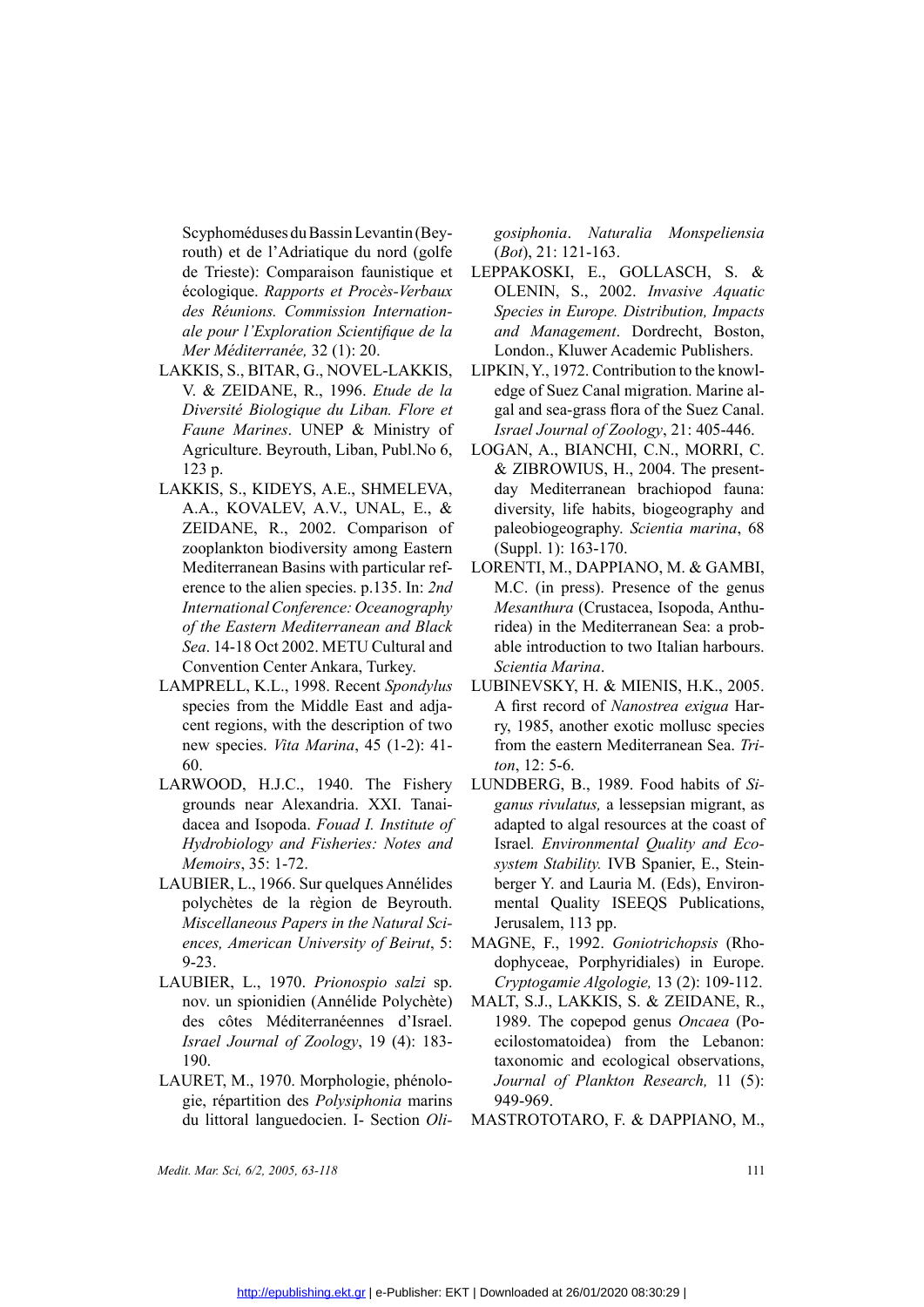2005. New record of the non-indigenous species *Microcosmus squamiger* (Ascidiacea: Stolidobranchia) in the harbour of Salerno (Tyrrhenian Sea, Italy). Journal of the Marine Biological Association, JMBA2, Biodiversity records: http:// www.mba.ac.uk/pdf/5124.pdf

- MASTROTOTARO, F. & BRUNETTI, R., 2006. The non-indigenous aplosobranch ascidian *Distaplia bermudensis* in the Mediterranean: comparison with the native species *Distaplia magnilarva* and *Distaplia lucillae* n. sp. *Journal of the Marine Biological Association of the United Kingdom*, 86: 181-185.
- MEINESZ, A., 1999. *Killer Algae*. Univer-<br>sity of Chicago Press, Chicago, 376 pp.<br>MERIÇ, E., AVŞAR, N., BERGIN, F., & sity of Chicago Press, Chicago, 376 pp.
- MERIÇ, E., AVŞAR, N., BERGIN, F., &<br>YOKES, B., 2002. The Prolification of<br>*Amphistegina* (Lessepsian migrants) pop-<br>ulation at the Three-Islands (Üçadalar,<br>Antalya), a new observation from the<br>Turkish Coast. p.27-34. In: YOKES, B., 2002. The Prolification of *Amphistegina* (Lessepsian migrants) population at the Three-Islands (Üçadalar, Antalya), a new observation from the Turkish Coast*.* p.27-34. In: *Workshop on Lessepsian Migration Proceedings*, *No 9*, edited by B.Öztürk and N.Başusta. Turkish Marine Research Foundation, Istanbul, Turkey.
	- Meriç, E., AVŞAR, N. & Bergin, F., 2004. *Benthic foraminifera of Eastern Aegean Sea (Turkey) systematics and autoecology*. Chamber of Geological Engineers of Turkey and Turkish Marine Research Foundation, Publication No 18: 306 p.
	- MIENIS, H.K., 2001a. Marine molluscs<br>from the Eastern Mediterranean: 5. A<br>first record of *Strombus mutabilis. Spir-*<br>*ula*, 323: 118.<br>MIENIS, H.K., 2001b. A second find of *Ce*from the Eastern Mediterranean: *5.* A first record of *Strombus mutabilis*. *Spirula,* 323: 118.
	- *rithium nodulosum adansonii. Spirula,*  321: 66-67.
- MIENIS, H.K., 2003a. Marine molluscs MIENIS, H.K., 2003a. Marine molluscs<br>from the Eastern Mediterranean: 11. A<br>first find of *Cerithium columna* Sowerby,<br>1834. Spirula, 331: 31-32.<br>MIENIS, H.K., 2003b. *Trochus niloticus* on from the Eastern Mediterranean: 11. A first find of *Cerithium columna* Sowerby, 1834*. Spirula,* 331: 31-32.
	- Mienis, H.K., 2003b. *Trochus niloticus* on

the beach of Tel-Aviv-Yafo: a reminder of the pearl button industry in Israel. *SPC Trochus Information Bulletin*, 10: 8.

- Journal MIENIS, H.K., 2004. New data concern-<br>ociation, ing the presence of Lessepsian and other<br>indo-Pacific migrants among the mol-<br>luscs in the Mediterranean Sea with em-<br>TTI, R., phasis on the situation in Israel. *Tu* ing the presence of Lessepsian and other Indo-Pacific migrants among the molluscs in the Mediterranean Sea with emphasis on the situation in Israel. *Turkish Journal of Aquatic Life*, 2 (2): 117-131.
	- MIENIS, H.K., 2005. An overlooked record of *Callista florida* from Port Said, Egypt (Bivalvia, Veneridae). *Triton*, 11: 5.
	- are on rise in Alexandria waters (Egypt). *Harmful Algae News*, 22: 1.
- al of the MIKHAIL, S.K., 2001. Toxic red tide species<br>
of the are on rise in Alexandria waters (Egypt).<br> *Harmful Algae News*, 22: 1.<br>
Univer-MONRO, C.C.A., 1937. A note on a col-<br>
376 pp. lection of polychaetes from the e Univer- MONRO, C.C.A., 1937. A note on a col-<br>376 pp. lection of polychaetes from the eastern<br>N, F., & Mediterranean with a description of a<br>cation of new species. Annals and Magazine of<br>nts) pop-<br>Natural History, 19: 82-8 lection of polychaetes from the eastern Mediterranean with a description of a new species. *Annals and Magazine of Natural History,* 19: 82-86.
- Jçadalar, MONTRESOR, M. & ZINGONE, A., 1988.<br>
From the *Scrippsiella precaria* sp. nov. (Dinophyc-<br>
kshop on eae), a marine dinoflagellate from the<br>
gs, No 9, Gulf of Naples. *Phycologia* 27: 387-394.<br>
ta. Turk- MOSCATELL *Scrippsiella precaria* sp. nov. (Dinophyceae), a marine dinoflagellate from the Gulf of Naples. *Phycologia* 27: 387-394.
	- MOSCATELLO, S., RUBINO, F. SARACI-NO, O.D., FANELLI, G., BELMONTE, G. & BOERO, F., 2004. Plankton biodiversity around the Salento Peninsula (South East Italy): an integrated water/ sediment approach. *Scientia Marina*, 68(1): 85-102.
	- Sipuncula of the Adriatic Sea. *Thalassia Jugoslavica,* 21-22: 23-73.
- MuRINA, G.V.V. & ZAVODNIK, D., 1986.<br>
n No 18: Sipuncula of the Adriatic Sea. *Thalassia<br>
Jugoslavica*, 21-22: 23-73.<br>
molluscs OCCHIPINTI AMBROGI, A., 1986. Os-<br>
n: 5. A servazioni sul popolamento a Briozoi<br> *lis. Spir* molluscs OCCHIPINTI AMBROGI, A., 1986. Os-<br>n: 5. A servazioni sul popolamento a Briozoi<br>lis. Spir-<br>in praterie di *Posidonia oceanica* del<br>litorale pugliese. *Bollettino dei Musei e*<br>nd of *Ce-* degli Istituti Biologici de servazioni sul popolamento a Briozoi in praterie di *Posidonia oceanica* del litorale pugliese. *Bollettino dei Musei e degli Istituti Biologici dell'Università di Genova,* 52: 427-439.
- OCCHIPINTI-AMBROGI, A., 2000. Biotic<br>molluscs invasions in a Mediterranean lagoon. *Bi*-<br>n: 11. A *ological Invasions*, 2 (2): 165-176.<br>Sowerby, OCCHIPINTI AMBROGI, A., 2001. Trans-<br>fer of marine organisms: a challenge to<br> invasions in a Mediterranean lagoon. *Biological Invasions,* 2 (2): 165-176.
	- OCCHIPINTI AMBROGI, A., 2001. Transfer of marine organisms: a challenge to the conservation of coastal biocoenoses.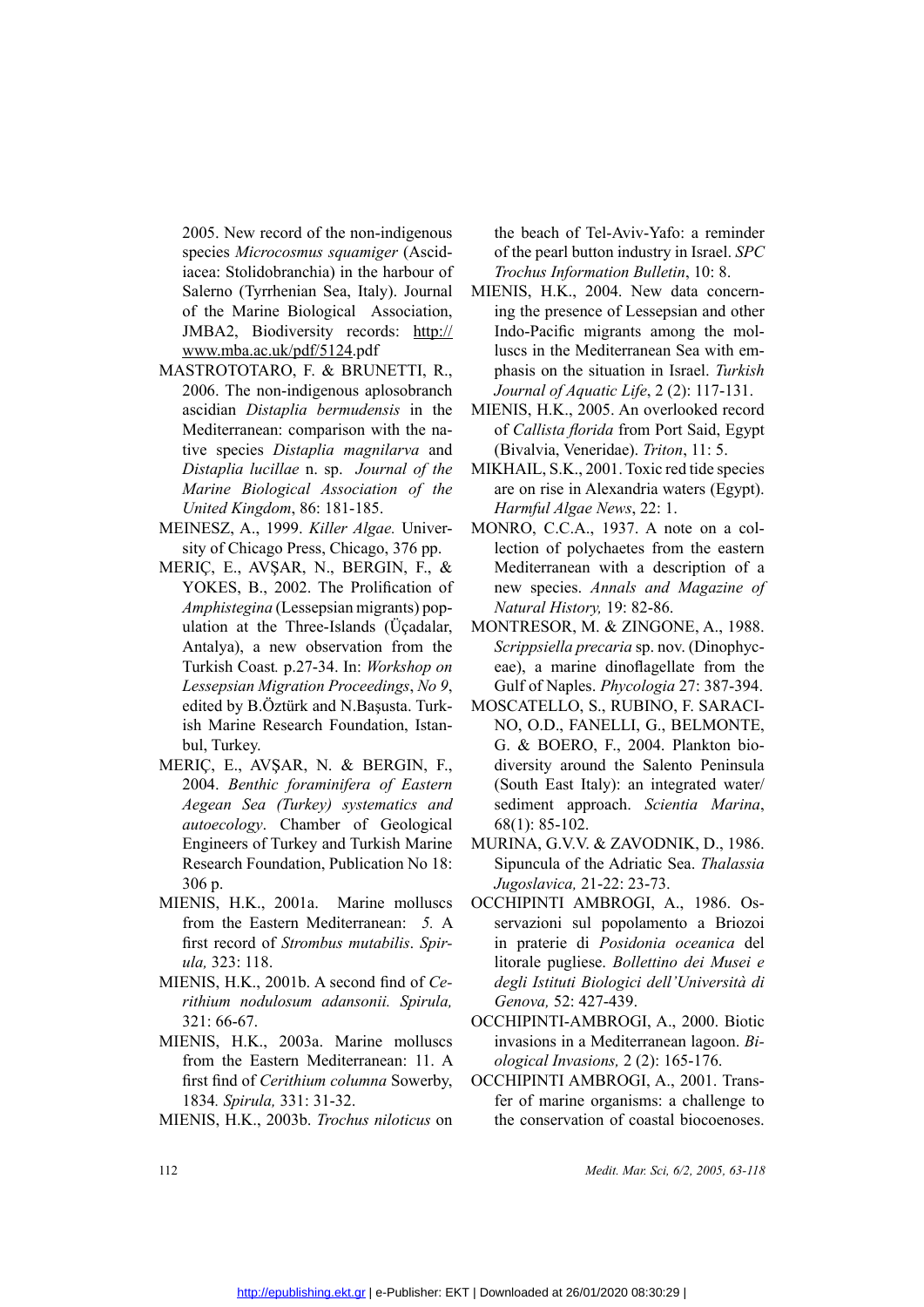*Aquatic Conservation*: *Marine Freshwater Ecosystem,* 11: 243-251.

- OCCHIPINTI AMBROGI, A., 2002a. Current status of aquatic introductions in It-<br>aly. p.311-324. In: *Invasive Aquatic spe-*<br>cies of Europe distribution impacts and<br>management, edited by E.Leppakoski,<br>S.Gollasch and S.Oleni rent status of aquatic introductions in Italy. p.311-324. In: *Invasive Aquatic species of Europe – distribution impacts and management*, edited by E.Leppakoski, S.Gollasch and S.Olenin, Dordrecht, Boston, London, Kluwer Academic Publishers.
- OCCHIPINTI AMBROGI, A., 2002b. Sus-<br>ceptibility to invasion: assessing the<br>scale and impact of alien biota in North-<br>ern Adriatic. p.69-73. In: *Alien Marine<br>Organisms Introduced by Ships in the<br>Mediterranean and Black Sea* ceptibility to invasion: assessing the scale and impact of alien biota in Northern Adriatic. p.69-73. In: *Alien Marine Organisms Introduced by Ships in the Mediterranean and Black Seas*, edited by F. Briand. Monaco, CIESM Workshop Monographs No. 20.
	- IOC/IMO WGBOSV 2004
- OCCHIPINTI AMBROGI, A., 2004 in ICES/<br>IOC/IMO WGBOSV 2004<br>OCCHIPINTI AMBROGI, A. & D'HONDT,<br>J.L., 1996. Introduzione di specie alloc-<br>tone in laguna di Venezia: *Cellepore-<br>lla carolinensis* Ryland 1979 (Bryozoa:<br>Ascophora OCCHIPINTI AMBROGI, A. & D'HONDT,<br>J.L., 1996. Introduzione di specie alloc-<br>tone in laguna di Venezia: *Cellepore-<br>lla carolinensis* Ryland 1979 (Bryozoa:<br>Ascophora). *Bollettino della Società*<br>Veneziana di Storia Naturale J.L., 1996. Introduzione di specie alloctone in laguna di Venezia: *Celleporella carolinensis* Ryland 1979 (Bryozoa: Ascophora). *Bollettino della Società Veneziana di Storia Naturale e del Museo Civico di Storia Naturale*, 46: 53-61.
- OCCHIPINTI AMBROGI, A. & SAVINI,<br>D., 2003. Biological invasions as a com-<br>ponent of global change in stressed ma-<br>rine ecosystems. *Marine Pollution Bul-*<br>*letin*, 46: 542–551.<br>PENNA, A., GARCÉS, E., VILA, M., GI-D., 2003. Biological invasions as a component of global change in stressed marine ecosystems. *Marine Pollution Bulletin,* 46: 542–551.
- PENNA, A., GARCÉS, E., VILA, M., GI-<br>ACOBBE, M., FRAGA, S., LUGLIE, A.,<br>BRAVO, I., BERTOZINNI, E. & VER-<br>NESI, C., 2005. Alexandrium catenella<br>(Dinophyceae), a toxic ribotype expand-<br>ing in the NW Mediterranean Sea. Ma-ACOBBE, M., FRAGA, S., LUGLIE, A.,<br>BRAVO, I., BERTOZINNI, E. & VER-<br>NESI, C., 2005. Alexandrium catenella<br>(Dinophyceae), a toxic ribotype expand-<br>ing in the NW Mediterranean Sea. Ma-<br>rine Biology, 148: 13-23. BRAVO, I., BERTOZINNI, E. & VER-<br>NESI, C., 2005. Alexandrium catenella<br>(Dinophyceae), a toxic ribotype expand-<br>ing in the NW Mediterranean Sea. Ma-<br>rine Biology, 148: 13-23.<br>PÉRÈS, J.M., 1954. Contribution à l'étude (Dinophyceae), a toxic ribotype expanding in the NW Mediterranean Sea. *Marine Biology*, 148: 13-23. NNA, A., GARCÉS, E., VILA, M., GI-<br>ACOBBE, M., FRAGA, S., LUGLIE, A., coida (Crustacea, Copepoda) from Elat<br>BRAVO, I., BERTOZINNI, E. & VER- (Red Sea) Part I. *Israel Journal of Zool-*<br>NESI, C., 2005. *Alexandrium catenell* 
	- PÉRÈS, J.M., 1954. Contribution à l'étude PÉRÉS, J.M., 1954. Contribution à l'étude<br>des ascidies de Tunisie. *Bulletin de la<br>Station Océanographique de Salammbo*,<br>49: 3-21.<br>PEREZ, R., KAAS, R. & BARBAROUX, O.,<br>1984. Experimental culture of the brown des ascidies de Tunisie. *Bulletin de la Station Océanographique de Salammbo*, 49: 3-21.
		- 1984. Experimental culture of the brown seaweed *Undaria pinnatifida* along the

coasts of France. *Science et Peche, Bulletin Institut Peches maritime*, 343: 3-15.

- 02a. Cur-<br>
PEREZ, T., VACELET, J., BITAR, G. & ZI-<br>
ons in It-<br>
BROWIUS, H., 2004. Two new lithistids<br> *pacts and*<br>
Eastern Mediterranean cave (Lebanon).<br>
ppakoski, *Journal of the Marine Biological Asso*-<br>
bordrecht, *cia* is in It-<br>
browius, H., 2004. Two new lithistids<br> *tic spe*<br>
(Porifera, Demospongiae) from a shallow<br> *cts and*<br>
Eastern Mediterranean cave (Lebanon).<br>
akoski, *Journal of the Marine Biological Asso-*<br>
rdrecht, *ciation of* (Porifera, Demospongiae) from a shallow Eastern Mediterranean cave (Lebanon). *Journal of the Marine Biological Association of the United Kingdom*, 84 (1): 15-24.
	- PERRONE, C., CECERE, E. & FURNARI, G., 2006. Growth pattern assessment in the genus *Acanthophora* (Rhodophyta, Ceramiales). *Phycologia*, 45 (1) : 37-43.
- m Marine PIAZZI, L., MEINESZ, A., VERLAQUE,<br>ps in the M., AKCEALI, B., ANTOLIC', B., AR-<br>ss, edited GYROU, M., BALATA, D., BALLES-<br>Workshop TEROS, E., CALVO, S., CINELLI, F.,<br>CIRIK, S., COSSU, A., D'ARCHINO,<br>in ICES/ R., D M., AKCEALI, B., ANTOLIC', B., AR-<br>ed GYROU, M., BALATA, D., BALLES-<br>TEROS, E., CALVO, S., CINELLI, F.,<br>CIRIK, S., COSSU, A., D'ARCHINO,<br>R., DJELLOULI, A.S., JAVEL, J., LAN-<br>FRANCO, E., MIFSUD, C., PALA,<br>T, D., PANAYOTIDIS edited GYROU, M., BALATA, D., BALLES-<br>orkshop TEROS, E., CALVO, S., CINELLI, F.,<br>CIRIK, S., COSSU, A., D'ARCHINO,<br>nICES/ R., DJELLOULI, A.S., JAVEL, J., LAN-<br>FRANCO, E., MIFSUD, C., PALA,<br>ONDT, D., PANAYOTIDIS, P., PEIRANO orkshop TEROS, E., CALVO, S., CINELLI, F.,<br>CIRIK, S., COSSU, A., D'ARCHINO,<br>n ICES/ R., DJELLOULI, A.S., JAVEL, J., LAN-<br>FRANCO, E., MIFSUD, C., PALA,<br>ONDT, D., PANAYOTIDIS, P., PEIRANO,<br>e alloc- A., PERGENT, G., PETROCELL CIRIK, S., COSSU, A., D'ARCHINO,<br>ICES/ R., DJELLOULI, A.S., JAVEL, J., LAN-<br>FRANCO, E., MIFSUD, C., PALA,<br>NDT, D., PANAYOTIDIS, P., PEIRANO,<br>alloc- A., PERGENT, G., PETROCELLI, A.,<br>*ppore*- RUITTON, S., ZULJEVIC', A., CEC-R., DJELLOULI, A.S., JAVEL, J., LAN-<br>FRANCO, E., MIFSUD, C., PALA,<br>D., PANAYOTIDIS, P., PEIRANO,<br>a., PERGENT, G., PETROCELLI, A.,<br>RUITTON, S., ZULJEVIC´, A., CEC-<br>CHERELLI, G., 2005. Invasion of *Caul-*<br>*erna racemosa* var FRANCO, E., MIFSUD, C., PALA,<br>
ONDT, D., PANAYOTIDIS, P., PEIRANO,<br>
e alloc- A., PERGENT, G., PETROCELLI, A.,<br> *RUITTON, S.*, ZULJEVIC', A., CEC-<br>
ryozoa: CHERELLI, G., 2005. Invasion of *Caul-*<br> *Società erpa racemosa* va F, D., PANAYOTIDIS, P., PEIRANO,<br>A., PERGENT, G., PETROCELLI, A.,<br>RUITTON, S., ZULJEVIC', A., CEC-<br>CHERELLI, G., 2005. Invasion of *Caul-*<br>*erpa racemosa var. cylindracea* (Cauler-<br>pales, Chlorophyta) in the Mediterranean<br> C-<br>
A., PERGENT, G., PETROCELLI, A.,<br>
re-<br>
RUITTON, S., ZULJEVIC', A., CEC-<br>
CHERELLI, G., 2005. Invasion of *Caul-*<br> *erpa racemosa var. cylindracea* (Cauler-<br>
pales, Chlorophyta) in the Mediterranean<br>
Sea: an assessment *Prove-* RUITTON, S., ZULJEVIC', A., CEC-<br> *Nozoa:* CHERELLI, G., 2005. Invasion of *Caul-*<br> *erpa racemosa* var. *cylindracea* (Cauler-<br> *Museo* pales, Chlorophyta) in the Mediterranean<br>
1. Sea: an assessment of the sprea ryozoa: CHERELLI, G., 2005. Invasion of *Caul-*<br> *Società* erpa racemosa var. cylindracea (Cauler-<br> *Museo* pales, Chlorophyta) in the Mediterranean<br>
61. Sea: an assessment of the spread. Crypto-<br>
AVINI, *gamie Algologie erpa racemosa* var. *cylindracea* (Caulerpales, Chlorophyta) in the Mediterranean Sea: an assessment of the spread. *Cryptogamie Algologie* 26(2): 189-202.
- as a com-<br>
POR, F.D., 1964. A study of the Levantine<br>
sssed ma-<br>
and Pontic Harpacticoida (Crustacea,<br>
Copepoda). Zoologische Verhandelingen,<br>
64: 1-128.<br>
M., GI-<br>
POR, F. D., 1967. Level bottom Harpacti-<br>
GLIE, A., coida and Pontic Harpacticoida (Crustacea, Copepoda). *Zoologische Verhandelingen,* 64*:* 1-128.
	- coida (Crustacea, Copepoda) from Elat (Red Sea) Part I. *Israel Journal of Zoology*, 16: 101-165.
	- the high-salinity waters of the Sinai Peninsula. *Marine Biology,* 14: 111-119.
- POR, F., 1978. Lessepsian Migration. The à l'étude POR, F., 1978. *Lessepsian Migration. The*<br> *tin de la influx of Red sea Biota into the Mediter-<br>
alammbo, ranean by way of the Suez Canal. Berlin,*<br> *Ecological Studies Springer-Verlag, 123p.*<br>
OUX, O., POWEL *influx of Red sea Biota into the Mediterranean by way of the Suez Canal.* Berlin, Ecological Studies Springer-Verlag, 123p.
- OUX, O., POWELL, N.A., 1967. Bryozoa (Polyzoa)<br>he brown from the South Red Sea. *Cahiers de Bi-*<br>along the *ologie Marine*, 7: 161-182. from the South Red Sea. *Cahiers de Biologie Marine*, 7: 161-182.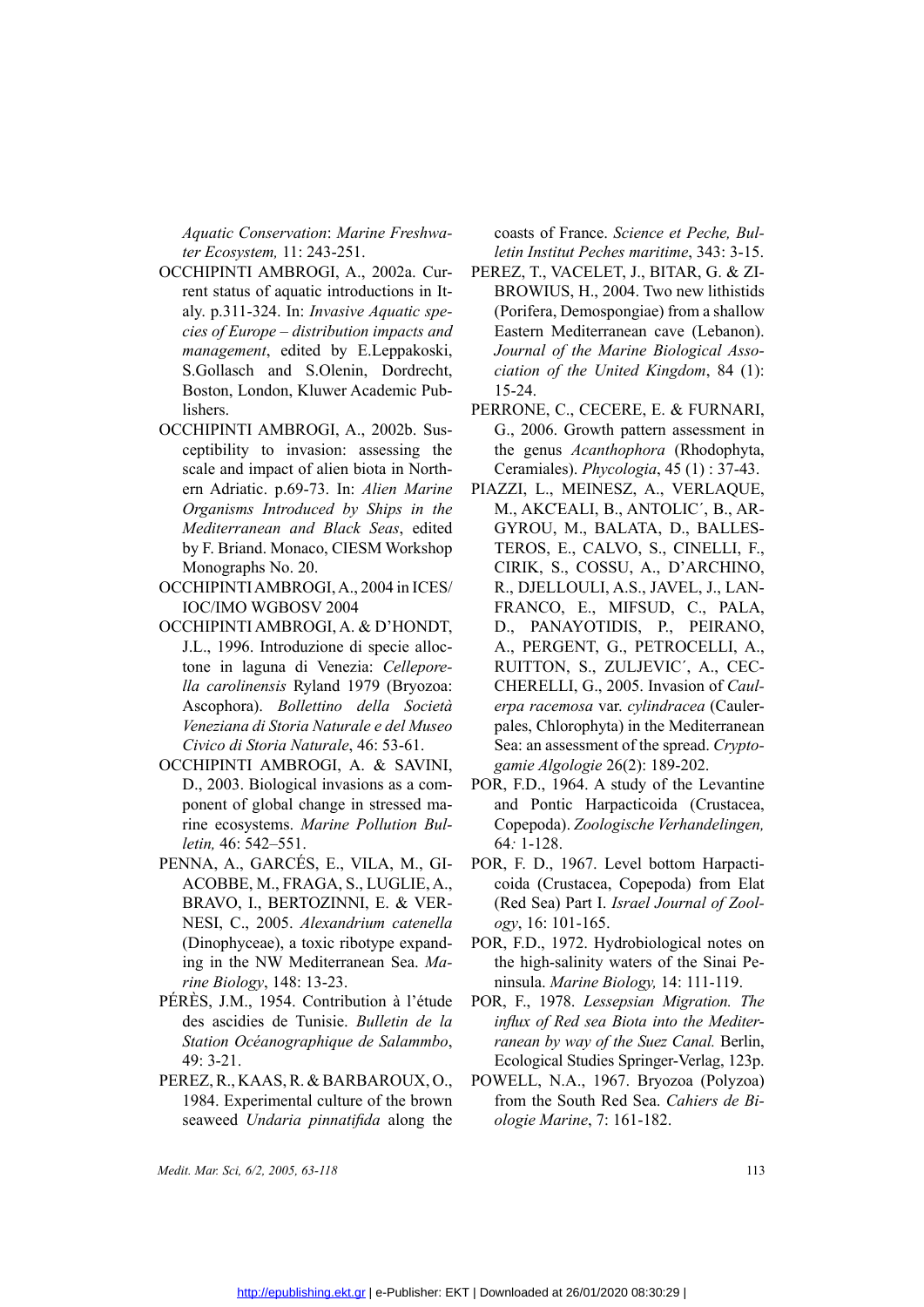- new to the Mediterranean coast of Israel. *Israel Journal of Zoology*, 18: 157-168.
- POWELL, N.A., 1969. Indo-Pacific Bryozoa<br>new to the Mediterranean coast of Israel.<br>*Israel Journal of Zoology*, 18: 157-168.<br>PRANOVI, F., DA PONTE, F., RAICEV-<br>ICH, S. & GIOVANARDI, O., 2004. A<br>synoptic-multidisciplinary s PRANOVI, F., DA PONTE, F., RAICEVICH, S. & GIOVANARDI, O., 2004. A<br>synoptic-multidisciplinary study of the<br>immediate effects of mechanical clam-<br>harvesting in the Venice Lagoon. *ICES*<br>Journal of Marine Science, 61: 43-52. ICH, S. & GIOVANARDI, O., 2004. A<br>synoptic-multidisciplinary study of the<br>immediate effects of mechanical clam-<br>harvesting in the Venice Lagoon. *ICES*<br>*Journal of Marine Science*, 61: 43-52.<br>PRANOVI, F., LIBRALATO, S., RA synoptic-multidisciplinary study of the immediate effects of mechanical clamharvesting in the Venice Lagoon. *ICES Journal of Marine Science*, 61: 43-52.
- PRANOVI, F., LIBRALATO, S., RAICEVICH, S., GRANZOTTO, A., PASTRES,<br>R. & GIOVANARDI, O., 2003. Mechanical clam dredging in Venice lagoon: eco-<br>system effects evaluated with a trophic<br>mass-balance model. *Marine Biology*,<br>14 ICH, S., GRANZOTTO, A., PASTRES,<br>R. & GIOVANARDI, O., 2003. Mechan-<br>ical clam dredging in Venice lagoon: eco-<br>system effects evaluated with a trophic<br>mass-balance model. *Marine Biology*,<br>143: 393-403.<br>RAMOS, A.A., BUENCUE R. & GIOVANARDI, O., 2003. Mechanical clam dredging in Venice lagoon: ecosystem effects evaluated with a trophic mass-balance model. *Marine Biology*, 143: 393-403.<br>RAMOS, A.A., BUENCUERPO, V., VAZQUEZ, E. & LAFARGUE, F. 1 ical clam dredging in Venice lagoon: ecosystem effects evaluated with a trophic mass-balance model. *Marine Biology,* 143: 393-403.
	- RAMOS, A.A., BUENCUERPO, V., Some Biogeographical Remarks about the Ascidian Littoral Fauna of the Straits of Gibraltar (Iberian Sector). *Bulletin de l' Institut Océanographique,* Monaco 9: 125-132.
- REINA-HERVÁS, J.A., GARCIA RACO,<br>J.E. & MANJON-CABEZA, M.E., 2004.<br>First record of *Sphoeroides spengleri*<br>(Osteichthyes: Tetraodontidae) in the<br>Mediterranean Sea. Journal of the Ma-<br>rine Biological Association of the Unit J.E. & MANJON-CABEZA, M.E., 2004.<br>First record of *Sphoeroides spengleri*<br>(Osteichthyes: Tetraodontidae) in the<br>Mediterranean Sea. Journal of the Ma-<br>rine Biological Association of the United<br>Kingdom, 84: 1089-1090. First record of *Sphoeroides spengleri* (Osteichthyes: Tetraodontidae) in the Mediterranean Sea. *Journal of the Marine Biological Association of the United Kingdom,* 84: 1089-1090.
	- REINBOLD, T., 1898. Meeresalgen von der Insel Rhodes. *Heduigia,* 37: 87.
	- RELINI, M., ORSI, L., PUCCIO, V. & AZ-ZURRO, E., 2000. The exotic crab *Percnon gibbesi* (H. Milne Edwards, 1853) (Decapoda, Grapsidae) in the central Mediterranean. *Scientia Marina*, 64: 337-340.
	- RIBERA, M.A., 1995. Introduced marine plants, with special reference to macroalgae: mechanisms and impact. *Progress in Phycological Research*, 11: 217-268.
	- Ribera Siguan, M.A., 2002. Review of non-native marine plants in the Mediterranean Sea. p.291-310. In: *Invasive*

*Aquatic species of Europe – distribution impacts and management*, edited by E.Leppakoski, S.Gollasch and S.Olenin, Dordrecht, Boston, London, Kluwer Academic Publishers.

- y of the RIBERA, M.A. & BOUDOURESQUE, C.F.,<br>
cal clam-<br>
1995. Introduced marine plants, with spe-<br>
cial reference to macroalgae: mechanisms<br>
43-52. and impact. *Progress in Phycological Re-*<br>
RAICEV-<br> *search*, 11: 217-268 1995. Introduced marine plants, with special reference to macroalgae: mechanisms and impact. *Progress in Phycological Research,* 11: 217-268.
- XITRES, RIBERA, M. A., GÒMEZ GARRETA, A.,<br>
Mechan- GALLARDO, T., CORMACI, M., FUR-<br>
oon: eco- NARI, G. & GIACCONE, G., 1992.<br>
a trophic Check-list of Mediterranean Seaweeds. I.<br> *Biology,* Fucophyceae (Warming 1884). *Bota* chan-<br>
GALLARDO, T., CORMACI, M., FUR-<br>
eco-<br>
NARI, G. & GIACCONE, G., 1992.<br>
ophic Check-list of Mediterranean Seaweeds. I.<br> *ology,* Fucophyceae (Warming 1884). *Botanica<br>
Marina*, 36(2): 109-130.<br>
V., RICHARDSON, D.M., nn: eco-<br>
MARI, G. & GIACCONE, G., 1992.<br>
trophic Check-list of Mediterranean Seaweeds. I.<br> *Biology,* Fucophyceae (Warming 1884). *Botanica<br>
Marina*, 36(2): 109-130.<br>
D., V., RICHARDSON, D.M., PYSEK, P., REJ-<br>
7. 1992. MA Check-list of Mediterranean Seaweeds. I. Fucophyceae (Warming 1884). *Botanica Marina*, 36(2): 109-130.
	- RICHARDSON, D.M., PYSEK, P., REJ-MANEK, M., BARBOUR, M.G., PAN-ETA, D.F & WEST, C.W., 2000. Naturalization and invasion of alien plants: concepts and definitions. *Diversity and Distributions*, 6: 93-107.
- ROSSO, A., 1994. Segnalazione di *Electra*<br>
RACO, *tenella* (Hincks) (Bryozoa) lungo le coste<br>
E., 2004. sud-orientali della Sicilia. *Bollettino dell'*<br> *spengleri Accademia Gioenia di Scienze Naturali*,<br> *i* the Ma-ROSSO *tenella* (Hincks) (Bryozoa) lungo le coste sud-orientali della Sicilia. *Bollettino dell' Accademia Gioenia di Scienze Naturali*, 27, 346: 241-251.
	- ROSSO, A., 2003. Bryozoan diversity in the Mediterranean Sea. *Biogeographia*, 24: 227-250.
	- Ruitton, S., & Boudouresque, CF., 1994. Impact de *Caulerpa taxifolia* sur une population de l'oursin *Paracentrotus lividus* a Roquebrune-Cap Martin (Alpes Maritimes, France). In: Boudouresque CF, Meinesz A & Gravez V (eds) *First International Workshop on Caulerpa taxifolia,* pp 371-378. GIS Posidonie, Marseille.
	- RUITTON, S., JAVEL, F., CULIOLI, J.M., MEINESZ, A., PERGENT, G., & VER-LAQUE, M., 2005. First assessment of the *Caulerpa racemosa* (Caulerpales, Chlorophyta) invasion along the French Mediterranean coast. *Marine Pollution Bulletin,* 50: 1061-1068.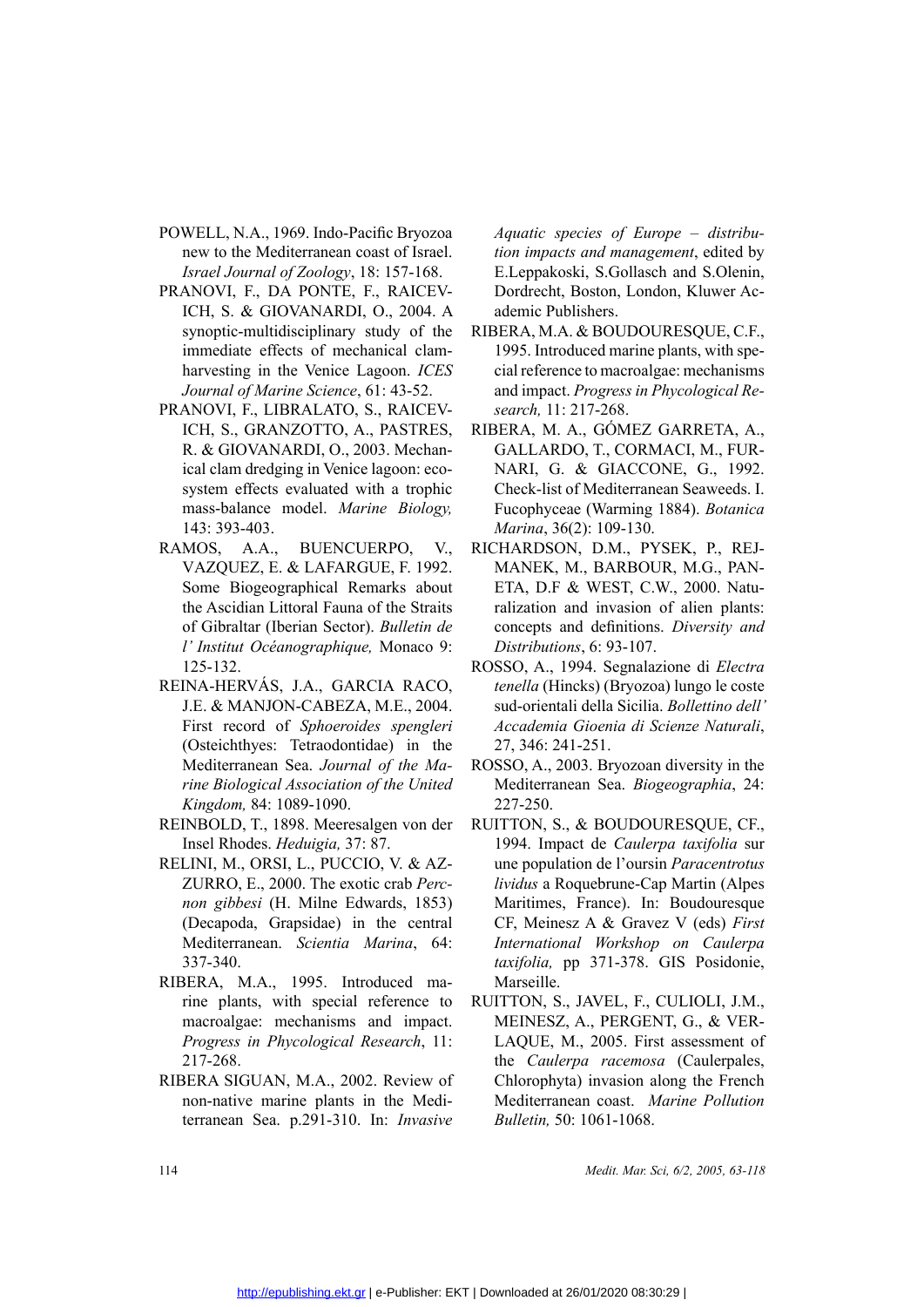- RUIZ, G.M., FOFONOFF, P., & HINES,<br>A.H., 1999. Non-indigenous species as<br>stressors in estuarine and marine com-<br>munities: assessing invasion impacts and<br>interactions. *Limnology and Oceanogra-*<br>phy, 44: 950-972.<br>SAAD, A., A.H., 1999. Non-indigenous species as stressors in estuarine and marine communities: assessing invasion impacts and interactions. *Limnology and Oceanography,* 44: 950-972.
	- SAAD, A., 2005. Check list of bony fishes collected from the coast of Syria. *Turkish Journal of Fisheries and Aquatic Science,* 5(2): 99-106.
- SAAD, A., SERET, B. & ALI, M., 2004. Liste<br>commentte des chondrichtyens de Syrie<br>(Méditerranée Orientale). p.240 In: Ab-<br>stracts of the 37th Congress of the Medi-<br>terranean Science Commission, edited by<br>J.Masscle et al., M commentιe des chondrichtyens de Syrie (Méditerranée Orientale). p.240 In: *Abstracts of the 37th Congress of the Mediterranean Science Commission*, edited by J.Masscle *et al*., Monaco, CIESM.
	- SAAD, A., ALI, M., & SERET B., 2005. Shark Exploitation and Conservation in Syria. Workshop On Mediterranean Cartilaginous Fish, 14-16 September, 2005, Istanbul, Turkey.
	- SAN MARTÍN, G., 2003. Annelida, Polychaeta II: Syllidae. In: *Fauna Iberica*, Vol 21, edited by M.A. Ramos, *et al.* Museo Nacional de Ciencias Naturales. CSIC. Madrid. 554 pp.
	- SARNO, D., KOOISTRA, W.C.H.F., MED-LIN, L.K., PERCOPO, I. & ZINGONE, A. 2005. Diversity in the genus *Skeletonema* (Bacillariophyceae). II. An assessment of the taxonomy *S. costatum*  like species, with the description of four new species. *Journal of Phycology*, 41: 151-176.
	- SARTONI, G. & BODDI, S., 2002. *Ce-*<br> *ramium bisporum* (Ceramiaceae, Rho-<br>
	dophyta) a new record for the Mediterra-<br>
	nean algal flora. *Botanica Marina*, 45(6):<br>
	566-570.<br>
	SATSMADJIS. J.. & FRILIGOS. N., 1983. *ramium bisporum* (Ceramiaceae, Rhodophyta) a new record for the Mediterranean algal flora. *Botanica Marina*, 45(6): 566-570.
- SATSMADJIS, J., & FRILIGOS, N., 1983.<br>
Red tide in Greek waters. *Vie et Milieu*,<br>
33 (2): 111-117.<br>
SEBI 2010. Streamlining European 2010<br>
Biodiversity Indicators. http://biodiver-<br>
sity-chm eea europa eu/information/indi Red tide in Greek waters. *Vie et Milieu*, 33 (2): 111-117.
	- SEBI 2010. Streamlining European 2010 sity-chm.eea.europa.eu/information/indicator/F1090245995
- SHARON, Y., BENAYAHU, Y. & MIENIS, H.K., 2005. First record of an exotic oyster: *Alectryonella crenulifera,* from the Mediterranean coast of Israel. *Triton*, 12: 5-6.
- Examples and SIMBERLOFF, D., 1989. Which insect in-<br>troductions succeed and which fail?<br>p.61-75. In: *Biological invasions: a glo-*<br>tria. Turk-bal perspective, edited by J.A. Drake and<br>uatic Sci-<br>H.A.Mooney. Chichester, Jo troductions succeed and which fail? p.61-75. In: *Biological invasions: a global perspective,* edited by J.A. Drake and H.A.Mooney. Chichester, John Wiley and Sons, Ltd.
- 004. Liste SIMBOURA, N., 1990. *Fabricia filamen-*<br>
de Syrie tosa Day, 1963 (Polychaeta, Sabellidae,<br>
0 In: Ab-<br>
Fabricinae) a lessepsian migrant in Medi-<br>
terranean Sea. *Oebalia*, 16: 129-133.<br>
edited by SIMONI, F., DI P *tosa* Day, 1963 (Polychaeta, Sabellidae, Fabricinae) a lessepsian migrant in Mediterranean Sea. *Oebalia*, 16: 129-133.
- edited by SIMONI, F., DI PAOLO, C., GORI, L &<br>M. LEPRI, L. 2004. Further investigation<br>B., 2005. on blooms of *Ostreopsis ovata*, *Coolia*<br>rvation in *monotis, Prorocentrum lima* on the mac-<br>nean Car-<br>roalgae of artificial LEPRI, L. 2004. Further investigation<br>
2005. In blooms of *Ostreopsis ovata*, *Coolia*<br>
ion in *monotis, Prorocentrum lima* on the mac-<br>
1 Car-<br>
1 car-<br>
2005, the Northern Tyrrhenian Sea. *Harmful*<br> *Algae News*, 26: 5-7.<br> on blooms of *Ostreopsis ovata, Coolia monotis, Prorocentrum lima* on the macroalgae of artificial and natural reefs in the Northern Tyrrhenian Sea. *Harmful Algae News*, 26: 5-7.
- da, Poly-<br>
SIMONI, F., GADDI, A., DI PAOLO, C.<br>
erica, Vol<br>
& LEPRI, L., 2003. Harmful epiphytic<br>
lul. Museo dinoflagellate on Tyrrhenian Sea reefs.<br>
so. CSIC. Harmful Algae News, 24: 13-14.<br>
SOEST VAN, R.W.M., 1976. First & LEPRI, L., 2003. Harmful epiphytic<br>dinoflagellate on Tyrrhenian Sea reefs.<br>*Harmful Algae News*, 24: 13-14.<br>SOEST VAN, R.W.M., 1976. First European dinoflagellate on Tyrrhenian Sea reefs. *Harmful Algae News,* 24: 13-14.
- SOEST VAN, R.W.M., 1976. First European<br>
F., MED-<br>
record of *Haliclona loosanoffi*, Hartman<br>
NGONE, 1958 (Porifera, Haplosclerida) a species<br>
hitherto known only from the New Eng-<br>
I. An as-<br>
land coast (USA). *Beaufortia* record of *Haliclona loosanoffi,* Hartman 1958 (Porifera, Haplosclerida) a species hitherto known only from the New England coast (USA). *Beaufortia,* 24: 177- 178.
	- ŠOLJAN, T., 1975. *I pesci dell' Adriatico*. A. Mondadori, Verona.
	- SOMASCHINI, A. & GRAVINA, M.F., 1993. First report of Questidae (Annelida, Polychaeta) in the Mediterranean Sea. *Vie et Milieu*, 43(1): 59-61.
	- Soule, D.F. & Soule, J.D., 1975. Species groups in Watersiporidae. p.299-309, 4 pls. In: *Byozoa 1974. Proceedings of the Third Conference, International Bryozoology Association*, edited by S. Pouyet, Documents des Laboratoires de Géologie de la Faculté des Sciences de Lyon, H.S. 3 (fasc. 2).
	- Soule, D.F., Soule, J.D. & Chaney,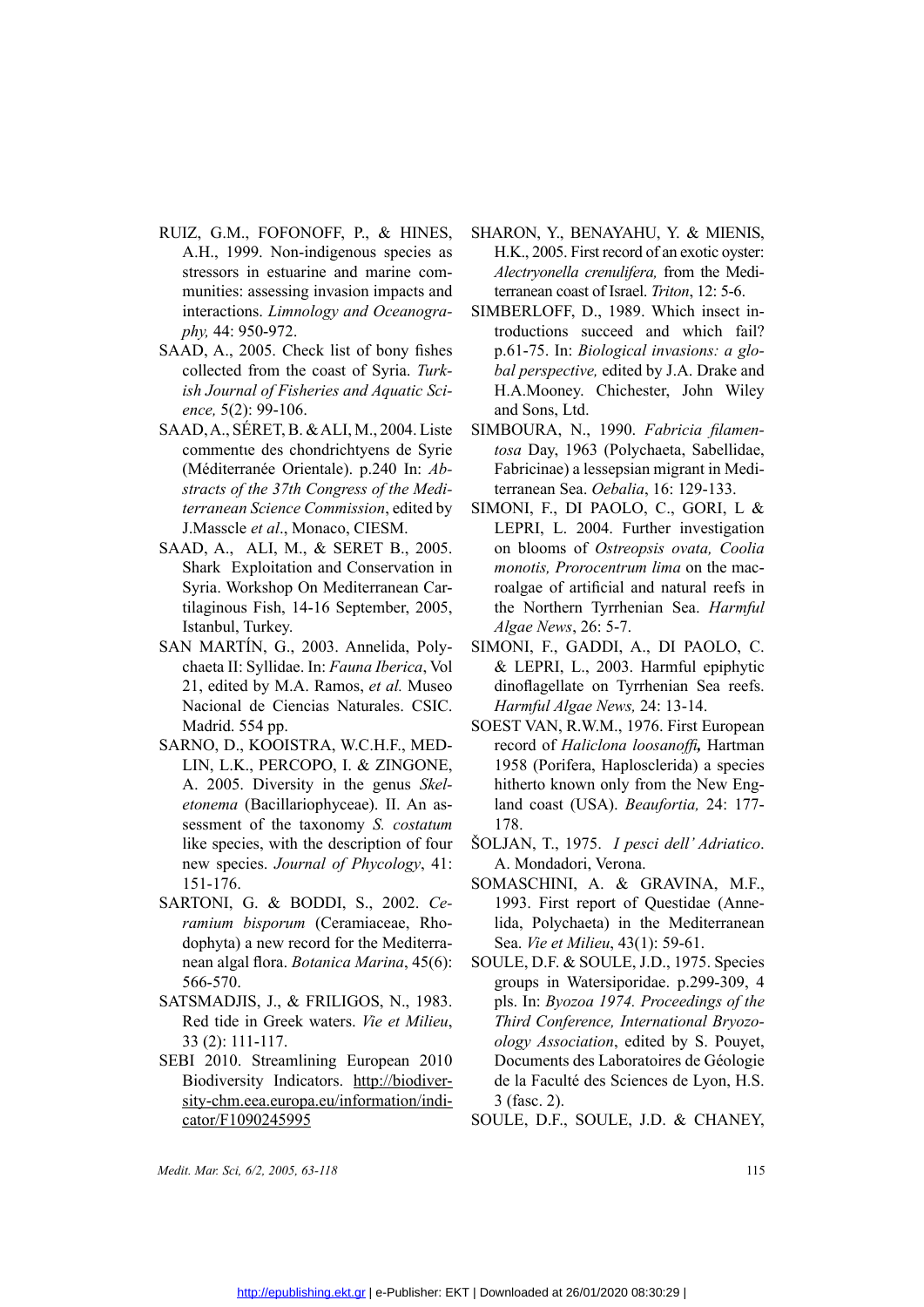H.W., 1999. New species of *Thalamoporella* (Bryozoa) with acute or subacute aviculariul mandibles and review of known species worldwide. *Allan Hancock Institute for Marine Studies, Irene McCulloch Foundation Monograph Series*, 4: 1-57.

- STEUER, A., 1939. The fishery grounds<br>near Alexandria. XVIII. Sipunculoidea,<br>Phoronoidea, Brachiopoda, Enteropneus-<br>ta and Acrania. Institute of Hydrobiology<br>and Fisheries, *Notes and Memoirs* 30:<br>1-15. (Cairo, Government near Alexandria. XVIII. Sipunculoidea, Phoronoidea, Brachiopoda, Enteropneusta and Acrania. Institute of Hydrobiology and Fisheries, *Notes and Memoirs* 30: 1-15. (Cairo, Government press, Bulâq; Ministry of Commerce and Industry, Egypt).
	- STRATEGY WORKSHOP, 2004. Management of recreational waters in relationship with harmful microalgae blooms (HAB) in the Mediterranean Sea 24- 26 October 2004, Calvia (Mallorca), STRATEGY: http://www.icm.csic.es/bio/ projects/strategy
- STREFTARIS, N., ZENETOS, A. & PAP-<br>ATHANASSIOU, E., 2005. Globalisa-<br>tion in marine ecosystems The story<br>of non indigenous marine species across<br>European Seas. *Oceanography and Ma-*<br>*rine Biology: An annual Review*, 43: ATHANASSIOU, E., 2005. Globalisation in marine ecosystems - The story<br>of non indigenous marine species across<br>European Seas. *Oceanography and Ma-*<br>*rine Biology: An annual Review*, 43: 419-<br>453.<br>TADDELPHCCUPO E. 2000. A s tion in marine ecosystems - The story of non indigenous marine species across European Seas. *Oceanography and Marine Biology: An annual Review,* 43: 419- 453.
	- TADDEI RUGGIERO, E., 2000. A sample of *Frenulina sanguinolenta* in the Mediterranean Sea. *The Brachidium*, 1 (1): 2-4.
	- TERLIZZI, A., SCUDERI, D., FRASCHET-<br>TI, S., GUIDETTI, P. & BOERO, F., TI, S., GUIDETTI, P. & BOERO, F.,<br>
	2003. Molluscs on subtidal cliffs: pat-<br>
	terns of spatial distribution. *Journal of*<br> *the Marine Biological Association of the*<br> *United Kingdom*, 83: 165-172.<br>
	THESSALOU-LEGAKI, M, ZENE 2003. Molluscs on subtidal cliffs: patterns of spatial distribution. *Journal of the Marine Biological Association of the United Kingdom,* 83: 165-172.
		- A, KAMBOUROGLOU, V, CORSINI-FOKA, M, KOURAKLIS, P, DOUNAS, C & NICOLAIDOU, A ., 2006. The establishment of the invasive crab *Percnon gibbesi* (H. Milne Edwards, 1853) (Crustacea: Decapoda:Grapsidae) in Greek waters. *Aquatic Invasions* 1(3): 133-136.
- Thompson, I.C. & SCOTT, A., 1903. Re-<br>
or suba-<br>
port on the Copepoda collected by Pro-<br>
review of fessor Herdman, at Ceylon, in 1902. In:<br>
lan Han-<br>
Herdman, W.A. (ed.). Report to the Gov-<br>
ernment of Ceylon on the Pearl port on the Copepoda collected by Professor Herdman, at Ceylon, in 1902*.* In: Herdman, W.A. (ed.). *Report to the Government of Ceylon on the Pearl Oyster Fisheries of the Gulf of Manaar* 1, suppl. 7: 227-307.
	- TORCHIN, M.E., LAFFERTY, K. D. *&*  KURIS, A.M., 2002. Parasites and marine invasions. *Parasitology*, 124, S137- S151. DOI: 10.1017 S0031182002001506.
	- TRILLES J.P., BARICHE M., 2006. First record of the Indo-Pacific *Cymothoa indica* (Crustacea, Isopoda, Cymothoidae), a Lessepsian species in the Mediterranean Sea. *Acta Parasitologica*, 51 (3): 223-230.
- relation-TSURNAMAL, M., 1969. Sponges of Red<br>
blooms Sea origin on the Mediterranean coast of<br>
Sea 24- Israel *Israel Journal of Zoology*, 18 (2-<br> *Aallorca*), 3): 149-155.<br>
<u>ic.es/bio/</u> TURON, X. & NISHIKAWA, T., 2005.<br>
S Sea origin on the Mediterranean coast of Israel. *Israel Journal of Zoology*, 18 (2- 3): 149-155.
	- TURON, X. & NISHIKAWA, T., 2005. Spread of *Microcosmus squamiger* in the Mediterranean Sea. *Abstract of International Invasive Sea Squirt Conference*, April 21-22, Woods Hole, Massachusetts.
- es across UNAL, E., SHMELEVA, A.A. & KIDEYS, and Ma-<br>A.E., 2002. Three new species of Acar-<br>43: 419- tia (Copepoda, Calanoida) from the<br>northeastern Levantine Basin. p.35-39.<br>sample of In: Proceedings of Workshop on Lessep A.E., 2002. Three new species of *Acartia* (Copepoda, Calanoida) from the northeastern Levantine Basin. p.35-39. In: *Proceedings of Workshop on Lessepsian Migration*, 20-21 July 2002, Gökceada, Turkey, edited by B.Öztürk and N.Basusta. Turkish Marine Research Foundation (TÜDAV), Vol. 9.
	- UNEP/MAP/RAC/SPA, 2005. Action Plan concerning species introductions and invasive. species in the Mediterranean Sea. Ed. RAC/SPA Tunis, 30 pp.
- ENETOS UNSAL, I. & D'HONDT, J.L., 1979. Contri-<br>ORSINI-<br>OUNAS, marins de Turquie (Eurystomata et Cy-<br>The es-<br>*Percnon* 613-634.<br>2) Crus, UNSAL Z KIDEYS A E SHMELEVA bution à la connaissance des bryozoaires marins de Turquie (Eurystomata et Cyclostomata). *Vie et Milieu*, 28-29 (4), AB: 613-634.
	- UYSAL, Z., KIDEYS, A.E., SHMELEVA, A.A., ZAGORODNYAYA, J.A. & GUB-ANOVA, A.D., 2002. Checklist of copepods (Calanoida and Podoplea) from the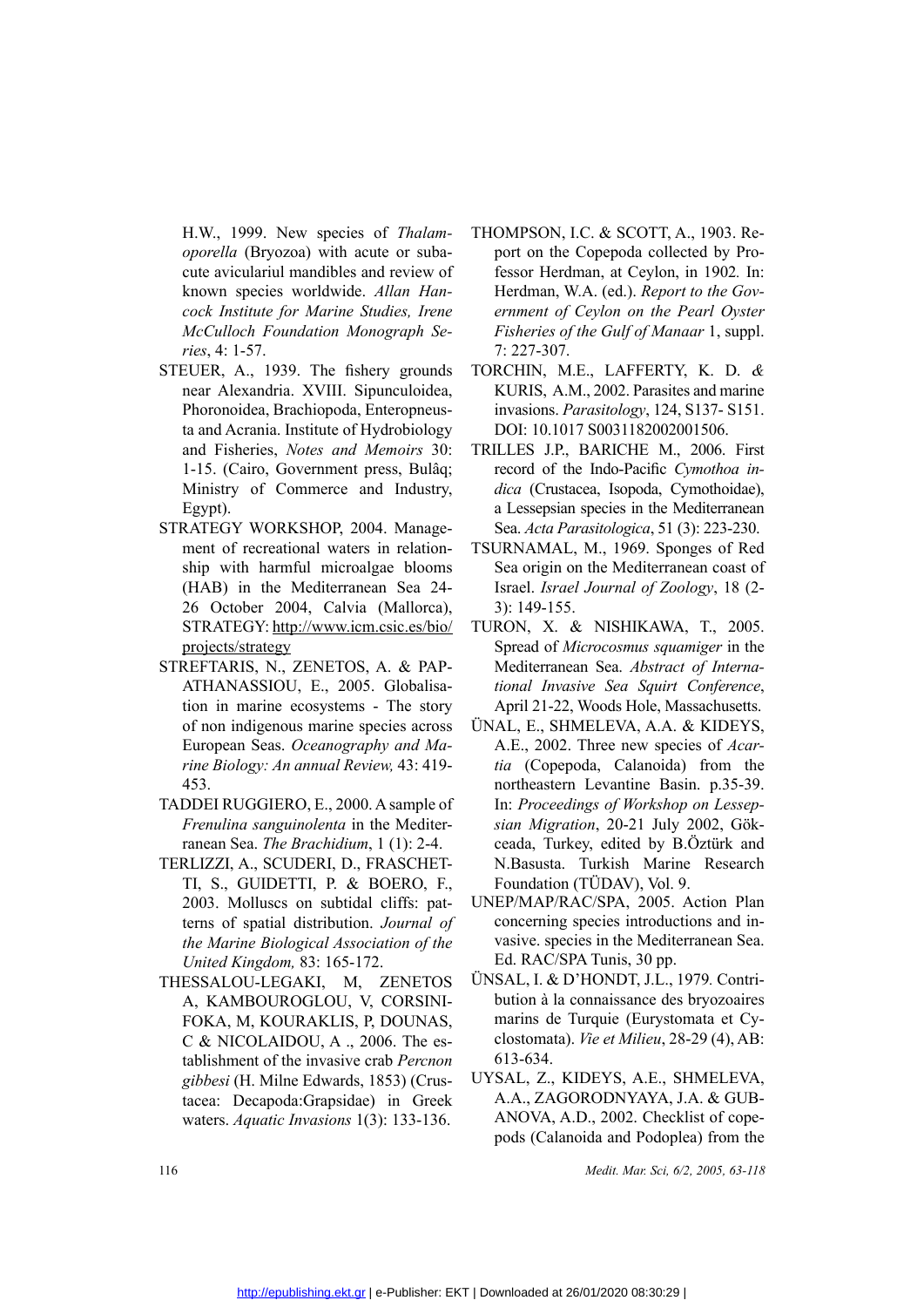northern Levantine basin shelf waters. *Hydrobiologia*, 482: 15-21.

- VAN DER SPOEL, S., 1994. The basis for boundaries in pelagic biogeography. *Progress in Biogeography*, 34: 121-133.
- VERLAQUE, M., 1981. Contribution à la<br>flore des algues marines de Méditerranée:<br>espèces nouvelles pour la Méditerranée<br>Occidentale. *Botanica Marina*, 24: 559-<br>568.<br>VERLAQUE, M., 1994. Inventaire des plan-<br>tes introduites flore des algues marines de Méditerranée: espèces nouvelles pour la Méditerranée Occidentale. *Botanica Marina*, 24: 559- 568.
- VERLAQUE, M., 1994. Inventaire des plantes introduites en Méditerranée: origines<br>et repercussions sur l'environnement et<br>les activités humaines. *Oceanologica<br>Acta*, 17: 1-23.<br>VERLAQUE, M., RUITTON, S. & BOU-<br>DOURESQUE, C. tes introduites en Méditerranée: origines et repercussions sur l'environnement et les activités humaines*. Oceanologica Acta*, 17: 1-23.
	- VERLAQUE, M., RUITTON, S. & BOU-<br>DOURESQUE, C.-F., 2005. Algal intro-<br>ductions to european shores. 5th PCRD<br>European Programm "ALIENS". Final<br>Report UMR CNRS 6540 DIMAR,<br>COM, Marseille. p.27.<br>VILA, M., CAMP, J., GARCÉS, DOURESQUE, C.-F., 2005. Algal intro-<br>ductions to european shores. 5th PCRD<br>European Programm "ALIENS". Final<br>Report – UMR CNRS 6540 DIMAR,<br>COM, Marseille. p.27.<br>VILA, M., CAMP, J., GARCÉS, E., MASÓ,<br>M. & DELGADO, M., 2001. ductions to european shores. 5th PCRD Report – UMR CNRS 6540 DIMAR, COM, Marseille. p.27.
- European Programm "ALIENS". Final<br>Report UMR CNRS 6540 DIMAR,<br>COM, Marseille. p.27.<br>.A, M., CAMP, J., GARCÉS, E., MASÓ,<br>M. & DELGADO, M., 2001. High reso-<br>lution spatio-temporal detection of poten-<br>tially harmful dinofla VILA, M., CAMP, J., GARCÉS, E., MASO,<br>M. & DELGADO, M., 2001. High reso-<br>lution spatio-temporal detection of poten-<br>tially harmful dinoflagellates in confined<br>waters of the NW Mediterranean. Journal<br>of Plankton Research, 2 M. & DELGADO, M., 2001. High reso-<br>lution spatio-temporal detection of poten-<br>tially harmful dinoflagellates in confined<br>waters of the NW Mediterranean. Journal<br>of Plankton Research, 23 (5): 497-514.<br>WALLENTINUS, I., 2002. lution spatio-temporal detection of potentially harmful dinoflagellates in confined waters of the NW Mediterranean. *Journal of Plankton Research*, 23 (5): 497-514.
- WALLENTINUS, I., 2002. Introduced marine algae and vascular plants in Euro-<br>pean aquatic environments. p.27-52.<br>In: *Invasive Aquatic species of Europe*<br>– *distribution impacts and management*,<br>edited by E.Leppakoski, S.Go rine algae and vascular plants in European aquatic environments. p.27-52. In: *Invasive Aquatic species of Europe – distribution impacts and management*, edited by E.Leppakoski, S.Gollasch and S.Olenin, Dordrecht, Boston, London, Kluwer Academic Publishers.
	- WALTER T.C., 1998. A redescription of *Pseudodiaptomus salinus* (Giesbrecht, 1896) and a new species from the Arabian Sea (Copepoda, Calanoida, Pseudodiaptomidae). *Journal of Marine Systems*, 15: 457-473. *Pseudodiaptomus salinus* (Giesbrecht, ZENETOS, A., GOFAS, S., RUSSO, G. & 1896) and a new species from the Arabi-<br>
	an Sea (Copepoda, Calanoida, Pseudodi-<br>
	aptomidae). Journal of Marine Systems, Vol.3, Molluscs. Monaco, CI
- WESENBERG-LUND, E., 1957. Sipuncu-<br>
loidea and Echiuroidea from the Red Sea.<br> *Bulletin of the Sea Fisheries Research*<br> *Station of Israel*, 14: 1-15.<br>
YANKO, V., AHMAD, M. & KAMINKSI, loidea and Echiuroidea from the Red Sea. *Bulletin of the Sea Fisheries Research Station of Israel,* 14: 1-15.
	-

*Medit. Mar. Sci, 6/2, 2005, 63-118* 117

M., 1998. Morphological deformities of benthic foraminiferal tests in response to pollution by heavy metals: implications for pollution monitoring. *Journal of Foraminiferal Research*, 28: 177-200.

- tion à la YOKES, B. & GALIL, B.S., 2004. New<br>terranée: records of alien decapods from the south-<br>interranée western coast of Turkey. p. 556 In: *Ab-*<br>24: 559-<br>*stracts of the 37th Congress of the Medi-*<br>*terranean Science* records of alien decapods from the southwestern coast of Turkey. p. 556 In: *Abstracts of the 37th Congress of the Mediterranean Science Commission*, edited by J.Masscle *et al*., Monaco, CIESM.
- origines YOKES, B. & GALIL, B.S., 2006. The first<br>
ement et record of the needle-spined urchin Dia-<br> *dema setosum* (Leske, 1778) (Echinoder-<br>
mata: Echinoidea: Diadematidae) from<br>
& BOU-<br>
the Mediterranean Sea. *Aquatic I* record of the needle-spined urchin *Diadema setosum* (Leske, 1778) (Echinodermata: Echinoidea: Diadematidae) from the Mediterranean Sea. *Aquatic Invasions*, 1(3): 188-190.
- The PCRD YOKES, B. & GALIL, B.S. in press. New<br>
S". Final records of alien decapods (Crustacea)<br>
DIMAR, from the Lycian peninsula, Mediterrane-<br>
an coast of Turkey, with a description of a<br>
, MASÓ, new palaemonid species. records of alien decapods (Crustacea) from the Lycian peninsula, Mediterranean coast of Turkey, with a description of a new palaemonid species. *Zoosystema*.
	- YOKES, B. & MERIC, E., 2004. Expanded populations of *Amphistegina lobifera* from the Southwestern coast of Turkey. p.232-233. In: *4th International Congress 'Environmental Micropaleontology, Microbiology and Meiobenthology*, edited by V.Yanko-Hombach, M.Gormus, A.Ertunc, M.McGann, R.Martin, J.Jacob and S.Ishman. Isparta, Turkey, September 13-18, 2004.
	- ZACHARIOU-MAMALINGA, H., 1999. The occurrence of the Atlantic fish *Gaidropsarus granti* in the Mediterranean Sea. *Annales Musei Goulandris*, 10: 261-266.
	- Arabi-<br>
	TEMPLADO, J., 2004. *CIESM Atlas of*<br> *CRON* Exotic Species in the Mediterranean,<br>
	vol.3, Molluscs. Monaco, CIESM Pub-<br>
	lishers, 376 p.<br>
	uncu-<br> *CEYBEK*, N., 1969. Türkiye'nin Akdeniz<br>
	d See algleri 1 Bodrum-Finike *Exotic Species in the Mediterranean*, Vol.3, Molluscs. Monaco, CIESM Publishers, 376 p.
		- ZEYBEK, N., 1969. Türkiye'nin Akdeniz algleri 1. Bodrum-Finike Körfezi sahil boyu. 2. Ege Denizi-Edremit Saros Körfezi-Sile. TBAG-124 nolu proje (in Turkish).
		- ZEYBEK, N., GÜNER, H. & AYSEL, V.,